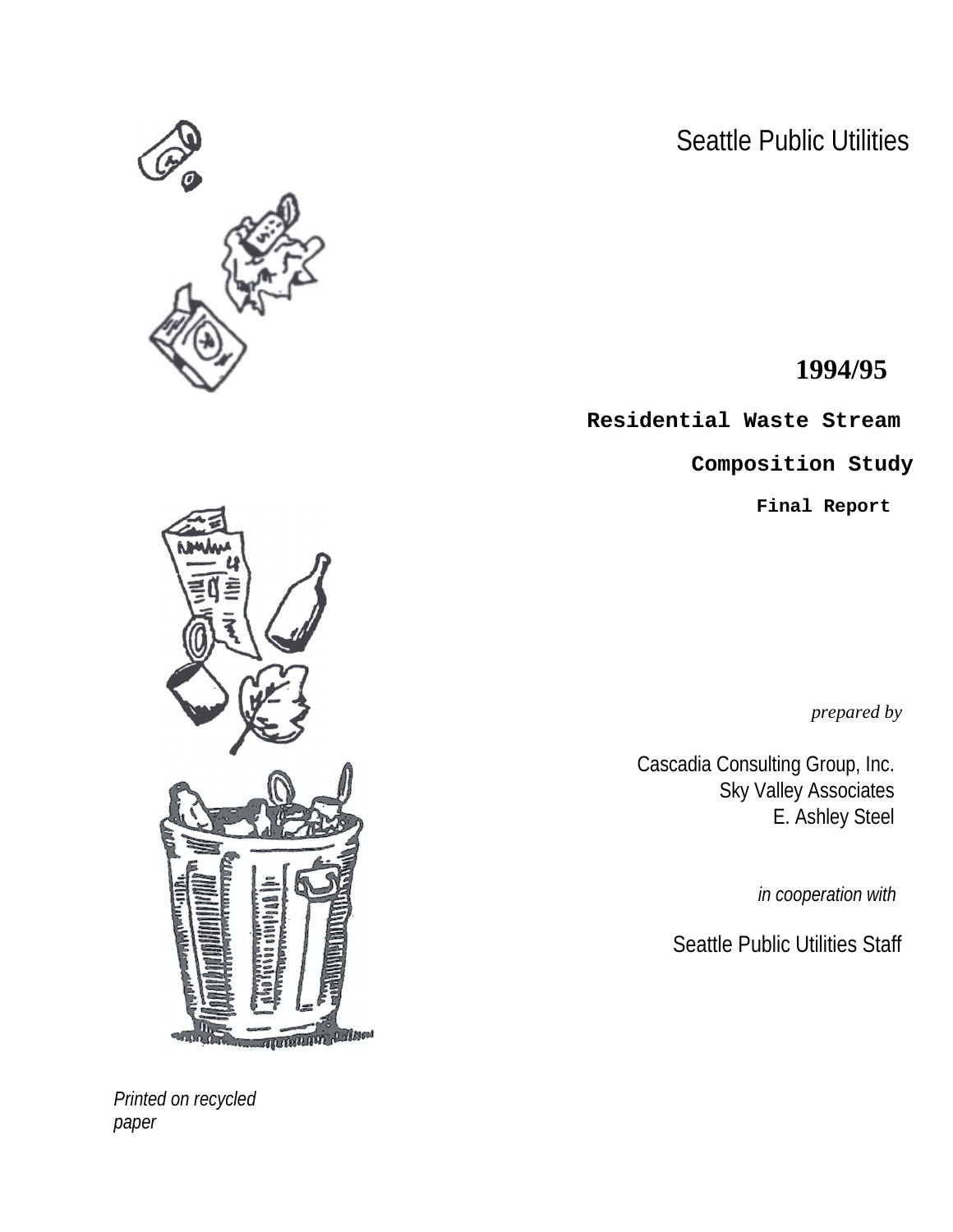# Table of Contents

| 1. OVERVIEW                                 | 1              |
|---------------------------------------------|----------------|
| 1.1 Introduction                            |                |
| 1.2 Summary of 1994/95 Sampling Results     | $\overline{c}$ |
| 1.2.1 Overall Residential                   | $\overline{2}$ |
| 1.2.2 By Subpopulation                      | $\overline{4}$ |
| 1.2.3 Changes in Composition, 1990 vs. 1994 | 5              |
| 2. METHODOLOGY                              | 5              |
| 2.1 Source of Disposed Waste                | 5              |
| 2.2 Sample Selection                        | 6              |
| 2.3 Changes in Methodology: 1990 vs. 1994   | 7              |
| <b>3. COMPOSITION RESULTS</b>               | 7              |
| 3.1 Overview                                | 7              |
| <b>3.2 Overall Residential</b>              | 9              |
| 3.3 By Residence Type                       | 11             |
| 3.4 By Service Area                         | 14             |
| 3.5 By Season                               | 17             |
| 3.6 By Demographics                         | 23             |
| 3.6.1 Income                                | 23             |
| 3.6.2 Household Size                        | 28             |
|                                             |                |

### **4. WASTE REDUCTION INDICATORS 31**

- **APPENDIX A: WASTE COMPONENT CATEGORIES**
- **APPENDIX B: SAMPLING METHODOLOGY**
- **APPENDIX C: COMMENTS ON MONTHLY SAMPLING EVENTS**
- **APPENDIX D: WASTE COMPOSITION CALCULATIONS**
- **APPENDIX E: STATISTICAL ANALYSES**
- **APPENDIX F: DATABASE DESCRIPTION**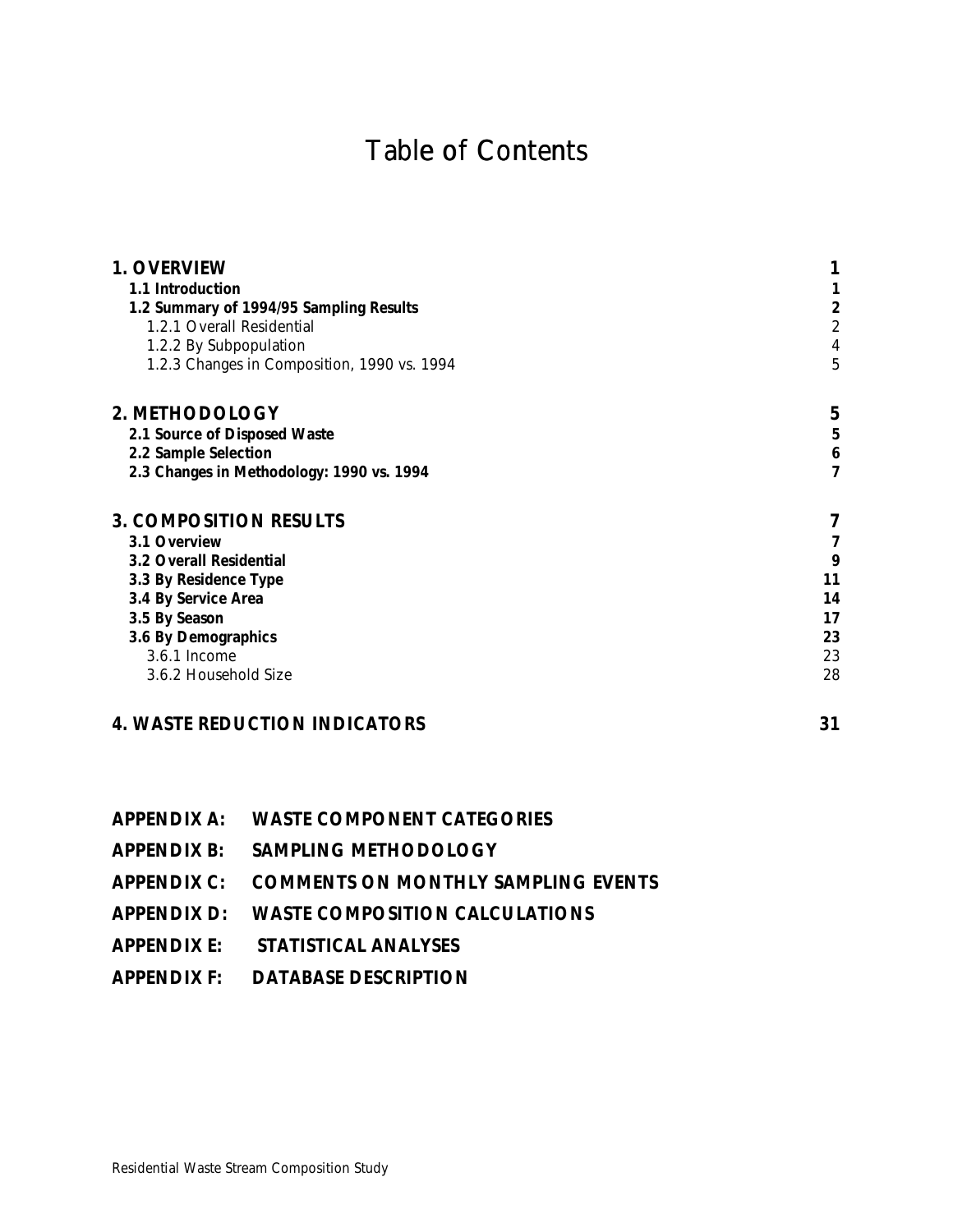# Figures

| Figure 3-1 Composition by Weight: Overall Residential | 10 |
|-------------------------------------------------------|----|
| Figure 3-2 Composition Summary, by Residence Type     | 11 |
| Figure 3-3 Composition Summary, by Service Area       | 14 |
| Figure 3-4 Composition Summary, by Season             | 18 |
| Figure 3-5 Composition Summary, by Household Income   | 24 |
| Figure 3-6 Composition Summary, by Household Size     | 28 |

# Tables

| Table 1-1 Samples per Study Period, by Substream                                   | $\mathbf{1}$   |
|------------------------------------------------------------------------------------|----------------|
| Table 1-2 Largest Waste Components, by Sector                                      | $\overline{4}$ |
| Table 1-3 Statistically Significant Changes in Composition                         | 5              |
| Table 2-1 Definition of Residential Substreams                                     | 5              |
| Table 2-2 Planned vs. Actual Sample Count                                          | 6              |
| Table 3-1 Number, Average Size and Sum of Samples, by Subpopulation                | 8              |
| Table 3-2 Material Groupings Used for Comparisons                                  | 9              |
| Table 3-3 Composition by Weight: Single-Family                                     | 12             |
| Table 3-4 Composition by Weight: Multi-Family                                      | 13             |
| Table 3-5 Statistically Significant Differences, by Residence Type                 | 14             |
| Table 3-6 Composition by Weight: North Service Area                                | 15             |
| Table 3-7 Composition by Weight: South Service Area                                | 16             |
| Table 3-8 Statistically Significant Differences, by Service Area                   | 17             |
| Table 3-9 Composition by Weight: Spring                                            | 19             |
| Table 3-10 Composition by Weight: Summer                                           | 20             |
| Table 3-11 Composition by Weight: Fall                                             | 21             |
| Table 3-12 Composition by Weight: Winter                                           | 22             |
| Table 3-13 Composition by Weight: Low Income                                       | 25             |
| Table 3-14 Composition by Weight: Medium Income                                    | 26             |
| Table 3-15 Composition by Weight: High Income                                      | 27             |
| Table 3-16 Composition by Weight: Small Households                                 | 29             |
| Table 3-17 Composition by Weight: Large Households                                 | 30             |
| Table 4-1 Waste Reduction Indicators' Definitions and Objectives                   | 31             |
| Table 4-2 Quantities of Waste Reduction Indicators in the Residential<br>Substream | 32             |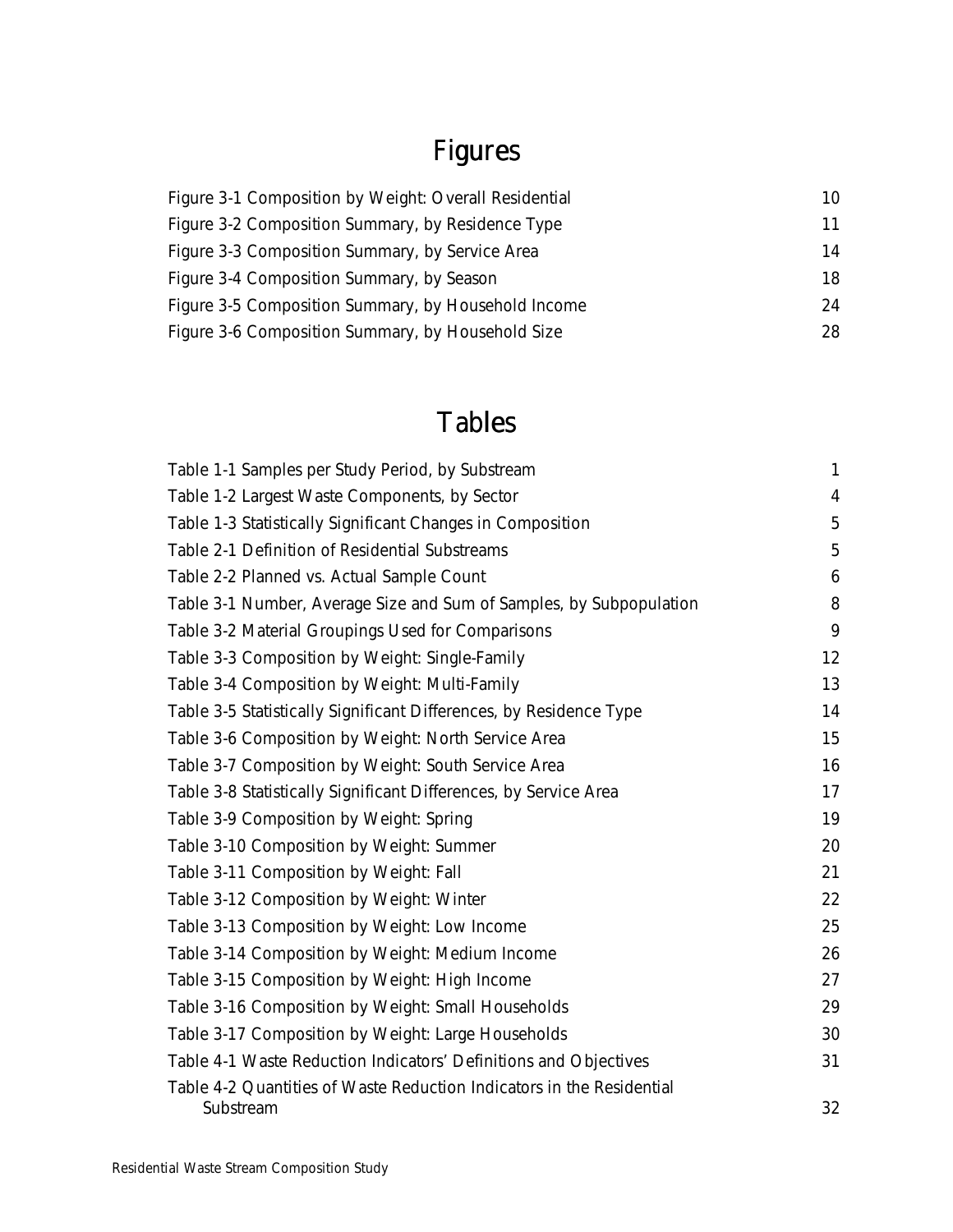## **1. Overview**

### **1.1 Introduction**

Effective solid waste management planning begins with knowing what is in the waste stream—how much of which types of material is disposed by each generator type*.* This basic information is essential to all aspects of policy and program implementation. Thus, the City of Seattle's Solid Waste Utility launched an ongoing waste composition study in 1988. Objectives for the project include:

- obtaining information for characterizing the total waste stream;
- establishing a baseline for continued long-term measurement of system performance;
- understanding the differences between substreams so that specialized recycling programs can be designed, implemented, and monitored;
- determining waste generation factors for various residential and commercial substreams, thereby enabling the City to forecast future composition; and
- creating a database for ongoing evaluation and analysis of waste composition sampling data.

This report summarizes the results of Seattle's 1994-95 waste composition study. The number of samples taken throughout the project's history is listed in Table 1-1.

|         |            | <b>Number of Samples</b> |           |         |
|---------|------------|--------------------------|-----------|---------|
| Year    | Commercial | <b>Residential</b>       | Self-Haul | Overall |
| 1988-89 | 121        | 212                      | 217       | 550     |
| 1990    |            | 114                      | 203       | 317     |
| 1992    | 251        |                          | 197       | 448     |
| 1994-95 |            | 368                      |           | 368     |

**Table 1-1 Samples per Study Period, by Substream**

This report provides composition estimates for Seattle's residential waste, based on sampling conducted from May 1994 through May 1995. Cascadia Consulting Group served as the prime contractor for this research, Sky Valley Associates conducted the fieldwork, Hopkins Environmental performed the data-entry, Elway Research designed the sampling methodology and E. Ashley Steel provided statistical analysis.

The report is organized into three segments: Section 1 briefly summarizes the results and compares them to 1990 findings, Section 2 outlines the methodology and Section 3 describes the results in detail. Six appendices provide further information regarding waste component definitions, monthly sampling events, the full methodology and the project's database.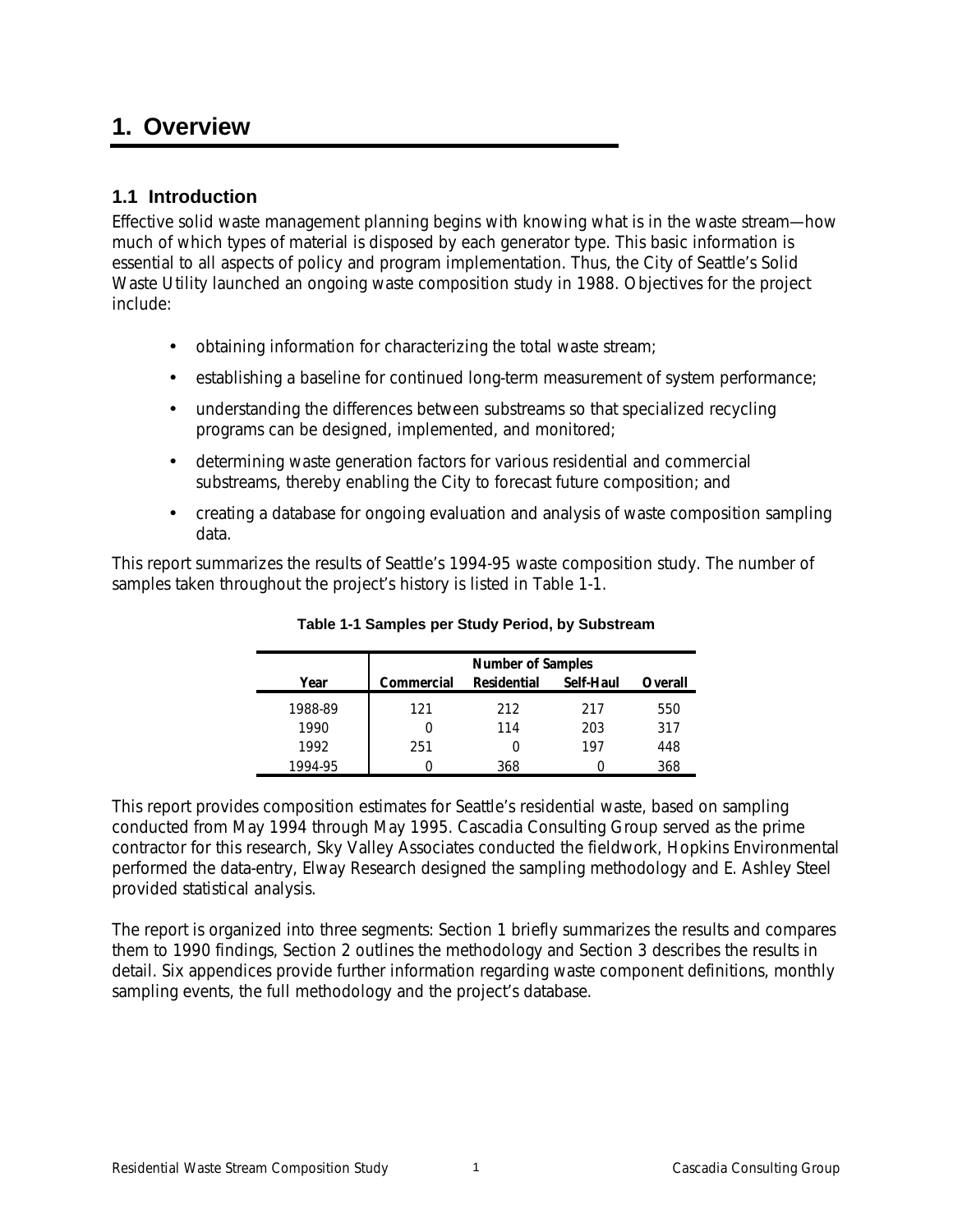### **1.2 Summary of 1994/95 Sampling Results**

### **1.2.1 Overall Residential**

The overall characterization of Seattle's 1994/95 residential waste stream is displayed in Figure 1-1.

As shown, the paper and organics categories account for most (62.3%) of the tonnage disposed. On a more detailed level, the five most prevalent materials comprised more than half (53.2%) of the residential waste stream:

- Food 20.1%
- Mixed Low Grade Paper 10.4%
- Compostable/Soiled Paper 10.4%
- Newspaper 6.2%
- OCC/Kraft Paper 6.1%

Please see Section 3.2 for more information regarding the overall residential waste characterization.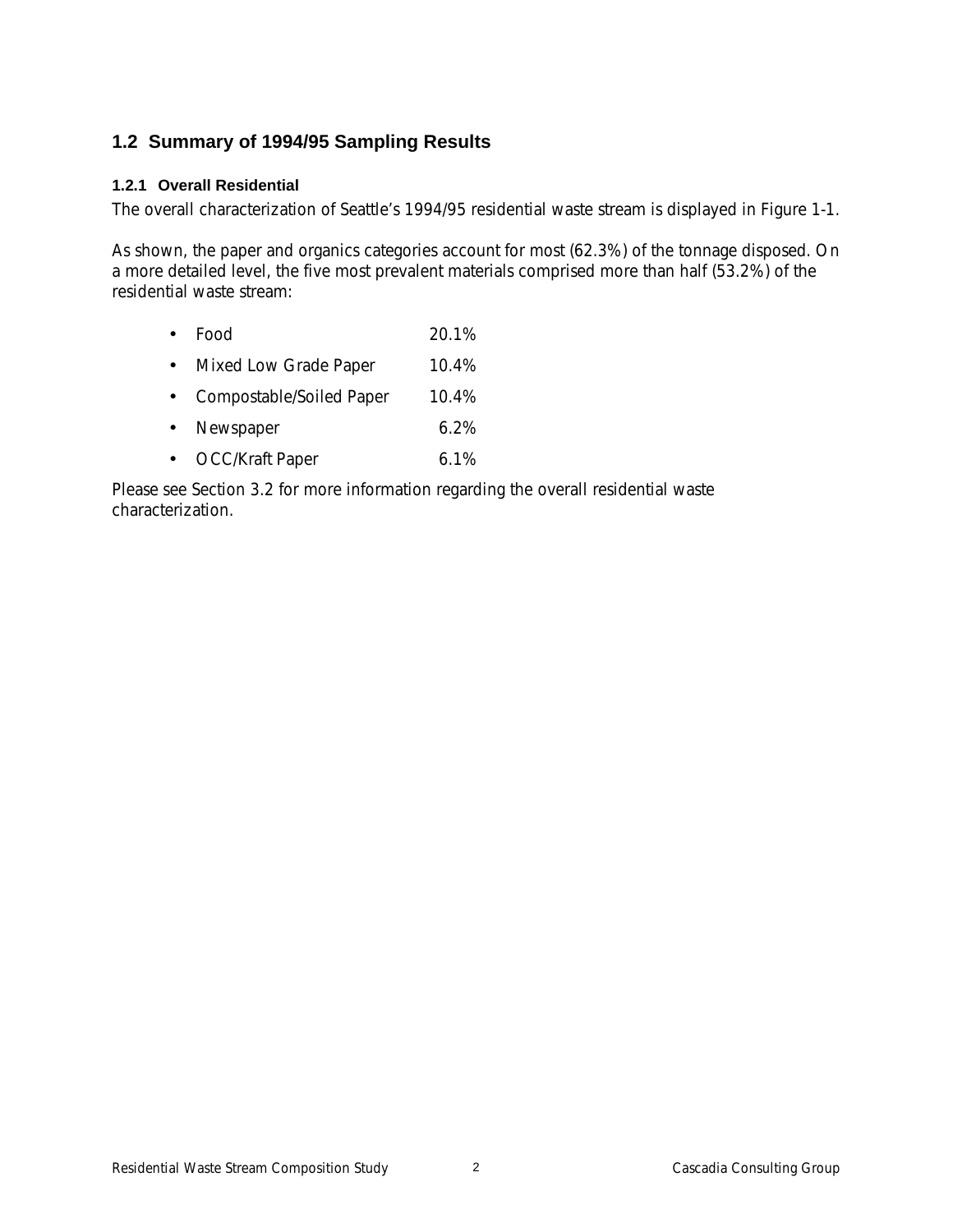

### Figure 1-1 Composition by Weight: Overall Residential May 1994 - May 1995

|                               | Tons    | Mean % | Low %        | High % |                            | <b>Tons</b>    | Mean % | Low % | High % |
|-------------------------------|---------|--------|--------------|--------|----------------------------|----------------|--------|-------|--------|
| <b>PAPER</b>                  | 52,668  | 36.2%  |              |        | <b>ORGANICS</b>            | 37,973         | 26.1%  |       |        |
| Newspaper                     | 9,073   | 6.2%   | 5.3%         | 7.2%   | Untreated Wood             | 1,614          | 1.1%   | 0.9%  | 1.4%   |
| OCC/Kraft                     | 8,950   | 6.1%   | 5.5%         | 6.8%   | <b>Crates/Pallets</b>      | 313            | 0.2%   | 0.0%  | 0.4%   |
| Office Paper                  | 875     | 0.6%   | 0.5%         | 0.7%   | <b>Treated Wood</b>        | 1,609          | 1.1%   | 0.8%  | 1.4%   |
| <b>Computer Paper</b>         | 25      | 0.0%   | 0.0%         | 0.0%   | Leaves and Grass           | 3,896          | 2.7%   | 2.0%  | 3.3%   |
| Mixed Low Grade               | 15,185  | 10.4%  | 9.5%         | 11.4%  | Prunings                   | 1,245          | 0.9%   | 0.4%  | 1.3%   |
| Phone Books                   | 356     | 0.2%   | 0.1%         | 0.3%   | Food                       | 29,295         | 20.1%  | 19.0% | 21.3%  |
| Milk/Juice Polycoats          | 1,224   | 0.8%   | 0.8%         | 0.9%   | <b>OTHER MATERIALS</b>     | 26,912         | 18.5%  |       |        |
| Frozen Food Polycoats         | 411     | 0.3%   | 0.2%         | 0.3%   | <b>Textiles</b>            | 2,956          | 2.0%   | 1.8%  | 2.3%   |
| Compostable/Soiled            | 15,150  | 10.4%  | 9.6%         | 11.2%  | Carpet/Upholstery          | 3,338          | 2.3%   | 1.6%  | 3.0%   |
| Paper/Other Materials         | 1,231   | 0.8%   | 0.7%         | 1.0%   | Leather                    | 61             | 0.0%   | 0.0%  | 0.1%   |
| Other Paper                   | 189     | 0.1%   | 0.1%         | 0.2%   | <b>Disposable Diapers</b>  | 4,747          | 3.3%   | 2.9%  | 3.6%   |
| <b>PLASTIC</b>                | 13,249  | 9.1%   |              |        | Animal By-Products         | 4,477          | 3.1%   | 2.7%  | 3.5%   |
| PET Pop & Liquor              | 544     | 0.4%   | 0.3%         | 0.4%   | <b>Rubber Products</b>     | 385            | 0.3%   | 0.2%  | 0.3%   |
| Other PET Bottles             | 102     | 0.1%   | 0.1%         | 0.1%   | <b>Tires</b>               | 56             | 0.0%   | 0.0%  | 0.1%   |
| HDPE Pop & Liquor             | 487     | 0.3%   | 0.3%         | 0.4%   | Ash                        | 69             | 0.0%   | 0.0%  | 0.1%   |
| Other HDPE Bottles            | 420     | 0.3%   | 0.3%         | 0.3%   | Furniture                  | 423            | 0.3%   | 0.1%  | 0.5%   |
| <b>Other Plastic Bottles</b>  | 536     | 0.4%   | 0.3%         | 0.4%   | Mattresses                 | 87             | 0.1%   | 0.0%  | 0.1%   |
| Other Rigid Containers        | 686     | 0.5%   | 0.4%         | 0.5%   | <b>Small Appliances</b>    | 731            | 0.5%   | 0.2%  | 0.8%   |
| <b>Expanded Polystyrene</b>   | 751     | 0.5%   | 0.5%         | 0.6%   | A/V Equipment              | 224            | 0.2%   | 0.1%  | 0.2%   |
| Other Rigid Packaging         | 762     | 0.5%   | 0.5%         | 0.6%   | Ceramics/Porcelain         | 367            | 0.3%   | 0.2%  | 0.3%   |
| Grocery/Bread Bags            | 2,576   | 1.8%   | 1.6%         | 1.9%   | Gypsum Drywall             | 1,536          | 1.1%   | 0.6%  | 1.6%   |
| Other Film                    | 4,213   | 2.9%   | 2.7%         | 3.1%   | Fiberglass Insulation      | 38             | 0.0%   | 0.0%  | 0.0%   |
| <b>Plastic Products</b>       | 1,409   | 1.0%   | 0.8%         | 1.1%   | Rock/Concrete/Brick        | 667            | 0.5%   | 0.3%  | 0.6%   |
| Plastic/Other Materials       | 764     | 0.5%   | 0.4%         | 0.6%   | <b>Construction Debris</b> | 797            | 0.5%   | 0.4%  | 0.7%   |
| <b>GLASS</b>                  | 6,684   | 4.6%   |              |        | Sand/Soil/Dirt             | 1,582          | 1.1%   | 0.8%  | 1.4%   |
| Clear Beverage                | 2,383   | 1.6%   | 1.5%         | 1.8%   | Non-distinct Fines         | 3,375          | 2.3%   | 2.0%  | 2.7%   |
| Green Beverage                | 1,465   | 1.0%   | 0.9%         | 1.2%   | Misc. Organics             | 525            | 0.4%   | 0.3%  | 0.4%   |
| Brown Beverage                | 1,166   | 0.8%   | 0.7%         | 0.9%   | Misc. Inorganics           | 469            | 0.3%   | 0.2%  | 0.4%   |
| <b>Container Glass</b>        | 1,213   | 0.8%   | 0.7%         | 1.0%   | <b>HOUSEHOLD HAZARDOUS</b> | 670            | 0.5%   |       |        |
| <b>Other Glass</b>            | 458     | 0.3%   | 0.2%         | 0.4%   | <b>Latex Paints</b>        | 139            | 0.1%   | 0.0%  | 0.2%   |
| <b>METAL</b>                  | 7,435   | 5.1%   |              |        | Adhesives/Glues            | 80             | 0.1%   | 0.0%  | 0.1%   |
| Aluminum Cans                 | 770     | 0.5%   | 0.5%         | 0.6%   | Oil-based Paints/Solvents  | 30             | 0.0%   | 0.0%  | 0.0%   |
| Alum. Foil/Containers         | 326     | 0.2%   | 0.2%         | 0.2%   | Cleaners                   | 14             | 0.0%   | 0.0%  | 0.0%   |
| Other Aluminum                | 79      | 0.1%   | 0.0%         | 0.1%   | Pesticides/Herbicides      | 27             | 0.0%   | 0.0%  | 0.0%   |
| Tin Food Cans                 | 2,156   | 1.5%   | 1.4%         | 1.6%   | <b>Dry-Cell Batteries</b>  | 269            | 0.2%   | 0.1%  | 0.3%   |
| Ferrous                       | 2,032   | 1.4%   | 1.0%         | 1.8%   | Wet-Cell Batteries         | $\mathbf 0$    | 0.0%   | 0.0%  | 0.0%   |
| <b>Nonferrous</b>             | 41      | 0.0%   | 0.0%         | 0.0%   | Gasoline/Kerosene          | $\mathbf 0$    | 0.0%   | 0.0%  | 0.0%   |
| <b>Mixed Metals/Materials</b> | 2,031   | 1.4%   | 1.0%         | 1.8%   | Motor Oil/Diesel Oil       | 25             | 0.0%   | 0.0%  | 0.0%   |
|                               |         |        |              |        | Asbestos                   | $\overline{0}$ | 0.0%   | 0.0%  | 0.0%   |
|                               |         |        |              |        | Explosives                 | $\overline{0}$ | 0.0%   | 0.0%  | 0.0%   |
| <b>Total Tons</b>             | 145,591 |        | Sample Count | 368    | <b>Other Chemicals</b>     | 86             | 0.1%   | 0.0%  | 0.1%   |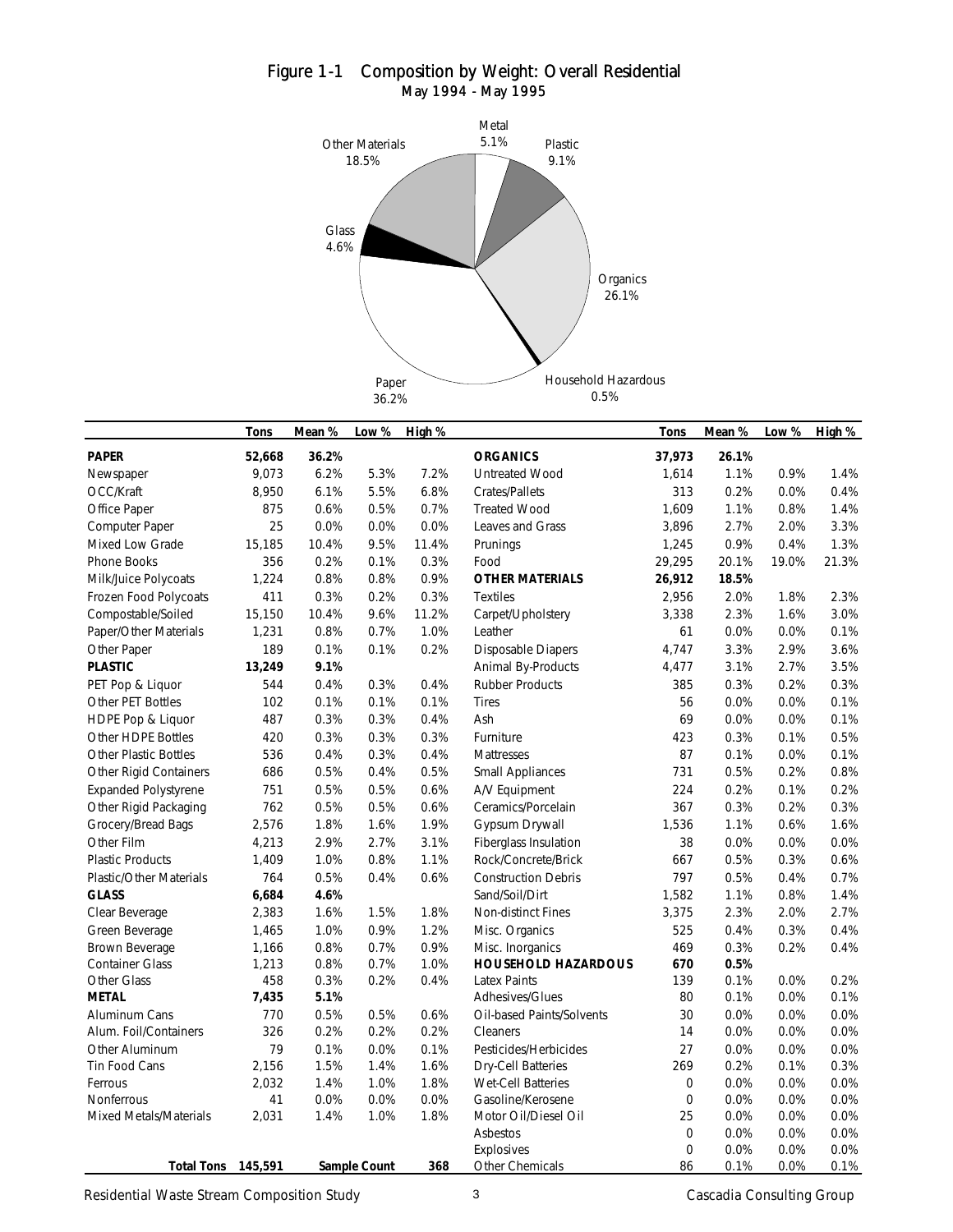#### **1.2.2 By Subpopulation**

Composition estimates were calculated for the following Seattle residential sectors:

- by residence type
- by service area
- by season
- by household income
- by household size

Table 1-2 lists all components accounting for more than 5% of any subpopulation's waste. As shown, the same five materials–food and four paper categories–comprise approximately half of nearly every sector's waste stream. (Large households are one exception, with leaves and grass accounting for 5.4% of the disposed waste.)

Detailed results for each subpopulation are presented in Sections 3.3 through 3.6.

| Subpopulation                                 | Food  | Compostable /<br><b>Soiled Paper</b> | <b>Mixed Low</b><br><b>Grade Paper</b> | Newspaper | <b>OCC/Kraft</b><br>Paper | Leaves &<br>Grass | Sum of Largest<br><b>Components</b> |
|-----------------------------------------------|-------|--------------------------------------|----------------------------------------|-----------|---------------------------|-------------------|-------------------------------------|
| Single-Family                                 | 23.8% | 11.3%                                | 9.7%                                   |           | 5.0%                      |                   | 49.8%                               |
| Multi-Family                                  | 15.5% | 9.3%                                 | 11.3%                                  | 9.3%      | 7.5%                      |                   | 52.9%                               |
| North Service Area                            | 18.9% | 10.5%                                | 11.4%                                  | 7.1%      | 6.4%                      |                   | 54.3%                               |
| South Service Area                            | 22.5% | 10.3%                                | 8.4%                                   |           | 5.5%                      |                   | 46.7%                               |
| Spring (Mar., Apr., May)                      | 22.7% | 10.2%                                | 8.4%                                   |           | $6.0\%$                   |                   | 47.3%                               |
| Summer (Jun., Jul., Aug.)                     | 22.6% | 13.2%                                | 11.3%                                  |           | 5.5%                      |                   | 52.6%                               |
| Fall (Sept., Oct., Nov.)                      | 20.0% | 9.8%                                 | 10.7%                                  | 6.9%      | $6.0\%$                   |                   | 53.4%                               |
| Winter (Dec, Jan., Feb.)                      | 16.9% | 9.7%                                 | 11.5%                                  | 8.0%      | 6.7%                      |                   | 52.8%                               |
| Low Income $(< $26,615)$                      | 25.1% | 11.1%                                | 9.1%                                   |           |                           |                   | 45.3%                               |
| Medium Income ( $> $26,614$ and $< $35,895$ ) | 23.6% | 11.7%                                | 9.6%                                   |           | 5.0%                      |                   | 49.9%                               |
| High Income $($ > \$35,894)                   | 23.5% | 10.5%                                | 10.6%                                  |           | 5.4%                      |                   | 50.0%                               |
| Small Household $(< 2.05)$                    | 23.4% | 11.0%                                | 10.9%                                  |           |                           |                   | 45.3%                               |
| Large Household $(>2.48)$                     | 24.7% | 11.2%                                | 8.3%                                   |           |                           | 5.4%              | 49.6%                               |
| <b>Overall Residential</b>                    | 20.1% | 10.4%                                | 10.4%                                  | 6.2%      | 6.1%                      |                   | 53.2%                               |

#### **Table 1-2 Largest Waste Components, by Sector May 1994 - May 1995**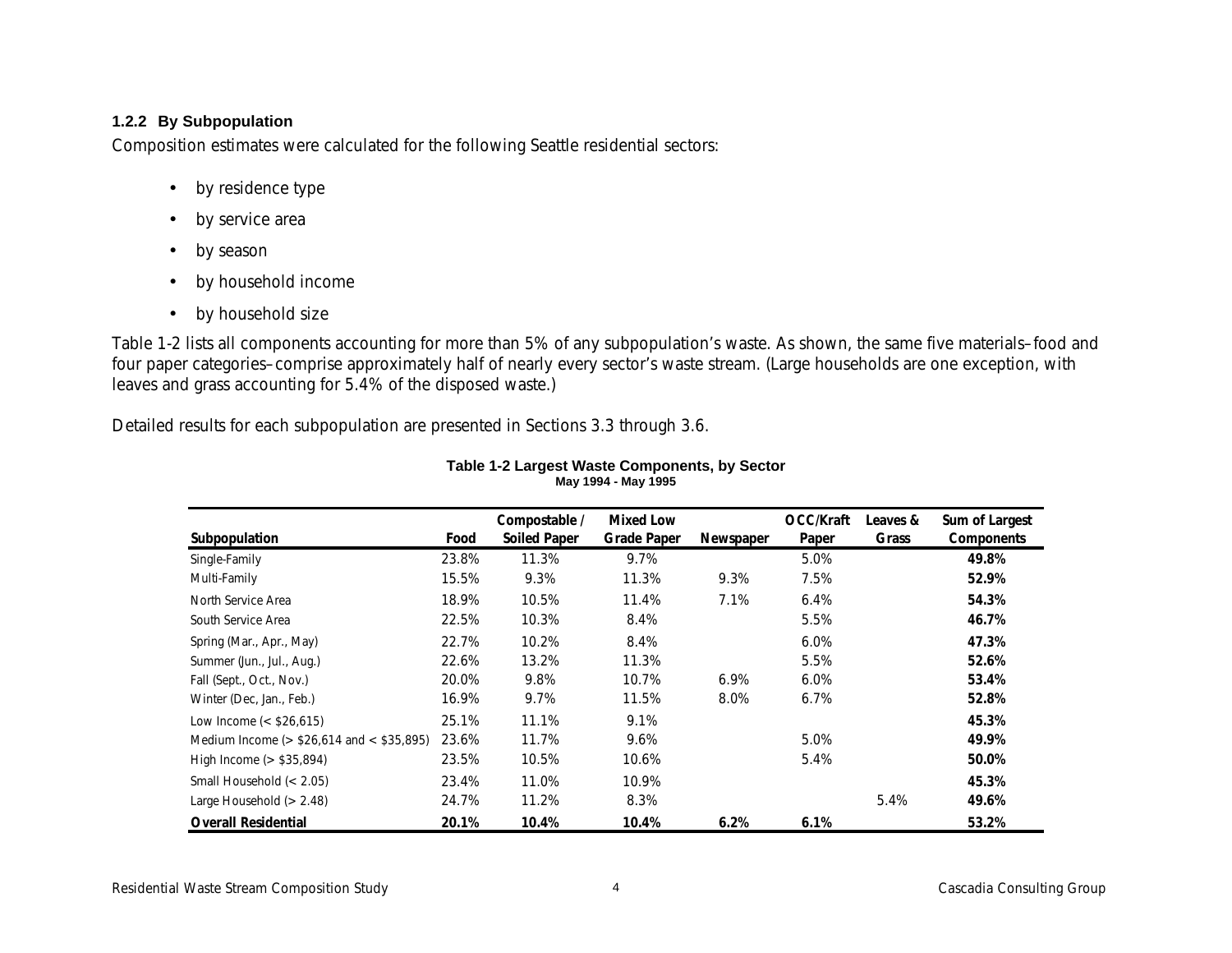### **1.2.3 Changes in Composition, 1990 vs. 1994**

The seven major waste category groups (shown in Figure 1-1, above) were compared across years. From 1990 to 1994, the relative amount of plastic and glass in Seattle's residential waste stream decreased and the fraction of organic wastes increased. Table 1-3 lists the changes. Variations in the relative amount of metal, household hazardous and other materials were not statistically significant, while the paper category calculations showed borderline results. Please see Appendix E for a full description of the statistical methodology.

|                | <b>Mean Composition</b> |       |  |  |
|----------------|-------------------------|-------|--|--|
|                | 1990                    | 1994  |  |  |
| <b>Plastic</b> | 12.6%                   | 9.6%  |  |  |
| Glass          | 5.9%                    | 4.3%  |  |  |
| Organics       | 22.3%                   | 27.8% |  |  |

#### **Table 1-3 Statistically Significant Changes in Composition Residential Waste Streams, 1990 to 1994**

## **2. Methodology**

### **2.1 Source of Disposed Waste**

For any specific geographic area, the total waste stream is composed of various substreams. A "substream" is determined by the particular generation, collection, or composition characteristics which make it a unique portion of the total waste stream. In the 1994/95 project, only the residential substream was studied. *No self-haul or commercial loads were sampled.* For comparison purposes, the residential sector was divided into single- and multi-family substreams, defined in Table 2-1.

| Substream     | <b>Housing Type</b>                                           | <b>Waste Collection</b>                 |
|---------------|---------------------------------------------------------------|-----------------------------------------|
| Single-Family | primarily detached single-family, duplex, triplex or fourplex | City-contracted hauler, from waste cans |
| Multi-Family  | primarily apartments or condominiums with 5 or more units     | City-contracted hauler, from dumpsters  |

It should be noted that this study measures waste disposal, not generation. (Waste generation equals the sum of disposed and recycled amounts.) The samples were taken from loads destined for the landfill and do not include tonnage collected through recycling programs.

 $\overline{a}$ 

<sup>&</sup>lt;sup>1</sup> Because trucks sometimes collect waste from both cans and dumpsters, a small portion of material believed to be pure multi-family may have actually contained a percentage of single-family waste.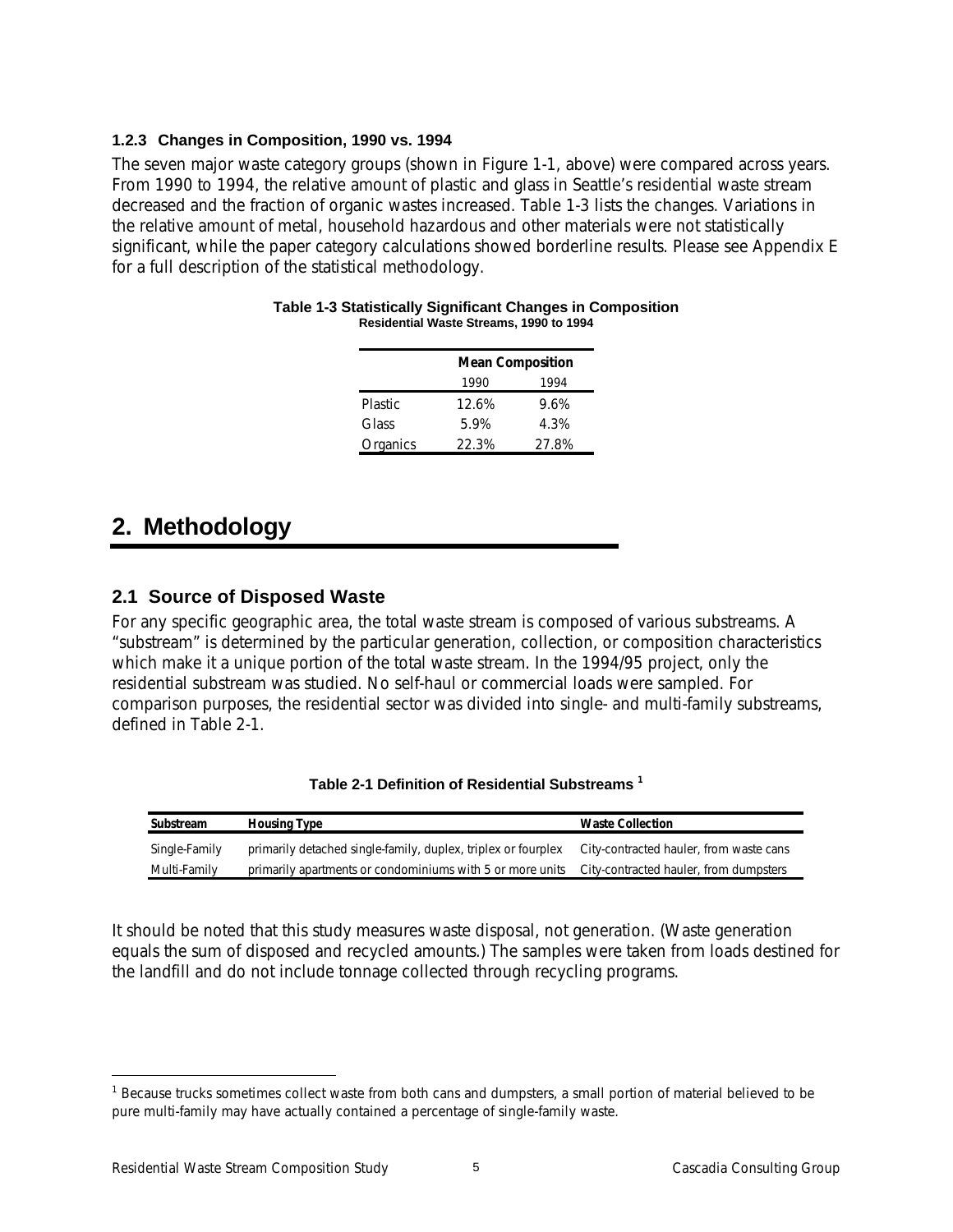### **2.2 Sample Selection**

At least 360 samples were to be sorted. Actual counts slightly exceeded this goal, for a total of 368 samples measured during May 1994-May 1995. Table 2-2 lists the planned and actual number of samples.

| <b>Site</b> | Substream                                | <b>Planned Samples</b> |     | <b>Actual Samples</b> |     |
|-------------|------------------------------------------|------------------------|-----|-----------------------|-----|
| North       | Single-Family<br>Multi-Family<br>Overall | 192<br>48<br>240       | 67% | 197<br>47<br>244      | 66% |
| South       | Single-Family<br>Multi-Family<br>Overall | 96<br>24<br>120        | 33% | 100<br>24<br>124      | 34% |
| Total       |                                          | 360                    |     | 368                   |     |

### **Table 2-2 Planned vs. Actual Sample Count May 1994 - May 1995**

Samples were allocated to the north and south service areas, and to the single- and multi-family substreams, according to the best available estimates of tonnage from these areas. Afterwards, more accurate data were available; the actual single- and multi-family proportions were found to be substantially different from the initial disposal estimates.

In order to accurately characterize the overall residential waste stream, weighting factors were calculated to compensate for the estimating error. The factors adjust the sampling data so that the relative influence of each sector reflects Seattle's actual residential tonnage distribution. For more detail, please see Appendix D.

Sampling was conducted on two consecutive days each month. Approximately 15 loads were randomly selected from the "universe" of loads expected to arrive at the sorting location that day. Because more samples were needed from the north area, more sampling days were scheduled there and the north area hauler was asked to occasionally divert loads south for sampling.

Samples of 200 to 300 pounds were mechanically extracted from the vehicle loads and sorted by hand into the prescribed component categories defined in Appendix A. The sorted materials were then weighed. The raw data were checked by the Director of Field Operations, then transmitted to the data entry contractor who input the information into a database designed for this project.

Please see Appendix B for a description of the sampling and sorting methodologies.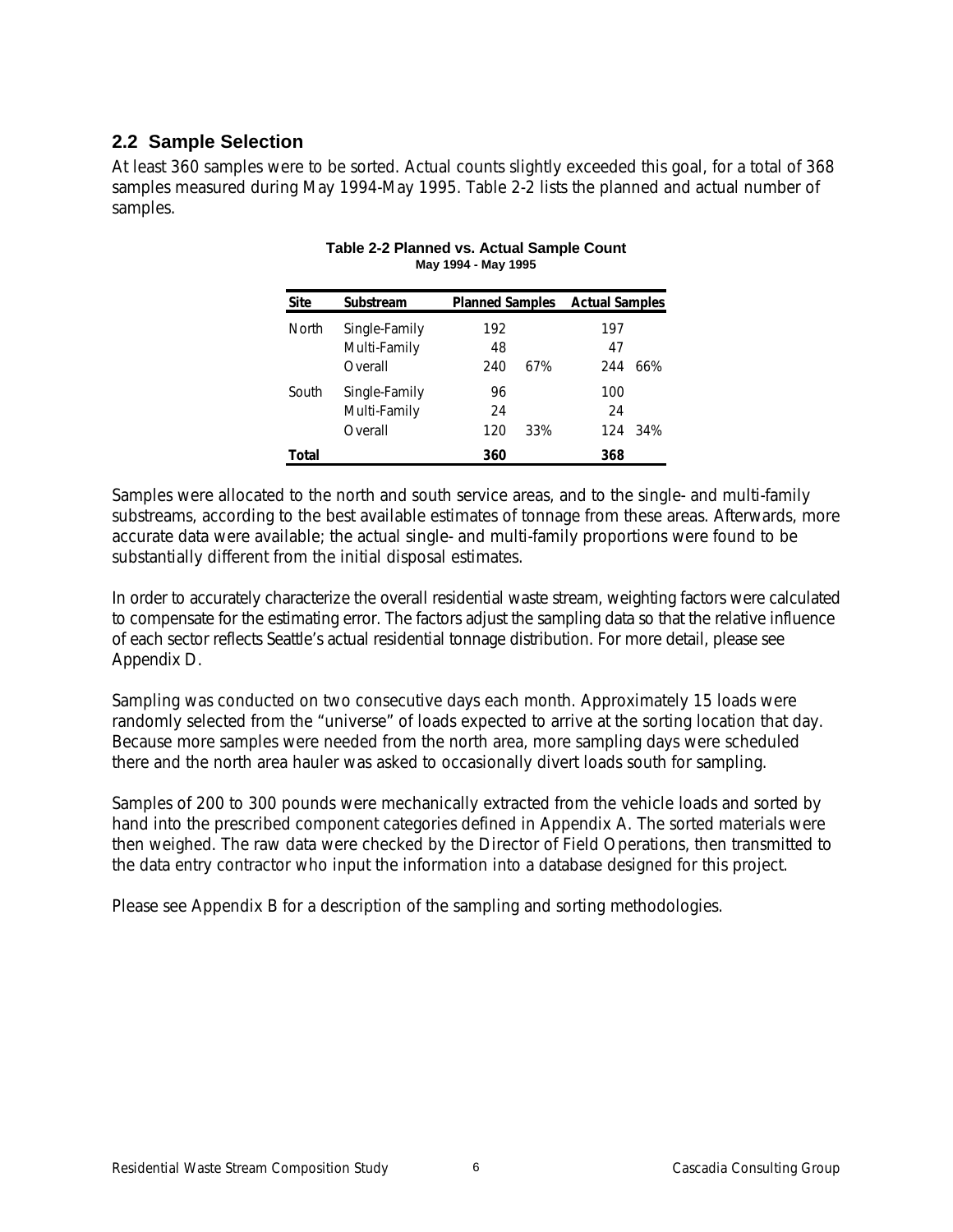### **2.3 Changes in Methodology: 1990 vs. 1994**

The sorting methodology used in this project is different from 1990's in three respects.

- As part of an effort to evaluate the success of recycling and waste reduction programs, "waste reduction indicators" are now studied. Results of the waste indicator research are presented in Section 4.
- The component categories were revised to provide more detail about specific materials in the waste stream. These category changes are tracked in Appendix A.
- Revisions to the component categories—particularly the addition of the "miscellaneous organics" and "miscellaneous inorganics" classifications—significantly decreased the amount and incidence of "supermix" (a residue composed of mixed material, each piece smaller than one half inch). In the rare cases when supermix did remain after sorting the major categories (never more than 10 pounds), the composition was visually estimated. In 1990, a sub-sample of the supermix was sorted.

The statistics employed to identify significant differences between substreams have been refined for the 1994-95 study. For a full description of these calculations, refer to Appendix E.

## **3. Composition Results**

### **3.1 Overview**

All results were derived using a 90% confidence level. This means there is a 90% certainty that the actual composition is within the calculated range. In waste composition charts throughout this report, the values graphed represent the mean component percentage, not the range.

As mentioned in Section 2.2, the proportions used to determine the number of samples allocated to the north and south service areas, and to the single- and multi-family substreams, were later found to be inaccurate. In order to reflect Seattle's actual residential tonnage distribution, weighted averages were calculated across the relevant sectors for each summary waste characterization (overall residential, single-family, multi-family, north service area and south service area). The other waste characterizations presented in this report (by season and household demographics), and the statistical analyses, are unaffected by the sampling misallocation and therefore are not weighted.

Composition estimates were calculated for the following populations:

- overall residential
- by residence type
- by service area
- by season
- by household income
- by household size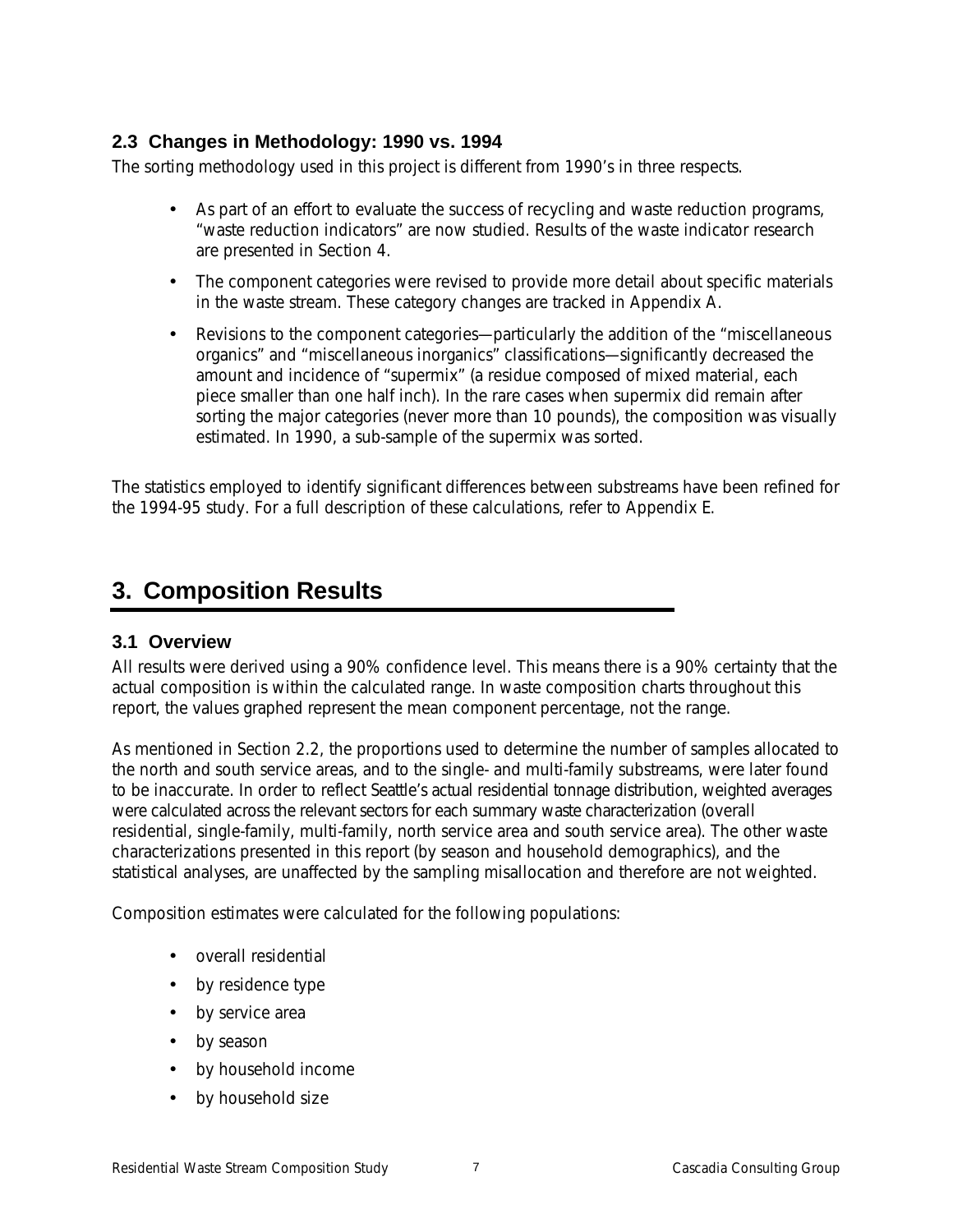Descriptive data about the each sub-group's samples are summarized in Table 3-1.

| Subpopulation                                 | Sample<br>Count | Average Sample<br>(lbs) | Sum of Samples<br>(lbs) | Average Load<br>(lbs) |
|-----------------------------------------------|-----------------|-------------------------|-------------------------|-----------------------|
| Single-Family                                 | 297             | 238                     | 70,580                  | 13,735                |
| Multi-Family                                  | 71              | 261                     | 18,558                  | 14,895                |
| North Service Area                            | 244             | 242                     | 59,124                  | 13,956                |
| South Service Area                            | 124             | 242                     | 30,014                  | 13,963                |
| Spring (Mar., Apr., May)                      | 170             | 231                     | 24,664                  | 13,615                |
| Summer (Jun., Jul., Aug.)                     | 96              | 265                     | 25,407                  | 14,653                |
| Fall (Sept., Oct., Nov.)                      | 92              | 239                     | 22,002                  | 13,645                |
| Winter (Dec, Jan., Feb.)                      | 73              | 234                     | 17.065                  | 13,944                |
| Low Income $(<$ \$26,615)                     | 59              | 245                     | 14,433                  | 14,160                |
| Medium Income ( $> $26,614$ and $< $35,895$ ) | 88              | 234                     | 20,604                  | 13,939                |
| High Income $($ > \$35,894)                   | 77              | 237                     | 18,204                  | 13,678                |
| Small Household $(< 2.05)$                    | 59              | 222                     | 13,094                  | 15,008                |
| Large Household $(>2.48)$                     | 63              | 250                     | 15,776                  | 13,151                |
| <b>Overall Residential</b>                    | 368             | 242                     | 89,138                  | 13,959                |

**Table 3-1 Number, Average Size and Sum of Samples, by Subpopulation May 1994 - May 1995**

Differences between single- vs. multi-family and north vs. south disposed wastes were measured using t-tests, with a correction for the number of tests performed (thus reducing the risk of falsely identifying statistically significant differences). The number of samples taken during this study permits the detection of very small, yet statistically significant, differences. Please see Appendix E for more details.

Waste categories were chosen for the comparisons using the following criteria:

• Measure the degree to which residents are removing recyclables from the disposed waste stream.

*Comprehensive recycling programs, available to single-and multi-family homes throughout the city, collect all the materials listed in Table 3-2, except those in the non-curbside plastic, household hazardous and food categories.*

- Gauge the amount of other plastic products (that are not accepted in current recycling programs) present in different sector's waste streams.
- Examine potential variations in the amount of household hazardous and food wastes disposed by different sectors.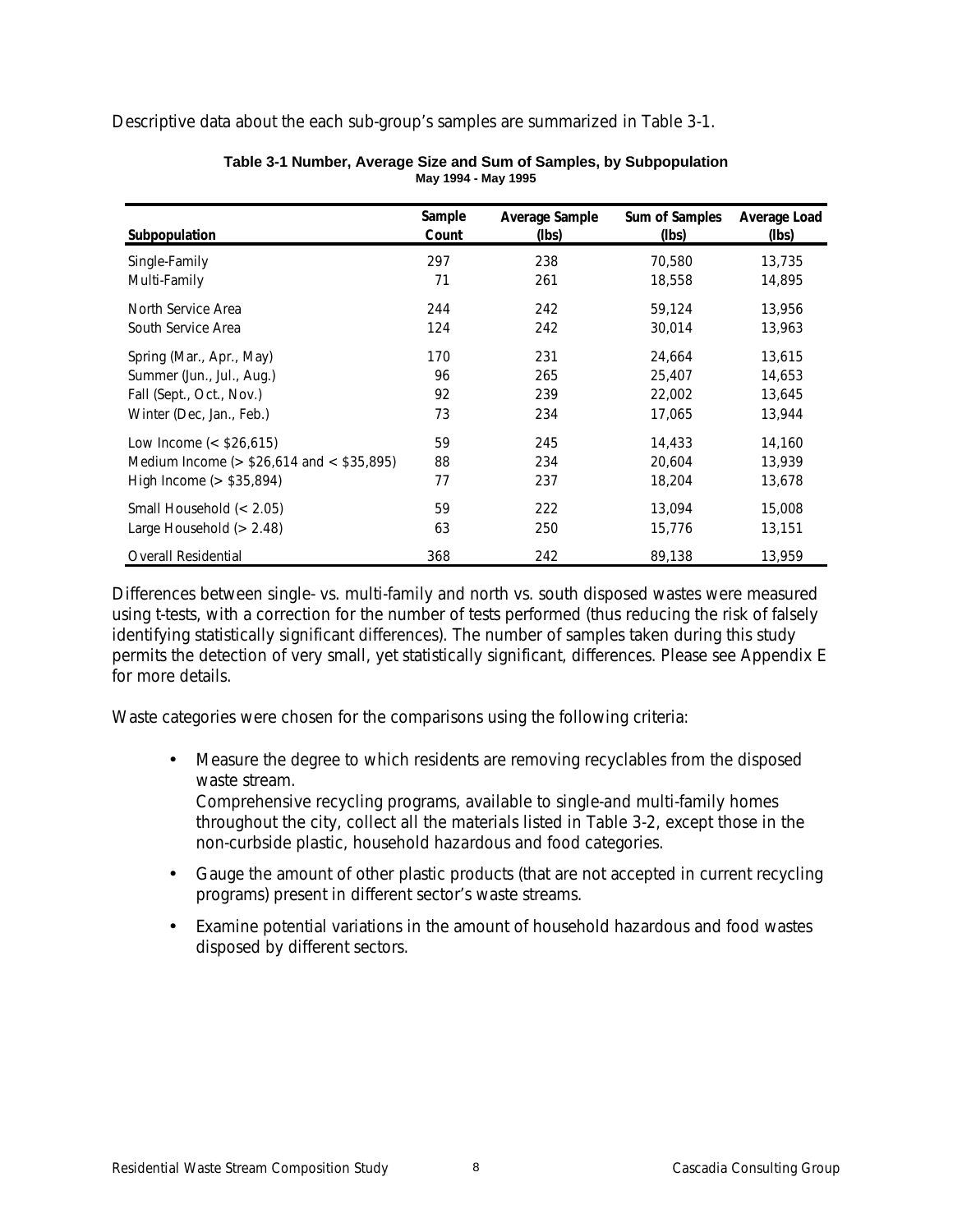Table 3-2 lists the selected category groups.

| <b>Comparison Label</b> | <b>Sampling Component</b>    | <b>Comparison Label</b> | <b>Sampling Component</b> |
|-------------------------|------------------------------|-------------------------|---------------------------|
| Newspaper               | Newspaper                    | Curbside Glass          | Clear Beverage            |
| OCC/Kraft               | OCC/Kraft                    |                         | Green Beverage            |
| Curbside Paper          | Office Paper                 |                         | Brown Beverage            |
|                         | Computer Paper               |                         | <b>Container Glass</b>    |
|                         | Mixed Low Grade              | Tin                     | Tin Food Cans             |
|                         | Phone Books                  | <b>Yard Debris</b>      | Leaves and Grass          |
| Curbside Plastic        | PET Pop & Liquor             |                         | Prunings                  |
|                         | Other PET Bottles            | Food                    | Food                      |
|                         | HDPE Pop & Liquor            | Household Hazardous     | Latex Paints              |
|                         | Other HDPE Bottles           |                         | Adhesives/Glues           |
| Non-Curbside Plastic    | <b>Other Plastic Bottles</b> |                         | Oil-based Paints/Solvents |
|                         | Other Rigid Containers       |                         | Cleaners                  |
|                         | <b>Expanded Polystyrene</b>  |                         | Pesticides/Herbicides     |
|                         | Other Rigid Packaging        |                         | <b>Dry-Cell Batteries</b> |
|                         | Grocery/Bread Bags           |                         | <b>Wet-Cell Batteries</b> |
|                         | Other Film                   |                         | Gasoline/Kerosene         |
|                         | <b>Plastic Products</b>      |                         | Motor Oil/Diesel Oil      |
|                         | Plastic/Other Materials      |                         | Asbestos                  |
| Aluminum                | Aluminum Cans                |                         | Explosives                |
|                         | Alum. Foil/Containers        |                         | <b>Other Chemicals</b>    |

#### **Table 3-2 Material Groupings Used for Comparisons**

### **3.2 Overall Residential**

The overall characterization of Seattle's 1994/95 residential waste stream is displayed in Figure 3-1.

As shown, the paper and organics categories account for most (62.3%) of the tonnage disposed. On a more detailed level, five materials comprised more than half (53.2%) of the residential waste stream:

- Food 20.1%
- Mixed Low Grade Paper 10.4%
- Compostable/Soiled Paper 10.4%
- Newspaper 6.2%
- OCC/Kraft Paper 6.1%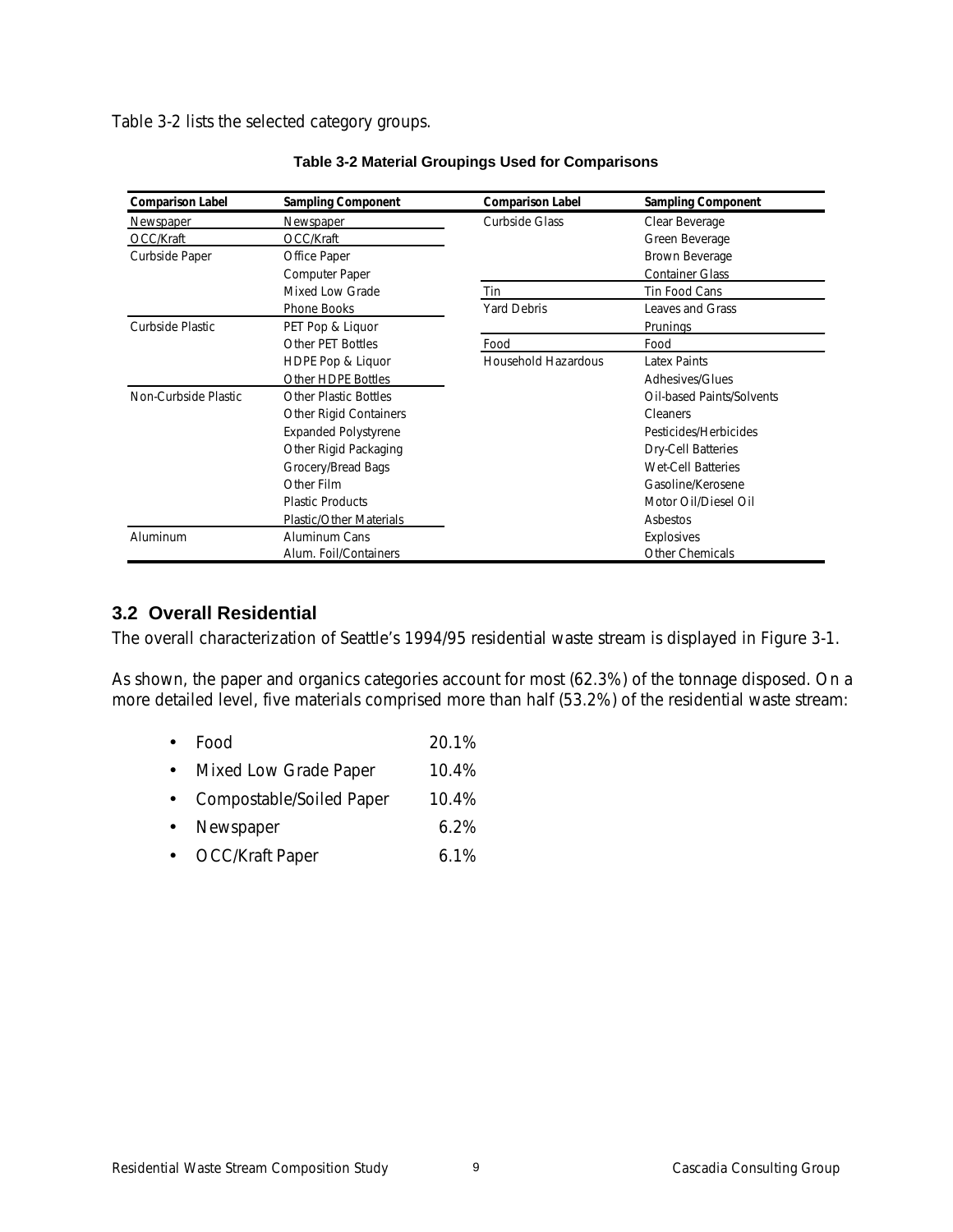

### Figure 3-1 Composition by Weight: Overall Residential May 1994 - May 1995

|                               | Tons   | Mean % | Low %        | High % |                            | <b>Tons</b> | Mean % | Low % | High % |
|-------------------------------|--------|--------|--------------|--------|----------------------------|-------------|--------|-------|--------|
| <b>PAPER</b>                  | 52,668 | 36.2%  |              |        | <b>ORGANICS</b>            | 37,973      | 26.1%  |       |        |
| Newspaper                     | 9,073  | 6.2%   | 5.3%         | 7.2%   | Untreated Wood             | 1,614       | 1.1%   | 0.9%  | 1.4%   |
| OCC/Kraft                     | 8,950  | 6.1%   | 5.5%         | 6.8%   | <b>Crates/Pallets</b>      | 313         | 0.2%   | 0.0%  | 0.4%   |
| Office Paper                  | 875    | 0.6%   | 0.5%         | 0.7%   | <b>Treated Wood</b>        | 1,609       | 1.1%   | 0.8%  | 1.4%   |
| <b>Computer Paper</b>         | 25     | 0.0%   | 0.0%         | 0.0%   | Leaves and Grass           | 3,896       | 2.7%   | 2.0%  | 3.3%   |
| Mixed Low Grade               | 15,185 | 10.4%  | 9.5%         | 11.4%  | Prunings                   | 1,245       | 0.9%   | 0.4%  | 1.3%   |
| <b>Phone Books</b>            | 356    | 0.2%   | 0.1%         | 0.3%   | Food                       | 29,295      | 20.1%  | 19.0% | 21.3%  |
| Milk/Juice Polycoats          | 1,224  | 0.8%   | 0.8%         | 0.9%   | <b>OTHER MATERIALS</b>     | 26,912      | 18.5%  |       |        |
| Frozen Food Polycoats         | 411    | 0.3%   | 0.2%         | 0.3%   | <b>Textiles</b>            | 2,956       | 2.0%   | 1.8%  | 2.3%   |
| Compostable/Soiled            | 15,150 | 10.4%  | 9.6%         | 11.2%  | Carpet/Upholstery          | 3,338       | 2.3%   | 1.6%  | 3.0%   |
| Paper/Other Materials         | 1,231  | 0.8%   | 0.7%         | 1.0%   | Leather                    | 61          | 0.0%   | 0.0%  | 0.1%   |
| Other Paper                   | 189    | 0.1%   | 0.1%         | 0.2%   | <b>Disposable Diapers</b>  | 4,747       | 3.3%   | 2.9%  | 3.6%   |
| <b>PLASTIC</b>                | 13,249 | 9.1%   |              |        | Animal By-Products         | 4,477       | 3.1%   | 2.7%  | 3.5%   |
| PET Pop & Liquor              | 544    | 0.4%   | 0.3%         | 0.4%   | <b>Rubber Products</b>     | 385         | 0.3%   | 0.2%  | 0.3%   |
| Other PET Bottles             | 102    | 0.1%   | 0.1%         | 0.1%   | <b>Tires</b>               | 56          | 0.0%   | 0.0%  | 0.1%   |
| HDPE Pop & Liquor             | 487    | 0.3%   | 0.3%         | 0.4%   | Ash                        | 69          | 0.0%   | 0.0%  | 0.1%   |
| Other HDPE Bottles            | 420    | 0.3%   | 0.3%         | 0.3%   | Furniture                  | 423         | 0.3%   | 0.1%  | 0.5%   |
| <b>Other Plastic Bottles</b>  | 536    | 0.4%   | 0.3%         | 0.4%   | Mattresses                 | 87          | 0.1%   | 0.0%  | 0.1%   |
| Other Rigid Containers        | 686    | 0.5%   | 0.4%         | 0.5%   | Small Appliances           | 731         | 0.5%   | 0.2%  | 0.8%   |
| <b>Expanded Polystyrene</b>   | 751    | 0.5%   | 0.5%         | 0.6%   | A/V Equipment              | 224         | 0.2%   | 0.1%  | 0.2%   |
| Other Rigid Packaging         | 762    | 0.5%   | 0.5%         | 0.6%   | Ceramics/Porcelain         | 367         | 0.3%   | 0.2%  | 0.3%   |
| Grocery/Bread Bags            | 2,576  | 1.8%   | 1.6%         | 1.9%   | Gypsum Drywall             | 1,536       | 1.1%   | 0.6%  | 1.6%   |
| Other Film                    | 4,213  | 2.9%   | 2.7%         | 3.1%   | Fiberglass Insulation      | 38          | 0.0%   | 0.0%  | 0.0%   |
| <b>Plastic Products</b>       | 1,409  | 1.0%   | 0.8%         | 1.1%   | Rock/Concrete/Brick        | 667         | 0.5%   | 0.3%  | 0.6%   |
| Plastic/Other Materials       | 764    | 0.5%   | 0.4%         | 0.6%   | <b>Construction Debris</b> | 797         | 0.5%   | 0.4%  | 0.7%   |
| <b>GLASS</b>                  | 6,684  | 4.6%   |              |        | Sand/Soil/Dirt             | 1,582       | 1.1%   | 0.8%  | 1.4%   |
| Clear Beverage                | 2,383  | 1.6%   | 1.5%         | 1.8%   | Non-distinct Fines         | 3,375       | 2.3%   | 2.0%  | 2.7%   |
| Green Beverage                | 1,465  | 1.0%   | 0.9%         | 1.2%   | Misc. Organics             | 525         | 0.4%   | 0.3%  | 0.4%   |
| Brown Beverage                | 1,166  | 0.8%   | 0.7%         | 0.9%   | Misc. Inorganics           | 469         | 0.3%   | 0.2%  | 0.4%   |
| <b>Container Glass</b>        | 1,213  | 0.8%   | 0.7%         | 1.0%   | <b>HOUSEHOLD HAZARDOUS</b> | 670         | 0.5%   |       |        |
| Other Glass                   | 458    | 0.3%   | 0.2%         | 0.4%   | <b>Latex Paints</b>        | 139         | 0.1%   | 0.0%  | 0.2%   |
| <b>METAL</b>                  | 7,435  | 5.1%   |              |        | Adhesives/Glues            | 80          | 0.1%   | 0.0%  | 0.1%   |
| Aluminum Cans                 | 770    | 0.5%   | 0.5%         | 0.6%   | Oil-based Paints/Solvents  | 30          | 0.0%   | 0.0%  | 0.0%   |
| Alum. Foil/Containers         | 326    | 0.2%   | 0.2%         | 0.2%   | Cleaners                   | 14          | 0.0%   | 0.0%  | 0.0%   |
| Other Aluminum                | 79     | 0.1%   | 0.0%         | 0.1%   | Pesticides/Herbicides      | 27          | 0.0%   | 0.0%  | 0.0%   |
| Tin Food Cans                 | 2,156  | 1.5%   | 1.4%         | 1.6%   | <b>Dry-Cell Batteries</b>  | 269         | 0.2%   | 0.1%  | 0.3%   |
| Ferrous                       | 2,032  | 1.4%   | 1.0%         | 1.8%   | <b>Wet-Cell Batteries</b>  | 0           | 0.0%   | 0.0%  | 0.0%   |
| Nonferrous                    | 41     | 0.0%   | 0.0%         | 0.0%   | Gasoline/Kerosene          | 0           | 0.0%   | 0.0%  | 0.0%   |
| <b>Mixed Metals/Materials</b> | 2,031  | 1.4%   | 1.0%         | 1.8%   | Motor Oil/Diesel Oil       | 25          | 0.0%   | 0.0%  | 0.0%   |
|                               |        |        |              |        | Asbestos                   | 0           | 0.0%   | 0.0%  | 0.0%   |
|                               |        |        |              |        | Explosives                 | 0           | 0.0%   | 0.0%  | 0.0%   |
| Total Tons 145,591            |        |        | Sample Count | 368    | Other Chemicals            | 86          | 0.1%   | 0.0%  | 0.1%   |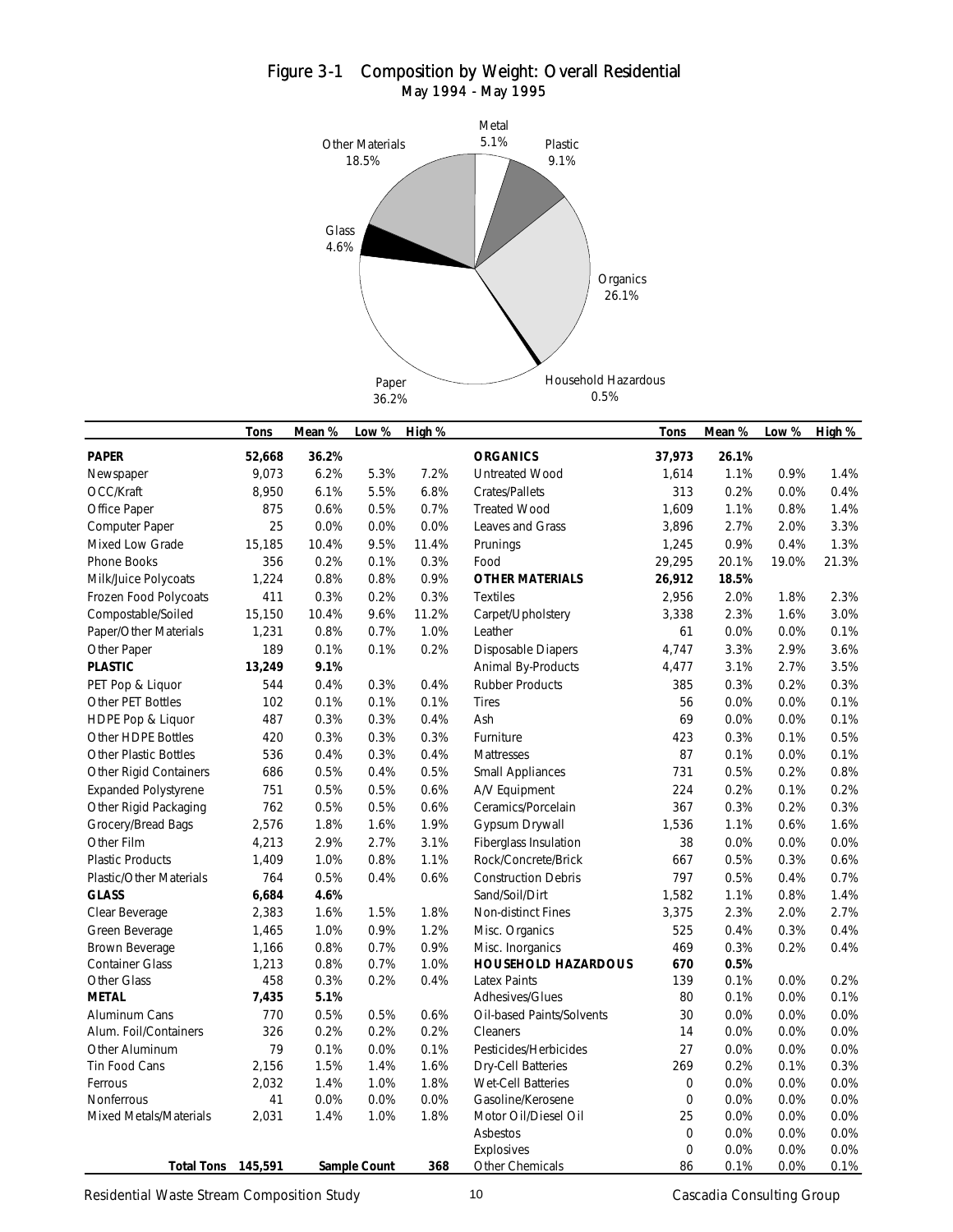### **3.3 By Residence Type**

Figure 3-2 summarizes the broad waste categories for the single- and multi-family substreams, while Tables 3-3 and 3-4 show the full detail.

As shown, the paper and organics categories represent the bulk of both the single- and multi-family waste streams (a total of 62.7% and 61.8%, respectively).



#### **Figure 3-2 Composition Summary, by Residence Type May 1994 - May 1995**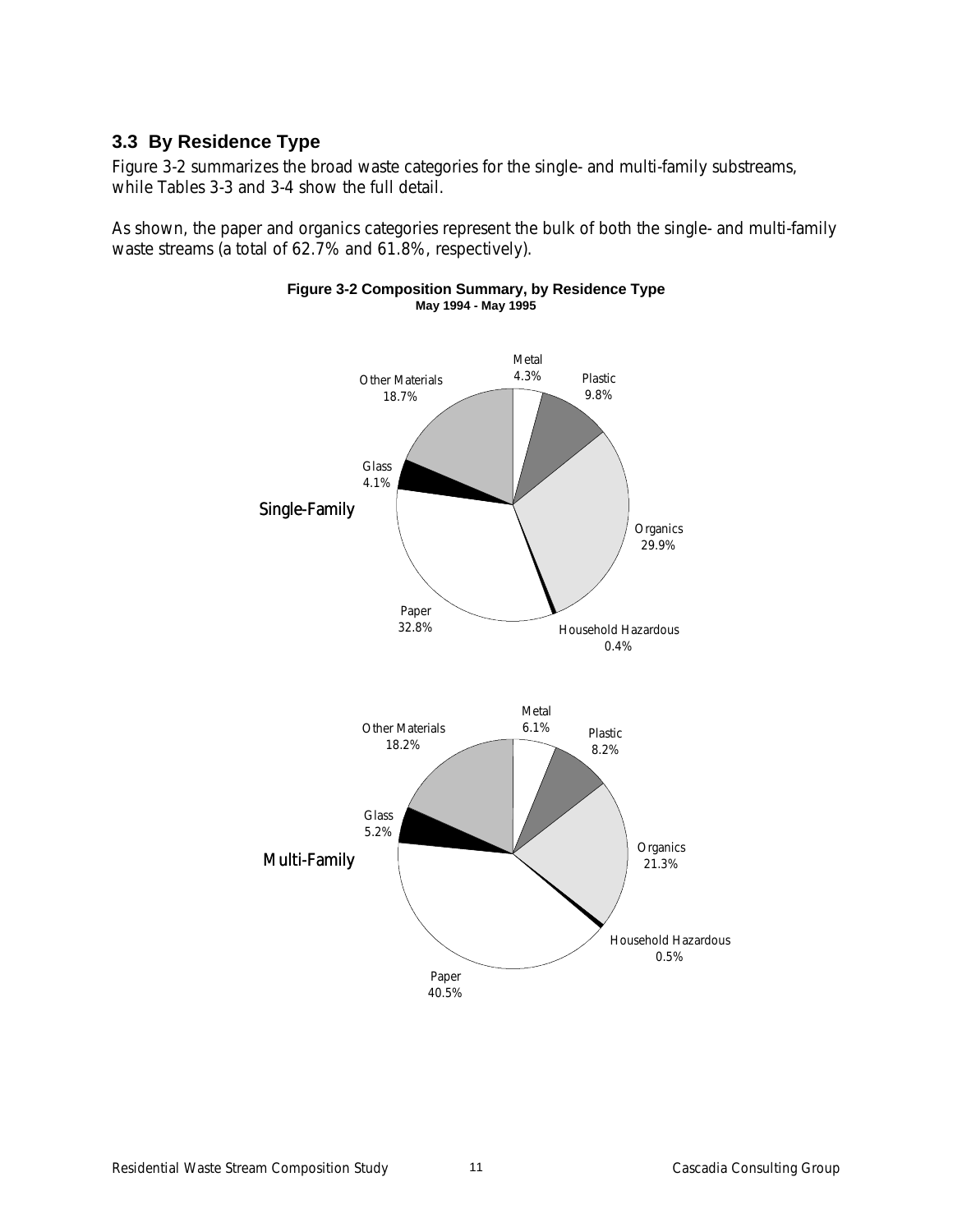Four components account for nearly half (49.8%) of the single-family substream:

- Food 23.8%
- Compostable/Soiled Paper 11.3%
- Mixed Low Grade Paper 9.7%
- OCC/Kraft Paper 5.0%

#### **Table 3-3 Composition by Weight: Single-Family May 1994 - May 1995**

|                               | <b>Tons</b> | Mean % | Low %        | High % |                              | <b>Tons</b>    | Mean % | Low % | High % |
|-------------------------------|-------------|--------|--------------|--------|------------------------------|----------------|--------|-------|--------|
| <b>PAPER</b>                  | 27,805      | 32.8%  |              |        | <b>ORGANICS</b>              | 25,341         | 29.9%  |       |        |
| Newspaper                     | 3,238       | 3.8%   | 3.5%         | 4.1%   | Untreated Wood               | 1,123          | 1.3%   | 0.9%  | 1.7%   |
| OCC/Kraft                     | 4,279       | 5.0%   | 4.8%         | 5.3%   | Crates/Pallets               | 54             | 0.1%   | 0.0%  | 0.1%   |
| Office Paper                  | 439         | 0.5%   | 0.4%         | 0.6%   | <b>Treated Wood</b>          | 882            | 1.0%   | 0.7%  | 1.4%   |
| Computer Paper                | 6           | 0.0%   | 0.0%         | 0.0%   | Leaves and Grass             | 2,503          | 3.0%   | 2.1%  | 3.8%   |
| Mixed Low Grade               | 8,243       | 9.7%   | 9.3%         | 10.1%  | Prunings                     | 581            | 0.7%   | 0.2%  | 1.2%   |
| Phone Books                   | 127         | 0.1%   | 0.1%         | 0.2%   | Food                         | 20,199         | 23.8%  | 22.8% | 24.8%  |
| Milk/Juice Polycoats          | 821         | 1.0%   | 0.9%         | 1.0%   | <b>OTHER MATERIALS</b>       | 15,860         | 18.7%  |       |        |
| Frozen Food Polycoats         | 255         | 0.3%   | 0.3%         | 0.3%   | <b>Textiles</b>              | 1,762          | 2.1%   | 1.8%  | 2.4%   |
| Compostable/Soiled            | 9,555       | 11.3%  | 10.7%        | 11.9%  | Carpet/Upholstery            | 1,257          | 1.5%   | 1.0%  | 1.9%   |
| Paper/Other Materials         | 726         | 0.9%   | 0.8%         | 0.9%   | Leather                      | 55             | 0.1%   | 0.0%  | 0.1%   |
| Other Paper                   | 115         | 0.1%   | 0.1%         | 0.2%   | <b>Disposable Diapers</b>    | 3,320          | 3.9%   | 3.6%  | 4.2%   |
| <b>PLASTIC</b>                | 8,340       | 9.8%   |              |        | <b>Animal By-Products</b>    | 3,028          | 3.6%   | 3.2%  | 4.0%   |
| PET Pop & Liquor              | 277         | 0.3%   | 0.3%         | 0.4%   | <b>Rubber Products</b>       | 223            | 0.3%   | 0.2%  | 0.3%   |
| Other PET Bottles             | 63          | 0.1%   | 0.1%         | 0.1%   | <b>Tires</b>                 | 6              | 0.0%   | 0.0%  | 0.0%   |
| HDPE Pop & Liquor             | 280         | 0.3%   | 0.3%         | 0.4%   | Ash                          | 72             | 0.1%   | 0.0%  | 0.1%   |
| Other HDPE Bottles            | 298         | 0.4%   | 0.3%         | 0.4%   | Furniture                    | 127            | 0.2%   | 0.0%  | 0.3%   |
| <b>Other Plastic Bottles</b>  | 366         | 0.4%   | 0.4%         | 0.5%   | Mattresses                   | 27             | 0.0%   | 0.0%  | 0.1%   |
| Other Rigid Containers        | 464         | 0.5%   | 0.5%         | 0.6%   | <b>Small Appliances</b>      | 381            | 0.4%   | 0.3%  | 0.6%   |
| <b>Expanded Polystyrene</b>   | 507         | 0.6%   | 0.6%         | 0.6%   | A/V Equipment                | 169            | 0.2%   | 0.1%  | 0.3%   |
| Other Rigid Packaging         | 501         | 0.6%   | 0.6%         | 0.6%   | Ceramics/Porcelain           | 206            | 0.2%   | 0.2%  | 0.3%   |
| Grocery/Bread Bags            | 1,595       | 1.9%   | 1.7%         | 2.0%   | Gypsum Drywall               | 649            | 0.8%   | 0.4%  | 1.1%   |
| Other Film                    | 2,742       | 3.2%   | 3.1%         | 3.4%   | <b>Fiberglass Insulation</b> | 39             | 0.0%   | 0.0%  | 0.1%   |
| <b>Plastic Products</b>       | 823         | 1.0%   | 0.9%         | 1.1%   | Rock/Concrete/Brick          | 516            | 0.6%   | 0.4%  | 0.8%   |
| Plastic/Other Materials       | 423         | 0.5%   | 0.4%         | 0.6%   | <b>Construction Debris</b>   | 606            | 0.7%   | 0.5%  | 1.0%   |
| <b>GLASS</b>                  | 3,466       | 4.1%   |              |        | Sand/Soil/Dirt               | 806            | 1.0%   | 0.7%  | 1.3%   |
| Clear Beverage                | 1,304       | 1.5%   | 1.4%         | 1.7%   | Non-distinct Fines           | 1,834          | 2.2%   | 1.9%  | 2.4%   |
| Green Beverage                | 689         | 0.8%   | 0.7%         | 0.9%   | Misc. Organics               | 447            | 0.5%   | 0.4%  | 0.7%   |
| Brown Beverage                | 528         | 0.6%   | 0.5%         | 0.7%   | Misc. Inorganics             | 328            | 0.4%   | 0.3%  | 0.5%   |
| <b>Container Glass</b>        | 716         | 0.8%   | 0.7%         | 0.9%   | <b>HOUSEHOLD HAZARDOUS</b>   | 369            | 0.4%   |       |        |
| Other Glass                   | 229         | 0.3%   | 0.2%         | 0.3%   | Latex Paints                 | 44             | 0.1%   | 0.0%  | 0.1%   |
| <b>METAL</b>                  | 3,632       | 4.3%   |              |        | Adhesives/Glues              | 51             | 0.1%   | 0.0%  | 0.1%   |
| Aluminum Cans                 | 360         | 0.4%   | 0.4%         | 0.5%   | Oil-based Paints/Solvents    | 27             | 0.0%   | 0.0%  | 0.1%   |
| Alum. Foil/Containers         | 213         | 0.3%   | 0.2%         | 0.3%   | Cleaners                     | 13             | 0.0%   | 0.0%  | 0.0%   |
| Other Aluminum                | 53          | 0.1%   | 0.0%         | 0.1%   | Pesticides/Herbicides        | 20             | 0.0%   | 0.0%  | 0.1%   |
| Tin Food Cans                 | 1,227       | 1.4%   | 1.4%         | 1.5%   | <b>Dry-Cell Batteries</b>    | 109            | 0.1%   | 0.1%  | 0.1%   |
| Ferrous                       | 768         | 0.9%   | 0.7%         | 1.1%   | <b>Wet-Cell Batteries</b>    | $\overline{0}$ | 0.0%   | 0.0%  | 0.0%   |
| Nonferrous                    | 21          | 0.0%   | 0.0%         | 0.0%   | Gasoline/Kerosene            | $\overline{0}$ | 0.0%   | 0.0%  | 0.0%   |
| <b>Mixed Metals/Materials</b> | 990         | 1.2%   | 1.0%         | 1.4%   | Motor Oil/Diesel Oil         | 21             | 0.0%   | 0.0%  | 0.0%   |
|                               |             |        |              |        | Asbestos                     | $\mathbf 0$    | 0.0%   | 0.0%  | 0.0%   |
|                               |             |        |              |        | Explosives                   | $\overline{0}$ | 0.0%   | 0.0%  | 0.0%   |
| <b>Total Tons</b>             | 84,814      |        | Sample Count | 297    | Other Chemicals              | 83             | 0.1%   | 0.1%  | 0.1%   |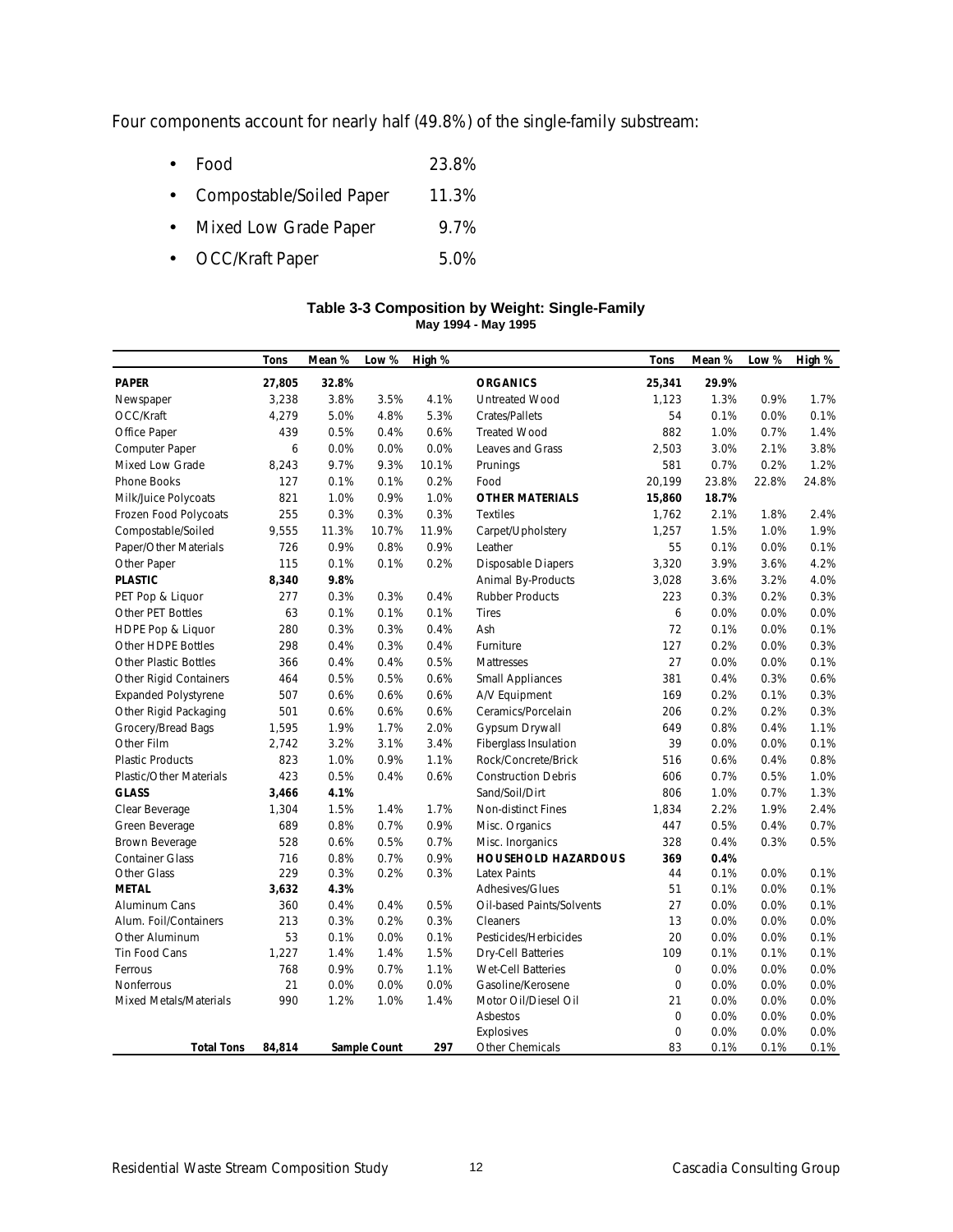As shown in Table 3-4, the five most prevalent components make up more than half (52.9%) of the multi-family substream:

- Food 15.5%
- Mixed Low Grade Paper 11.3%
- Newspaper 9.3%
- Compostable/Soiled Paper 9.3%
- OCC/Kraft Paper 7.5%

#### **Table 3-4 Composition by Weight: Multi-Family May 1994 - May 1995**

|                               | <b>Tons</b> | Mean % | Low %        | High % |                            | <b>Tons</b>    | Mean % | Low % | High % |
|-------------------------------|-------------|--------|--------------|--------|----------------------------|----------------|--------|-------|--------|
| <b>PAPER</b>                  | 24,590      | 40.5%  |              |        | <b>ORGANICS</b>            | 12,938         | 21.3%  |       |        |
| Newspaper                     | 5,640       | 9.3%   | 7.7%         | 10.8%  | <b>Untreated Wood</b>      | 509            | 0.8%   | 0.5%  | 1.2%   |
| OCC/Kraft                     | 4,582       | 7.5%   | 6.4%         | 8.6%   | Crates/Pallets             | 247            | 0.4%   | 0.0%  | 0.9%   |
| Office Paper                  | 429         | 0.7%   | 0.5%         | 0.9%   | <b>Treated Wood</b>        | 722            | 1.2%   | 0.8%  | 1.6%   |
| Computer Paper                | 18          | 0.0%   | 0.0%         | 0.1%   | Leaves and Grass           | 1,415          | 2.3%   | 1.3%  | 3.3%   |
| Mixed Low Grade               | 6,884       | 11.3%  | 9.9%         | 12.8%  | Prunings                   | 651            | 1.1%   | 0.3%  | 1.9%   |
| Phone Books                   | 222         | 0.4%   | 0.2%         | 0.6%   | Food                       | 9,394          | 15.5%  | 13.6% | 17.3%  |
| Milk/Juice Polycoats          | 413         | 0.7%   | 0.6%         | 0.8%   | <b>OTHER MATERIALS</b>     | 11,069         | 18.2%  |       |        |
| Frozen Food Polycoats         | 158         | 0.3%   | 0.2%         | 0.3%   | <b>Textiles</b>            | 1,198          | 2.0%   | 1.6%  | 2.4%   |
| Compostable/Soiled            | 5,664       | 9.3%   | 8.0%         | 10.6%  | Carpet/Upholstery          | 2,016          | 3.3%   | 1.9%  | 4.7%   |
| Paper/Other Materials         | 506         | 0.8%   | 0.6%         | 1.1%   | Leather                    | 9              | 0.0%   | 0.0%  | 0.0%   |
| Other Paper                   | 75          | 0.1%   | 0.0%         | 0.2%   | Disposable Diapers         | 1,480          | 2.4%   | 1.8%  | 3.0%   |
| <b>PLASTIC</b>                | 4,968       | 8.2%   |              |        | Animal By-Products         | 1,489          | 2.4%   | 1.7%  | 3.2%   |
| PET Pop & Liquor              | 263         | 0.4%   | 0.4%         | 0.5%   | <b>Rubber Products</b>     | 162            | 0.3%   | 0.1%  | 0.4%   |
| Other PET Bottles             | 40          | 0.1%   | 0.0%         | 0.1%   | <b>Tires</b>               | 48             | 0.1%   | 0.0%  | 0.2%   |
| HDPE Pop & Liquor             | 207         | 0.3%   | 0.3%         | 0.4%   | Ash                        | $\mathbf 0$    | 0.0%   | 0.0%  | 0.0%   |
| Other HDPE Bottles            | 126         | 0.2%   | 0.2%         | 0.3%   | Furniture                  | 284            | 0.5%   | 0.0%  | 0.9%   |
| <b>Other Plastic Bottles</b>  | 175         | 0.3%   | 0.2%         | 0.3%   | Mattresses                 | 58             | 0.1%   | 0.0%  | 0.2%   |
| Other Rigid Containers        | 228         | 0.4%   | 0.3%         | 0.4%   | <b>Small Appliances</b>    | 345            | 0.6%   | 0.0%  | 1.1%   |
| <b>Expanded Polystyrene</b>   | 251         | 0.4%   | 0.3%         | 0.5%   | A/V Equipment              | 59             | 0.1%   | 0.0%  | 0.2%   |
| Other Rigid Packaging         | 267         | 0.4%   | 0.4%         | 0.5%   | Ceramics/Porcelain         | 160            | 0.3%   | 0.1%  | 0.4%   |
| Grocery/Bread Bags            | 989         | 1.6%   | 1.4%         | 1.9%   | Gypsum Drywall             | 864            | 1.4%   | 0.4%  | 2.4%   |
| Other Film                    | 1,498       | 2.5%   | 2.2%         | 2.7%   | Fiberglass Insulation      | $\overline{0}$ | 0.0%   | 0.0%  | 0.0%   |
| <b>Plastic Products</b>       | 587         | 1.0%   | 0.7%         | 1.2%   | Rock/Concrete/Brick        | 163            | 0.3%   | 0.0%  | 0.5%   |
| Plastic/Other Materials       | 339         | 0.6%   | 0.3%         | 0.8%   | <b>Construction Debris</b> | 204            | 0.3%   | 0.1%  | 0.6%   |
| <b>GLASS</b>                  | 3,177       | 5.2%   |              |        | Sand/Soil/Dirt             | 765            | 1.3%   | 0.7%  | 1.8%   |
| Clear Beverage                | 1,071       | 1.8%   | 1.5%         | 2.1%   | Non-distinct Fines         | 1,528          | 2.5%   | 1.9%  | 3.1%   |
| Green Beverage                | 760         | 1.3%   | 1.0%         | 1.5%   | Misc. Organics             | 92             | 0.2%   | 0.1%  | 0.2%   |
| Brown Beverage                | 623         | 1.0%   | 0.8%         | 1.3%   | Misc. Inorganics           | 146            | 0.2%   | 0.1%  | 0.4%   |
| <b>Container Glass</b>        | 498         | 0.8%   | 0.6%         | 1.0%   | <b>HOUSEHOLD HAZARDOUS</b> | 299            | 0.5%   |       |        |
| Other Glass                   | 225         | 0.4%   | 0.2%         | 0.5%   | <b>Latex Paints</b>        | 92             | 0.2%   | 0.0%  | 0.3%   |
| <b>METAL</b>                  | 3,737       | 6.1%   |              |        | Adhesives/Glues            | 30             | 0.0%   | 0.0%  | 0.1%   |
| Aluminum Cans                 | 401         | 0.7%   | 0.5%         | 0.8%   | Oil-based Paints/Solvents  | 3              | 0.0%   | 0.0%  | 0.0%   |
| Alum. Foil/Containers         | 116         | 0.2%   | 0.2%         | 0.2%   | Cleaners                   | $\overline{2}$ | 0.0%   | 0.0%  | 0.0%   |
| Other Aluminum                | 26          | 0.0%   | 0.0%         | 0.1%   | Pesticides/Herbicides      | $\overline{7}$ | 0.0%   | 0.0%  | 0.0%   |
| Tin Food Cans                 | 926         | 1.5%   | 1.3%         | 1.7%   | Dry-Cell Batteries         | 155            | 0.3%   | 0.0%  | 0.5%   |
| Ferrous                       | 1,225       | 2.0%   | 1.1%         | 3.0%   | <b>Wet-Cell Batteries</b>  | $\overline{0}$ | 0.0%   | 0.0%  | 0.0%   |
| Nonferrous                    | 20          | 0.0%   | 0.0%         | 0.1%   | Gasoline/Kerosene          | $\mathbf 0$    | 0.0%   | 0.0%  | 0.0%   |
| <b>Mixed Metals/Materials</b> | 1,023       | 1.7%   | 0.9%         | 2.5%   | Motor Oil/Diesel Oil       | 4              | 0.0%   | 0.0%  | 0.0%   |
|                               |             |        |              |        | Asbestos                   | $\mathbf 0$    | 0.0%   | 0.0%  | 0.0%   |
|                               |             |        |              |        | Explosives                 | $\overline{0}$ | 0.0%   | 0.0%  | 0.0%   |
| <b>Total Tons</b>             | 60,777      |        | Sample Count | 71     | Other Chemicals            | 6              | 0.0%   | 0.0%  | 0.0%   |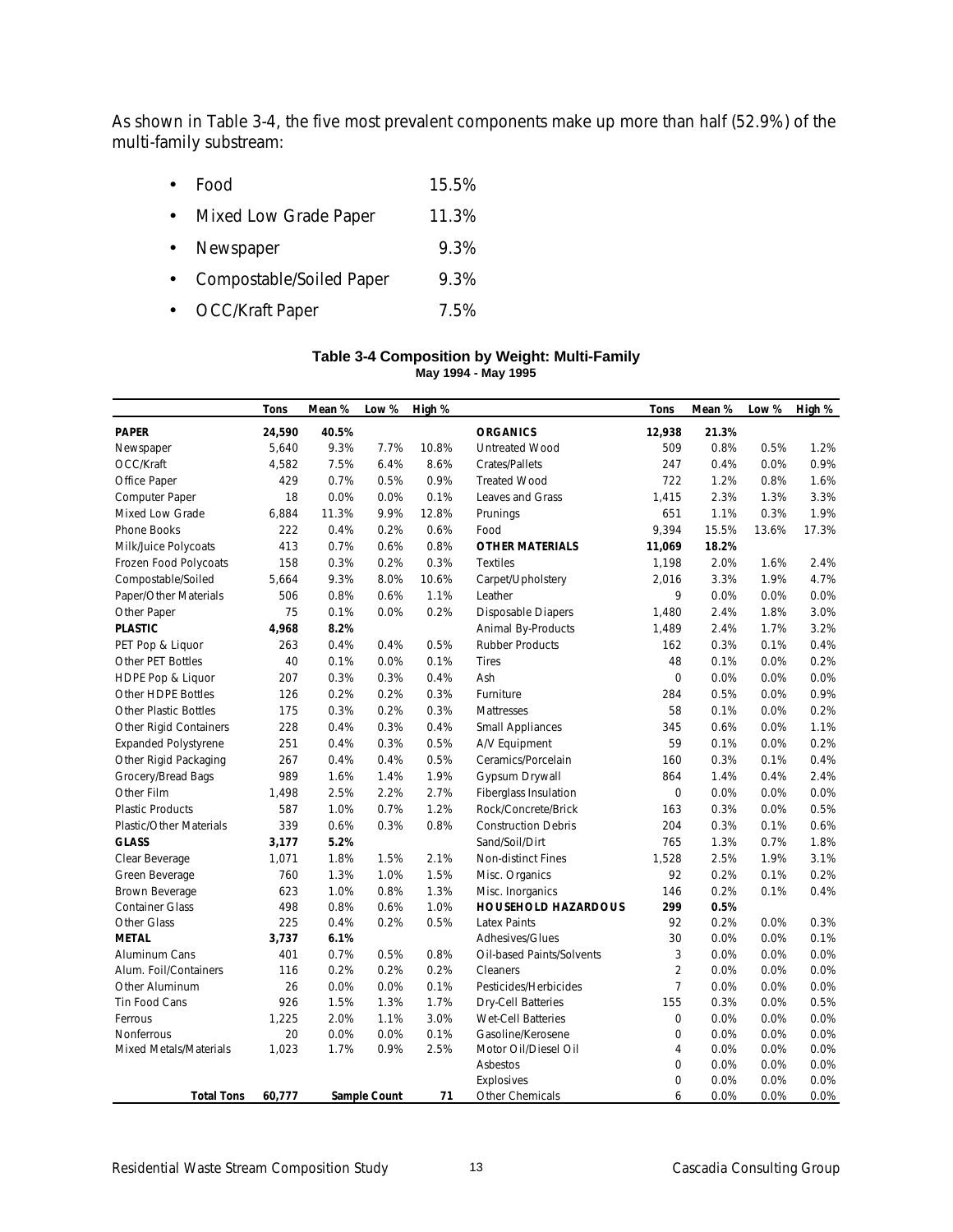Eleven waste category groups (listed in Table 3-2, above) were compared across residence type. As shown in Table 3-5, there are greater percentages of non-curbside plastic and food in the singlefamily substream and more newspaper, OCC/Kraft, curbside glass and aluminum in the multifamily waste. (These figures measure disposed waste only, and do not include tonnage collected through recycling programs.) Variations in the relative amount of curbside paper, curbside plastic, tin, yard debris and household hazardous materials were not statistically significant. Please see Appendix E for a detailed description of how these calculations were performed.

|                      | <b>Mean Composition</b> |              |
|----------------------|-------------------------|--------------|
|                      | Single-Family           | Multi-Family |
| Newspaper            | 3.8%                    | 8.9%         |
| OCC/Kraft            | 5.2%                    | 7.7%         |
| Non-Curbside Plastic | 8.8%                    | 7.2%         |
| Curbside Glass       | 3.4%                    | 4.4%         |
| Aluminum             | 0.7%                    | 0.9%         |
| Food                 | 23.8%                   | 15.9%        |

#### **Table 3-5 Statistically Significant Differences, by Residence Type May 1994 - May 1995**

### **3.4 By Service Area**

Figure 3-3 summarizes the broad waste categories for the north and south service areas; detailed results for each region are presented in Tables 3-6 and 3-7.

Paper and organics are prevalent in both the north (a total of 62.5%) and south (a total of 61.8%).



#### **Figure 3-3 Composition Summary, by Service Area May 1994 - May 1995**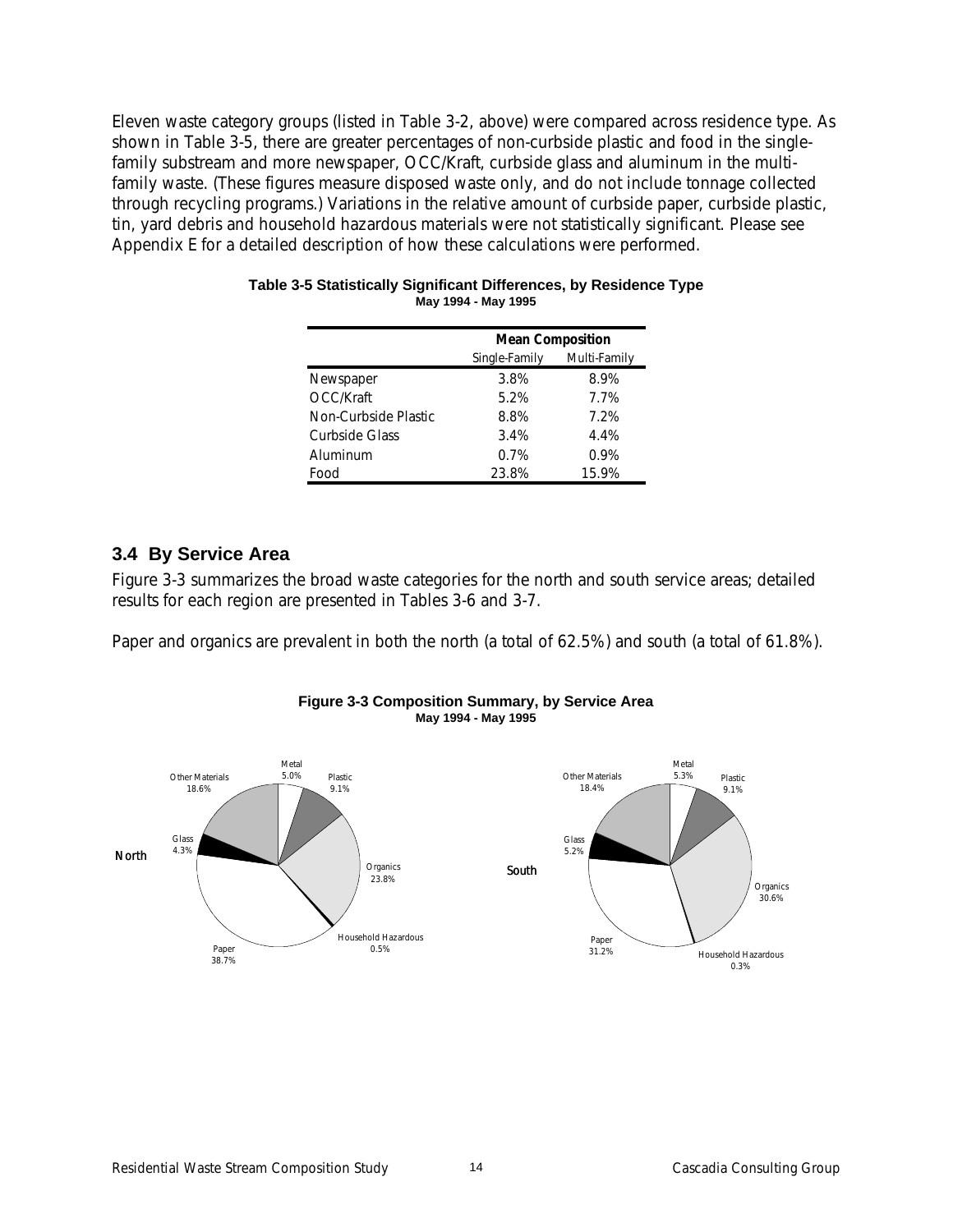Combined, the following six components account for the majority (54.3%) of the north's waste:

- Food 18.9%
- Mixed Low Grade Paper 11.4%
- Compostable/Soiled Paper 10.5%
- Newspaper 7.1%
- OCC/Kraft Paper 6.4%

#### **Table 3-6 Composition by Weight: North Service Area May 1994 - May 1995**

|                                | <b>Tons</b> | Mean % | Low %        | High % |                              | <b>Tons</b>    | Mean % | Low % | High % |
|--------------------------------|-------------|--------|--------------|--------|------------------------------|----------------|--------|-------|--------|
| <b>PAPER</b>                   | 37,167      | 38.7%  |              |        | <b>ORGANICS</b>              | 22,916         | 23.8%  |       |        |
| Newspaper                      | 6,828       | 7.1%   | 5.7%         | 8.5%   | Untreated Wood               | 907            | 0.9%   | 0.7%  | 1.2%   |
| OCC/Kraft                      | 6,198       | 6.4%   | 5.5%         | 7.4%   | Crates/Pallets               | 285            | 0.3%   | 0.0%  | 0.6%   |
| Office Paper                   | 662         | 0.7%   | 0.5%         | 0.9%   | <b>Treated Wood</b>          | 1,056          | 1.1%   | 0.8%  | 1.4%   |
| Computer Paper                 | 21          | 0.0%   | 0.0%         | 0.0%   | Leaves and Grass             | 1.779          | 1.9%   | 1.3%  | 2.4%   |
| Mixed Low Grade                | 10,976      | 11.4%  | 10.1%        | 12.8%  | Prunings                     | 700            | 0.7%   | 0.2%  | 1.2%   |
| Phone Books                    | 251         | 0.3%   | 0.1%         | 0.4%   | Food                         | 18,187         | 18.9%  | 17.3% | 20.5%  |
| Milk/Juice Polycoats           | 856         | 0.9%   | 0.8%         | 1.0%   | <b>OTHER MATERIALS</b>       | 17,834         | 18.6%  |       |        |
| Frozen Food Polycoats          | 277         | 0.3%   | 0.2%         | 0.3%   | <b>Textiles</b>              | 1,788          | 1.9%   | 1.5%  | 2.2%   |
| Compostable/Soiled             | 10,055      | 10.5%  | 9.3%         | 11.6%  | Carpet/Upholstery            | 2,089          | 2.2%   | 1.3%  | 3.1%   |
| Paper/Other Materials          | 886         | 0.9%   | 0.7%         | 1.1%   | Leather                      | 47             | 0.0%   | 0.0%  | 0.1%   |
| Other Paper                    | 155         | 0.2%   | 0.1%         | 0.2%   | <b>Disposable Diapers</b>    | 2,636          | 2.7%   | 2.3%  | 3.2%   |
| <b>PLASTIC</b>                 | 8,770       | 9.1%   |              |        | Animal By-Products           | 3,169          | 3.3%   | 2.7%  | 3.8%   |
| PET Pop & Liquor               | 371         | 0.4%   | 0.3%         | 0.4%   | <b>Rubber Products</b>       | 225            | 0.2%   | 0.2%  | 0.3%   |
| Other PET Bottles              | 67          | 0.1%   | 0.1%         | 0.1%   | <b>Tires</b>                 | 56             | 0.1%   | 0.0%  | 0.1%   |
| HDPE Pop & Liquor              | 336         | 0.3%   | 0.3%         | 0.4%   | Ash                          | 50             | 0.1%   | 0.0%  | 0.1%   |
| Other HDPE Bottles             | 265         | 0.3%   | 0.2%         | 0.3%   | Furniture                    | 258            | 0.3%   | 0.1%  | 0.5%   |
| <b>Other Plastic Bottles</b>   | 360         | 0.4%   | 0.3%         | 0.4%   | Mattresses                   | 82             | 0.1%   | 0.0%  | 0.2%   |
| Other Rigid Containers         | 478         | 0.5%   | 0.4%         | 0.6%   | <b>Small Appliances</b>      | 583            | 0.6%   | 0.2%  | 1.0%   |
| <b>Expanded Polystyrene</b>    | 460         | 0.5%   | 0.4%         | 0.5%   | A/V Equipment                | 127            | 0.1%   | 0.0%  | 0.2%   |
| Other Rigid Packaging          | 535         | 0.6%   | 0.5%         | 0.6%   | Ceramics/Porcelain           | 206            | 0.2%   | 0.1%  | 0.3%   |
| Grocery/Bread Bags             | 1,687       | 1.8%   | 1.5%         | 2.0%   | Gypsum Drywall               | 1,295          | 1.3%   | 0.6%  | 2.1%   |
| Other Film                     | 2,748       | 2.9%   | 2.6%         | 3.1%   | <b>Fiberglass Insulation</b> | 22             | 0.0%   | 0.0%  | 0.0%   |
| <b>Plastic Products</b>        | 916         | 1.0%   | 0.8%         | 1.1%   | Rock/Concrete/Brick          | 430            | 0.4%   | 0.3%  | 0.6%   |
| <b>Plastic/Other Materials</b> | 547         | 0.6%   | 0.4%         | 0.7%   | <b>Construction Debris</b>   | 474            | 0.5%   | 0.3%  | 0.7%   |
| <b>GLASS</b>                   | 4,129       | 4.3%   |              |        | Sand/Soil/Dirt               | 1,116          | 1.2%   | 0.8%  | 1.6%   |
| Clear Beverage                 | 1,344       | 1.4%   | 1.2%         | 1.6%   | Non-distinct Fines           | 2,547          | 2.6%   | 2.2%  | 3.1%   |
| Green Beverage                 | 958         | 1.0%   | 0.8%         | 1.2%   | Misc. Organics               | 318            | 0.3%   | 0.3%  | 0.4%   |
| Brown Beverage                 | 779         | 0.8%   | 0.6%         | 1.0%   | Misc. Inorganics             | 319            | 0.3%   | 0.2%  | 0.4%   |
| <b>Container Glass</b>         | 723         | 0.8%   | 0.6%         | 0.9%   | <b>HOUSEHOLD HAZARDOUS</b>   | 498            | 0.5%   |       |        |
| Other Glass                    | 326         | 0.3%   | 0.2%         | 0.5%   | Latex Paints                 | 126            | 0.1%   | 0.0%  | 0.3%   |
| <b>METAL</b>                   | 4,824       | 5.0%   |              |        | Adhesives/Glues              | 52             | 0.1%   | 0.0%  | 0.1%   |
| Aluminum Cans                  | 502         | 0.5%   | 0.4%         | 0.6%   | Oil-based Paints/Solvents    | 16             | 0.0%   | 0.0%  | 0.0%   |
| Alum. Foil/Containers          | 207         | 0.2%   | 0.2%         | 0.2%   | Cleaners                     | 9              | 0.0%   | 0.0%  | 0.0%   |
| Other Aluminum                 | 61          | 0.1%   | 0.0%         | 0.1%   | Pesticides/Herbicides        | 27             | 0.0%   | 0.0%  | 0.0%   |
| Tin Food Cans                  | 1,363       | 1.4%   | 1.2%         | 1.6%   | Dry-Cell Batteries           | 217            | 0.2%   | 0.1%  | 0.4%   |
| Ferrous                        | 1,622       | 1.7%   | 1.0%         | 2.3%   | <b>Wet-Cell Batteries</b>    | 0              | 0.0%   | 0.0%  | 0.0%   |
| Nonferrous                     | 29          | 0.0%   | 0.0%         | 0.1%   | Gasoline/Kerosene            | 0              | 0.0%   | 0.0%  | 0.0%   |
| <b>Mixed Metals/Materials</b>  | 1,039       | 1.1%   | 0.8%         | 1.4%   | Motor Oil/Diesel Oil         | 4              | 0.0%   | 0.0%  | 0.0%   |
|                                |             |        |              |        | Asbestos                     | 0              | 0.0%   | 0.0%  | 0.0%   |
|                                |             |        |              |        | Explosives                   | $\overline{0}$ | 0.0%   | 0.0%  | 0.0%   |
| <b>Total Tons</b>              | 96,139      |        | Sample Count | 244    | Other Chemicals              | 47             | 0.0%   | 0.0%  | 0.1%   |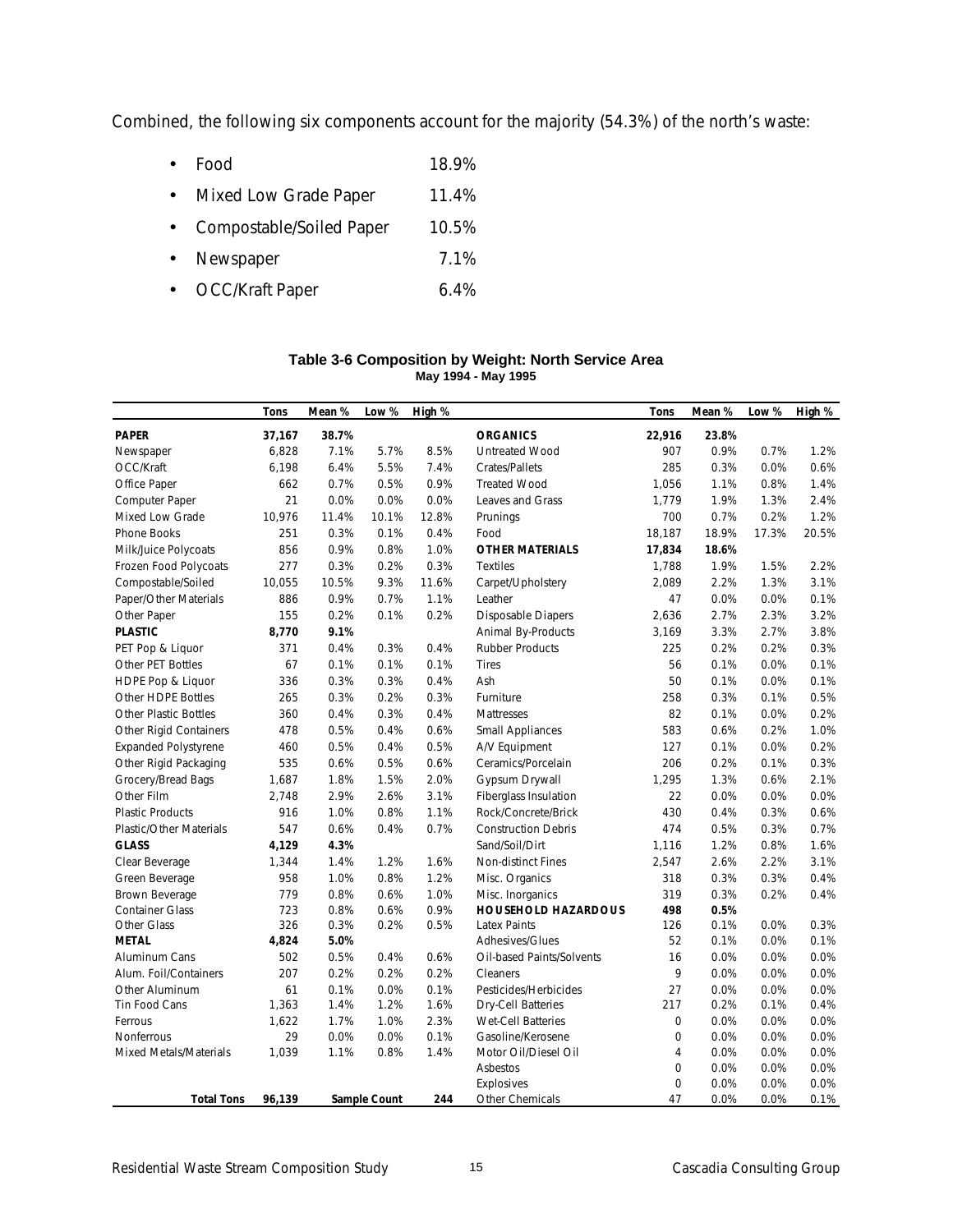Four components in the south service area account for 46.7% of the substream's total waste:

- Food 22.5%
- Compostable/Soiled Paper 10.3%
- Mixed Low Grade Paper 8.4%
- OCC/Kraft Paper 5.5%

#### **Table 3-7 Composition by Weight: South Service Area May 1994 - May 1995**

|                               | <b>Tons</b>    | Mean % | Low %        | High % |                            | <b>Tons</b>    | Mean % | Low % | High % |
|-------------------------------|----------------|--------|--------------|--------|----------------------------|----------------|--------|-------|--------|
| <b>PAPER</b>                  | 15,422         | 31.2%  |              |        | <b>ORGANICS</b>            | 15,128         | 30.6%  |       |        |
| Newspaper                     | 2,217          | 4.5%   | 3.9%         | 5.1%   | Untreated Wood             | 712            | 1.4%   | 0.8%  | 2.0%   |
| OCC/Kraft                     | 2,742          | 5.5%   | 4.8%         | 6.3%   | Crates/Pallets             | 24             | 0.0%   | 0.0%  | 0.1%   |
| Office Paper                  | 210            | 0.4%   | 0.3%         | 0.5%   | <b>Treated Wood</b>        | 553            | 1.1%   | 0.6%  | 1.6%   |
| Computer Paper                | $\overline{4}$ | 0.0%   | 0.0%         | 0.0%   | <b>Leaves and Grass</b>    | 2,143          | 4.3%   | 2.8%  | 5.9%   |
| Mixed Low Grade               | 4,178          | 8.4%   | 7.9%         | 9.0%   | Prunings                   | 549            | 1.1%   | 0.3%  | 1.9%   |
| Phone Books                   | 104            | 0.2%   | 0.1%         | 0.3%   | Food                       | 11,146         | 22.5%  | 21.1% | 24.0%  |
| Milk/Juice Polycoats          | 366            | 0.7%   | 0.7%         | 0.8%   | <b>OTHER MATERIALS</b>     | 9,075          | 18.4%  |       |        |
| Frozen Food Polycoats         | 134            | 0.3%   | 0.2%         | 0.3%   | <b>Textiles</b>            | 1,174          | 2.4%   | 1.9%  | 2.8%   |
| Compostable/Soiled            | 5,093          | 10.3%  | 9.6%         | 11.0%  | Carpet/Upholstery          | 1,254          | 2.5%   | 1.4%  | 3.7%   |
| Paper/Other Materials         | 342            | 0.7%   | 0.6%         | 0.8%   | Leather                    | 14             | 0.0%   | 0.0%  | 0.0%   |
| Other Paper                   | 34             | 0.1%   | 0.0%         | 0.1%   | <b>Disposable Diapers</b>  | 2,128          | 4.3%   | 3.8%  | 4.8%   |
| <b>PLASTIC</b>                | 4,478          | 9.1%   |              |        | Animal By-Products         | 1,302          | 2.6%   | 2.1%  | 3.2%   |
| PET Pop & Liquor              | 173            | 0.3%   | 0.3%         | 0.4%   | <b>Rubber Products</b>     | 161            | 0.3%   | 0.2%  | 0.5%   |
| Other PET Bottles             | 35             | 0.1%   | 0.1%         | 0.1%   | <b>Tires</b>               | $\overline{0}$ | 0.0%   | 0.0%  | 0.0%   |
| HDPE Pop & Liquor             | 151            | 0.3%   | 0.3%         | 0.3%   | Ash                        | 18             | 0.0%   | 0.0%  | 0.1%   |
| Other HDPE Bottles            | 155            | 0.3%   | 0.3%         | 0.4%   | Furniture                  | 166            | 0.3%   | 0.0%  | 0.8%   |
| <b>Other Plastic Bottles</b>  | 176            | 0.4%   | 0.3%         | 0.4%   | Mattresses                 | 5              | 0.0%   | 0.0%  | 0.0%   |
| Other Rigid Containers        | 207            | 0.4%   | 0.4%         | 0.5%   | <b>Small Appliances</b>    | 145            | 0.3%   | 0.2%  | 0.4%   |
| <b>Expanded Polystyrene</b>   | 292            | 0.6%   | 0.5%         | 0.7%   | A/V Equipment              | 98             | 0.2%   | 0.1%  | 0.3%   |
| Other Rigid Packaging         | 226            | 0.5%   | 0.4%         | 0.5%   | Ceramics/Porcelain         | 163            | 0.3%   | 0.2%  | 0.5%   |
| Grocery/Bread Bags            | 889            | 1.8%   | 1.6%         | 2.0%   | Gypsum Drywall             | 232            | 0.5%   | 0.2%  | 0.7%   |
| Other Film                    | 1,465          | 3.0%   | 2.7%         | 3.2%   | Fiberglass Insulation      | 16             | 0.0%   | 0.0%  | 0.1%   |
| <b>Plastic Products</b>       | 493            | 1.0%   | 0.8%         | 1.2%   | Rock/Concrete/Brick        | 238            | 0.5%   | 0.1%  | 0.8%   |
| Plastic/Other Materials       | 216            | 0.4%   | 0.3%         | 0.5%   | <b>Construction Debris</b> | 325            | 0.7%   | 0.3%  | 1.0%   |
| <b>GLASS</b>                  | 2,564          | 5.2%   |              |        | Sand/Soil/Dirt             | 463            | 0.9%   | 0.5%  | 1.4%   |
| Clear Beverage                | 1,046          | 2.1%   | 1.9%         | 2.4%   | Non-distinct Fines         | 818            | 1.7%   | 1.3%  | 2.0%   |
| Green Beverage                | 507            | 1.0%   | 0.8%         | 1.2%   | Misc. Organics             | 208            | 0.4%   | 0.2%  | 0.6%   |
| Brown Beverage                | 387            | 0.8%   | 0.6%         | 0.9%   | Misc. Inorganics           | 150            | 0.3%   | 0.2%  | 0.4%   |
| <b>Container Glass</b>        | 493            | 1.0%   | 0.9%         | 1.1%   | <b>HOUSEHOLD HAZARDOUS</b> | 170            | 0.3%   |       |        |
| Other Glass                   | 132            | 0.3%   | 0.2%         | 0.4%   | <b>Latex Paints</b>        | 12             | 0.0%   | 0.0%  | 0.0%   |
| <b>METAL</b>                  | 2,614          | 5.3%   |              |        | Adhesives/Glues            | 28             | 0.1%   | 0.0%  | 0.1%   |
| Aluminum Cans                 | 268            | 0.5%   | 0.5%         | 0.6%   | Oil-based Paints/Solvents  | 14             | 0.0%   | 0.0%  | 0.1%   |
| Alum. Foil/Containers         | 120            | 0.2%   | 0.2%         | 0.3%   | Cleaners                   | 5              | 0.0%   | 0.0%  | 0.0%   |
| Other Aluminum                | 18             | 0.0%   | 0.0%         | 0.1%   | Pesticides/Herbicides      | $\mathbf 0$    | 0.0%   | 0.0%  | 0.0%   |
| Tin Food Cans                 | 795            | 1.6%   | 1.5%         | 1.7%   | Dry-Cell Batteries         | 51             | 0.1%   | 0.1%  | 0.1%   |
| Ferrous                       | 400            | 0.8%   | 0.6%         | 1.0%   | <b>Wet-Cell Batteries</b>  | $\Omega$       | 0.0%   | 0.0%  | 0.0%   |
| Nonferrous                    | 12             | 0.0%   | 0.0%         | 0.0%   | Gasoline/Kerosene          | 0              | 0.0%   | 0.0%  | 0.0%   |
| <b>Mixed Metals/Materials</b> | 1,002          | 2.0%   | 1.1%         | 3.0%   | Motor Oil/Diesel Oil       | 21             | 0.0%   | 0.0%  | 0.1%   |
|                               |                |        |              |        | Asbestos                   | $\mathbf 0$    | 0.0%   | 0.0%  | 0.0%   |
|                               |                |        |              |        | Explosives                 | $\mathbf 0$    | 0.0%   | 0.0%  | 0.0%   |
| <b>Total Tons</b>             | 49,452         |        | Sample Count | 124    | Other Chemicals            | 39             | 0.1%   | 0.0%  | 0.1%   |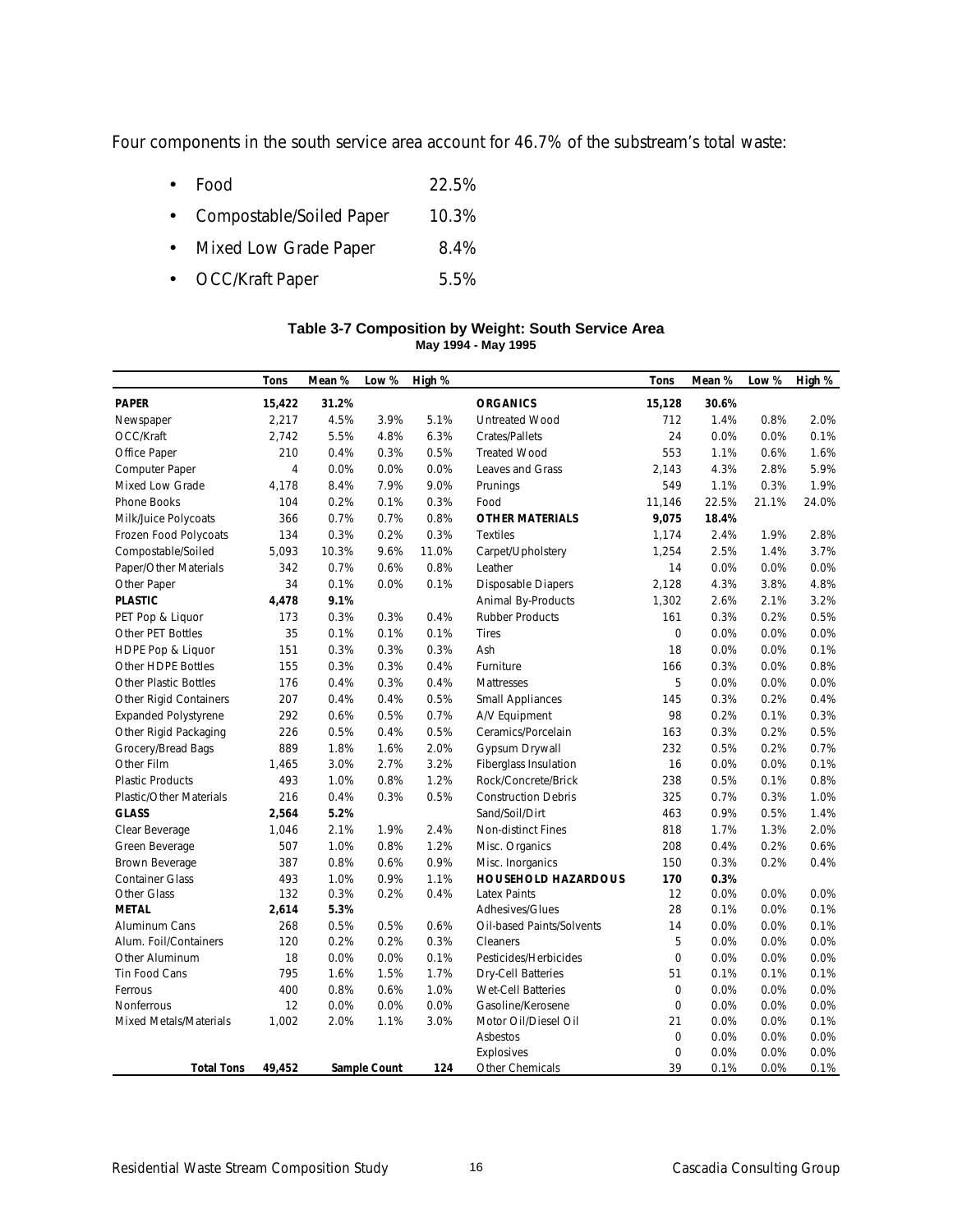Eleven waste category groups (listed in Table 3-2, above) were compared across the two service areas. As shown in Table 3-8, there is more curbside paper in the north than the south, while there are greater proportions of curbside glass, tin and yard debris in the south. (These figures measure disposed waste only, and do not include tonnage collected through recycling programs.) Variations in the relative amount of newspaper, OCC/Kraft, curbside plastic, non-curbside plastic, aluminum, food and household hazardous materials were not statistically significant. Please see Appendix E for a detailed description of how these calculations were performed.

|                    | <b>Mean Composition</b> |       |  |  |  |  |
|--------------------|-------------------------|-------|--|--|--|--|
|                    | North                   | South |  |  |  |  |
| Curbside Paper     | 11.8%                   | 9.1%  |  |  |  |  |
| Curbside Glass     | 3.2%                    | 4.3%  |  |  |  |  |
| Tin                | 1.3%                    | 1.6%  |  |  |  |  |
| <b>Yard Debris</b> | 2.3%                    | 5.5%  |  |  |  |  |

#### **Table 3-8 Statistically Significant Differences, by Service Area May 1994 - May 1995**

### **3.5 By Season**

The waste composition remained quite stable throughout the sampling period, as shown in the seasonal summary at Figure 3-4.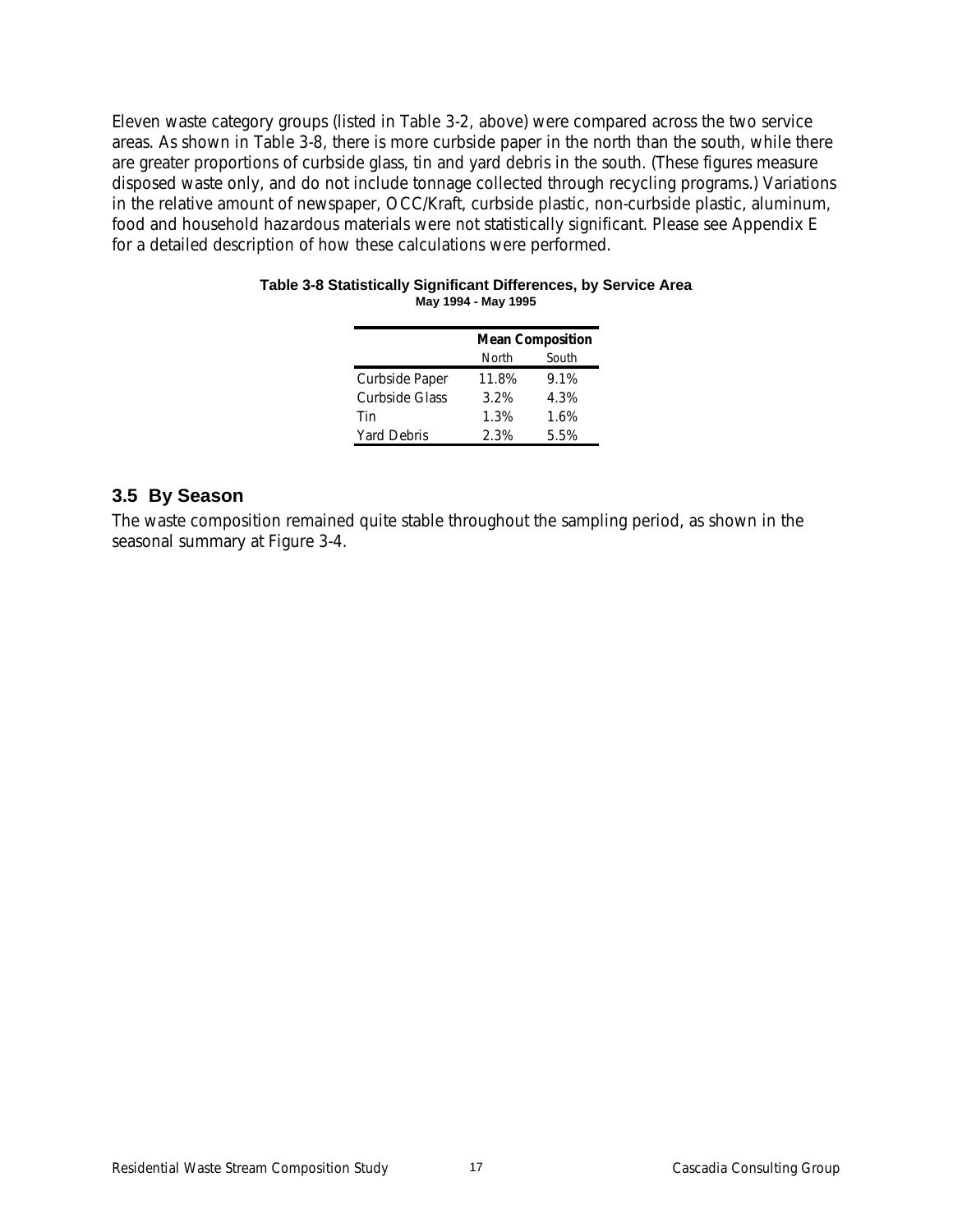

#### **Figure 3-4 Composition Summary, by Season May 1994 - May 1995**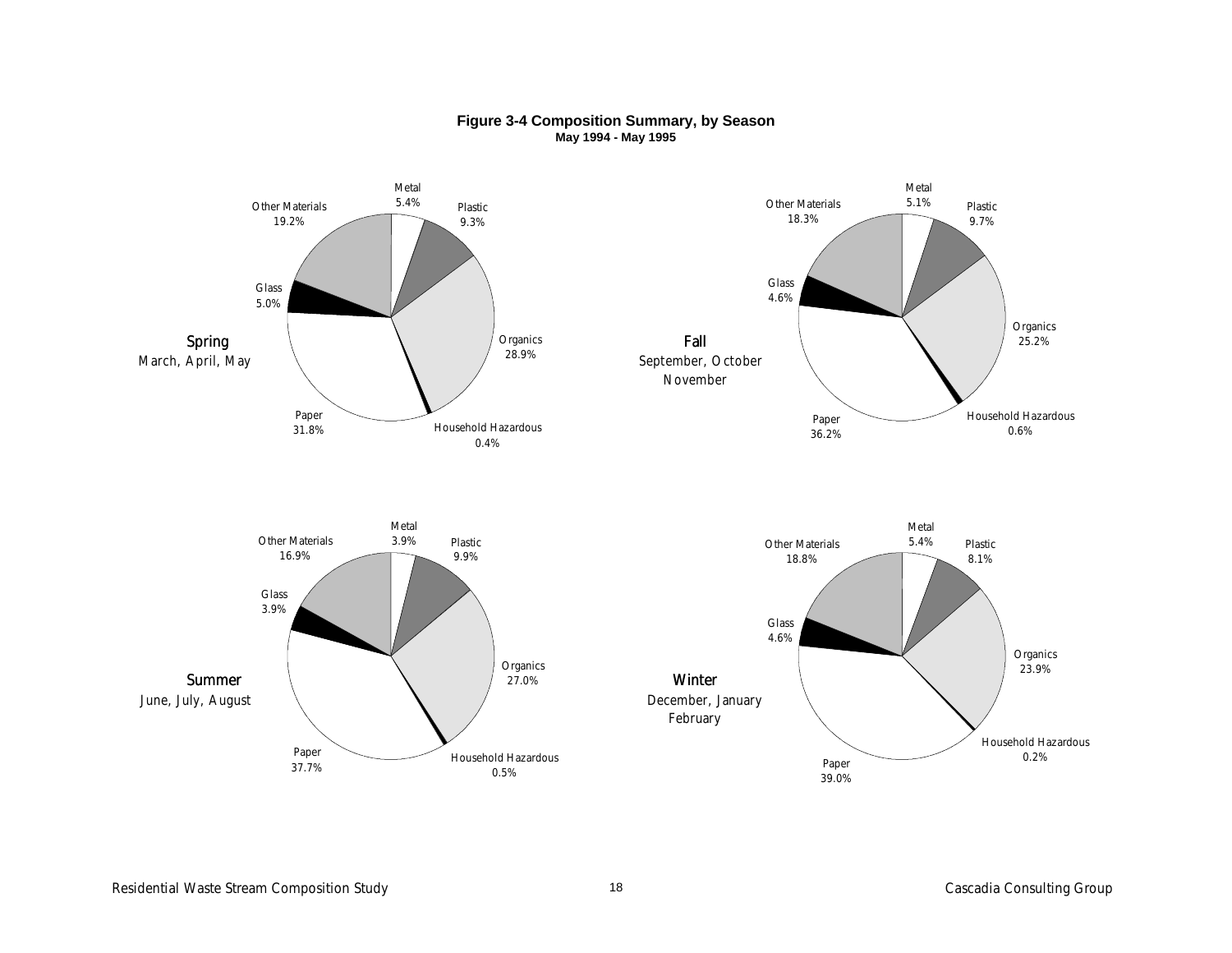As shown in Table 3-9, the four most prevalent materials in the disposed waste stream during the spring (March, April and May) are:

- Food 22.7%
- Compostable/Soiled Paper 10.2%
- Mixed Low Grade Paper 8.4%
- OCC/Kraft Paper 6.0%

#### **Table 3-9 Composition by Weight: Spring May 1994 and March, April & May 1995**

|                               | Mean % | Low %        | High % |                            | Mean % | Low % | High % |
|-------------------------------|--------|--------------|--------|----------------------------|--------|-------|--------|
| <b>PAPER</b>                  | 31.8%  |              |        | <b>ORGANICS</b>            | 28.9%  |       |        |
| Newspaper                     | 4.6%   | 3.7%         | 5.5%   | Untreated Wood             | 1.3%   | 0.5%  | 2.2%   |
| OCC/Kraft                     | 6.0%   | 4.8%         | 7.1%   | <b>Crates/Pallets</b>      | 0.0%   | 0.0%  | 0.1%   |
| Office Paper                  | 0.5%   | 0.3%         | 0.6%   | <b>Treated Wood</b>        | 0.6%   | 0.2%  | 0.9%   |
| <b>Computer Paper</b>         | 0.0%   | 0.0%         | 0.0%   | Leaves and Grass           | 3.7%   | 1.6%  | 5.8%   |
| Mixed Low Grade               | 8.4%   | 7.5%         | 9.3%   | Prunings                   | 0.6%   | 0.1%  | 1.1%   |
| Phone Books                   | 0.2%   | 0.0%         | 0.4%   | Food                       | 22.7%  | 20.3% | 25.0%  |
| Milk/Juice Polycoats          | 0.9%   | 0.8%         | 1.0%   | <b>OTHER MATERIALS</b>     | 19.2%  |       |        |
| Frozen Food Polycoats         | 0.3%   | 0.2%         | 0.4%   | <b>Textiles</b>            | 2.1%   | 1.7%  | 2.4%   |
| Compostable/Soiled            | 10.2%  | 9.2%         | 11.2%  | Carpet/Upholstery          | 2.7%   | 0.9%  | 4.5%   |
| Paper/Other Materials         | 0.8%   | 0.6%         | 1.0%   | Leather                    | 0.0%   | 0.0%  | 0.1%   |
| Other Paper                   | 0.0%   | 0.0%         | 0.1%   | Disposable Diapers         | 4.0%   | 3.3%  | 4.7%   |
| <b>PLASTIC</b>                | 9.3%   |              |        | Animal By-Products         | 3.2%   | 2.4%  | 4.0%   |
| PET Pop & Liquor              | 0.3%   | 0.3%         | 0.4%   | <b>Rubber Products</b>     | 0.3%   | 0.1%  | 0.6%   |
| Other PET Bottles             | 0.1%   | 0.0%         | 0.1%   | <b>Tires</b>               | 0.0%   | 0.0%  | 0.0%   |
| HDPE Pop & Liquor             | 0.3%   | 0.2%         | 0.3%   | Ash                        | 0.0%   | 0.0%  | 0.1%   |
| Other HDPE Bottles            | 0.3%   | 0.3%         | 0.4%   | Furniture                  | 0.4%   | 0.0%  | 1.1%   |
| <b>Other Plastic Bottles</b>  | 0.4%   | 0.3%         | 0.4%   | Mattresses                 | 0.0%   | 0.0%  | 0.0%   |
| <b>Other Rigid Containers</b> | 0.5%   | 0.4%         | 0.6%   | Small Appliances           | 0.3%   | 0.1%  | 0.5%   |
| <b>Expanded Polystyrene</b>   | 0.6%   | 0.5%         | 0.7%   | A/V Equipment              | 0.2%   | 0.0%  | 0.4%   |
| Other Rigid Packaging         | 0.5%   | 0.4%         | 0.6%   | Ceramics/Porcelain         | 0.4%   | 0.1%  | 0.7%   |
| Grocery/Bread Bags            | 1.8%   | 1.5%         | 2.0%   | Gypsum Drywall             | 0.5%   | 0.2%  | 0.9%   |
| Other Film                    | 3.1%   | 2.7%         | 3.4%   | Fiberglass Insulation      | 0.0%   | 0.0%  | 0.1%   |
| <b>Plastic Products</b>       | 1.1%   | 0.8%         | 1.3%   | Rock/Concrete/Brick        | 0.5%   | 0.0%  | 1.0%   |
| Plastic/Other Materials       | 0.5%   | 0.3%         | 0.6%   | <b>Construction Debris</b> | 0.7%   | 0.3%  | 1.2%   |
| <b>GLASS</b>                  | 5.0%   |              |        | Sand/Soil/Dirt             | 1.1%   | 0.4%  | 1.8%   |
| Clear Beverage                | 1.8%   | 1.5%         | 2.2%   | Non-distinct Fines         | 2.0%   | 1.5%  | 2.6%   |
| Green Beverage                | 1.1%   | 0.8%         | 1.4%   | Misc. Organics             | 0.3%   | 0.2%  | 0.5%   |
| Brown Beverage                | 0.8%   | 0.6%         | 1.1%   | Misc. Inorganics           | 0.3%   | 0.2%  | 0.5%   |
| <b>Container Glass</b>        | 0.9%   | 0.8%         | 1.1%   | <b>HOUSEHOLD HAZARDOUS</b> | 0.4%   |       |        |
| <b>Other Glass</b>            | 0.3%   | 0.2%         | 0.4%   | <b>Latex Paints</b>        | 0.0%   | 0.0%  | 0.0%   |
| <b>METAL</b>                  | 5.4%   |              |        | Adhesives/Glues            | 0.1%   | 0.0%  | 0.2%   |
| Aluminum Cans                 | 0.5%   | 0.4%         | 0.6%   | Oil-based Paints/Solvents  | 0.0%   | 0.0%  | 0.1%   |
| Alum. Foil/Containers         | 0.3%   | 0.2%         | 0.3%   | Cleaners                   | 0.0%   | 0.0%  | 0.0%   |
| Other Aluminum                | 0.0%   | 0.0%         | 0.1%   | Pesticides/Herbicides      | 0.0%   | 0.0%  | 0.0%   |
| Tin Food Cans                 | 1.6%   | 1.4%         | 1.8%   | <b>Dry-Cell Batteries</b>  | 0.1%   | 0.1%  | 0.2%   |
| Ferrous                       | 0.8%   | 0.5%         | 1.1%   | <b>Wet-Cell Batteries</b>  | 0.0%   | 0.0%  | 0.0%   |
| <b>Nonferrous</b>             | 0.0%   | 0.0%         | 0.0%   | Gasoline/Kerosene          | 0.0%   | 0.0%  | 0.0%   |
| <b>Mixed Metals/Materials</b> | 2.2%   | 0.7%         | 3.7%   | Motor Oil/Diesel Oil       | 0.0%   | 0.0%  | 0.1%   |
|                               |        |              |        | Asbestos                   | 0.0%   | 0.0%  | 0.0%   |
|                               |        |              |        | Explosives                 | 0.0%   | 0.0%  | 0.0%   |
|                               |        | Sample Count | 170    | Other Chemicals            | 0.1%   | 0.0%  | 0.2%   |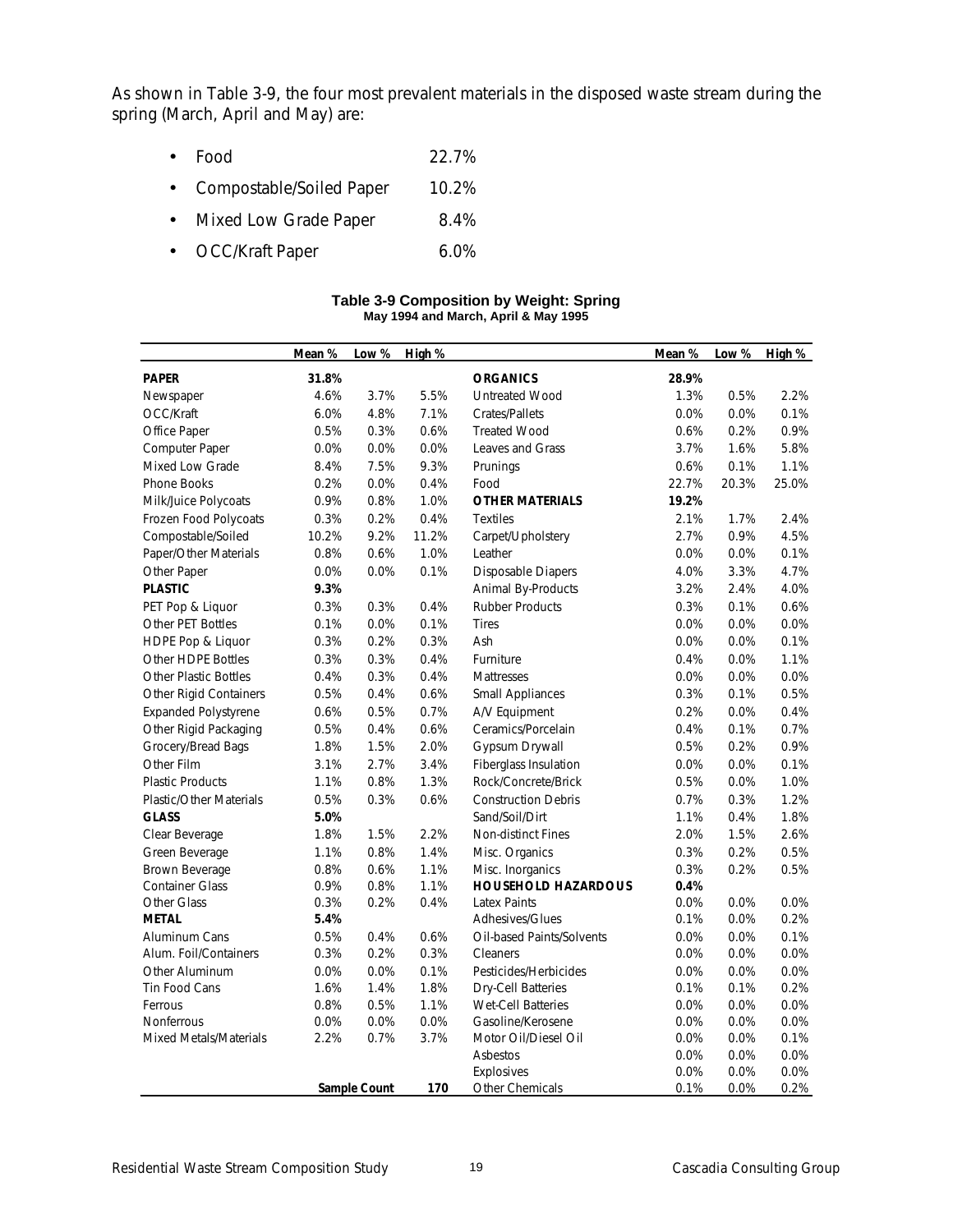As shown in Table 3-10, four materials account for a combined total of 52.6% of the summer's (June, July and August) waste:

- Food 22.6%
- Compostable/Soiled Paper 13.2%
- Mixed Low Grade Paper 11.3%
- OCC/Kraft Paper 5.5%

### **Table 3-10 Composition by Weight: Summer**

**June, July and August 1994**

|                              | Mean % | Low %        | High % |                            | Mean % | Low %   | High % |
|------------------------------|--------|--------------|--------|----------------------------|--------|---------|--------|
| <b>PAPER</b>                 | 37.7%  |              |        | <b>ORGANICS</b>            | 27.0%  |         |        |
| Newspaper                    | 4.3%   | 3.8%         | 4.8%   | Untreated Wood             | 1.2%   | 0.7%    | 1.7%   |
| OCC/Kraft                    | 5.5%   | 5.0%         | 6.1%   | <b>Crates/Pallets</b>      | 0.0%   | 0.0%    | 0.1%   |
| Office Paper                 | 0.7%   | 0.5%         | 0.9%   | <b>Treated Wood</b>        | 1.0%   | 0.6%    | 1.5%   |
| <b>Computer Paper</b>        | 0.0%   | 0.0%         | 0.0%   | Leaves and Grass           | 1.9%   | 1.3%    | 2.6%   |
| Mixed Low Grade              | 11.3%  | 10.5%        | 12.0%  | Prunings                   | 0.2%   | 0.1%    | 0.3%   |
| Phone Books                  | 0.1%   | 0.0%         | 0.2%   | Food                       | 22.6%  | 21.3%   | 24.0%  |
| Milk/Juice Polycoats         | 1.1%   | 1.0%         | 1.2%   | <b>OTHER MATERIALS</b>     | 16.9%  |         |        |
| Frozen Food Polycoats        | 0.3%   | 0.3%         | 0.4%   | <b>Textiles</b>            | 1.8%   | 1.6%    | 2.0%   |
| Compostable/Soiled           | 13.2%  | 12.1%        | 14.4%  | Carpet/Upholstery          | 1.3%   | 0.7%    | 1.8%   |
| Paper/Other Materials        | 1.0%   | 0.9%         | 1.1%   | Leather                    | 0.0%   | 0.0%    | 0.1%   |
| Other Paper                  | 0.2%   | 0.1%         | 0.2%   | <b>Disposable Diapers</b>  | 3.0%   | 2.6%    | 3.4%   |
| <b>PLASTIC</b>               | 9.9%   |              |        | Animal By-Products         | 3.1%   | 2.5%    | 3.6%   |
| PET Pop & Liquor             | 0.4%   | 0.3%         | 0.4%   | <b>Rubber Products</b>     | 0.2%   | 0.0%    | 0.4%   |
| <b>Other PET Bottles</b>     | 0.1%   | 0.1%         | 0.1%   | <b>Tires</b>               | 0.0%   | 0.0%    | 0.0%   |
| HDPE Pop & Liquor            | 0.4%   | 0.3%         | 0.4%   | Ash                        | 0.2%   | 0.0%    | 0.3%   |
| Other HDPE Bottles           | 0.4%   | 0.3%         | 0.4%   | Furniture                  | 0.4%   | 0.0%    | 0.8%   |
| <b>Other Plastic Bottles</b> | 0.4%   | 0.3%         | 0.4%   | Mattresses                 | 0.1%   | 0.0%    | 0.1%   |
| Other Rigid Containers       | 0.6%   | 0.5%         | 0.6%   | <b>Small Appliances</b>    | 0.3%   | 0.1%    | 0.4%   |
| <b>Expanded Polystyrene</b>  | 0.6%   | 0.6%         | 0.7%   | A/V Equipment              | 0.1%   | 0.0%    | 0.2%   |
| Other Rigid Packaging        | 0.7%   | 0.6%         | 0.8%   | Ceramics/Porcelain         | 0.2%   | 0.1%    | 0.3%   |
| Grocery/Bread Bags           | 1.8%   | 1.6%         | 2.0%   | Gypsum Drywall             | 0.7%   | 0.4%    | 1.0%   |
| Other Film                   | 3.2%   | 3.0%         | 3.4%   | Fiberglass Insulation      | 0.1%   | 0.0%    | 0.1%   |
| <b>Plastic Products</b>      | 0.7%   | 0.6%         | 0.9%   | Rock/Concrete/Brick        | 0.5%   | 0.3%    | 0.8%   |
| Plastic/Other Materials      | 0.6%   | 0.4%         | 0.8%   | <b>Construction Debris</b> | 0.4%   | 0.2%    | 0.5%   |
| <b>GLASS</b>                 | 3.9%   |              |        | Sand/Soil/Dirt             | 1.2%   | 0.7%    | 1.7%   |
| Clear Beverage               | 1.3%   | 1.0%         | 1.5%   | Non-distinct Fines         | 2.3%   | 1.9%    | 2.8%   |
| Green Beverage               | 0.9%   | 0.7%         | 1.1%   | Misc. Organics             | 0.8%   | 0.5%    | 1.0%   |
| Brown Beverage               | 0.6%   | 0.5%         | 0.8%   | Misc. Inorganics           | 0.4%   | 0.2%    | 0.6%   |
| <b>Container Glass</b>       | 0.8%   | 0.7%         | 1.0%   | <b>HOUSEHOLD HAZARDOUS</b> | 0.5%   |         |        |
| <b>Other Glass</b>           | 0.3%   | 0.2%         | 0.4%   | <b>Latex Paints</b>        | 0.1%   | $0.0\%$ | 0.2%   |
| <b>METAL</b>                 | 3.9%   |              |        | <b>Adhesives/Glues</b>     | 0.1%   | $0.0\%$ | 0.2%   |
| Aluminum Cans                | 0.4%   | 0.4%         | 0.5%   | Oil-based Paints/Solvents  | 0.0%   | $0.0\%$ | 0.0%   |
| Alum. Foil/Containers        | 0.2%   | 0.2%         | 0.3%   | Cleaners                   | 0.0%   | $0.0\%$ | 0.0%   |
| Other Aluminum               | 0.0%   | 0.0%         | 0.1%   | Pesticides/Herbicides      | 0.0%   | 0.0%    | 0.0%   |
| Tin Food Cans                | 1.4%   | 1.3%         | 1.5%   | Dry-Cell Batteries         | 0.2%   | 0.1%    | 0.2%   |
| Ferrous                      | 0.8%   | 0.6%         | 1.0%   | <b>Wet-Cell Batteries</b>  | 0.0%   | 0.0%    | 0.0%   |
| Nonferrous                   | 0.0%   | 0.0%         | 0.1%   | Gasoline/Kerosene          | 0.0%   | 0.0%    | 0.0%   |
| Mixed Metals/Materials       | 1.0%   | 0.8%         | 1.2%   | Motor Oil/Diesel Oil       | 0.0%   | 0.0%    | 0.0%   |
|                              |        |              |        | Asbestos                   | 0.0%   | 0.0%    | 0.0%   |
|                              |        |              |        | Explosives                 | 0.0%   | 0.0%    | 0.0%   |
|                              |        | Sample Count | 96     | <b>Other Chemicals</b>     | 0.1%   | 0.0%    | 0.2%   |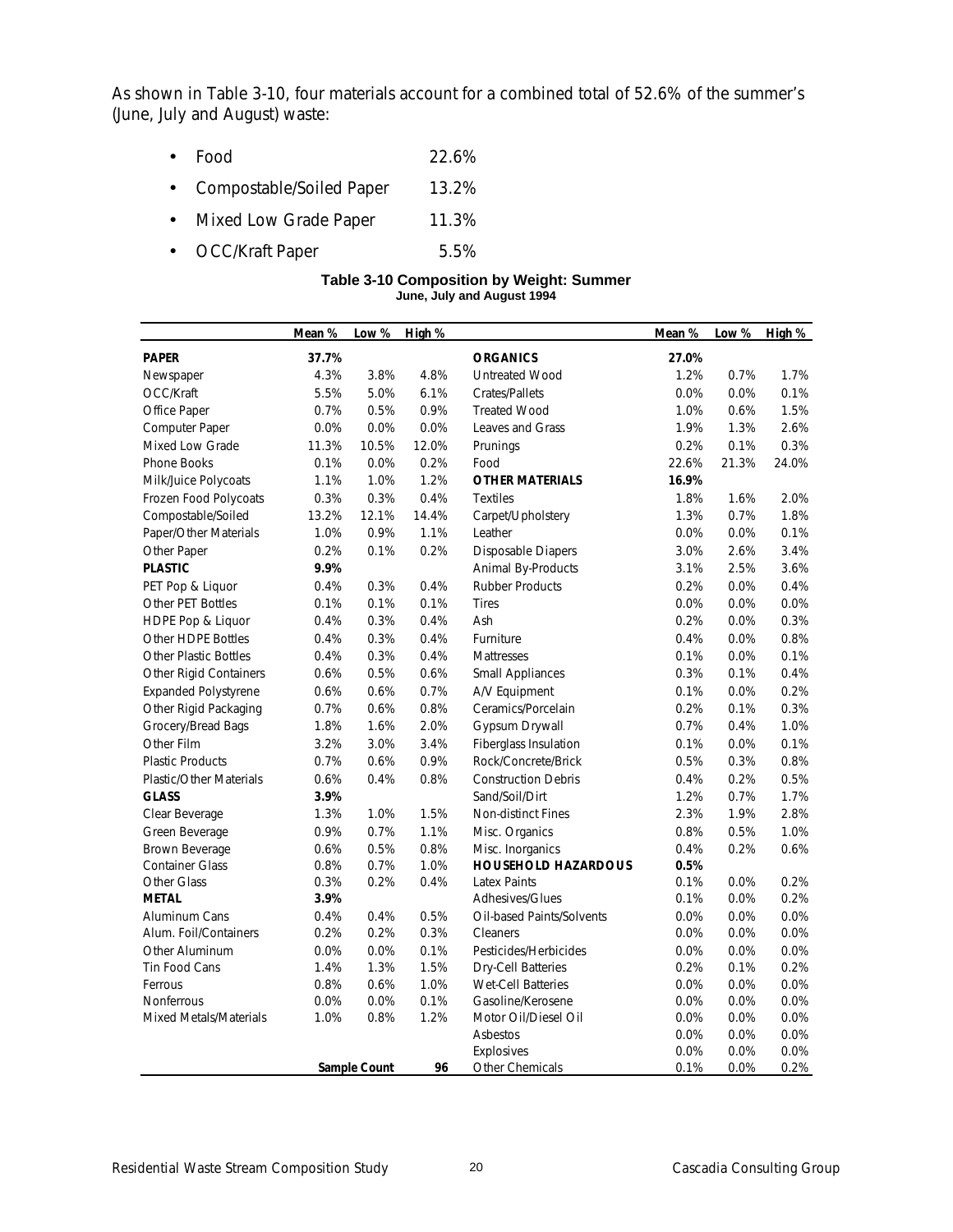As shown in Table 3-11, the most prevalent components in the disposed waste stream during the fall (September, October and November) are:

- Food 20.0%
- Mixed Low Grade Paper 10.7%
- Compostable/Soiled Paper 9.8%
- Newspaper 6.9%
- OCC/Kraft Paper 6.0%

#### **Table 3-11 Composition by Weight: Fall September, October and November 1994**

|                                | Mean % | Low %        | High % |                              | Mean % | Low % | High %  |
|--------------------------------|--------|--------------|--------|------------------------------|--------|-------|---------|
| <b>PAPER</b>                   | 36.2%  |              |        | <b>ORGANICS</b>              | 25.2%  |       |         |
| Newspaper                      | 6.9%   | 4.2%         | 9.5%   | Untreated Wood               | 0.7%   | 0.4%  | 1.0%    |
| OCC/Kraft                      | 6.0%   | 4.5%         | 7.5%   | Crates/Pallets               | 0.6%   | 0.0%  | 1.4%    |
| Office Paper                   | 0.7%   | 0.4%         | 0.9%   | <b>Treated Wood</b>          | 1.1%   | 0.6%  | 1.5%    |
| <b>Computer Paper</b>          | 0.0%   | 0.0%         | 0.0%   | Leaves and Grass             | 2.2%   | 1.2%  | 3.2%    |
| Mixed Low Grade                | 10.7%  | 8.5%         | 12.8%  | Prunings                     | 0.7%   | 0.2%  | 1.2%    |
| Phone Books                    | 0.3%   | 0.1%         | 0.5%   | Food                         | 20.0%  | 17.1% | 23.0%   |
| Milk/Juice Polycoats           | 0.7%   | 0.6%         | 0.8%   | <b>OTHER MATERIALS</b>       | 18.3%  |       |         |
| Frozen Food Polycoats          | 0.3%   | 0.2%         | 0.3%   | <b>Textiles</b>              | 1.9%   | 1.4%  | 2.4%    |
| Compostable/Soiled             | 9.8%   | 7.6%         | 12.1%  | Carpet/Upholstery            | 1.2%   | 0.8%  | 1.6%    |
| Paper/Other Materials          | 0.7%   | 0.5%         | 0.8%   | Leather                      | 0.1%   | 0.0%  | 0.1%    |
| Other Paper                    | 0.2%   | 0.1%         | 0.3%   | <b>Disposable Diapers</b>    | 2.9%   | 2.1%  | 3.6%    |
| <b>PLASTIC</b>                 | 9.7%   |              |        | Animal By-Products           | 3.4%   | 2.6%  | 4.3%    |
| PET Pop & Liquor               | 0.4%   | 0.3%         | 0.6%   | <b>Rubber Products</b>       | 0.2%   | 0.1%  | 0.3%    |
| Other PET Bottles              | 0.1%   | 0.0%         | 0.1%   | <b>Tires</b>                 | 0.2%   | 0.0%  | 0.0%    |
| HDPE Pop & Liquor              | 0.3%   | 0.3%         | 0.4%   | Ash                          | 0.0%   | 0.0%  | 0.1%    |
| Other HDPE Bottles             | 0.3%   | 0.2%         | 0.4%   | Furniture                    | 0.1%   | 0.0%  | 0.2%    |
| <b>Other Plastic Bottles</b>   | 0.4%   | 0.4%         | 0.5%   | Mattresses                   | 0.1%   | 0.0%  | 0.2%    |
| <b>Other Rigid Containers</b>  | 0.5%   | 0.4%         | 0.6%   | <b>Small Appliances</b>      | 0.8%   | 0.3%  | 1.4%    |
| <b>Expanded Polystyrene</b>    | 0.5%   | 0.4%         | 0.6%   | A/V Equipment                | 0.3%   | 0.0%  | 0.5%    |
| Other Rigid Packaging          | 0.5%   | 0.4%         | 0.6%   | Ceramics/Porcelain           | 0.1%   | 0.1%  | 0.2%    |
| Grocery/Bread Bags             | 1.9%   | 1.4%         | 2.4%   | Gypsum Drywall               | 1.6%   | 0.3%  | 3.0%    |
| Other Film                     | 3.1%   | 2.7%         | 3.5%   | <b>Fiberglass Insulation</b> | 0.0%   | 0.0%  | $0.0\%$ |
| <b>Plastic Products</b>        | 1.0%   | 0.7%         | 1.3%   | Rock/Concrete/Brick          | 0.4%   | 0.2%  | 0.6%    |
| <b>Plastic/Other Materials</b> | 0.6%   | 0.2%         | 0.9%   | <b>Construction Debris</b>   | 0.7%   | 0.3%  | 1.1%    |
| <b>GLASS</b>                   | 4.6%   |              |        | Sand/Soil/Dirt               | 1.1%   | 0.3%  | 1.9%    |
| Clear Beverage                 | 1.4%   | 1.0%         | 1.9%   | Non-distinct Fines           | 2.8%   | 2.0%  | 3.6%    |
| Green Beverage                 | 1.0%   | 0.6%         | 1.3%   | Misc. Organics               | 0.2%   | 0.1%  | 0.3%    |
| Brown Beverage                 | 0.9%   | 0.5%         | 1.3%   | Misc. Inorganics             | 0.2%   | 0.1%  | 0.3%    |
| <b>Container Glass</b>         | 0.9%   | 0.5%         | 1.3%   | <b>HOUSEHOLD HAZARDOUS</b>   | 0.6%   |       |         |
| <b>Other Glass</b>             | 0.4%   | 0.1%         | 0.6%   | <b>Latex Paints</b>          | 0.3%   | 0.0%  | 0.6%    |
| <b>METAL</b>                   | 5.1%   |              |        | Adhesives/Glues              | 0.0%   | 0.0%  | 0.1%    |
| Aluminum Cans                  | 0.6%   | 0.4%         | 0.9%   | Oil-based Paints/Solvents    | 0.0%   | 0.0%  | 0.1%    |
| Alum. Foil/Containers          | 0.2%   | 0.1%         | 0.2%   | Cleaners                     | 0.0%   | 0.0%  | 0.0%    |
| Other Aluminum                 | 0.1%   | 0.0%         | 0.2%   | Pesticides/Herbicides        | 0.1%   | 0.0%  | 0.0%    |
| Tin Food Cans                  | 1.3%   | 1.0%         | 1.6%   | <b>Dry-Cell Batteries</b>    | 0.4%   | 0.0%  | 0.8%    |
| Ferrous                        | 2.0%   | 0.8%         | 3.2%   | <b>Wet-Cell Batteries</b>    | 0.0%   | 0.0%  | 0.0%    |
| Nonferrous                     | 0.1%   | 0.0%         | 0.1%   | Gasoline/Kerosene            | 0.0%   | 0.0%  | 0.0%    |
| <b>Mixed Metals/Materials</b>  | 0.9%   | 0.6%         | 1.1%   | Motor Oil/Diesel Oil         | 0.0%   | 0.0%  | $0.0\%$ |
|                                |        |              |        | Asbestos                     | 0.0%   | 0.0%  | 0.0%    |
|                                |        |              |        | Explosives                   | 0.0%   | 0.0%  | 0.0%    |
|                                |        | Sample Count | 92     | Other Chemicals              | 0.1%   | 0.0%  | 0.1%    |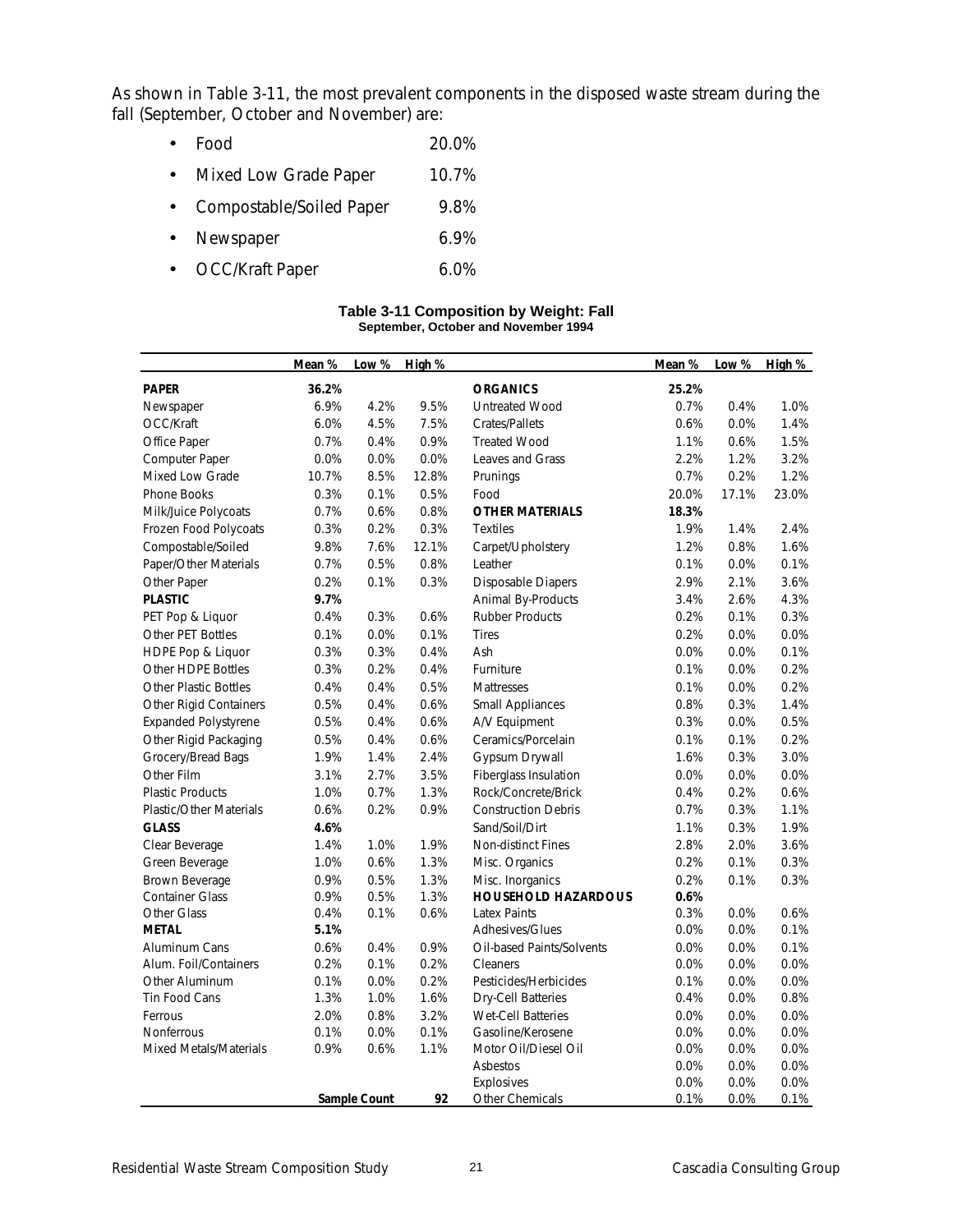Table 3-12 displays the results of the winter (December, January and February) sampling. Five materials, accounting for 52.8% of the season's waste, are listed below:

- Food 16.9%
- Mixed Low Grade Paper 11.5%
- Compostable/Soiled Paper 9.7%
- Newspaper 8.0%
- OCC/Kraft Paper 6.7%

#### **Table 3-12 Composition by Weight: Winter December 1994 and January & February 1995**

|                               | Mean % | Low %        | High % |                            | Mean % | Low % | High % |
|-------------------------------|--------|--------------|--------|----------------------------|--------|-------|--------|
| <b>PAPER</b>                  | 39.0%  |              |        | <b>ORGANICS</b>            | 23.9%  |       |        |
| Newspaper                     | 8.0%   | 6.3%         | 9.8%   | Untreated Wood             | 1.2%   | 0.8%  | 1.6%   |
| OCC/Kraft                     | 6.7%   | 5.2%         | 8.1%   | <b>Crates/Pallets</b>      | 0.2%   | 0.0%  | 0.4%   |
| Office Paper                  | 0.6%   | 0.3%         | 0.8%   | <b>Treated Wood</b>        | 1.6%   | 0.9%  | 2.3%   |
| <b>Computer Paper</b>         | 0.0%   | 0.0%         | 0.1%   | Leaves and Grass           | 2.6%   | 1.5%  | 3.6%   |
| Mixed Low Grade               | 11.5%  | 9.5%         | 13.4%  | Prunings                   | 1.5%   | 0.3%  | 2.7%   |
| Phone Books                   | 0.3%   | 0.1%         | 0.6%   | Food                       | 16.9%  | 15.0% | 18.8%  |
| Milk/Juice Polycoats          | 0.8%   | 0.6%         | 0.9%   | OTHER MATERIALS            | 18.8%  |       |        |
| Frozen Food Polycoats         | 0.3%   | 0.2%         | 0.3%   | <b>Textiles</b>            | 2.2%   | 1.6%  | 2.8%   |
| Compostable/Soiled            | 9.7%   | 8.3%         | 11.0%  | Carpet/Upholstery          | 3.2%   | 1.5%  | 5.0%   |
| Paper/Other Materials         | 1.0%   | 0.6%         | 1.3%   | Leather                    | 0.0%   | 0.0%  | 0.0%   |
| Other Paper                   | 0.2%   | 0.0%         | 0.3%   | Disposable Diapers         | 3.1%   | 2.5%  | 3.7%   |
| <b>PLASTIC</b>                | 8.1%   |              |        | <b>Animal By-Products</b>  | 2.7%   | 1.9%  | 3.6%   |
| PET Pop & Liquor              | 0.4%   | 0.3%         | 0.4%   | <b>Rubber Products</b>     | 0.3%   | 0.1%  | 0.4%   |
| Other PET Bottles             | 0.1%   | 0.0%         | 0.1%   | <b>Tires</b>               | 0.0%   | 0.0%  | 0.0%   |
| HDPE Pop & Liquor             | 0.3%   | 0.3%         | 0.4%   | Ash                        | 0.0%   | 0.0%  | 0.0%   |
| Other HDPE Bottles            | 0.2%   | 0.2%         | 0.3%   | Furniture                  | 0.3%   | 0.0%  | 0.7%   |
| <b>Other Plastic Bottles</b>  | 0.3%   | 0.3%         | 0.4%   | <b>Mattresses</b>          | 0.1%   | 0.0%  | 0.2%   |
| <b>Other Rigid Containers</b> | 0.4%   | 0.3%         | 0.5%   | <b>Small Appliances</b>    | 0.5%   | 0.0%  | 1.2%   |
| <b>Expanded Polystyrene</b>   | 0.4%   | 0.3%         | 0.4%   | A/V Equipment              | 0.1%   | 0.0%  | 0.1%   |
| Other Rigid Packaging         | 0.5%   | 0.4%         | 0.5%   | Ceramics/Porcelain         | 0.2%   | 0.1%  | 0.4%   |
| Grocery/Bread Bags            | 1.6%   | 1.5%         | 1.8%   | Gypsum Drywall             | 1.3%   | 0.1%  | 2.4%   |
| Other Film                    | 2.5%   | 2.2%         | 2.8%   | Fiberglass Insulation      | 0.0%   | 0.0%  | 0.0%   |
| <b>Plastic Products</b>       | 1.0%   | 0.7%         | 1.2%   | Rock/Concrete/Brick        | 0.4%   | 0.1%  | 0.7%   |
| Plastic/Other Materials       | 0.5%   | 0.3%         | 0.6%   | <b>Construction Debris</b> | 0.4%   | 0.1%  | 0.7%   |
| <b>GLASS</b>                  | 4.6%   |              |        | Sand/Soil/Dirt             | 1.0%   | 0.5%  | 1.6%   |
| Clear Beverage                | 1.8%   | 1.5%         | 2.1%   | Non-distinct Fines         | 2.2%   | 1.5%  | 2.9%   |
| Green Beverage                | 1.0%   | 0.7%         | 1.3%   | Misc. Organics             | 0.3%   | 0.1%  | 0.4%   |
| Brown Beverage                | 0.8%   | 0.6%         | 1.0%   | Misc. Inorganics           | 0.3%   | 0.1%  | 0.6%   |
| <b>Container Glass</b>        | 0.7%   | 0.5%         | 0.9%   | <b>HOUSEHOLD HAZARDOUS</b> | 0.2%   |       |        |
| <b>Other Glass</b>            | 0.3%   | 0.1%         | 0.4%   | <b>Latex Paints</b>        | 0.0%   | 0.0%  | 0.0%   |
| <b>METAL</b>                  | 5.4%   |              |        | Adhesives/Glues            | 0.0%   | 0.0%  | 0.0%   |
| Aluminum Cans                 | 0.5%   | 0.4%         | 0.6%   | Oil-based Paints/Solvents  | 0.0%   | 0.0%  | 0.0%   |
| Alum. Foil/Containers         | 0.2%   | 0.2%         | 0.3%   | Cleaners                   | 0.0%   | 0.0%  | 0.0%   |
| Other Aluminum                | 0.0%   | 0.0%         | 0.0%   | Pesticides/Herbicides      | 0.0%   | 0.0%  | 0.0%   |
| Tin Food Cans                 | 1.6%   | 1.4%         | 1.8%   | <b>Dry-Cell Batteries</b>  | 0.1%   | 0.1%  | 0.1%   |
| Ferrous                       | 1.7%   | 0.8%         | 2.7%   | <b>Wet-Cell Batteries</b>  | 0.0%   | 0.0%  | 0.0%   |
| Nonferrous                    | 0.0%   | 0.0%         | 0.0%   | Gasoline/Kerosene          | 0.0%   | 0.0%  | 0.0%   |
| <b>Mixed Metals/Materials</b> | 1.3%   | 0.8%         | 1.9%   | Motor Oil/Diesel Oil       | 0.0%   | 0.0%  | 0.0%   |
|                               |        |              |        | Asbestos                   | 0.0%   | 0.0%  | 0.0%   |
|                               |        |              |        | Explosives                 | 0.0%   | 0.0%  | 0.0%   |
|                               |        | Sample Count | 73     | <b>Other Chemicals</b>     | 0.0%   | 0.0%  | 0.0%   |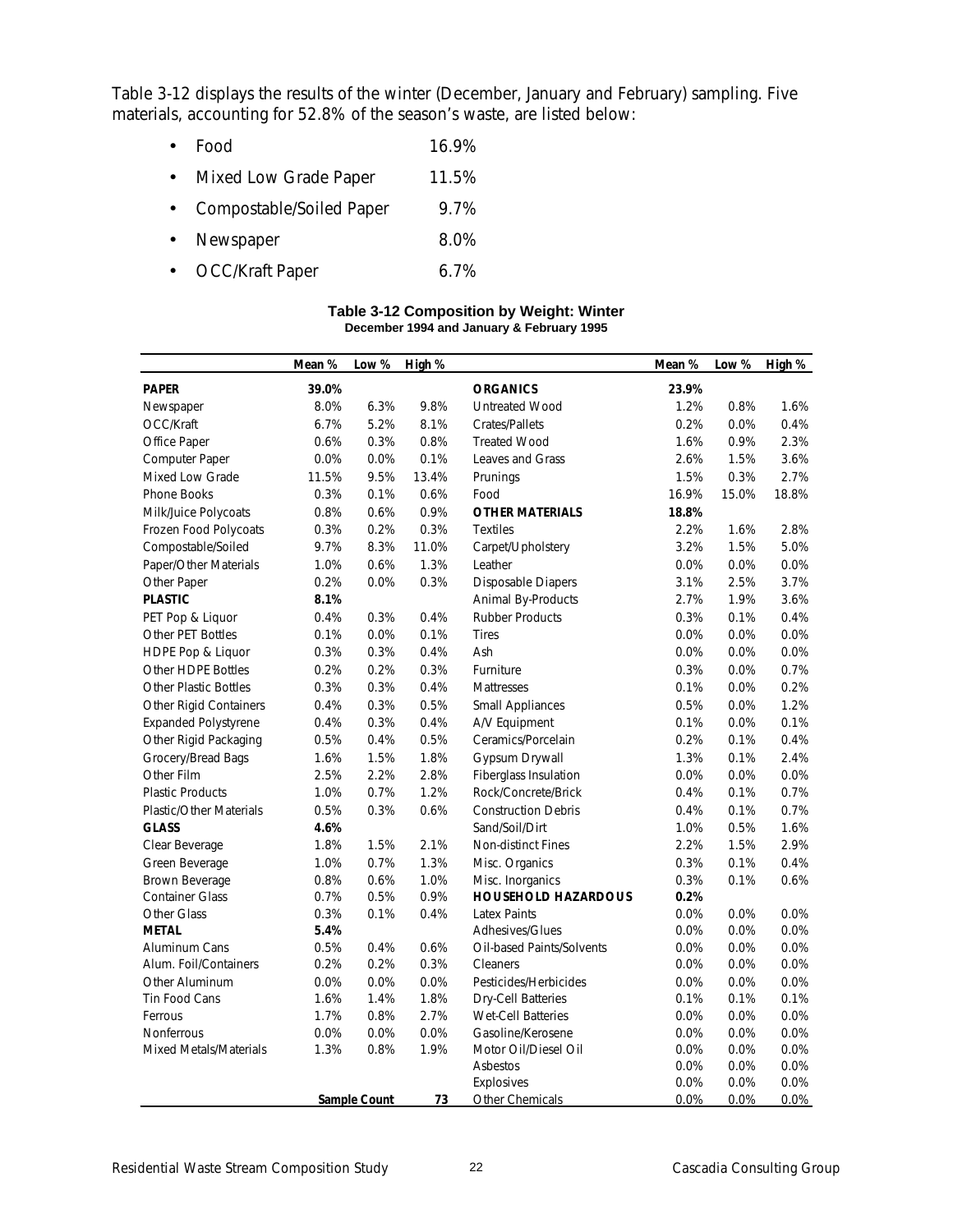### **3.6 By Demographics**

Samples were grouped according to household income and size using Census tract information corresponding to the collection routes. If the collection route covered multiple Census tracts, and if the household income and size of the various Census tracts fell into different categories (as defined below in Sections 3.6.1 and 3.6.2), the sample was excluded from the analysis.

### **3.6.1 Income**

Figure 3-5 summarizes the material categories for the low ( $<$  \$26,615), medium ( $>$  \$26,614 to<\$35,895) and high (>\$35,894) income households. The income levels were determined by first identifying the median income of each Census tract included in the study, then dividing the samples into three groups of roughly equal size.

The waste composition of each is very similar, with the paper and organics categories accounting for the majority of each substream's waste (62.2% for all three income levels).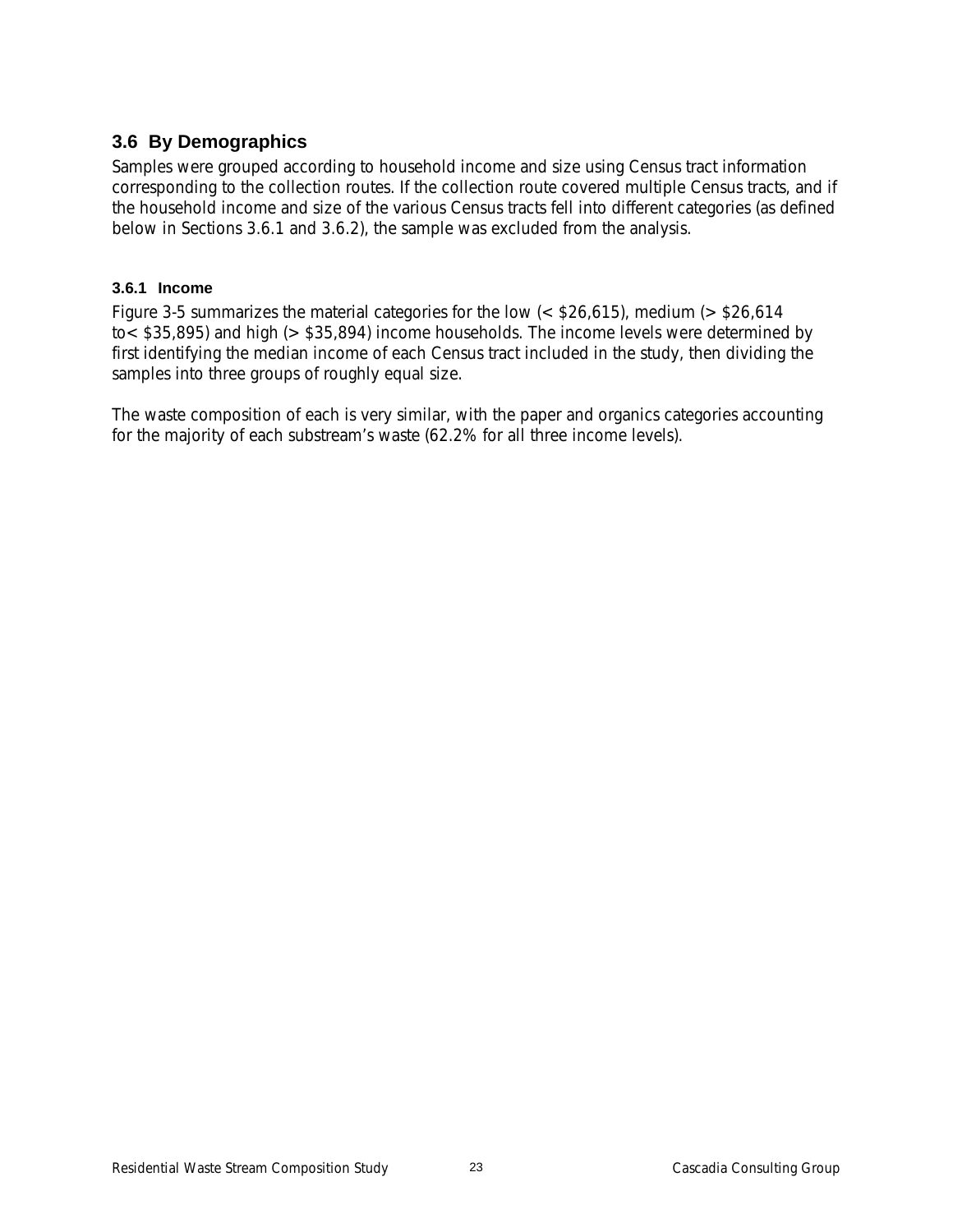

#### **Figure 3-5 Composition Summary, by Household Income May 1994 - May 1995**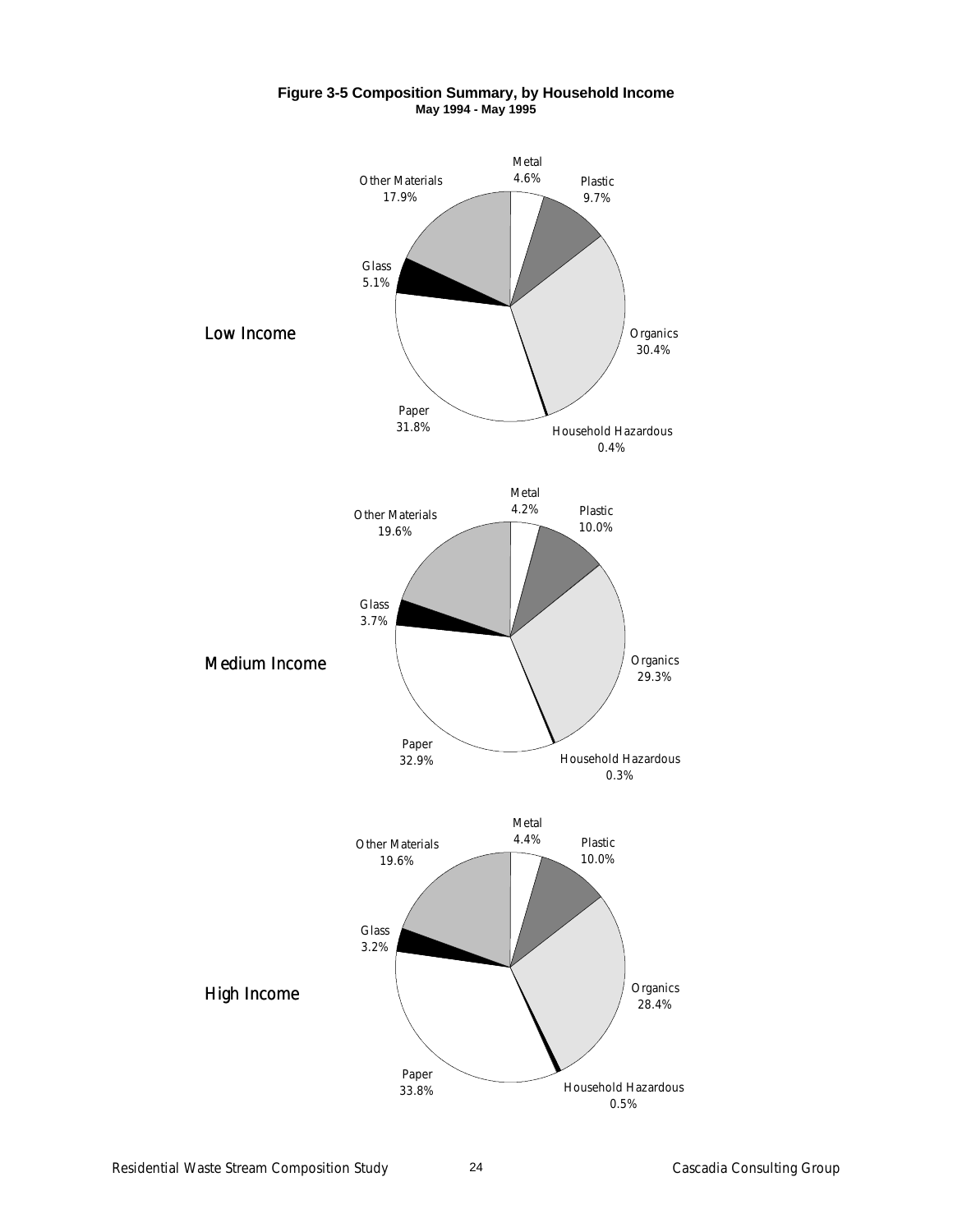Detailed results of the waste composition calculations for low income households are shown in Table 3-13. Three components account for a combined total of 45.3% of this sector's waste:

- Food 25.1%
- Compostable/Soiled Paper 11.1%
- Mixed Low Grade Paper 9.1%

#### **Table 3-13 Composition by Weight: Low Income May 1994 - May 1995**

|                               | Mean % | Low %        | High % |                            | Mean % | Low % | High % |
|-------------------------------|--------|--------------|--------|----------------------------|--------|-------|--------|
| <b>PAPER</b>                  | 31.8%  |              |        | <b>ORGANICS</b>            | 30.4%  |       |        |
| Newspaper                     | 3.9%   | 3.3%         | 4.4%   | Untreated Wood             | 1.2%   | 0.6%  | 1.7%   |
| OCC/Kraft                     | 5.4%   | 4.7%         | 6.1%   | <b>Crates/Pallets</b>      | 0.1%   | 0.0%  | 0.2%   |
| Office Paper                  | 0.4%   | 0.3%         | 0.6%   | <b>Treated Wood</b>        | 1.5%   | 0.5%  | 2.6%   |
| Computer Paper                | 0.0%   | 0.0%         | 0.0%   | Leaves and Grass           | 2.3%   | 1.3%  | 3.3%   |
| Mixed Low Grade               | 9.1%   | 8.1%         | 10.0%  | Prunings                   | 0.2%   | 0.1%  | 0.3%   |
| Phone Books                   | 0.2%   | 0.1%         | 0.4%   | Food                       | 25.1%  | 23.2% | 27.1%  |
| Milk/Juice Polycoats          | 0.7%   | 0.7%         | 0.8%   | <b>OTHER MATERIALS</b>     | 17.9%  |       |        |
| Frozen Food Polycoats         | 0.3%   | 0.2%         | 0.4%   | <b>Textiles</b>            | 2.6%   | 1.7%  | 3.6%   |
| Compostable/Soiled            | 11.1%  | 9.9%         | 12.3%  | Carpet/Upholstery          | 1.5%   | 1.0%  | 1.9%   |
| Paper/Other Materials         | 0.6%   | 0.5%         | 0.7%   | Leather                    | 0.1%   | 0.0%  | 0.2%   |
| Other Paper                   | 0.1%   | 0.0%         | 0.1%   | Disposable Diapers         | 4.1%   | 3.5%  | 4.7%   |
| <b>PLASTIC</b>                | 9.7%   |              |        | Animal By-Products         | 3.0%   | 2.2%  | 3.8%   |
| PET Pop & Liquor              | 0.5%   | 0.4%         | 0.5%   | <b>Rubber Products</b>     | 0.1%   | 0.0%  | 0.2%   |
| Other PET Bottles             | 0.1%   | 0.0%         | 0.1%   | <b>Tires</b>               | 0.0%   | 0.0%  | 0.0%   |
| HDPE Pop & Liquor             | 0.4%   | 0.3%         | 0.5%   | Ash                        | 0.0%   | 0.0%  | 0.1%   |
| Other HDPE Bottles            | 0.3%   | 0.3%         | 0.4%   | Furniture                  | 0.0%   | 0.0%  | 0.0%   |
| <b>Other Plastic Bottles</b>  | 0.4%   | 0.4%         | 0.5%   | Mattresses                 | 0.0%   | 0.0%  | 0.0%   |
| <b>Other Rigid Containers</b> | 0.4%   | 0.4%         | 0.5%   | <b>Small Appliances</b>    | 0.2%   | 0.1%  | 0.4%   |
| <b>Expanded Polystyrene</b>   | 0.6%   | 0.5%         | 0.7%   | A/V Equipment              | 0.4%   | 0.0%  | 0.9%   |
| Other Rigid Packaging         | 0.5%   | 0.4%         | 0.6%   | Ceramics/Porcelain         | 0.2%   | 0.1%  | 0.3%   |
| Grocery/Bread Bags            | 2.0%   | 1.7%         | 2.3%   | Gypsum Drywall             | 1.4%   | 0.0%  | 3.3%   |
| Other Film                    | 3.1%   | 2.8%         | 3.4%   | Fiberglass Insulation      | 0.0%   | 0.0%  | 0.0%   |
| <b>Plastic Products</b>       | 0.9%   | 0.8%         | 1.1%   | Rock/Concrete/Brick        | 0.2%   | 0.1%  | 0.4%   |
| Plastic/Other Materials       | 0.4%   | 0.3%         | 0.5%   | <b>Construction Debris</b> | 0.6%   | 0.2%  | 1.0%   |
| <b>GLASS</b>                  | 5.1%   |              |        | Sand/Soil/Dirt             | 1.1%   | 0.3%  | 1.8%   |
| Clear Beverage                | 2.3%   | 1.9%         | 2.8%   | Non-distinct Fines         | 1.4%   | 1.0%  | 1.9%   |
| Green Beverage                | 1.0%   | 0.7%         | 1.3%   | Misc. Organics             | 0.4%   | 0.2%  | 0.6%   |
| Brown Beverage                | 0.7%   | 0.5%         | 1.0%   | Misc. Inorganics           | 0.4%   | 0.2%  | 0.6%   |
| <b>Container Glass</b>        | 0.9%   | 0.6%         | 1.1%   | <b>HOUSEHOLD HAZARDOUS</b> | 0.4%   |       |        |
| <b>Other Glass</b>            | 0.2%   | 0.1%         | 0.3%   | Latex Paints               | 0.0%   | 0.0%  | 0.1%   |
| <b>METAL</b>                  | 4.6%   |              |        | <b>Adhesives/Glues</b>     | 0.0%   | 0.0%  | 0.0%   |
| Aluminum Cans                 | 0.5%   | 0.4%         | 0.6%   | Oil-based Paints/Solvents  | 0.0%   | 0.0%  | 0.1%   |
| Alum. Foil/Containers         | 0.2%   | 0.2%         | 0.3%   | Cleaners                   | 0.0%   | 0.0%  | 0.0%   |
| Other Aluminum                | 0.1%   | 0.0%         | 0.1%   | Pesticides/Herbicides      | 0.0%   | 0.0%  | 0.0%   |
| Tin Food Cans                 | 1.5%   | 1.3%         | 1.7%   | <b>Dry-Cell Batteries</b>  | 0.1%   | 0.1%  | 0.2%   |
| Ferrous                       | 1.1%   | 0.7%         | 1.5%   | <b>Wet-Cell Batteries</b>  | 0.0%   | 0.0%  | 0.0%   |
| Nonferrous                    | 0.0%   | 0.0%         | 0.0%   | Gasoline/Kerosene          | 0.0%   | 0.0%  | 0.0%   |
| <b>Mixed Metals/Materials</b> | 1.2%   | 0.8%         | 1.7%   | Motor Oil/Diesel Oil       | 0.0%   | 0.0%  | 0.0%   |
|                               |        |              |        | Asbestos                   | 0.0%   | 0.0%  | 0.0%   |
|                               |        |              |        | Explosives                 | 0.0%   | 0.0%  | 0.0%   |
|                               |        | Sample Count | 59     | Other Chemicals            | 0.2%   | 0.0%  | 0.3%   |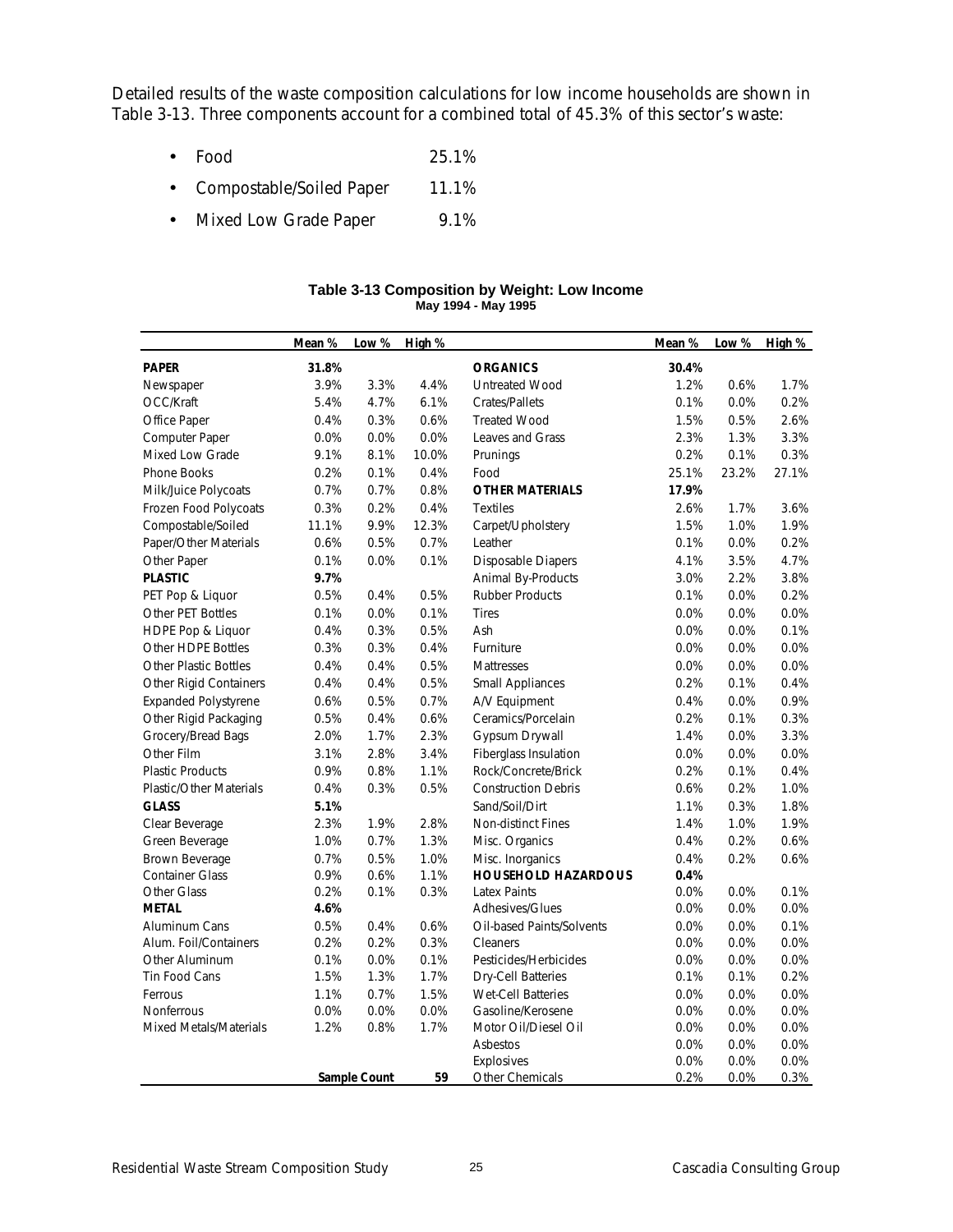Table 3-14 lists the waste composition for medium income households. The most prevalent components include:

- Food 23.6%
- Compostable/Soiled Paper 11.7%
- Mixed Low Grade Paper 9.6%
- OCC/Kraft Paper 5.0%

Combined, these items comprise 49.9% of the medium income households' wastes.

|                                | Mean % | Low %        | High % |                            | Mean % | Low % | High %  |
|--------------------------------|--------|--------------|--------|----------------------------|--------|-------|---------|
| <b>PAPER</b>                   | 32.9%  |              |        | <b>ORGANICS</b>            | 29.3%  |       |         |
| Newspaper                      | 3.6%   | 3.1%         | 4.1%   | Untreated Wood             | 1.1%   | 0.7%  | 1.4%    |
| OCC/Kraft                      | 5.0%   | 4.4%         | 5.6%   | <b>Crates/Pallets</b>      | 0.1%   | 0.0%  | 0.2%    |
| Office Paper                   | 0.6%   | 0.4%         | 0.7%   | <b>Treated Wood</b>        | 0.9%   | 0.4%  | 1.3%    |
| <b>Computer Paper</b>          | 0.0%   | 0.0%         | 0.0%   | Leaves and Grass           | 2.5%   | 1.5%  | 3.4%    |
| Mixed Low Grade                | 9.6%   | 8.8%         | 10.3%  | Prunings                   | 1.2%   | 0.0%  | 2.4%    |
| Phone Books                    | 0.1%   | 0.0%         | 0.1%   | Food                       | 23.6%  | 22.0% | 25.2%   |
| Milk/Juice Polycoats           | 1.0%   | 0.9%         | 1.1%   | <b>OTHER MATERIALS</b>     | 19.6%  |       |         |
| Frozen Food Polycoats          | 0.3%   | 0.2%         | 0.3%   | <b>Textiles</b>            | 1.9%   | 1.7%  | 2.2%    |
| Compostable/Soiled             | 11.7%  | 10.6%        | 12.7%  | Carpet/Upholstery          | 1.6%   | 0.5%  | 2.6%    |
| Paper/Other Materials          | 1.0%   | 0.7%         | 1.2%   | Leather                    | 0.1%   | 0.0%  | 0.1%    |
| Other Paper                    | 0.2%   | 0.1%         | 0.4%   | <b>Disposable Diapers</b>  | 4.1%   | 3.5%  | 4.7%    |
| <b>PLASTIC</b>                 | 10.0%  |              |        | Animal By-Products         | 4.0%   | 3.2%  | 4.8%    |
| PET Pop & Liquor               | 0.3%   | 0.2%         | 0.3%   | <b>Rubber Products</b>     | 0.3%   | 0.1%  | 0.6%    |
| Other PET Bottles              | 0.1%   | 0.1%         | 0.1%   | <b>Tires</b>               | 0.0%   | 0.0%  | 0.0%    |
| HDPE Pop & Liquor              | 0.3%   | 0.3%         | 0.4%   | Ash                        | 0.1%   | 0.0%  | 0.2%    |
| Other HDPE Bottles             | 0.3%   | 0.3%         | 0.4%   | Furniture                  | 0.1%   | 0.0%  | 0.2%    |
| <b>Other Plastic Bottles</b>   | 0.5%   | 0.4%         | 0.5%   | Mattresses                 | 0.0%   | 0.0%  | 0.0%    |
| <b>Other Rigid Containers</b>  | 0.6%   | 0.5%         | 0.6%   | <b>Small Appliances</b>    | 0.2%   | 0.1%  | 0.3%    |
| <b>Expanded Polystyrene</b>    | 0.5%   | 0.5%         | 0.6%   | A/V Equipment              | 0.2%   | 0.0%  | 0.3%    |
| Other Rigid Packaging          | 0.6%   | 0.5%         | 0.6%   | Ceramics/Porcelain         | 0.4%   | 0.1%  | 0.7%    |
| Grocery/Bread Bags             | 1.8%   | 1.6%         | 2.0%   | <b>Gypsum Drywall</b>      | 0.6%   | 0.2%  | 1.0%    |
| Other Film                     | 3.4%   | 3.2%         | 3.7%   | Fiberglass Insulation      | 0.1%   | 0.0%  | 0.2%    |
| <b>Plastic Products</b>        | 1.0%   | 0.8%         | 1.2%   | Rock/Concrete/Brick        | 0.4%   | 0.2%  | 0.7%    |
| <b>Plastic/Other Materials</b> | 0.6%   | 0.4%         | 0.8%   | <b>Construction Debris</b> | 0.8%   | 0.4%  | 1.1%    |
| <b>GLASS</b>                   | 3.7%   |              |        | Sand/Soil/Dirt             | 1.2%   | 0.6%  | 1.9%    |
| Clear Beverage                 | 1.2%   | 1.0%         | 1.5%   | Non-distinct Fines         | 2.6%   | 2.2%  | 3.1%    |
| Green Beverage                 | 0.8%   | 0.7%         | 1.0%   | Misc. Organics             | 0.6%   | 0.3%  | 0.8%    |
| Brown Beverage                 | 0.6%   | 0.4%         | 0.7%   | Misc. Inorganics           | 0.2%   | 0.1%  | 0.3%    |
| <b>Container Glass</b>         | 0.8%   | 0.7%         | 1.0%   | <b>HOUSEHOLD HAZARDOUS</b> | 0.3%   |       |         |
| Other Glass                    | 0.2%   | 0.2%         | 0.3%   | <b>Latex Paints</b>        | 0.0%   | 0.0%  | 0.1%    |
| <b>METAL</b>                   | 4.2%   |              |        | Adhesives/Glues            | 0.0%   | 0.0%  | 0.0%    |
| Aluminum Cans                  | 0.4%   | 0.4%         | 0.5%   | Oil-based Paints/Solvents  | 0.0%   | 0.0%  | 0.1%    |
| Alum. Foil/Containers          | 0.3%   | 0.2%         | 0.3%   | Cleaners                   | 0.0%   | 0.0%  | 0.0%    |
| Other Aluminum                 | 0.0%   | 0.0%         | 0.0%   | Pesticides/Herbicides      | 0.0%   | 0.0%  | 0.0%    |
| Tin Food Cans                  | 1.5%   | 1.4%         | 1.6%   | Dry-Cell Batteries         | 0.1%   | 0.1%  | 0.1%    |
| Ferrous                        | 0.7%   | 0.5%         | 0.9%   | <b>Wet-Cell Batteries</b>  | 0.0%   | 0.0%  | $0.0\%$ |
| Nonferrous                     | 0.0%   | 0.0%         | 0.0%   | Gasoline/Kerosene          | 0.0%   | 0.0%  | 0.0%    |
| <b>Mixed Metals/Materials</b>  | 1.3%   | 1.0%         | 1.6%   | Motor Oil/Diesel Oil       | 0.0%   | 0.0%  | 0.1%    |
|                                |        |              |        | Asbestos                   | 0.0%   | 0.0%  | $0.0\%$ |
|                                |        |              |        | Explosives                 | 0.0%   | 0.0%  | 0.0%    |
|                                |        | Sample Count | 88     | Other Chemicals            | 0.0%   | 0.0%  | 0.1%    |

#### **Table 3-14 Composition by Weight: Medium Income May 1994 - May 1995**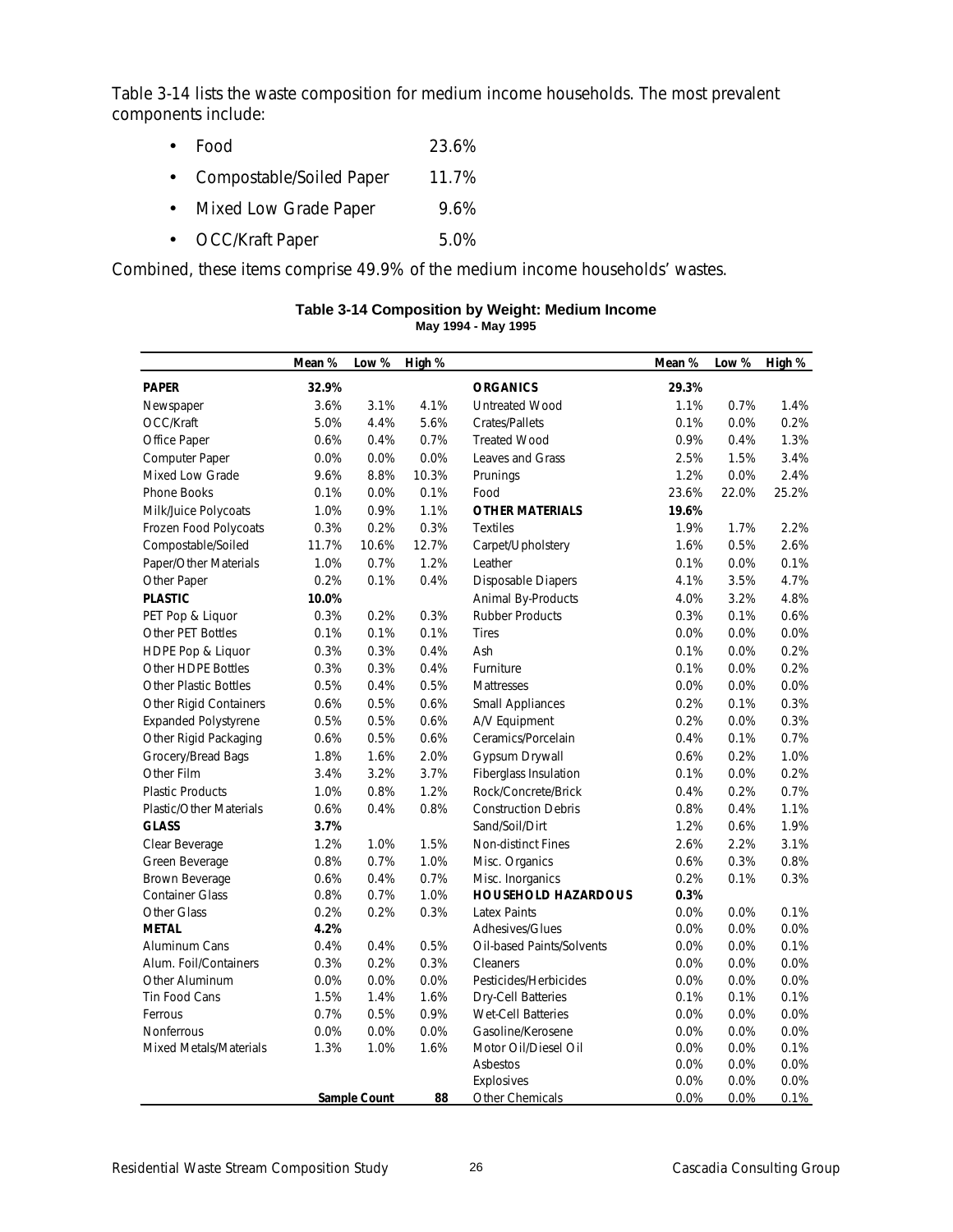As shown in Table 3-15, four components account for 50% of the high income households' waste:

- Food 23.5%
- Mixed Low Grade Paper 10.6%
- Compostable/Soiled Paper 10.5%
- OCC/Kraft Paper 5.4%

#### **Table 3-15 Composition by Weight: High Income May 1994 - May 1995**

|                                | Mean % | Low %        | High % |                              | Mean % | Low % | High % |
|--------------------------------|--------|--------------|--------|------------------------------|--------|-------|--------|
| <b>PAPER</b>                   | 33.8%  |              |        | <b>ORGANICS</b>              | 28.4%  |       |        |
| Newspaper                      | 3.8%   | 3.3%         | 4.4%   | Untreated Wood               | 1.5%   | 0.7%  | 2.2%   |
| OCC/Kraft                      | 5.4%   | 4.8%         | 6.0%   | <b>Crates/Pallets</b>        | 0.0%   | 0.0%  | 0.1%   |
| Office Paper                   | 0.6%   | 0.4%         | 0.7%   | <b>Treated Wood</b>          | 1.1%   | 0.5%  | 1.6%   |
| <b>Computer Paper</b>          | 0.0%   | 0.0%         | 0.0%   | <b>Leaves and Grass</b>      | 2.0%   | 1.2%  | 2.8%   |
| Mixed Low Grade                | 10.6%  | 9.8%         | 11.5%  | Prunings                     | 0.3%   | 0.1%  | 0.6%   |
| Phone Books                    | 0.2%   | 0.0%         | 0.4%   | Food                         | 23.5%  | 22.0% | 25.0%  |
| Milk/Juice Polycoats           | 1.3%   | 1.2%         | 1.4%   | <b>OTHER MATERIALS</b>       | 19.6%  |       |        |
| Frozen Food Polycoats          | 0.3%   | 0.2%         | 0.4%   | <b>Textiles</b>              | 1.7%   | 1.4%  | 2.0%   |
| Compostable/Soiled             | 10.5%  | 9.3%         | 11.6%  | Carpet/Upholstery            | 1.8%   | 1.0%  | 2.6%   |
| Paper/Other Materials          | 1.0%   | 0.8%         | 1.1%   | Leather                      | 0.0%   | 0.0%  | 0.1%   |
| Other Paper                    | 0.1%   | 0.1%         | 0.2%   | <b>Disposable Diapers</b>    | 3.3%   | 2.8%  | 3.8%   |
| <b>PLASTIC</b>                 | 10.0%  |              |        | Animal By-Products           | 3.5%   | 2.9%  | 4.0%   |
| PET Pop & Liquor               | 0.3%   | 0.2%         | 0.3%   | <b>Rubber Products</b>       | 0.3%   | 0.2%  | 0.4%   |
| <b>Other PET Bottles</b>       | 0.1%   | 0.1%         | 0.1%   | <b>Tires</b>                 | 0.0%   | 0.0%  | 0.0%   |
| HDPE Pop & Liquor              | 0.3%   | 0.2%         | 0.3%   | Ash                          | 0.1%   | 0.0%  | 0.2%   |
| Other HDPE Bottles             | 0.4%   | 0.3%         | 0.4%   | Furniture                    | 0.3%   | 0.0%  | 0.7%   |
| <b>Other Plastic Bottles</b>   | 0.4%   | 0.4%         | 0.5%   | Mattresses                   | 0.1%   | 0.0%  | 0.2%   |
| <b>Other Rigid Containers</b>  | 0.7%   | 0.6%         | 0.8%   | Small Appliances             | 0.9%   | 0.2%  | 1.6%   |
| <b>Expanded Polystyrene</b>    | 0.7%   | 0.6%         | 0.8%   | A/V Equipment                | 0.1%   | 0.0%  | 0.1%   |
| Other Rigid Packaging          | 0.7%   | 0.6%         | 0.8%   | Ceramics/Porcelain           | 0.2%   | 0.1%  | 0.3%   |
| Grocery/Bread Bags             | 1.8%   | 1.5%         | 2.1%   | Gypsum Drywall               | 0.6%   | 0.3%  | 0.9%   |
| Other Film                     | 3.4%   | 3.1%         | 3.7%   | <b>Fiberglass Insulation</b> | 0.0%   | 0.0%  | 0.1%   |
| <b>Plastic Products</b>        | 0.9%   | 0.7%         | 1.1%   | Rock/Concrete/Brick          | 1.1%   | 0.5%  | 1.8%   |
| <b>Plastic/Other Materials</b> | 0.4%   | 0.3%         | 0.5%   | <b>Construction Debris</b>   | 0.9%   | 0.2%  | 1.6%   |
| <b>GLASS</b>                   | 3.2%   |              |        | Sand/Soil/Dirt               | 1.0%   | 0.4%  | 1.5%   |
| Clear Beverage                 | 1.0%   | 0.9%         | 1.2%   | Non-distinct Fines           | 2.4%   | 1.8%  | 2.9%   |
| Green Beverage                 | 0.6%   | 0.4%         | 0.8%   | Misc. Organics               | 0.7%   | 0.4%  | 0.9%   |
| Brown Beverage                 | 0.6%   | 0.4%         | 0.7%   | Misc. Inorganics             | 0.7%   | 0.4%  | 0.9%   |
| <b>Container Glass</b>         | 0.6%   | 0.5%         | 0.8%   | <b>HOUSEHOLD HAZARDOUS</b>   | 0.5%   |       |        |
| Other Glass                    | 0.3%   | 0.2%         | 0.5%   | <b>Latex Paints</b>          | 0.1%   | 0.0%  | 0.3%   |
| <b>METAL</b>                   | 4.4%   |              |        | Adhesives/Glues              | 0.1%   | 0.0%  | 0.2%   |
| Aluminum Cans                  | 0.3%   | 0.3%         | 0.4%   | Oil-based Paints/Solvents    | 0.0%   | 0.0%  | 0.1%   |
| Alum. Foil/Containers          | 0.2%   | 0.2%         | 0.3%   | Cleaners                     | 0.0%   | 0.0%  | 0.0%   |
| Other Aluminum                 | 0.1%   | 0.0%         | 0.3%   | Pesticides/Herbicides        | 0.0%   | 0.0%  | 0.0%   |
| Tin Food Cans                  | 1.3%   | 1.2%         | 1.4%   | <b>Dry-Cell Batteries</b>    | 0.2%   | 0.1%  | 0.2%   |
| Ferrous                        | 1.2%   | 0.8%         | 1.6%   | <b>Wet-Cell Batteries</b>    | 0.0%   | 0.0%  | 0.0%   |
| Nonferrous                     | 0.0%   | 0.0%         | 0.1%   | Gasoline/Kerosene            | 0.0%   | 0.0%  | 0.0%   |
| <b>Mixed Metals/Materials</b>  | 1.2%   | 0.7%         | 1.7%   | Motor Oil/Diesel Oil         | 0.0%   | 0.0%  | 0.0%   |
|                                |        |              |        | Asbestos                     | 0.0%   | 0.0%  | 0.0%   |
|                                |        |              |        | Explosives                   | 0.0%   | 0.0%  | 0.0%   |
|                                |        | Sample Count | 77     | Other Chemicals              | 0.1%   | 0.0%  | 0.1%   |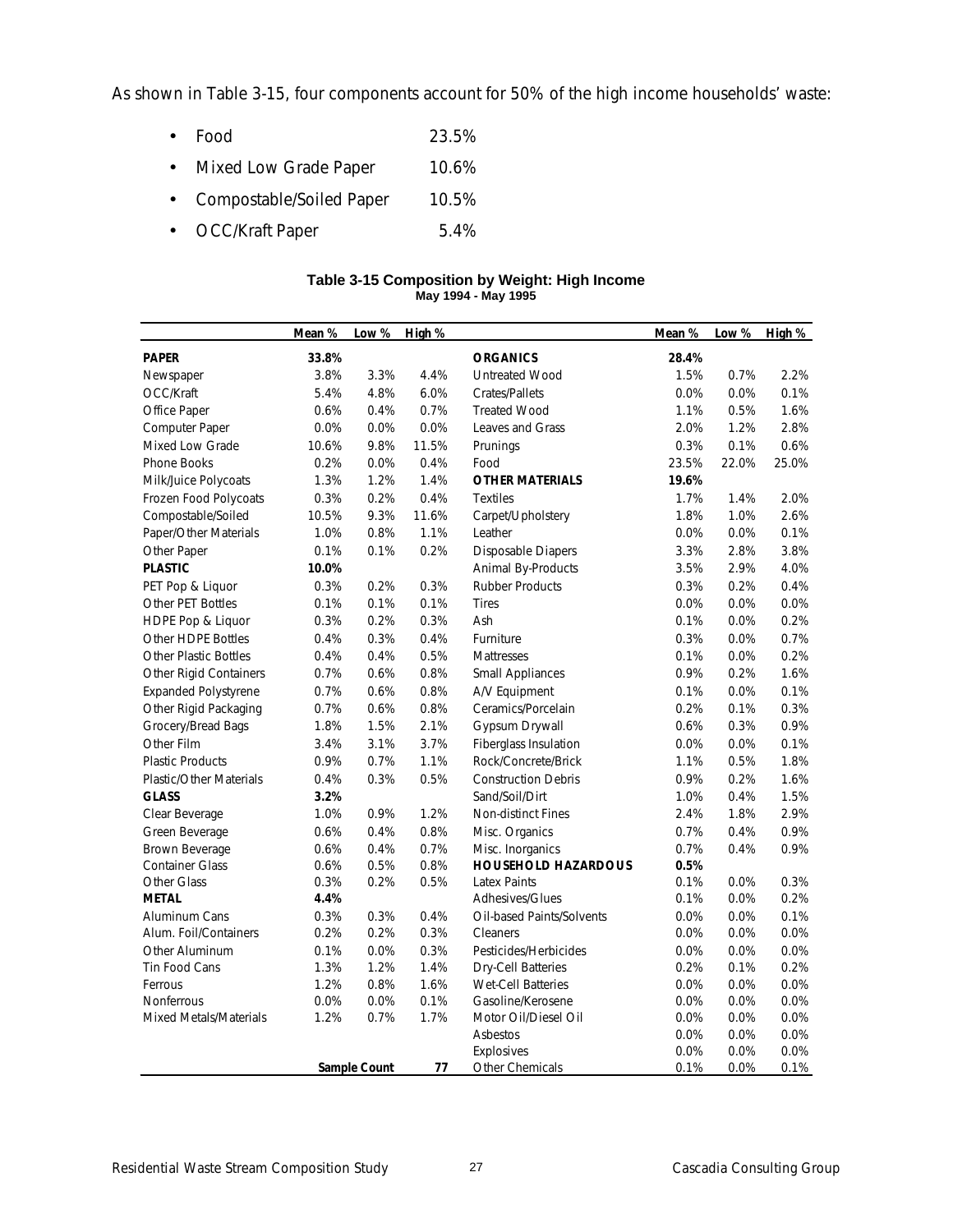### **3.6.2 Household Size**

Figure 3-6 summarizes the broad waste categories for small ( $<$  2.05 people) and large ( $>$  2.48 people) households. The groupings were determined by first identifying the median household size of each Census tract included in the study, then dividing the samples into quartiles. The small household group represents the lowest quartile, while the large household group represents the uppermost quartile.

Like the other sectors studied, paper and organics account for the majority of these wastes (62.1% of small and 64.0% of large households' material).



#### **Figure 3-6 Composition Summary, by Household Size May 1994 - May 1995**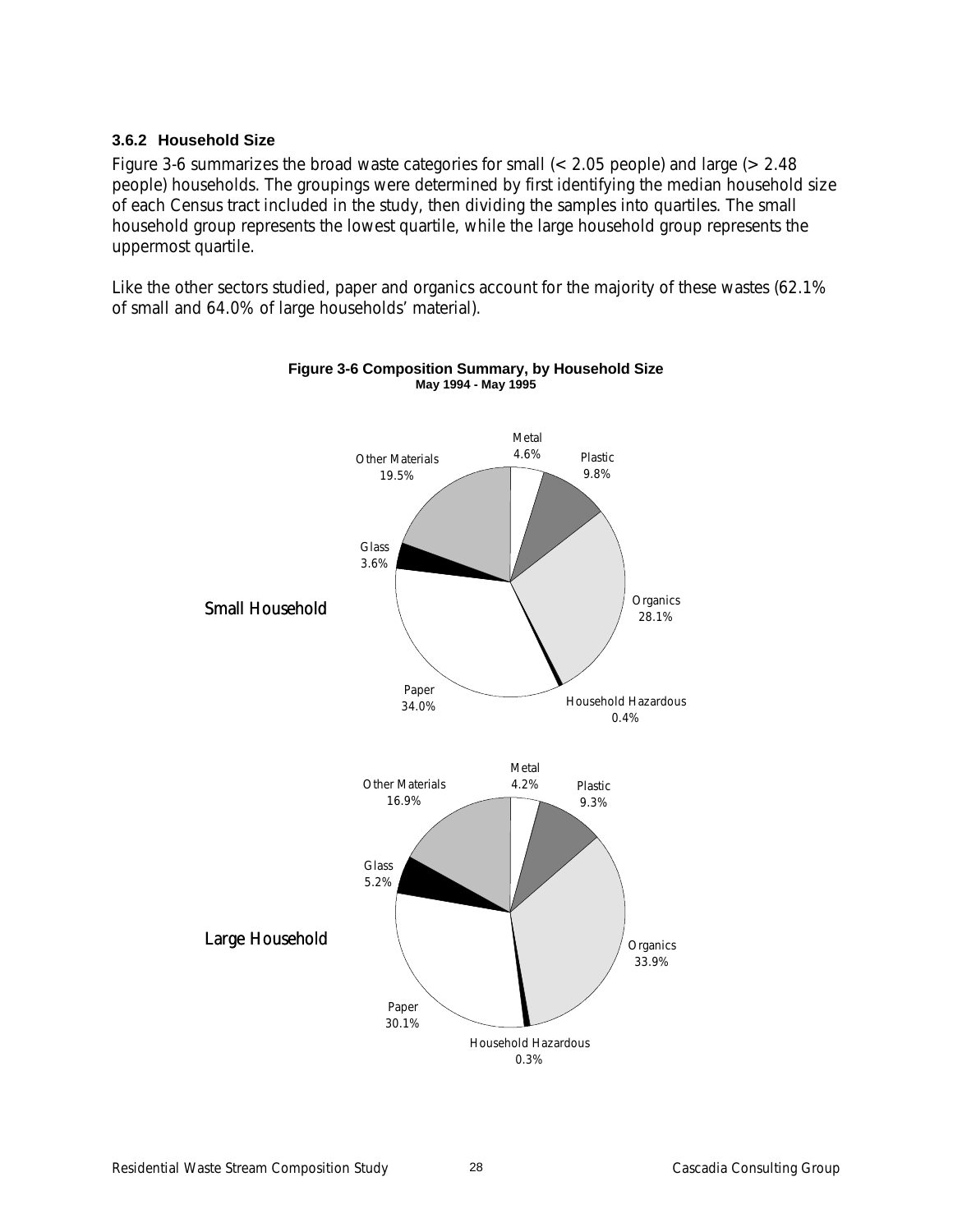As shown in Table 3-16, the three most prevalent materials in the small households' waste are:

- Food 23.4%
- Compostable/Soiled Paper 11.0%
- Mixed Low Grade Paper 10.9%

Combined, these materials account for 45.3% of this sector's waste.

#### **Table 3-16 Composition by Weight: Small Households May 1994 - May 1995**

|                                | Mean % | Low %        | High % |                            | Mean %  | Low % | High % |
|--------------------------------|--------|--------------|--------|----------------------------|---------|-------|--------|
| <b>PAPER</b>                   | 34.0%  |              |        | <b>ORGANICS</b>            | 28.1%   |       |        |
| Newspaper                      | 4.2%   | 3.7%         | 4.8%   | Untreated Wood             | 1.2%    | 0.5%  | 1.9%   |
| OCC/Kraft                      | 4.6%   | 4.0%         | 5.1%   | <b>Crates/Pallets</b>      | 0.1%    | 0.0%  | 0.2%   |
| Office Paper                   | 0.4%   | 0.3%         | 0.5%   | <b>Treated Wood</b>        | 0.7%    | 0.4%  | 1.1%   |
| <b>Computer Paper</b>          | 0.0%   | 0.0%         | 0.0%   | Leaves and Grass           | 2.4%    | 1.3%  | 3.4%   |
| Mixed Low Grade                | 10.9%  | 9.9%         | 11.8%  | Prunings                   | 0.3%    | 0.1%  | 0.5%   |
| Phone Books                    | 0.1%   | 0.0%         | 0.3%   | Food                       | 23.4%   | 21.6% | 25.2%  |
| Milk/Juice Polycoats           | 1.0%   | 0.9%         | 1.1%   | <b>OTHER MATERIALS</b>     | 19.5%   |       |        |
| Frozen Food Polycoats          | 0.4%   | 0.3%         | 0.4%   | <b>Textiles</b>            | 1.6%    | 1.2%  | 1.9%   |
| Compostable/Soiled             | 11.0%  | 9.8%         | 12.3%  | Carpet/Upholstery          | 1.5%    | 0.6%  | 2.4%   |
| Paper/Other Materials          | 1.0%   | 0.9%         | 1.2%   | Leather                    | 0.1%    | 0.0%  | 0.1%   |
| Other Paper                    | 0.4%   | 0.1%         | 0.6%   | <b>Disposable Diapers</b>  | 3.0%    | 2.5%  | 3.5%   |
| <b>PLASTIC</b>                 | 9.8%   |              |        | Animal By-Products         | 4.4%    | 3.4%  | 5.3%   |
| PET Pop & Liquor               | 0.4%   | 0.3%         | 0.4%   | <b>Rubber Products</b>     | 0.4%    | 0.1%  | 0.8%   |
| <b>Other PET Bottles</b>       | 0.1%   | 0.1%         | 0.1%   | <b>Tires</b>               | 0.0%    | 0.0%  | 0.0%   |
| HDPE Pop & Liquor              | 0.3%   | 0.3%         | 0.4%   | Ash                        | 0.1%    | 0.0%  | 0.3%   |
| <b>Other HDPE Bottles</b>      | 0.3%   | 0.3%         | 0.4%   | Furniture                  | 0.4%    | 0.0%  | 1.0%   |
| <b>Other Plastic Bottles</b>   | 0.5%   | 0.5%         | 0.6%   | Mattresses                 | 0.0%    | 0.0%  | 0.0%   |
| Other Rigid Containers         | 0.6%   | 0.5%         | 0.7%   | <b>Small Appliances</b>    | 0.4%    | 0.1%  | 0.7%   |
| <b>Expanded Polystyrene</b>    | 0.6%   | 0.5%         | 0.7%   | A/V Equipment              | 0.1%    | 0.0%  | 0.2%   |
| Other Rigid Packaging          | 0.6%   | 0.6%         | 0.7%   | Ceramics/Porcelain         | 0.2%    | 0.1%  | 0.3%   |
| Grocery/Bread Bags             | 1.3%   | 1.1%         | 1.4%   | Gypsum Drywall             | 1.0%    | 0.4%  | 1.7%   |
| Other Film                     | 3.6%   | 3.3%         | 3.8%   | Fiberglass Insulation      | 0.0%    | 0.0%  | 0.0%   |
| <b>Plastic Products</b>        | 1.1%   | 0.8%         | 1.3%   | Rock/Concrete/Brick        | 0.6%    | 0.2%  | 1.0%   |
| <b>Plastic/Other Materials</b> | 0.4%   | 0.3%         | 0.5%   | <b>Construction Debris</b> | 1.0%    | 0.5%  | 1.6%   |
| <b>GLASS</b>                   | 3.6%   |              |        | Sand/Soil/Dirt             | 1.3%    | 0.6%  | 2.0%   |
| Clear Beverage                 | 1.1%   | 0.9%         | 1.4%   | Non-distinct Fines         | 2.4%    | 1.9%  | 2.9%   |
| Green Beverage                 | 0.9%   | 0.7%         | 1.1%   | Misc. Organics             | 0.4%    | 0.2%  | 0.6%   |
| Brown Beverage                 | 0.5%   | 0.3%         | 0.6%   | Misc. Inorganics           | 0.5%    | 0.3%  | 0.8%   |
| <b>Container Glass</b>         | 0.7%   | 0.5%         | 0.9%   | <b>HOUSEHOLD HAZARDOUS</b> | 0.4%    |       |        |
| <b>Other Glass</b>             | 0.3%   | 0.2%         | 0.4%   | <b>Latex Paints</b>        | 0.1%    | 0.0%  | 0.2%   |
| <b>METAL</b>                   | 4.6%   |              |        | <b>Adhesives/Glues</b>     | 0.1%    | 0.0%  | 0.1%   |
| Aluminum Cans                  | 0.4%   | 0.3%         | 0.4%   | Oil-based Paints/Solvents  | 0.0%    | 0.0%  | 0.0%   |
| Alum. Foil/Containers          | 0.2%   | 0.2%         | 0.3%   | Cleaners                   | 0.0%    | 0.0%  | 0.0%   |
| Other Aluminum                 | 0.0%   | 0.0%         | 0.1%   | Pesticides/Herbicides      | 0.0%    | 0.0%  | 0.0%   |
| Tin Food Cans                  | 1.5%   | 1.3%         | 1.6%   | Dry-Cell Batteries         | 0.1%    | 0.1%  | 0.2%   |
| Ferrous                        | 1.0%   | 0.7%         | 1.3%   | <b>Wet-Cell Batteries</b>  | 0.0%    | 0.0%  | 0.0%   |
| Nonferrous                     | 0.0%   | 0.0%         | 0.0%   | Gasoline/Kerosene          | $0.0\%$ | 0.0%  | 0.0%   |
| <b>Mixed Metals/Materials</b>  | 1.6%   | 1.1%         | 2.1%   | Motor Oil/Diesel Oil       | 0.0%    | 0.0%  | 0.0%   |
|                                |        |              |        | Asbestos                   | 0.0%    | 0.0%  | 0.0%   |
|                                |        |              |        | Explosives                 | 0.0%    | 0.0%  | 0.0%   |
|                                |        | Sample Count | 59     | <b>Other Chemicals</b>     | 0.1%    | 0.0%  | 0.1%   |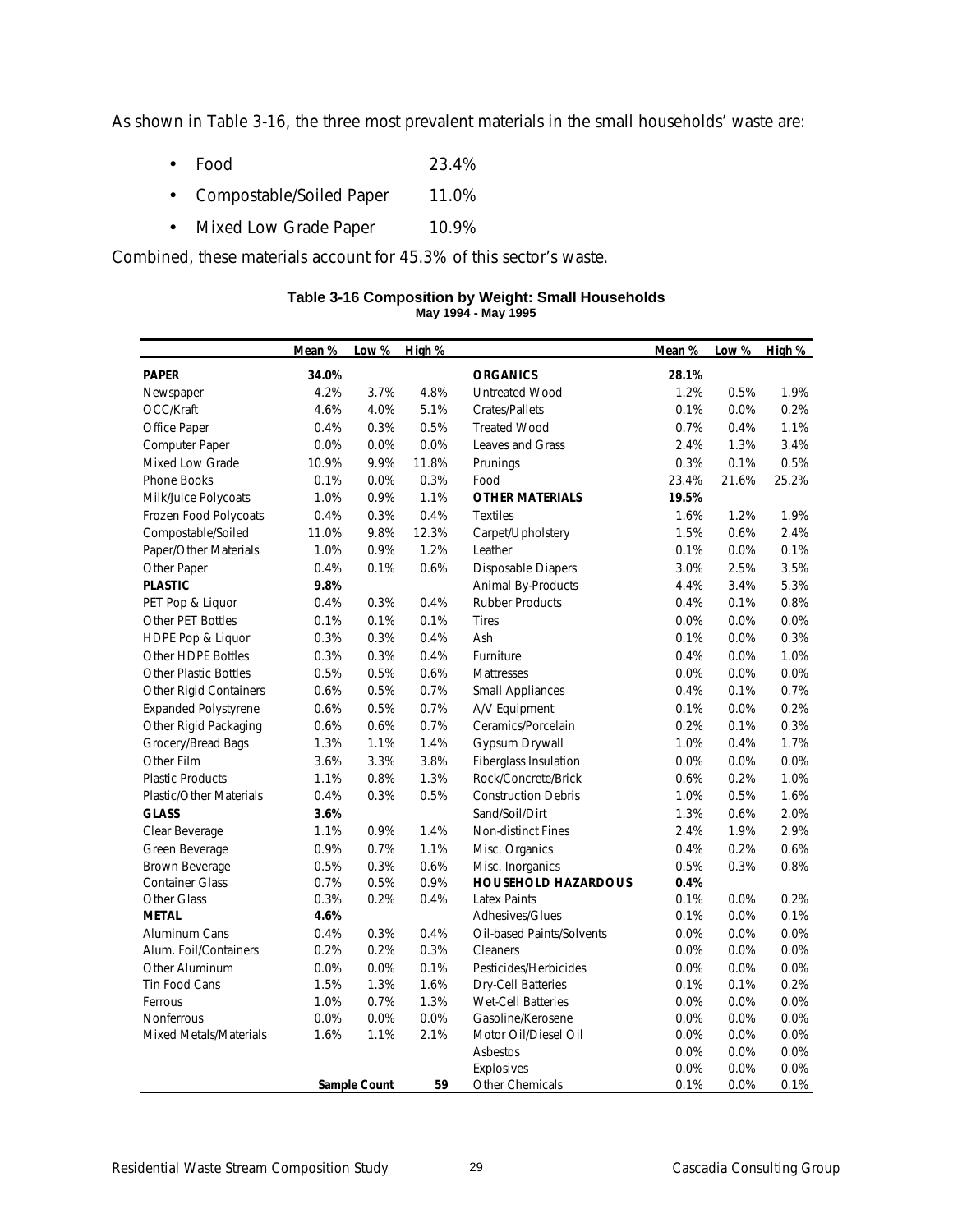Waste composition results for large households are listed in Table 3-17. Four components account for a total of 49.6% of the waste:

- Food 24.7%
- Compostable/Soiled Paper 11.2%
- Mixed Low Grade Paper 8.3%
- Leaves and Grass 5.4%

Leaves and grass make up a larger proportion of the large households' substream than any of the other sectors examined in this report.

|                               | Mean % | Low %        | High % |                              | Mean % | Low % | High %  |
|-------------------------------|--------|--------------|--------|------------------------------|--------|-------|---------|
| <b>PAPER</b>                  | 30.1%  |              |        | <b>ORGANICS</b>              | 33.9%  |       |         |
| Newspaper                     | 3.8%   | 3.3%         | 4.3%   | Untreated Wood               | 1.0%   | 0.5%  | 1.5%    |
| <b>OCC/Kraft</b>              | 4.7%   | 4.2%         | 5.1%   | <b>Crates/Pallets</b>        | 0.0%   | 0.0%  | 0.1%    |
| Office Paper                  | 0.3%   | 0.2%         | 0.4%   | <b>Treated Wood</b>          | 1.4%   | 0.4%  | 2.4%    |
| <b>Computer Paper</b>         | 0.0%   | 0.0%         | 0.0%   | <b>Leaves and Grass</b>      | 5.4%   | 2.8%  | 7.9%    |
| Mixed Low Grade               | 8.3%   | 7.4%         | 9.1%   | Prunings                     | 1.4%   | 0.0%  | 2.9%    |
| Phone Books                   | 0.2%   | 0.1%         | 0.3%   | Food                         | 24.7%  | 22.8% | 26.6%   |
| Milk/Juice Polycoats          | 0.7%   | 0.6%         | 0.8%   | <b>OTHER MATERIALS</b>       | 16.9%  |       |         |
| Frozen Food Polycoats         | 0.2%   | 0.2%         | 0.3%   | <b>Textiles</b>              | 2.5%   | 1.7%  | 3.4%    |
| Compostable/Soiled            | 11.2%  | 10.1%        | 12.3%  | Carpet/Upholstery            | 2.0%   | 0.7%  | 3.3%    |
| Paper/Other Materials         | 0.6%   | 0.5%         | 0.8%   | Leather                      | 0.0%   | 0.0%  | 0.1%    |
| Other Paper                   | 0.1%   | 0.0%         | 0.2%   | <b>Disposable Diapers</b>    | 4.8%   | 4.1%  | 5.5%    |
| <b>PLASTIC</b>                | 9.3%   |              |        | Animal By-Products           | 2.2%   | 1.4%  | 2.9%    |
| PET Pop & Liquor              | 0.3%   | 0.3%         | 0.4%   | <b>Rubber Products</b>       | 0.2%   | 0.1%  | 0.4%    |
| Other PET Bottles             | 0.1%   | 0.0%         | 0.1%   | <b>Tires</b>                 | 0.0%   | 0.0%  | 0.0%    |
| HDPE Pop & Liquor             | 0.3%   | 0.3%         | 0.4%   | Ash                          | 0.0%   | 0.0%  | 0.1%    |
| Other HDPE Bottles            | 0.3%   | 0.2%         | 0.3%   | Furniture                    | 0.0%   | 0.0%  | $0.0\%$ |
| <b>Other Plastic Bottles</b>  | 0.4%   | 0.3%         | 0.4%   | Mattresses                   | 0.0%   | 0.0%  | 0.0%    |
| <b>Other Rigid Containers</b> | 0.4%   | 0.3%         | 0.4%   | <b>Small Appliances</b>      | 0.2%   | 0.0%  | 0.4%    |
| <b>Expanded Polystyrene</b>   | 0.6%   | 0.5%         | 0.7%   | A/V Equipment                | 0.3%   | 0.0%  | 0.5%    |
| Other Rigid Packaging         | 0.4%   | 0.3%         | 0.5%   | Ceramics/Porcelain           | 0.2%   | 0.0%  | 0.3%    |
| Grocery/Bread Bags            | 2.2%   | 1.9%         | 2.5%   | Gypsum Drywall               | 0.4%   | 0.2%  | 0.7%    |
| Other Film                    | 3.0%   | 2.7%         | 3.3%   | <b>Fiberglass Insulation</b> | 0.1%   | 0.0%  | 0.1%    |
| <b>Plastic Products</b>       | 1.0%   | 0.8%         | 1.3%   | Rock/Concrete/Brick          | 0.3%   | 0.1%  | 0.6%    |
| Plastic/Other Materials       | 0.3%   | 0.2%         | 0.4%   | <b>Construction Debris</b>   | 0.4%   | 0.2%  | 0.7%    |
| <b>GLASS</b>                  | 5.2%   |              |        | Sand/Soil/Dirt               | 1.0%   | 0.3%  | 1.7%    |
| Clear Beverage                | 2.5%   | 2.1%         | 2.9%   | Non-distinct Fines           | 1.2%   | 0.9%  | 1.5%    |
| Green Beverage                | 0.8%   | 0.6%         | 1.1%   | Misc. Organics               | 0.7%   | 0.3%  | 1.0%    |
| Brown Beverage                | 0.7%   | 0.5%         | 0.9%   | Misc. Inorganics             | 0.4%   | 0.2%  | 0.5%    |
| <b>Container Glass</b>        | 1.0%   | 0.7%         | 1.2%   | <b>HOUSEHOLD HAZARDOUS</b>   | 0.3%   |       |         |
| <b>Other Glass</b>            | 0.2%   | 0.1%         | 0.3%   | <b>Latex Paints</b>          | 0.0%   | 0.0%  | 0.0%    |
| <b>METAL</b>                  | 4.2%   |              |        | <b>Adhesives/Glues</b>       | 0.0%   | 0.0%  | 0.0%    |
| Aluminum Cans                 | 0.5%   | 0.4%         | 0.6%   | Oil-based Paints/Solvents    | 0.0%   | 0.0%  | 0.1%    |
| Alum. Foil/Containers         | 0.2%   | 0.2%         | 0.3%   | Cleaners                     | 0.0%   | 0.0%  | 0.0%    |
| Other Aluminum                | 0.1%   | 0.0%         | 0.1%   | Pesticides/Herbicides        | 0.0%   | 0.0%  | 0.0%    |
| Tin Food Cans                 | 1.6%   | 1.5%         | 1.8%   | <b>Dry-Cell Batteries</b>    | 0.1%   | 0.1%  | 0.1%    |
| Ferrous                       | 0.8%   | 0.5%         | 1.2%   | <b>Wet-Cell Batteries</b>    | 0.0%   | 0.0%  | 0.0%    |
| <b>Nonferrous</b>             | 0.0%   | 0.0%         | 0.0%   | Gasoline/Kerosene            | 0.0%   | 0.0%  | 0.0%    |
| <b>Mixed Metals/Materials</b> | 0.9%   | 0.6%         | 1.1%   | Motor Oil/Diesel Oil         | 0.1%   | 0.0%  | 0.1%    |
|                               |        |              |        | Asbestos                     | 0.0%   | 0.0%  | 0.0%    |
|                               |        |              |        | Explosives                   | 0.0%   | 0.0%  | 0.0%    |
|                               |        | Sample Count | 63     | Other Chemicals              | 0.1%   | 0.0%  | 0.3%    |

#### **Table 3-17 Composition by Weight: Large Households May 1994 - May 1995**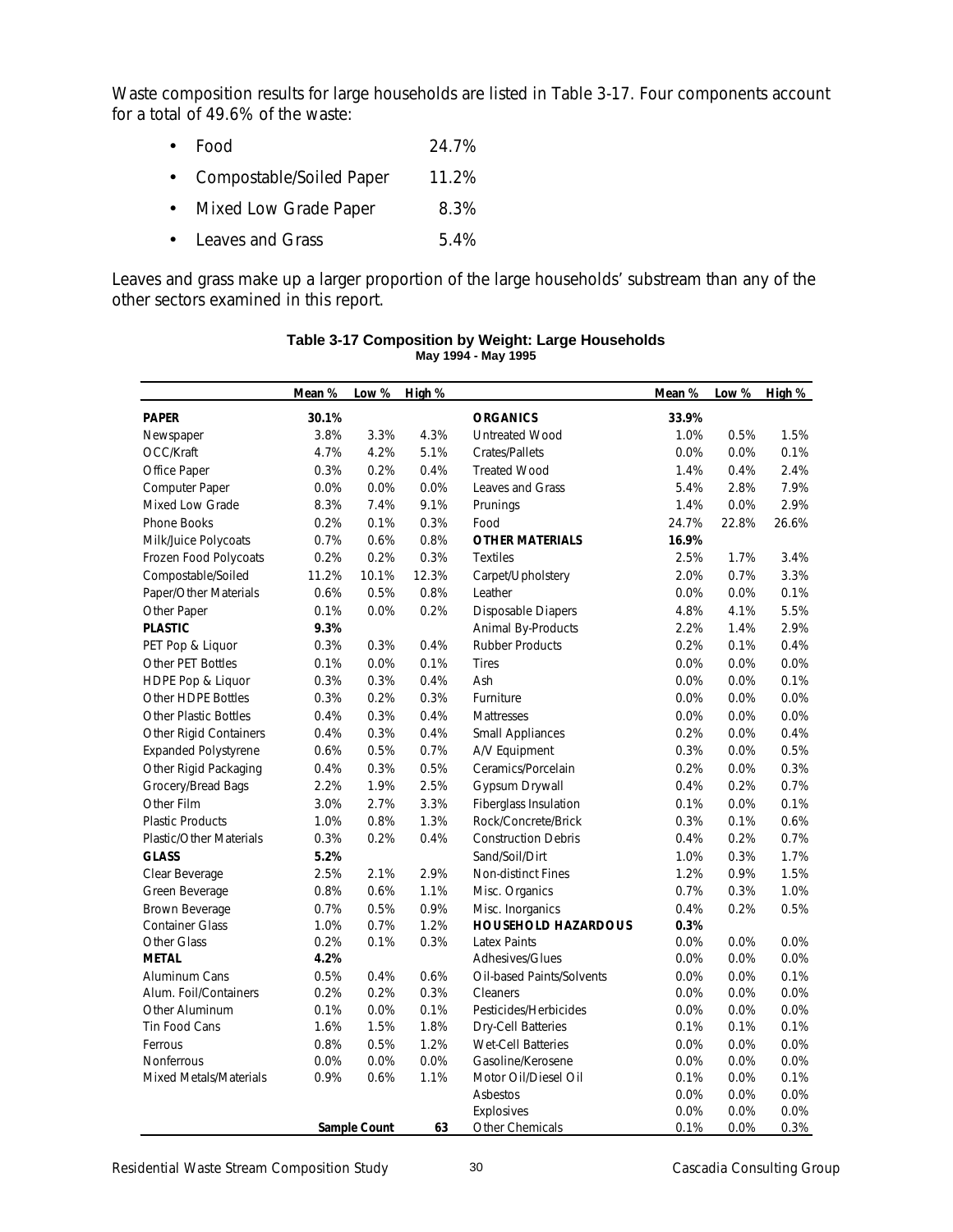# **4. Waste Reduction Indicators**

This section presents the results of an effort to quantify waste reduction. Such evaluation is challenging and seldom attempted. Reduced waste is, in fact, the waste that isn't there to be measured.

A rudimentary system for gauging waste reduction among Seattle's residential customers was developed. The measurements only have meaning in relation to the question(s) they purport to answer. Seattle defined the indicators to:

- measure trends in packaging, toxic product use and reuse of durable goods, and
- make comparisons among different subpopulations or time periods.

Indicators were selected to measure the effectiveness of City programs and to establish a baseline against which future programs are to be evaluated. Other considerations in selecting waste reduction indicators included: the desirability of examining products as well as packaging, a need to track a variety of material types, and the ability to collect indicator data simultaneously with conducting Seattle's ongoing waste sorting events.

The waste reduction indicators, along the definition and objective for each, are listed in Table 4-1.

| <b>WR Indicator</b>                 | <b>Definition Notes</b>                                                                                                                     | <b>Measurement Objectives</b>             |
|-------------------------------------|---------------------------------------------------------------------------------------------------------------------------------------------|-------------------------------------------|
| Single Serving Soup Cups            | Multi-material containers under 8 oz.: but<br>predominantly expanded polystyrene                                                            | Track the use of single-serving packaging |
| Single Serving Yogurt/Dairy         | Cups under 8 oz.; primarily plastic                                                                                                         | Track the use of single-serving packaging |
| Single Serving Entree<br>Containers | Predominantly frozen meals packaged in a serving<br>tray, excluding external wrappings which did not<br>contact food                        | Track the use of single-serving packaging |
| Pesticide Containers                | Multimaterial, including pet sprays in aerosol cans and<br>other bags/boxes of household pesticides                                         | Track the use of toxics                   |
| Toys                                | Consist of all materials                                                                                                                    | Track the disposal of durable goods       |
| <b>Small Appliances</b>             | Small electrical appliances (excluding white goods)<br>such as toasters, microwave ovens, power tools,<br>curling irons, and light fixtures | Track the disposal of durable goods       |
| Audio-Visual Equipment              | Communiations equipment such as televisions,<br>stereos, VCRs, etc.                                                                         | Track the disposal of durable goods       |

**Table 4-1 Waste Reduction Indicators' Definitions and Objectives**

As part of Seattle's 1994/95 monthly sorting events, the waste reduction indicators were individually sorted, then counted or weighed.<sup>2</sup> The results of this quantification effort are presented in Table 4-2. To facilitate comparisons over time, the measurements are expressed as ratios: either the count per ton of waste sorted, or the weight of the indicator per ton of waste sorted.

-

<sup>&</sup>lt;sup>2</sup> Because of the extra handling, and the fact that many of these products consist of mixed materials, the field work associated with waste reduction indicators is more labor intensive than that required for the rest of the waste stream.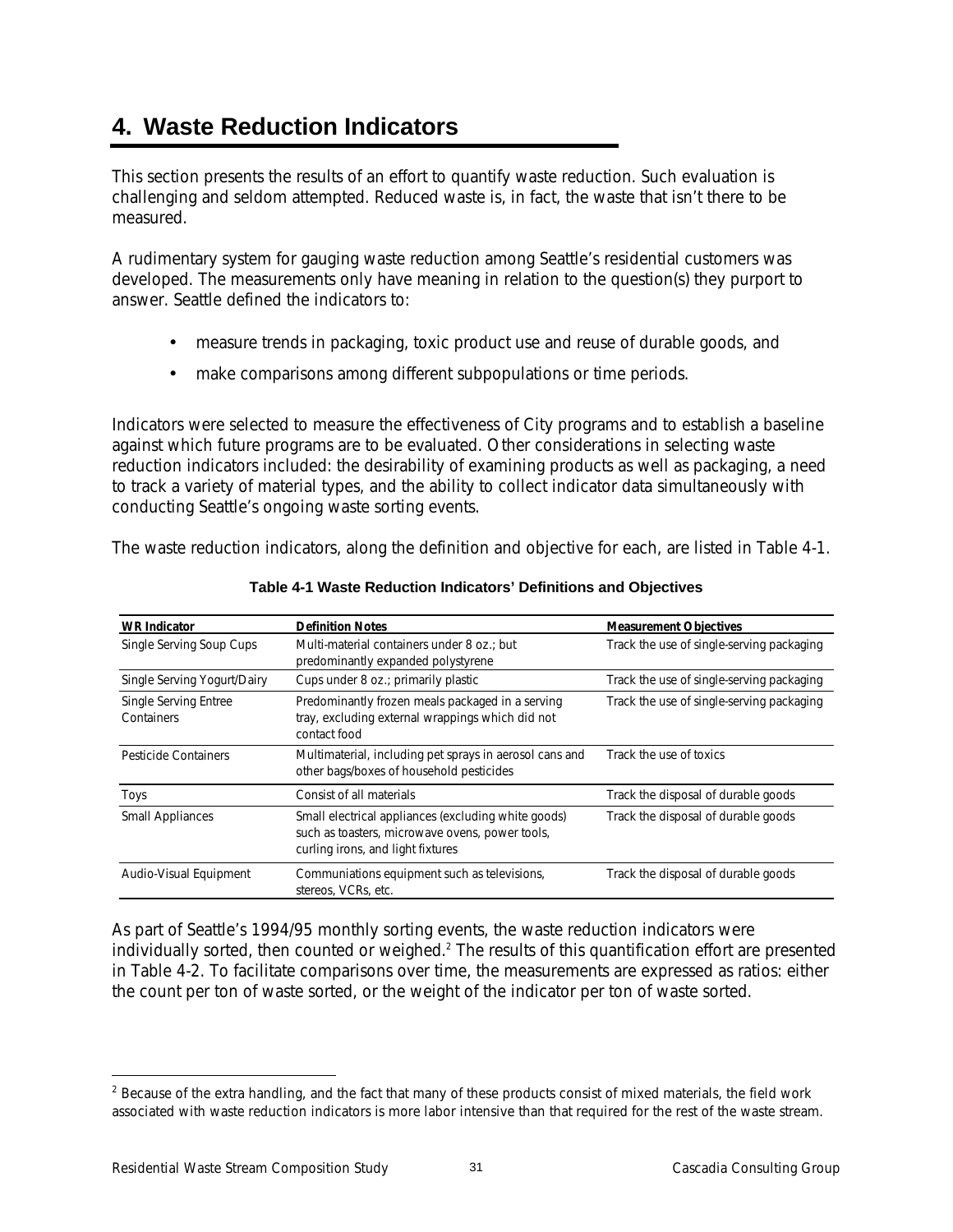# Waste Component Categories

In the 1994/95 study, waste samples were sorted by hand into 74 waste component categories. Medical wastes were excluded from sorting; virtually everything else was weighed and recorded. A list of component categories and definitions follows:

### **Paper**

*NEWSPAPER*: Printed newsprint, including advertising "slicks" (glossy paper), unless found separately.

*OCC/KRAFT PAPER*: Old corrugated container boxes and Kraft paper, and brown paper bags, unless waxed or laminated with other paper such as glossy stock.

*OFFICE PAPER*: White or lightly colored sulfite/sulfate bond, copy papers, and envelopes.

*COMPUTER PAPER*: Continuous-feed sulfite/sulfate/ground wood computer printouts and forms of all types, excluding carbonless paper.

*MIXED LOW GRADE*: Low-grade, potentially recyclable papers, including junk mail, magazines, colored papers, bleached Kraft, boxboard, mailing tubes, and paperback books.

*PHONE BOOKS*: Telephone directories.

*MILK/JUICE POLYCOAT*: Bleached polycoated milk, ice cream, and aseptic juice containers.

*FROZEN FOOD POLYCOATS*: Bleached and unbleached polycoated frozen/refrigerator packaging, excluding polycoated milk/ice cream/aseptic containers.

*COMPOSTABLE/SOILED PAPER*: Paper towels, paper plates, waxed paper, tissues, waxed corrugated paper.

*PAPER/OTHER MATERIALS*: Predominantly paper with other materials attached, e.g., orange juice cans, spiral notebooks.

*OTHER PAPERS*: Carbon/carbonless copy paper, hardcover books, photographs.

### **Plastic**

*PET POP & LIQUOR*: Polyethylene terephthalate translucent 2-liter and 16-ounce pop bottles, with base; PET liquor bottles, beverage bottles.

*OTHER PET BOTTLES*: All other PET bottles not included in above.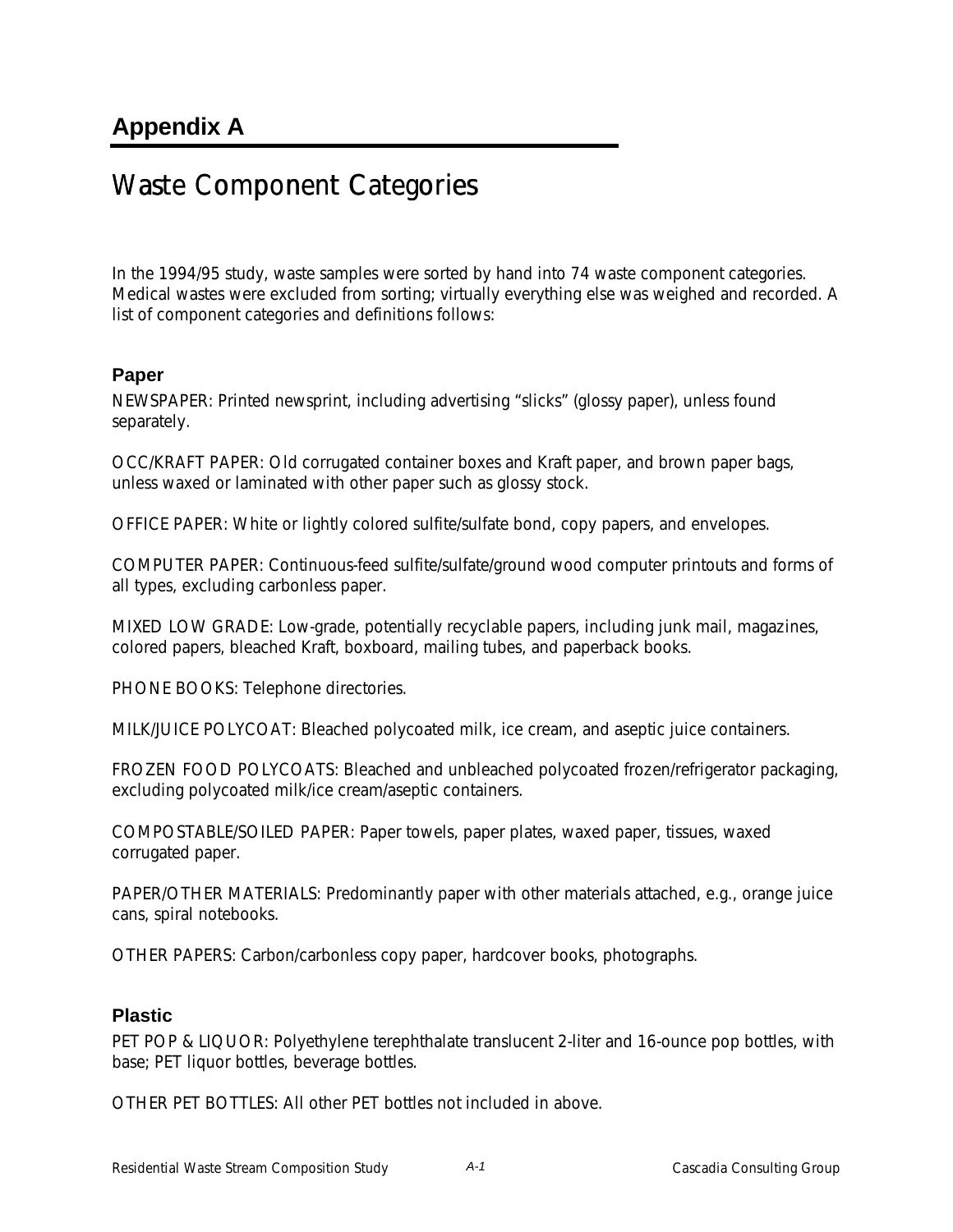*HDPE MILK & JUICE*: High-density translucent polyethylene milk, juice, and beverage containers.

*OTHER HDPE BOTTLES*: All other HDPE bottles not included in above.

*OTHER PLASTIC BOTTLES*: Plastic bottles not otherwise classified in the defined PET or HDPE categories, includes #3-#7, unknown bottles, petroleum bottles, and other dark colored bottles.

*OTHER RIGID CONTAINERS*: Wide mouth jars and tubs #1-#7 such as yogurt, cottage cheese, margarine.

*EXPANDED POLYSTYRENE*: Includes packaging and finished products made of expanded polystyrene.

*OTHER RIGID PACKAGING*: Rigid plastic packaging #1-#7 and unknown (excluding expanded polystyrene). Includes clamshells, salad trays, lids, cookie tray inserts, plastic spools, toothpaste tubes.

*GROCERY/BREAD BAGS*: Bread, grocery, and dry cleaner plastic film bags.

*OTHER FILM*: Includes garbage bags and film packaging, excluding bread, grocery, and dry cleaner bags. Also includes plastic sheeting and shower curtains

*PLASTIC PRODUCTS*: Finished plastic products such as toys, toothbrushes, vinyl hose. Includes fiberglass resin products and materials.

*PLASTIC/OTHER MATERIALS*: Predominately plastic with other materials attached such as disposable razors, pens, lighters, toys, 3-ring binders.

### **Glass**

*CLEAR BEVERAGE*: Includes clear pop, liquor, wine, juice, beer, vinegar bottles.

*GREEN BEVERAGE*: Includes green pop, liquor, wine, beer, lemon juice bottles.

*BROWN BEVERAGE*: Includes brown pop, beer, liquor, juice, vanilla extract bottles.

*CONTAINER GLASS*: All glass containers, all colors, holding solid materials such as mayonnaise, non-dairy creamer, facial cream containers.

*OTHER GLASS*: Window glass, light bulbs, glassware, etc.

### **Metal**

*ALUMINUM CANS*: Aluminum beverage cans (UBC) and bi-metal cans made mostly of aluminum.

*ALUMINUM FOIL/CONTAINERS*: Aluminum food containers, trays, and foil.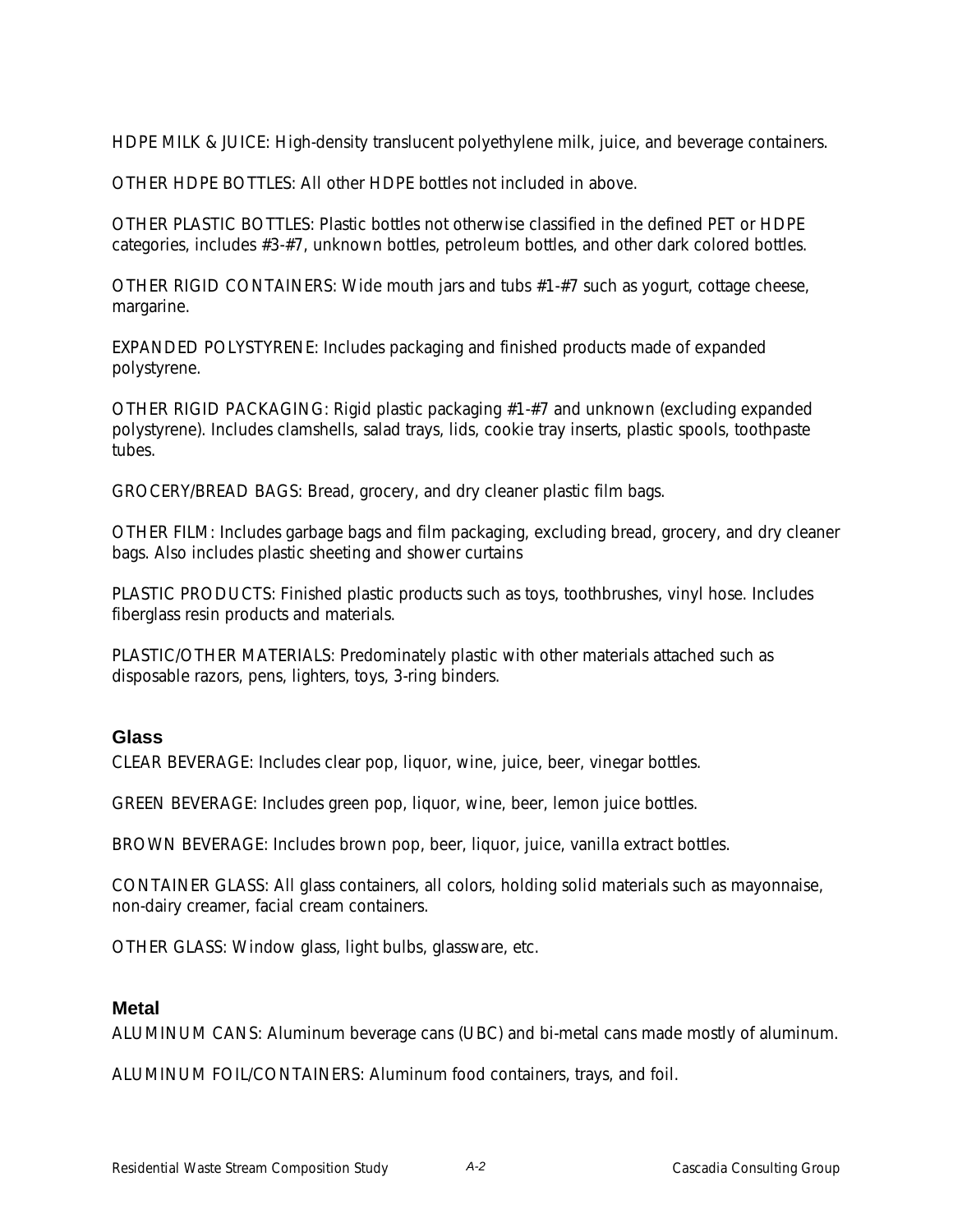*OTHER ALUMINUM*: Aluminum products and scrap such as window frames, cookware.

*TIN FOOD CANS*: Tinned steel food containers, including bi-metal cans mostly of steel.

*FERROUS*: Ferrous and alloyed ferrous scrap metals to which a magnet adheres and which are not significantly contaminated with other metals or materials.

*NONFERROUS*: Metals not derived from iron, to which a magnet will not adhere, which are not significantly contaminated with other metals or materials.

*MIXED METALS/MATERIALS*: Small appliances, motors, insulated wire, and finished products containing a mixture of metals, or metals and other materials, whose weight is derived significantly from the metal portion of its construction.

## **Organics**

*UNTREATED WOOD*: Compostable, untreated dimensional lumber and prunings or stumps 6" or greater in diameter.

*CRATES/PALLETS*: Wood pallets, crates, and packaging lumber/panelboard.

*TREATED WOOD*: Lumber and wood products which have been painted, treated, or contaminated with other materials so as to render them difficult to compost.

*LEAVES AND GRASS*: Grass clippings, leaves, and weeds.

*PRUNINGS*: Cut prunings, 6" or less in diameter, from bushes, shrubs, and trees.

*FOOD*: Food wastes and scraps, including bone, rinds, etc. Excludes the weight of food containers, except when container weight is not appreciable compared to the food inside.

## **Other Materials**

*TEXTILES*: Fabric materials including natural and synthetic textiles such as cotton, wool, silk, woven nylon, rayon, polyester, and other materials.

*CARPET/UPHOLSTERY*: General category of flooring applications consisting of various natural or synthetic fibers bonded to some type of backing material.

*LEATHER*: Finished products or scraps of leather.

*DISPOSABLE DIAPERS*: Disposable baby diapers and adult protective undergarments.

*ANIMAL BY-PRODUCTS*: Animal carcasses, wastes, and kitty litter.

*RUBBER PRODUCTS*: Finished products and scrap materials made of rubber, such as bath mats, inner tubes, rubber hose, and foam rubber.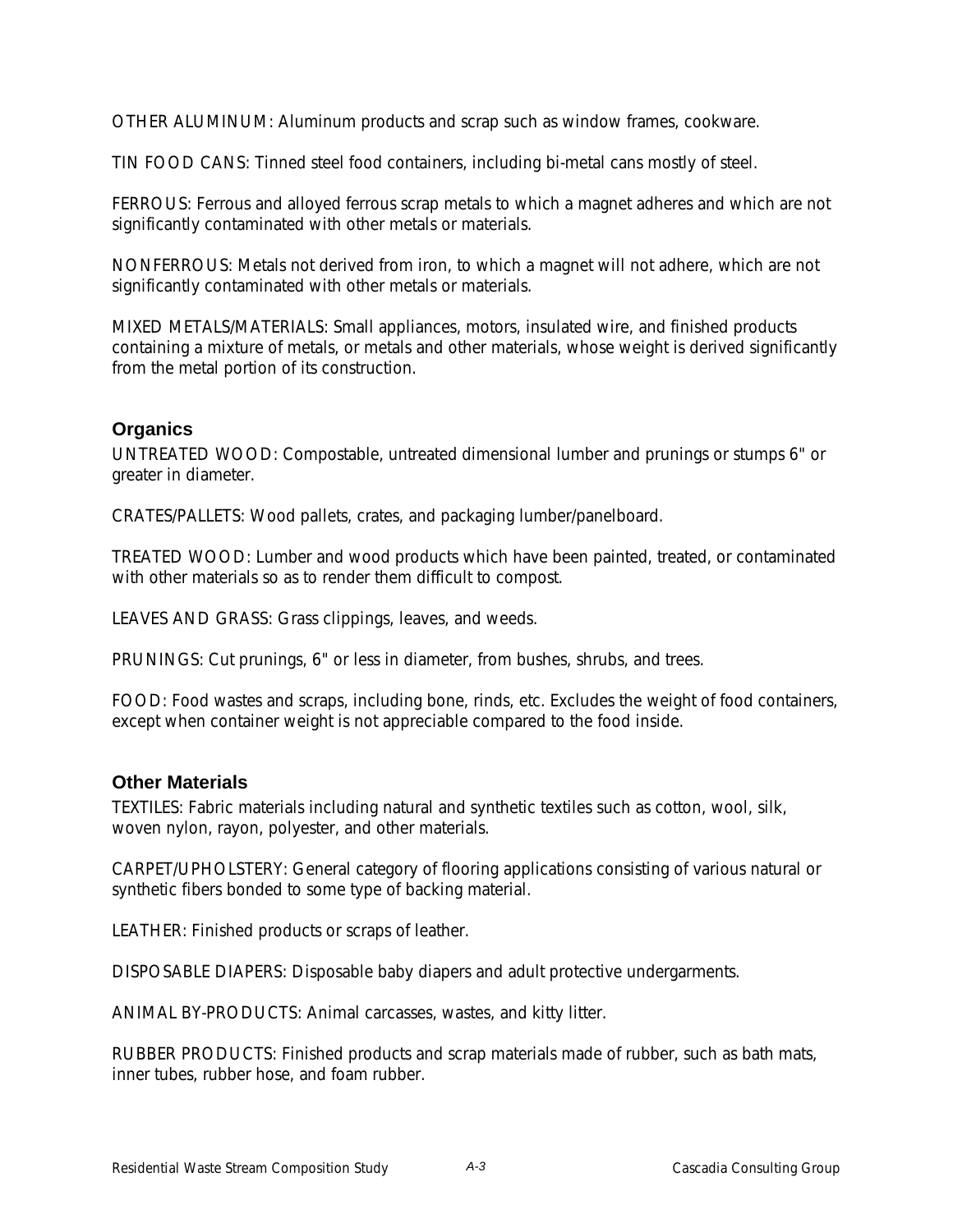*TIRES*: Vehicle tires of all types.

*ASH*: Fireplace, burn barrel, or fire pit ash.

*FURNITURE*: Mixed-material furniture such as upholstered chairs.

*MATTRESSES*: Mattresses and box springs.

*SMALL APPLIANCES*: Small electric appliances (excluding white goods) such as toasters, microwave ovens, power tools, curling irons, and light fixtures.

*AUDIO/VISUAL EQUIPMENT*: Televisions, stereos, radios, VCRs, etc.

*CERAMICS/PORCELAIN*: Finished ceramic or porcelain products such as dishware, toilets, etc.

*GYPSUM DRYWALL*: Used or new gypsum wallboard.

*FIBERGLASS INSULATION*: Fiberglass building and mechanical insulation, batt or rigid.

*ROCK/CONCRETE/BRICKS*: Includes rock gravel larger than 2" diameter, Portland cement mixtures (set or unset), and fired-clay bricks.

*CONSTRUCTION DEBRIS*: Construction debris, other than wood, which can not be classified into other component categories, e.g., asphalt shingles, mixed fine material scraps.

*SAND/SOIL/DIRT*: Contains mixed fines smaller than 2" in diameter.

*NONDISTINCT FINES*: Nondistinct organics.

*MISCELLANEOUS ORGANICS*: Wax, modeling clay, bar soap, cigarette butts, etc.

*MISCELLANEOUS INORGANICS*: Vacuum cleaner bags, other inorganics not classified elsewhere.

## **Household Hazardous**

*LATEX PAINTS*: Water-based paints and similar products.

*ADHESIVES/GLUES*: Glues and adhesives, including rubber cement, wood putty, glazing, and spackling compounds, caulking compounds, grout, and joint and auto body fillers.

*OIL-BASED PAINT/SOLVENT*: Solvent-based paints, varnishes, and similar products. Various solvents, including chlorinated and flammable solvents, paint strippers, solvents contaminated with other products such as paints, degreasers and some other cleaners if the primary ingredient is (or was) a solvent, or alcohol such as methanol and isopropanol.

*CLEANERS*: Various acids and bases whose primary purpose is to clean surfaces, unclog drains, or perform other actions.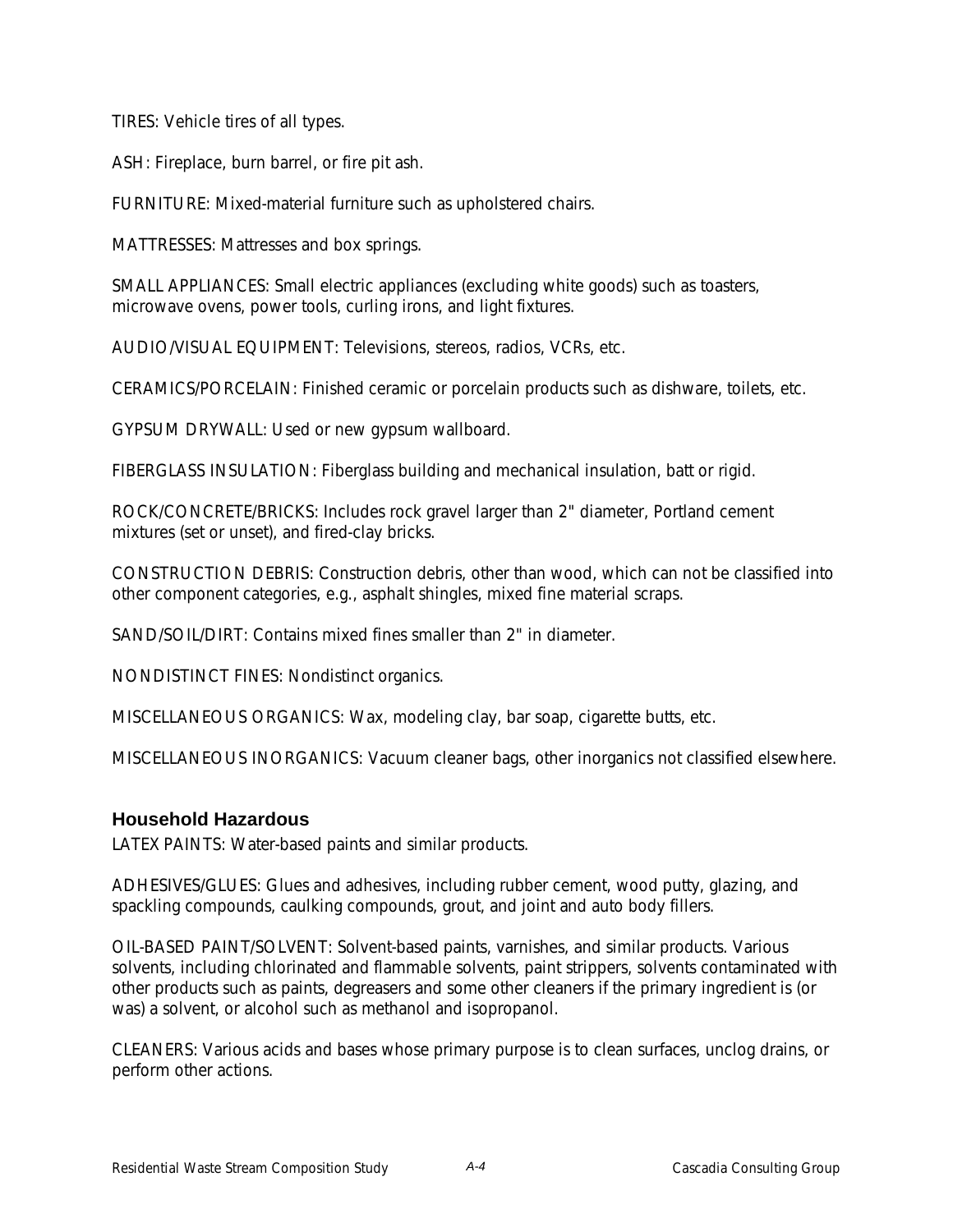*PESTICIDES/HERBICIDES*: Variety of poisons whose purpose is to discourage or kill pests, weeds, or microorganisms. Fungicides and wood preservatives, such as pentachlorophenol, are also included.

*DRY-CELL BATTERIES*: Dry-cell batteries of various sizes and types, as commonly used in households.

*WET-CELL BATTERIES*: Wet-cell batteries of various sizes and types, as commonly used in automobiles.

*GASOLINE/KEROSENE*: Gasoline, diesel fuel, and fuel oils.

*MOTOR OIL/DIESEL OIL*: Lubricating oils, primarily used in vehicles but including other types with similar characteristics.

*ASBESTOS*: Asbestos and asbestos-containing wastes (if this is the primary hazard associated with these wastes).

*EXPLOSIVES*: Gunpowder, unspent ammunition, picric acid and other potentially explosive chemicals.

*OTHER CHEMICALS*: Radioactive materials and other hazardous wastes that do not fit into the above categories.

## **Changes to Waste Component Categories**

The material types use to categorize Seattle's waste stream have been refined over the years. Table A-1 tracks these changes. (An "X" signifies that the component remains the same from the previous study period; an outline border reflects how components were split apart or grouped together.)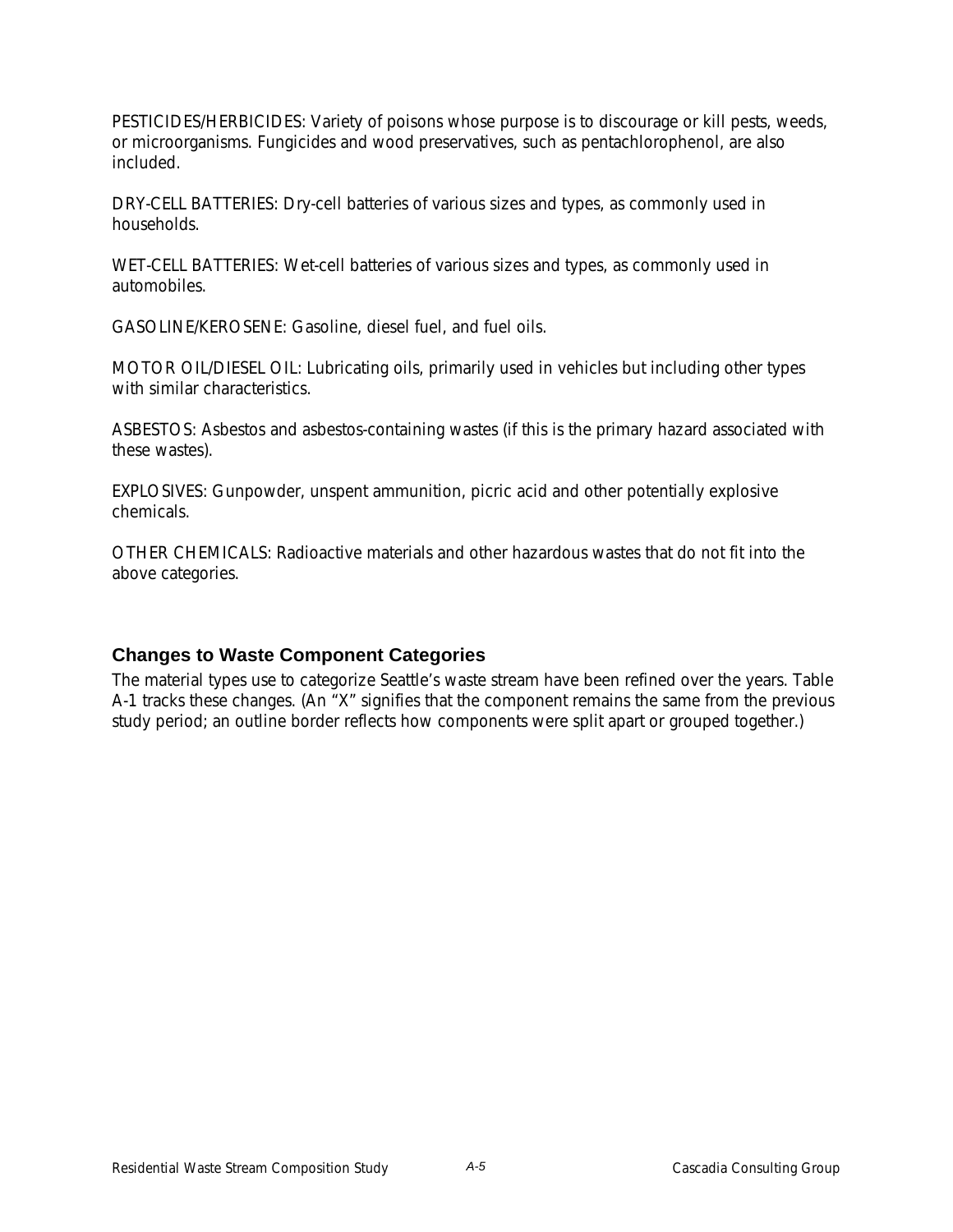| 1988-89                       |                 | 1990                        |                    | 1992               |                    | 1994                           |                                                                           |  |
|-------------------------------|-----------------|-----------------------------|--------------------|--------------------|--------------------|--------------------------------|---------------------------------------------------------------------------|--|
| <b>Report Name</b>            | Database Name   | <b>Report Name</b>          | Database Name      | <b>Report Name</b> | Database Name      | <b>Report Name</b>             | Database Name                                                             |  |
| <b>PAPER</b>                  |                 |                             |                    |                    |                    |                                |                                                                           |  |
| Newspaper                     | <b>NEWSPAP</b>  | X                           | X                  | x                  | $\pmb{\mathsf{x}}$ | $\pmb{\mathsf{x}}$             | X                                                                         |  |
| <b>Corrugated Paper</b>       | <b>CORRPAP</b>  | x                           | x                  | X                  | $\pmb{\times}$     | OCC/Kraft                      | X                                                                         |  |
| Office Paper                  | <b>OFFPAP</b>   | x                           | x                  | X                  | $\pmb{\mathsf{x}}$ | X                              | x                                                                         |  |
| <b>Computer Paper</b>         | COMPPAP         | x                           | x                  | X                  | X                  | $\mathsf{x}$                   | X                                                                         |  |
| Mixed Scrap Paper             | <b>SCRAPAP</b>  | X                           | X                  | x                  | $\pmb{\mathsf{x}}$ | Mixed Low Grade                | <b>SCRAPAP</b>                                                            |  |
|                               |                 |                             |                    |                    |                    | Phone Books                    | <b>PHONE</b>                                                              |  |
| Other Paper                   | <b>NRPAP</b>    | $\pmb{\chi}$                | $\pmb{\mathsf{X}}$ | $\pmb{\mathsf{X}}$ | $\pmb{\mathsf{X}}$ | Milk/Juice Polycoats           | <b>MILKPAP</b>                                                            |  |
|                               |                 |                             |                    |                    |                    | Frozen Food Polycoats          | <b>FROZPAP</b>                                                            |  |
|                               |                 |                             |                    |                    |                    | Compostable/Soiled             | <b>SOILPAP</b>                                                            |  |
|                               |                 |                             |                    |                    |                    | Paper/Other Materials          | <b>PAPMAT</b>                                                             |  |
|                               |                 |                             |                    |                    |                    | Other Paper                    | <b>NRPAP</b>                                                              |  |
| <b>PLASTIC</b>                |                 |                             |                    |                    |                    |                                |                                                                           |  |
| <b>PET Bottles</b>            | PETBOT          | $\pmb{\mathsf{x}}$          | $\pmb{\mathsf{X}}$ | $\pmb{\mathsf{x}}$ | $\pmb{\mathsf{x}}$ | PET Pop & Liquor               | PETBOT                                                                    |  |
|                               |                 |                             |                    |                    |                    | Other PET Bottles              | <b>OTRPET</b>                                                             |  |
| <b>HDPE Bottles</b>           | <b>HDPEBOT</b>  | $\pmb{\mathsf{x}}$          | $\pmb{\mathsf{x}}$ | x                  | $\pmb{\mathsf{x}}$ | HDPE Milk & Juice              | <b>HDPEBOT</b>                                                            |  |
|                               |                 |                             |                    |                    |                    | Other HDPE Bottles             | <b>OTRHDPE</b>                                                            |  |
| <b>Expanded Polystyrene</b>   | <b>STYRO</b>    | $\pmb{\mathsf{x}}$          | $\pmb{\mathsf{x}}$ | $\pmb{\mathsf{X}}$ | $\pmb{\mathsf{x}}$ | $\pmb{\chi}$                   | X                                                                         |  |
| <b>Plastic Packaging</b>      | <b>NRPLAS</b>   | $\pmb{\mathsf{x}}$          | $\pmb{\chi}$       | $\pmb{\mathsf{x}}$ | $\pmb{\mathsf{x}}$ |                                |                                                                           |  |
|                               |                 | Other Plastic Bottles OTBOT |                    | x                  | $\pmb{\mathsf{x}}$ | x                              | X                                                                         |  |
|                               |                 |                             |                    |                    |                    | Other Rigid Containers         | <b>TUBS</b>                                                               |  |
|                               |                 |                             |                    |                    |                    | Other Rigid Packaging          | <b>RIGPAK</b>                                                             |  |
|                               |                 |                             |                    |                    |                    | Grocery/Bread Bags             | <b>FOODBAGS</b>                                                           |  |
|                               |                 |                             |                    |                    |                    | Other Film                     | <b>NRPLAS</b>                                                             |  |
| <b>Other Plastic Products</b> | <b>HARDPLAS</b> | $\mathsf{x}$                | $\pmb{\chi}$       | $\pmb{\mathsf{x}}$ | $\pmb{\mathsf{x}}$ | <b>Plastic Products</b>        | <b>HARDPLAS</b>                                                           |  |
|                               |                 |                             |                    |                    |                    | <b>Plastic/Other Materials</b> | <b>PLASMAT</b>                                                            |  |
| <b>GLASS</b>                  |                 |                             |                    |                    |                    |                                |                                                                           |  |
| Nonrefillable Pop             | <b>NRPOP</b>    | X                           | X                  | x                  | $\pmb{\times}$     | Clear Beverage                 | <b>CLRBEV</b>                                                             |  |
| Refillable Pop                | <b>REPOP</b>    | X                           | $\pmb{\times}$     | X                  | $\pmb{\times}$     | Green Beverage                 | <b>GRNBEV</b>                                                             |  |
| Nonrefillable Beer            | <b>NRBEER</b>   | X                           | x                  | x                  | x                  | <b>Brown Beverage</b>          | <b>BRNBEV</b>                                                             |  |
| <b>Refillable Beer</b>        | <b>REBEER</b>   | X                           | X                  | x                  | X                  |                                |                                                                           |  |
| <b>Container Glass</b>        | <b>CNTGLAS</b>  | $\pmb{\mathsf{x}}$          | $\pmb{\mathsf{X}}$ | $\pmb{\mathsf{x}}$ | $\pmb{\times}$     | $\pmb{\mathsf{x}}$             | $\pmb{\times}$                                                            |  |
| Nonrecyclable Glass           | <b>NRGLASS</b>  | X                           | X                  | x                  | x                  | X                              | x                                                                         |  |
| <b>METAL</b>                  |                 |                             |                    |                    |                    |                                |                                                                           |  |
| Aluminum Cans                 | <b>ALCANS</b>   | x                           | x                  | x                  | X                  | $\boldsymbol{\mathsf{x}}$      | х                                                                         |  |
| Aluminum Foil/Containers      | <b>ALCONT</b>   | X                           | X                  | x                  | $\pmb{\times}$     | X                              | x                                                                         |  |
| <b>Tinned Cans</b>            | <b>TINCAN</b>   | X                           | x                  | x                  | X                  | X                              | x                                                                         |  |
| <b>Bi-metal Cans</b>          | <b>BICANS</b>   | x                           | X                  | X                  | $\pmb{\times}$     |                                | (Starting in 1994, characterized according to predominant metal)          |  |
| Ferrous                       | <b>FERRMET</b>  | $\pmb{\times}$              | $\pmb{\mathsf{X}}$ | x                  | $\pmb{\times}$     | X                              | X                                                                         |  |
| <b>White Goods</b>            | <b>WHTGDS</b>   | X                           | X                  | x                  | X                  |                                | (Starting in 1994, banned from disposal. Parts show up in "Mixed Metals") |  |
| Nonferrous                    | <b>NONFERR</b>  | $\pmb{\chi}$                | $\pmb{\mathsf{X}}$ | x                  | $\pmb{\mathsf{x}}$ | $\mathsf{x}$                   | x                                                                         |  |
|                               |                 |                             |                    |                    |                    | Other Aluminum                 | <b>OTRAL</b>                                                              |  |
| <b>Mixed Metals/Materials</b> | <b>MIXMET</b>   | $\pmb{\chi}$                | $\pmb{\mathsf{x}}$ | $\pmb{\mathsf{X}}$ | x                  | X                              | X                                                                         |  |

### **Table A-1 Changes to Waste Component Categories, 1988 to present**

*Residential Waste Stream Composition Study A-6 Cascadia Consulting Group*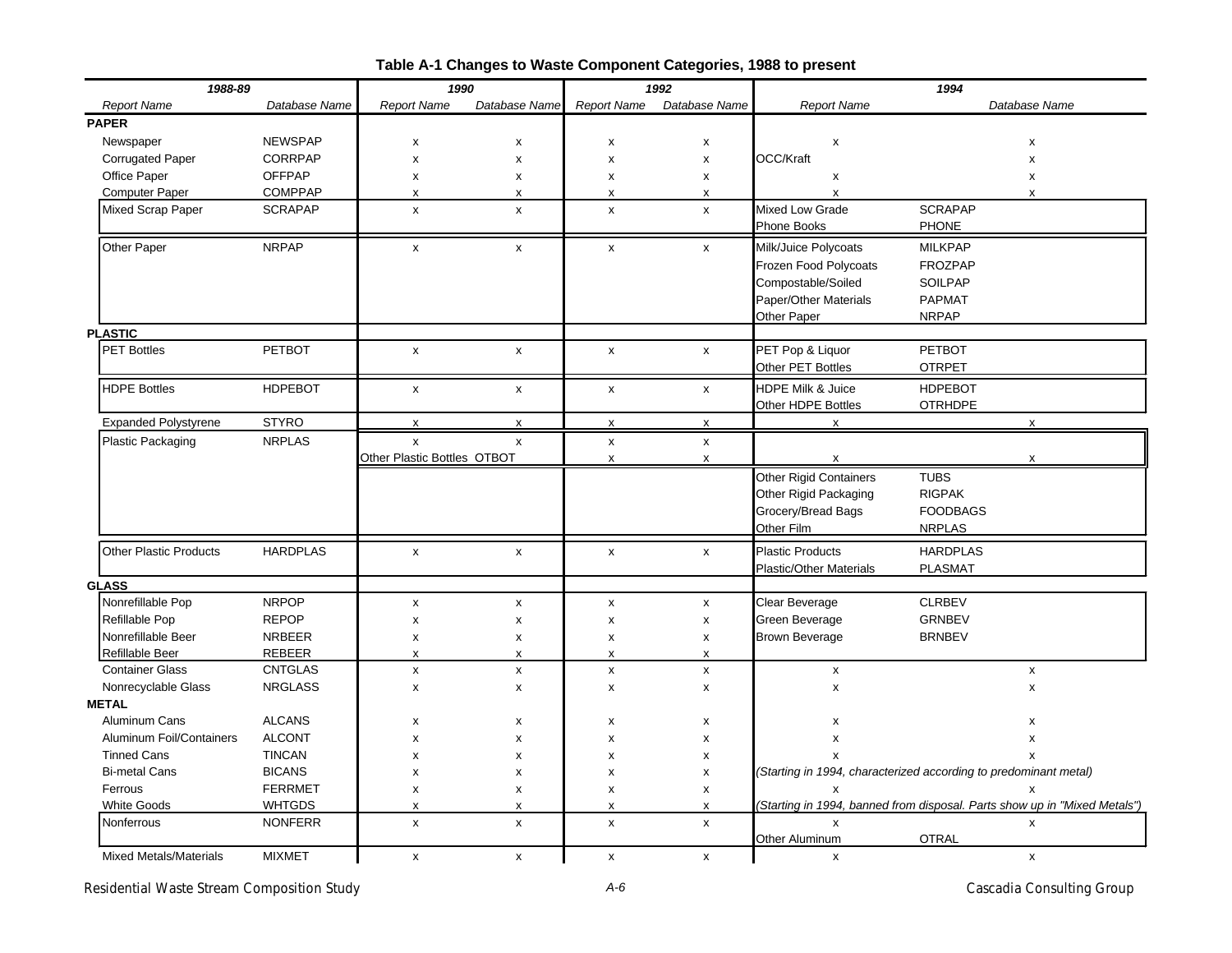### **Table A-1, continued Changes to Waste Component Categories, 1988 to present**

| 1988-89                                                                                                        |                 | 1990                      |                    |                       | 1992               | 1994                       |                |                    |
|----------------------------------------------------------------------------------------------------------------|-----------------|---------------------------|--------------------|-----------------------|--------------------|----------------------------|----------------|--------------------|
| <b>Report Name</b>                                                                                             | Database Name   | <b>Report Name</b>        | Database Name      | <b>Report Name</b>    | Database Name      | <b>Report Name</b>         |                | Database Name      |
| <b>RUBBER</b>                                                                                                  |                 |                           |                    |                       |                    |                            |                |                    |
| <b>Rubber Products</b>                                                                                         | <b>RUBBER</b>   | X                         | x                  | x                     | X                  | moved to "Other Materials" |                | X                  |
| <b>Tires</b>                                                                                                   | <b>TIRES</b>    | X                         | x                  | x                     | x                  | moved to "Other Materials" |                | x                  |
| <b>ORGANICS</b>                                                                                                |                 |                           |                    |                       |                    |                            |                |                    |
| Wood                                                                                                           | <b>WOOD</b>     | X                         | X                  | Untreated Wood UNWOOD |                    | x                          |                | $\pmb{\mathsf{X}}$ |
|                                                                                                                |                 |                           |                    |                       |                    | Crates/Pallets             | <b>PALLETS</b> |                    |
|                                                                                                                |                 |                           |                    | <b>Treated Wood</b>   | <b>TWOOD</b>       | X                          |                | x                  |
| <b>Leaves and Grass</b>                                                                                        | <b>LEAVES</b>   | $\mathsf{x}$              | $\mathsf{x}$       | X                     | X                  | $\mathsf{x}$               |                | $\mathsf{x}$       |
| Prunings                                                                                                       | <b>PRUNINGS</b> | X                         | X                  | X                     | x                  | x                          |                | X                  |
| Food                                                                                                           | <b>FOOD</b>     | X                         | x                  | x                     | $\pmb{\times}$     | $\mathsf{x}$               |                | X                  |
| <b>OTHER MATERIALS</b>                                                                                         |                 |                           |                    |                       |                    |                            |                |                    |
| <b>Textiles</b>                                                                                                | <b>TEXTILES</b> | $\mathsf{x}$              | x                  | $\mathsf{x}$          | x                  | $\mathsf{x}$               |                | x                  |
|                                                                                                                |                 |                           |                    |                       |                    | Carpet/Upholstery          | CARPET         |                    |
| Leather                                                                                                        | <b>LEATHER</b>  | $\pmb{\mathsf{x}}$        | x                  | x                     | $\pmb{\times}$     | x                          |                | $\pmb{\mathsf{x}}$ |
| Disposable Diapers                                                                                             | <b>DIAPERS</b>  | X                         | x                  | x                     | $\pmb{\times}$     | x                          |                | $\pmb{\mathsf{x}}$ |
| (Discarded from samples prior to 1994)                                                                         |                 |                           |                    |                       |                    | <b>Animal By-Products</b>  | <b>ANIMAL</b>  |                    |
| Ash                                                                                                            | <b>ASH</b>      | X                         | X                  | X                     | $\pmb{\mathsf{x}}$ | X                          |                | X                  |
| (Prior to 1994, split among various materials; Mixed Metal, Textiles, Other Plastics, etc.)                    |                 |                           |                    |                       |                    | Furniture                  | <b>FURN</b>    |                    |
| (Prior to 1994, split among various materials; Mixed Metal, Textiles, Other Plastics, etc.)                    |                 |                           |                    |                       |                    | <b>Mattresses</b>          | <b>MATT</b>    |                    |
| (Prior to 1994, split among various materials; Mixed Metal, Textiles, Other Plastics, etc.)                    |                 |                           |                    |                       |                    | Small Appliances           | <b>APPLI</b>   |                    |
| (Prior to 1994, split among various materials; Mixed Metal, Textiles, Other Plastics, etc.)                    |                 |                           |                    |                       |                    | A/V Equipment              | <b>ELECTRO</b> |                    |
| Ceramics, Porcelain, China                                                                                     | <b>CHINA</b>    | X                         | X                  | x                     | X                  | X                          |                | х                  |
| Gypsum Drywall                                                                                                 | <b>GYPSUM</b>   | x                         | X                  | X                     | x                  | x                          |                | x                  |
| <b>Fiberglass Insulation</b>                                                                                   | <b>INSUL</b>    | $\boldsymbol{\mathsf{x}}$ | X                  | x                     | X                  | X                          |                | x                  |
| Rock/Concrete/Brick                                                                                            | <b>ROCKS</b>    | x                         | x                  | X                     | x                  | x                          |                | X                  |
| <b>Other Construction Debris</b>                                                                               | <b>DEBRIS</b>   | $\boldsymbol{\mathsf{x}}$ | X                  | X                     | x                  | $\boldsymbol{\mathsf{x}}$  |                | X                  |
| Sand, Dirt, Non-distinct Fines FINES                                                                           |                 | $\pmb{\mathsf{x}}$        | $\pmb{\mathsf{x}}$ | $\pmb{\mathsf{x}}$    | $\pmb{\times}$     | Sand/Soil/Dirt             | SOIL           |                    |
|                                                                                                                |                 |                           |                    |                       |                    | Non-distinct Fines         | <b>FINES</b>   |                    |
| (Prior to 1994, mostly in "Sand, Dirt, Non-distinct Fines; also in various "Mixed" categories and "Other CDL") |                 |                           |                    |                       |                    | Misc. Organics             | <b>MISORG</b>  |                    |
| (Prior to 1994, mostly in "Sand, Dirt, Non-distinct Fines; also in various "Mixed" categories and "Other CDL") |                 |                           |                    |                       |                    | Misc. Inorganics           | <b>MINORG</b>  |                    |
| <b>HOUSEHOLD HAZARDOUS</b>                                                                                     |                 |                           |                    |                       |                    |                            |                |                    |
| <b>Latex Paints</b>                                                                                            | LATEX           | X                         | X                  | x                     | х                  | x                          |                | X                  |
| Adhesives/Glues                                                                                                | <b>GLUE</b>     | X                         | X                  | X                     | x                  | x                          |                | x                  |
| Oil-based Paints/Solvents                                                                                      | <b>SOLVENT</b>  | $\boldsymbol{\mathsf{x}}$ | X                  | X                     | X                  | X                          |                | X                  |
| Cleaners                                                                                                       | <b>CLEANER</b>  | x                         | X                  | X                     | x                  | x                          |                | X                  |
| Pesticides/Herbicides                                                                                          | <b>PESTS</b>    | $\mathsf{x}$              | X                  | $\mathsf{x}$          | x                  | X                          |                | X                  |
| <b>Batteries</b>                                                                                               | <b>BATTS</b>    | $\pmb{\mathsf{x}}$        | x                  | x                     | $\pmb{\times}$     | <b>Dry-Cell Batteries</b>  | <b>DRYBATT</b> |                    |
|                                                                                                                |                 |                           |                    |                       |                    | <b>Wet-Cell Batteries</b>  | <b>WETBATT</b> |                    |
| Gasoline/Kerosene                                                                                              | GAS             | X                         | X                  | x                     | $\pmb{\times}$     | x                          |                | x                  |
| Motor Oil/Diesel Oil                                                                                           | <b>OIL</b>      | X                         | X                  | x                     | x                  | x                          |                | X                  |
| Asbestos                                                                                                       | <b>ASBESTOS</b> | $\boldsymbol{\mathsf{x}}$ | X                  | $\pmb{\times}$        | X                  |                            |                |                    |
| <b>Explosives</b>                                                                                              | <b>EXPLODE</b>  | X                         | x                  | x                     | x                  | х<br>x                     |                |                    |
|                                                                                                                | <b>CHEMICAL</b> |                           |                    |                       |                    |                            |                |                    |
| <b>Other Chemicals</b>                                                                                         |                 | X                         | X                  | X                     | x                  | x                          |                | x                  |

*Residential Waste Stream Composition Study A-7 Cascadia Consulting Group*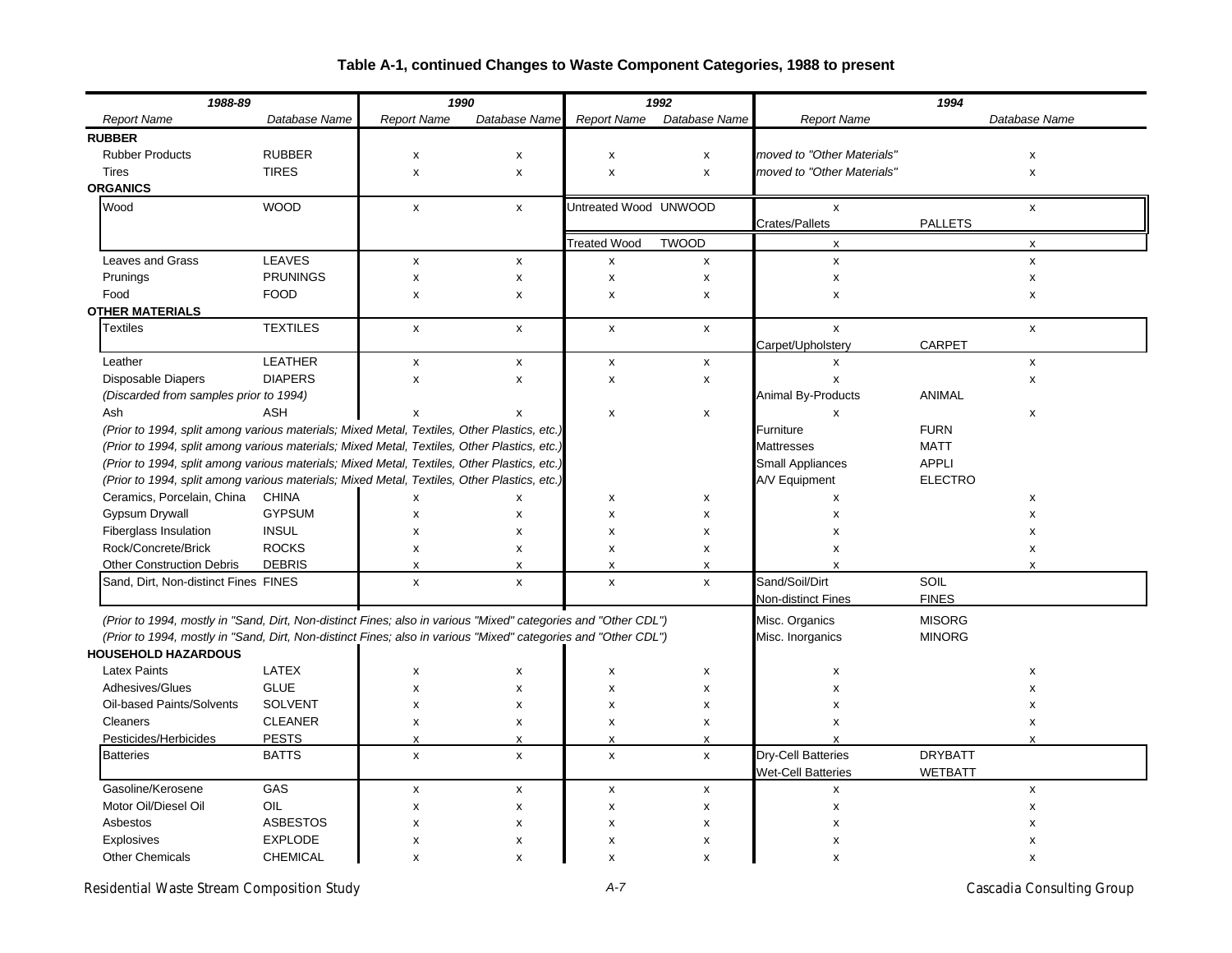This page intentionally left blank.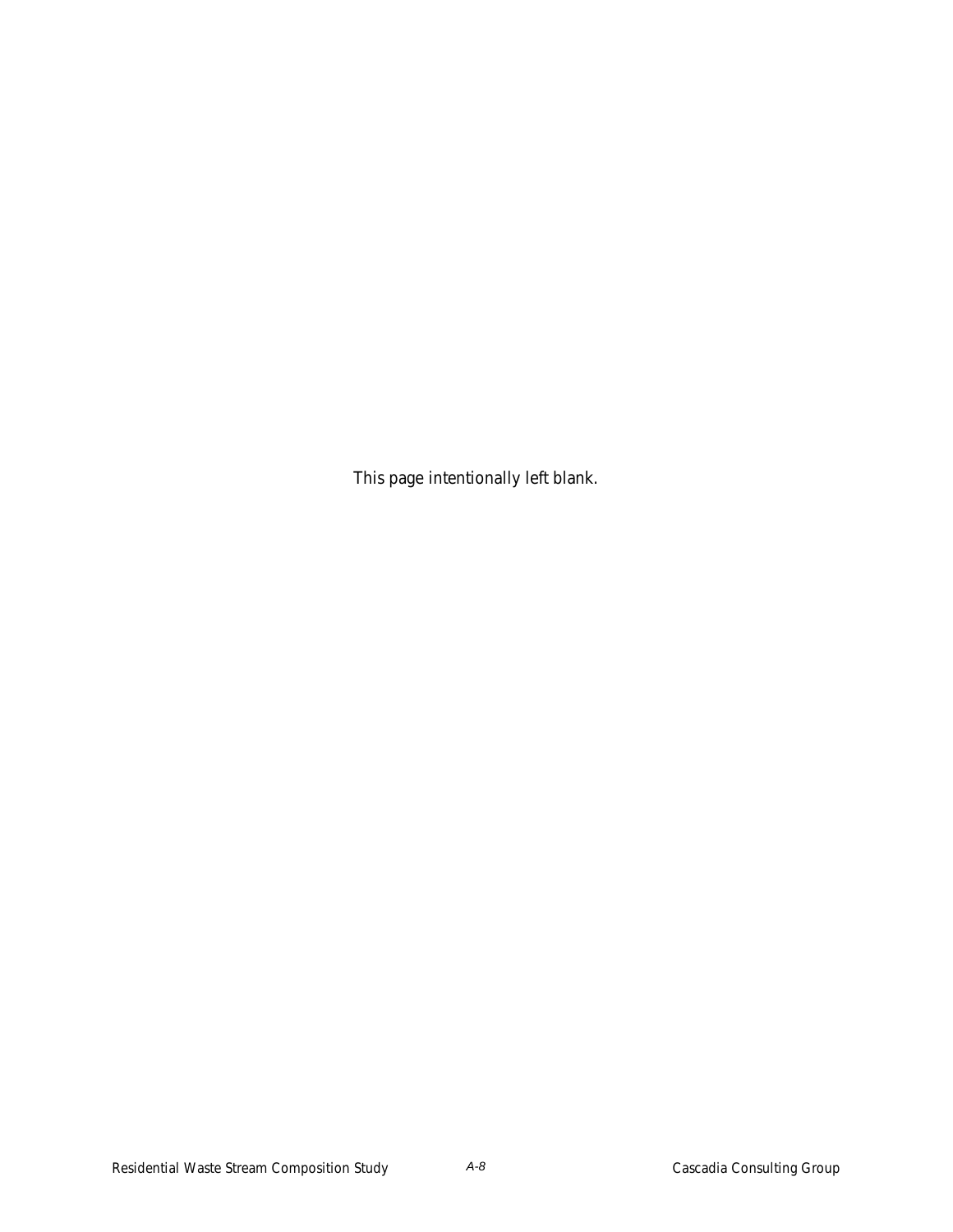# Sampling Methodology

The sorting methodology used in the 1994/95 project is different from the 1990 study in three respects.

- As part of an effort to evaluate the success of recycling and waste reduction programs, "waste reduction indicators" are now studied.
- The component categories were revised to provide more detail about specific materials in the waste stream. These category changes are tracked in Appendix A.
- Revisions to the component categories—particularly the addition of the "miscellaneous" organics" and "miscellaneous inorganics" classifications—significantly decreased the amount and incidence of "supermix" (a residue composed of mixed material, each piece smaller than one half inch). In the rare cases when supermix did remain after sorting the major categories (never more than 10 pounds), the composition was visually estimated. In 1990, a sub-sample of the supermix was sorted.

## **Substream Definition**

The objective of this task was to provide statistically significant data on the composition of Seattle's residential waste. For comparison purposes, the sector was divided into single- and multi-family substreams, defined in Table B-1.

| <b>Table B-1 Definition of Residential Substreams</b> |  |  |  |
|-------------------------------------------------------|--|--|--|
|-------------------------------------------------------|--|--|--|

| Substream     | <b>Housing Type</b>                                                                              | <b>Waste Collection</b>                 |
|---------------|--------------------------------------------------------------------------------------------------|-----------------------------------------|
| Single-Family | primarily detached single-family, duplex, triplex or fourplex                                    | City-contracted hauler, from waste cans |
| Multi-Family  | primarily apartments or condominiums with 5 or more units City-contracted hauler, from dumpsters |                                         |

Because trucks sometimes collect waste from both cans and dumpsters, a small portion of the waste believed to be pure multi-family waste may have actually contained single-family waste.

## **Sample Selection**

At least 360 samples were to be sorted at the City's North and South Recycling and Disposal Stations (NRDS and SRDS). Actual counts slightly exceeded this goal, for a total of 368 samples measured during May 1994-May 1995.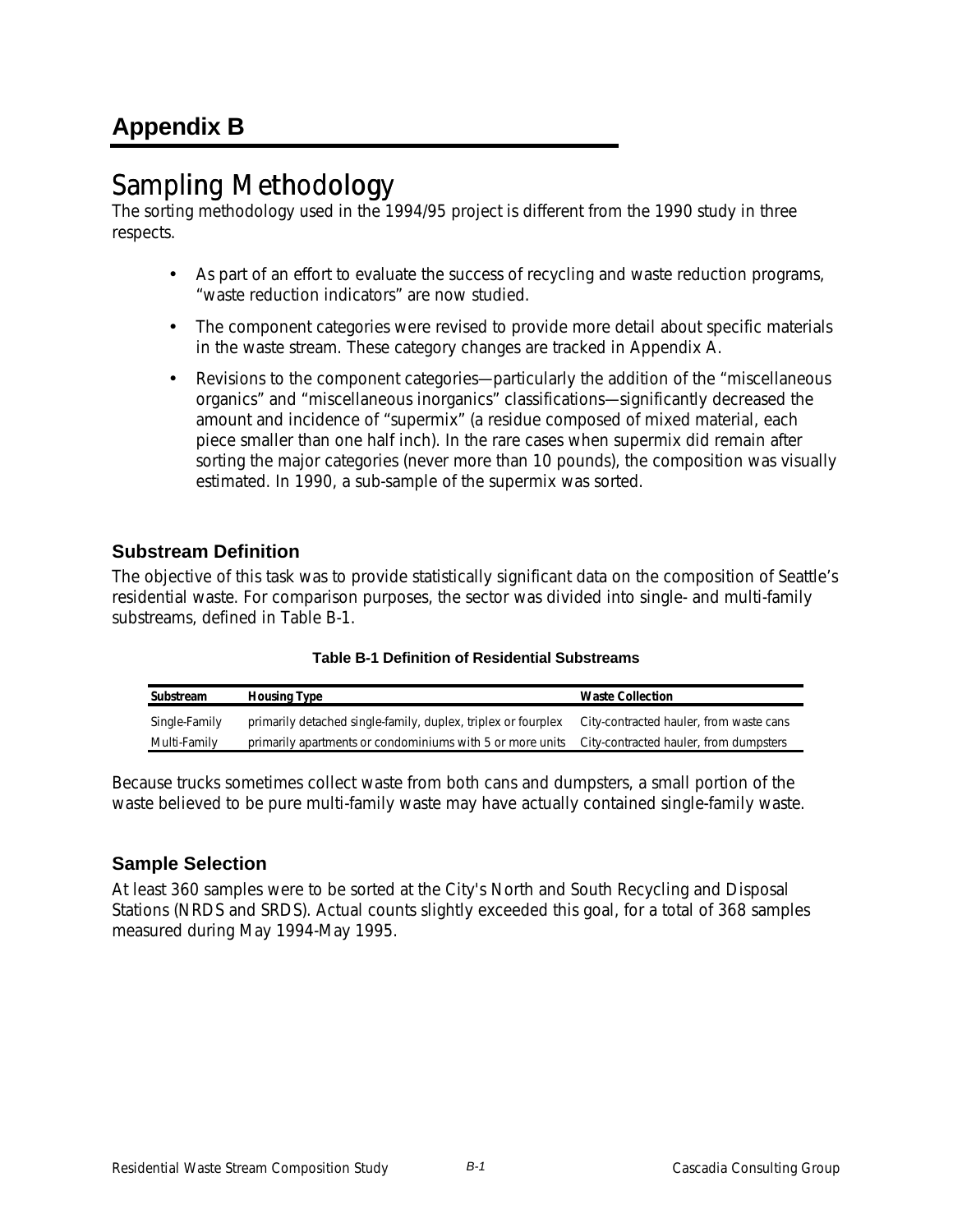Truckloads to be sampled were selected using the following procedure:

- 1. The two City-contracted collection companies provided information identifying every truckload of single-family and multi-family waste hauled on their weekly schedules. Each truckload was identified by:
	- collection day;
	- route number;
	- whether the route hauled single-family or multi-family waste.

Note that the "universe" from which the sample was drawn is truckloads, not households, housing units, or neighborhoods. This was necessary because of the extreme expense of sampling at a more specific level.

2. The contractor collecting residential waste from the northern area of Seattle delivers it to the NRDS, while the southern-area contractor dumps at the SRDS. The samples were allocated to the NRDS and SRDS based on the proportion of residential waste delivered to each facility during 1993:

| <b>Site</b> | 1993 Tonnage | <b>Planned Samples</b> |     | <b>Actual Samples</b> |         |
|-------------|--------------|------------------------|-----|-----------------------|---------|
| <b>NRDS</b> | 96.360 67%   | 240                    | 67% |                       | 244 66% |
| <b>SRDS</b> | 47.767 33%   | 120                    | 33% |                       | 124 34% |
| Total       | 144.127      | 360                    |     | 368                   |         |

**Table B-2 1993 Residential Tonnage**

Due to the expense of moving the sorting crew from site to site, sampling occurred at only one station per sampling day. At a production rate of 15 samples sorted daily, 24 sampling days were required. Because more samples were needed from the north area, more sampling days were scheduled there and the north area hauler was asked to occasionally divert loads to SRDS for sampling.

- 3. Two sampling days per month were scheduled. Half the dates were selected at random, then the day following (or preceding, if a Friday was picked) the randomly chosen date was also selected. There were two exceptions to this process:
	- Weekends and holidays were excluded, since residential waste is not collected on those days.
	- A fairly even distribution throughout the week was required, to control for the fact that collection days correspond to specific neighborhoods. (Neighborhoods have collection on the same day each week.)

The start day for each month alternated between the NRDS and SRDS.

4. Samples were distributed to the single- and multi-family substreams based on the best available information. It was estimated that approximately 20% of Seattle's residential waste originated from multi-family collection and 80% from singlefamily.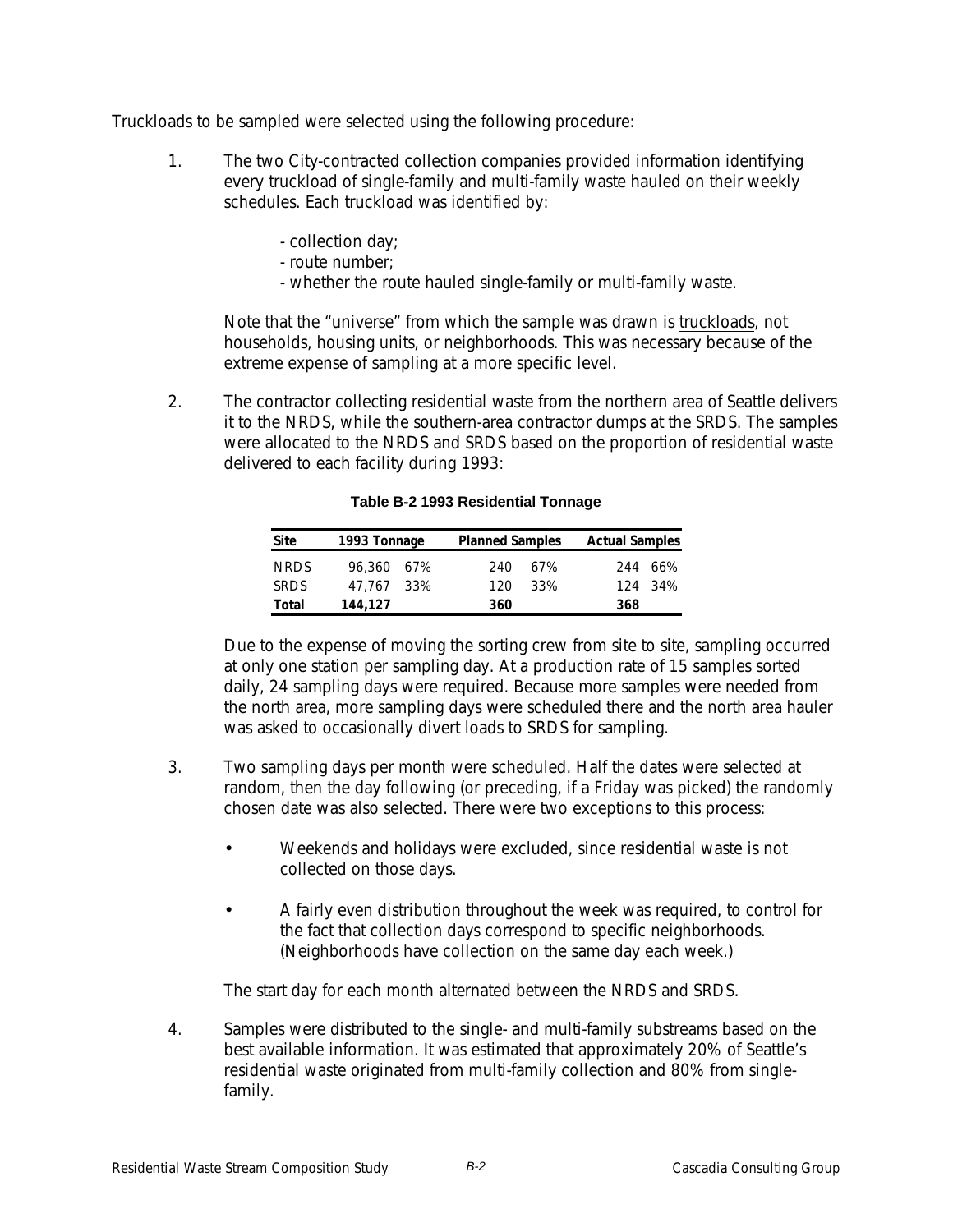5. Fifteen trucks were selected at random (within the single- and multi-family stratification) for each sampling day. As sorting progressed, the number to be sampled was sometimes modified in response to facility problems or missing loads from previous months.

The sampling schedule is shown in Table B-3.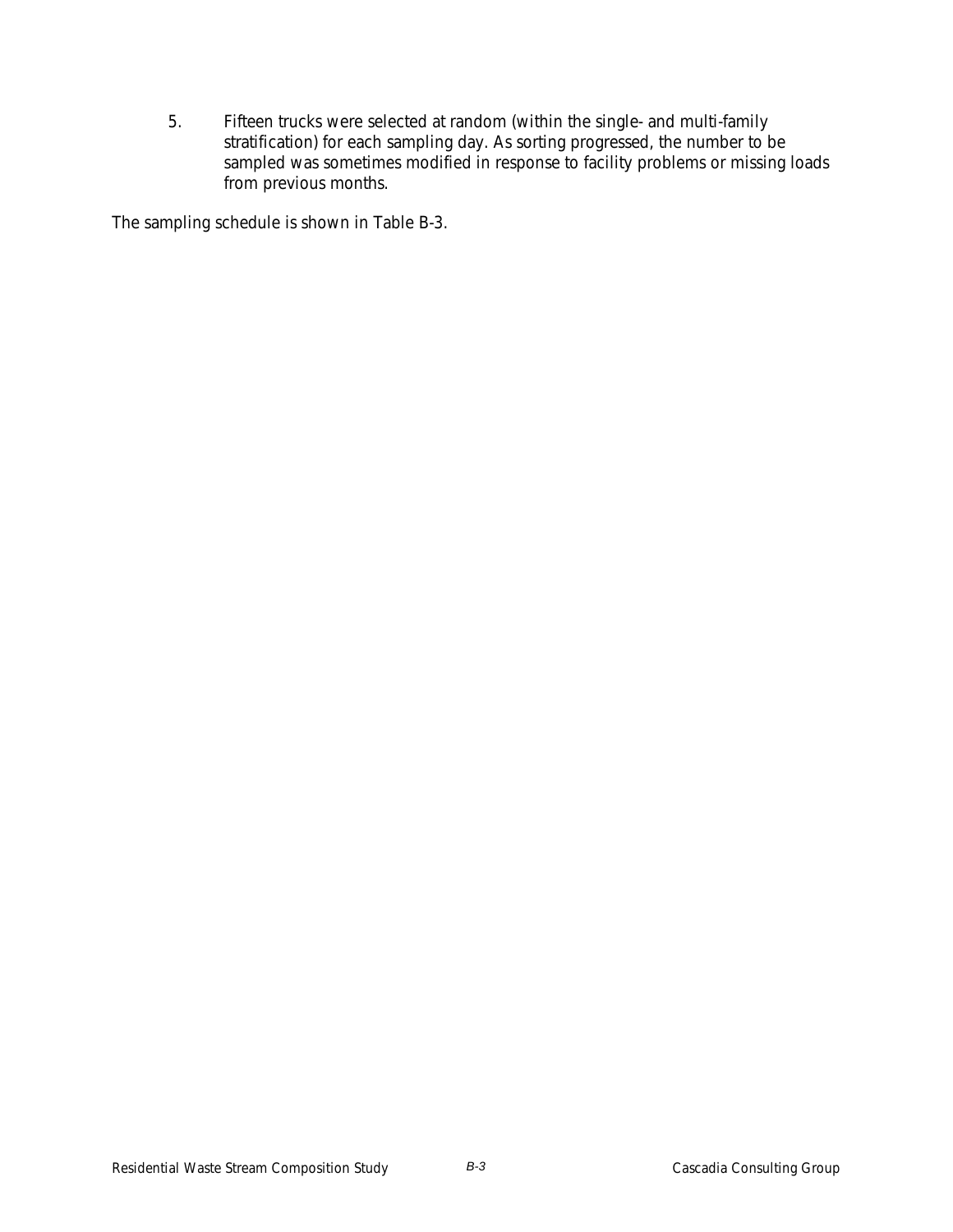**Table B-3 Sample Route Schedule, by Date**

| <b>Month</b><br>May '94   | Date<br>TH 12   | Location<br>South RDS | (North Routes)<br><b>SFD: 14</b>                                  | (South Routes)<br>SFD: 3,4,11,12,13,14,15<br>(actual)<br>MFD: 2nd, 3rd |
|---------------------------|-----------------|-----------------------|-------------------------------------------------------------------|------------------------------------------------------------------------|
| $\pmb{\mathit{u}}$        | <b>FR 13</b>    | North RDS             | SFD: 2,3,4,5,9,10,11,13,24<br>MFD: 2,3,7,8,9                      |                                                                        |
| Jun '94                   | <b>WE 22</b>    | North RDS             | SFD: 2,4,7,10,12,13,15,17,18,21,22,24<br>MFD: 3,6,9               |                                                                        |
| $\pmb{\mathit{u}}$        | TH 23           | South RDS             | SFD: 5,8,18,22                                                    | SFD: 1,2,5,6,7,9,12,14,17<br>MFD: 3rd, 4th                             |
| Jul '94                   | TH 14           | South RDS             | SFD: 4,17,21,22                                                   | SFD: 3,5,7,8,10,12,13,17<br>MFD: 1st, 3rd                              |
| $\pmb{\mathit{u}}$        | <b>FR 15</b>    | North RDS             | SFD: 1,2,3,5,7,8,10,11,12,13,14,17,19<br>MFD: 2,4,8,9             |                                                                        |
| Aug '94                   | TU <sub>9</sub> | North RDS             | SFD: 1,2,3,5,9,10,11,12,14,15,19,21,22<br>MFD: 1,4,6,8            |                                                                        |
| $\pmb{\mathit{u}}$        | <b>WE 10</b>    | South RDS             | SFD: 7,16,17,24                                                   | SFD: 1,2,3,4,6,8,16,18<br>MFD: 2nd, 3rd                                |
| Sep '94                   | MO 19           | South RDS             |                                                                   | SFD: 2,3,5,8,9,10,11,17<br>MFD: 2nd, 3rd                               |
| $\pmb{\mathit{u}}$        | <b>TU 20</b>    | North RDS             | SFD: 1,2,4,6,7,8,9,10,11,12,13,15,17,18,19,20<br>MFD: 3,5,7,9     |                                                                        |
| Oct '94                   | <b>MO 10</b>    | North RDS             | SFD: 1,2,3,4,6,7,9,10,12,14,15,16,18,19,20,21,24<br>MFD: 1,2,9,10 |                                                                        |
| $\pmb{\mathit{u}}$        | <b>TU 11</b>    | South RDS             |                                                                   | SFD: 1,3,4,6,9,11,12,16<br>MFD: 1st, 4th                               |
| $\boldsymbol{\mathit{u}}$ | <b>TU 18</b>    | North RDS             | SFD: 3,4,5,6,8,11,13,14,16,18,21,23<br>MFD: 2,7,10                |                                                                        |
| Nov '94                   | WE 9            | South RDS             |                                                                   | SFD: 3,5,7,8,9,12,14,17<br>MFD: 1st, 2nd                               |
| $\boldsymbol{\mathit{u}}$ | TH 10           | North RDS             | SFD: 1,2,5,7,8,10,17,18,20,22,23<br>MFD: 3,7,8,10                 |                                                                        |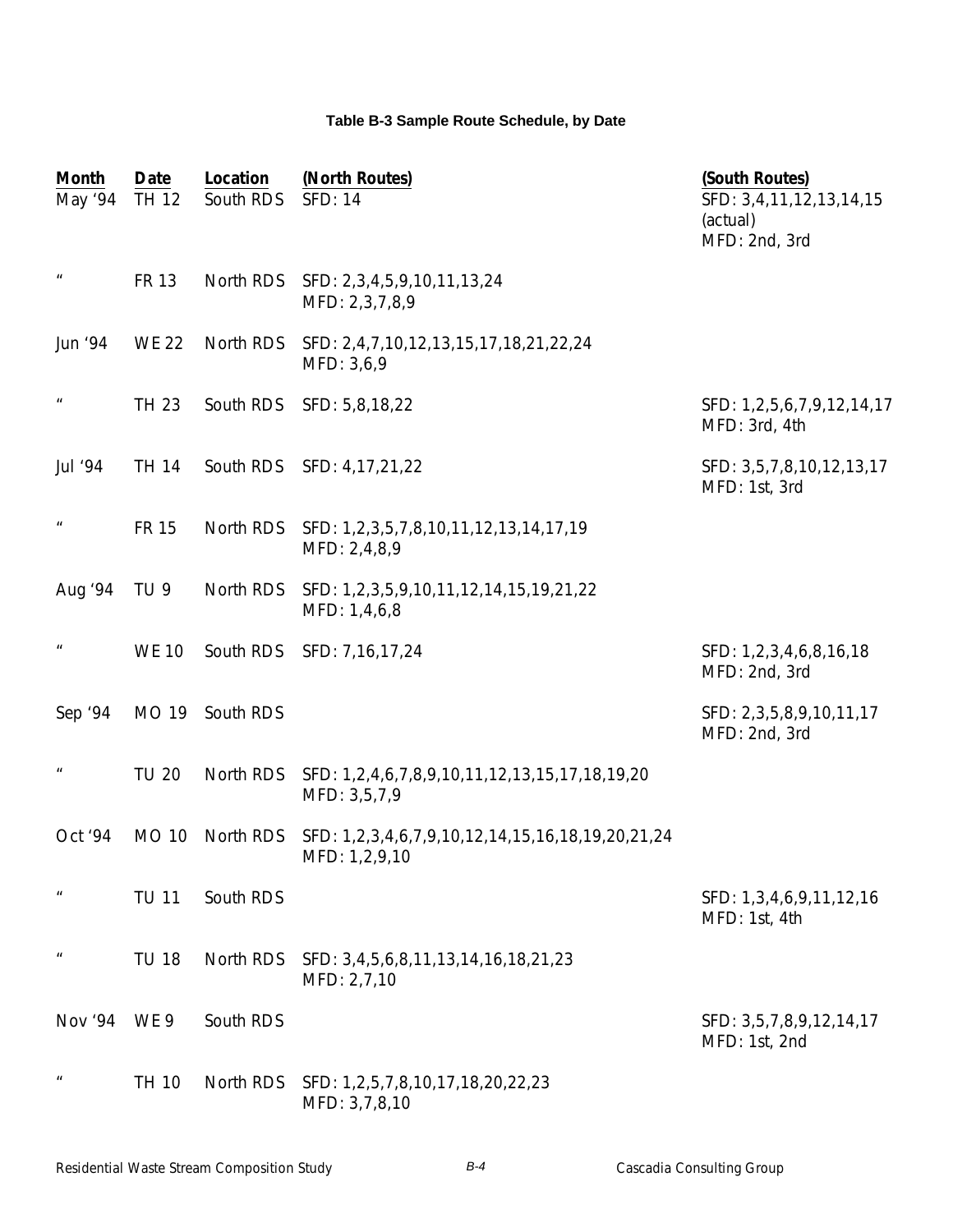## **Table B-3 Sample Route Schedule, by Date, continued**

| <b>Month</b><br>Dec '94   | <b>Date</b><br>TH <sub>1</sub> | Location<br>North RDS | (North Routes)<br>SFD: 2,3,6,7,9,10,11,12,13,15,22<br>MFD: 3,4,6,8 | (South Routes)                            |
|---------------------------|--------------------------------|-----------------------|--------------------------------------------------------------------|-------------------------------------------|
| $\pmb{\mathit{u}}$        | <b>FR2</b>                     | South RDS             |                                                                    | SFD: 1,2,5,9,11,13,14,18<br>MFD: 3rd, 4th |
| Jan '95                   | <b>TU 17</b>                   | South RDS             | SFD: 2,11,15,18                                                    | SFD: 2,4,5,6,10,13,15,17<br>MFD: 3rd, 4th |
| $\boldsymbol{\mathit{u}}$ | <b>WE 18</b>                   | North RDS             | SFD: 1,2,4,6,7,8,12,13,14,15,20,22,23<br>MFD: 3,4,5,9              |                                           |
| Feb '95                   | MO <sub>6</sub>                | North RDS             | SFD: 1,2,5,7,9,10,13,14,15,18,22,24<br>MFD: 1,3,8,10               |                                           |
| $\pmb{\mathit{u}}$        | TU <sub>7</sub>                | South RDS             | SFD: 1,4,9,12                                                      | SFD: 1,3,7,9,11,14,15,16<br>MFD: 1st, 2nd |
| Mar '95                   | MO 20                          | South RDS             | SFD: 3,12,16,18,19,23                                              | SFD: 1,7,10,11,12,17<br>MFD: 1st, 4th     |
| $\boldsymbol{\mathsf{u}}$ | <b>TU 21</b>                   | North RDS             | SFD: 1,2,4,5,7,8,9,10,11,15,19,20,21,22<br>MFD: 8,9                |                                           |
| Apr '95                   | <b>WE 12</b>                   | North RDS             | SFD: 2,3,5,6,8,9,10,11,14,16,18,19,20,21,23<br>MFD: 2,7            |                                           |
| $\boldsymbol{\mathsf{u}}$ | <b>TH 20</b>                   | North RDS             | SFD: 1,3,4,5,6,7,8,10,11,12,13,14,16,17,19<br>MFD: 2,4             |                                           |
| $\boldsymbol{\mu}$        | <b>FR 21</b>                   | South RDS             | SFD: 2,4,10,11,16,17,21                                            | SFD: 4,5,7,10,11,15<br>MFD: 4th           |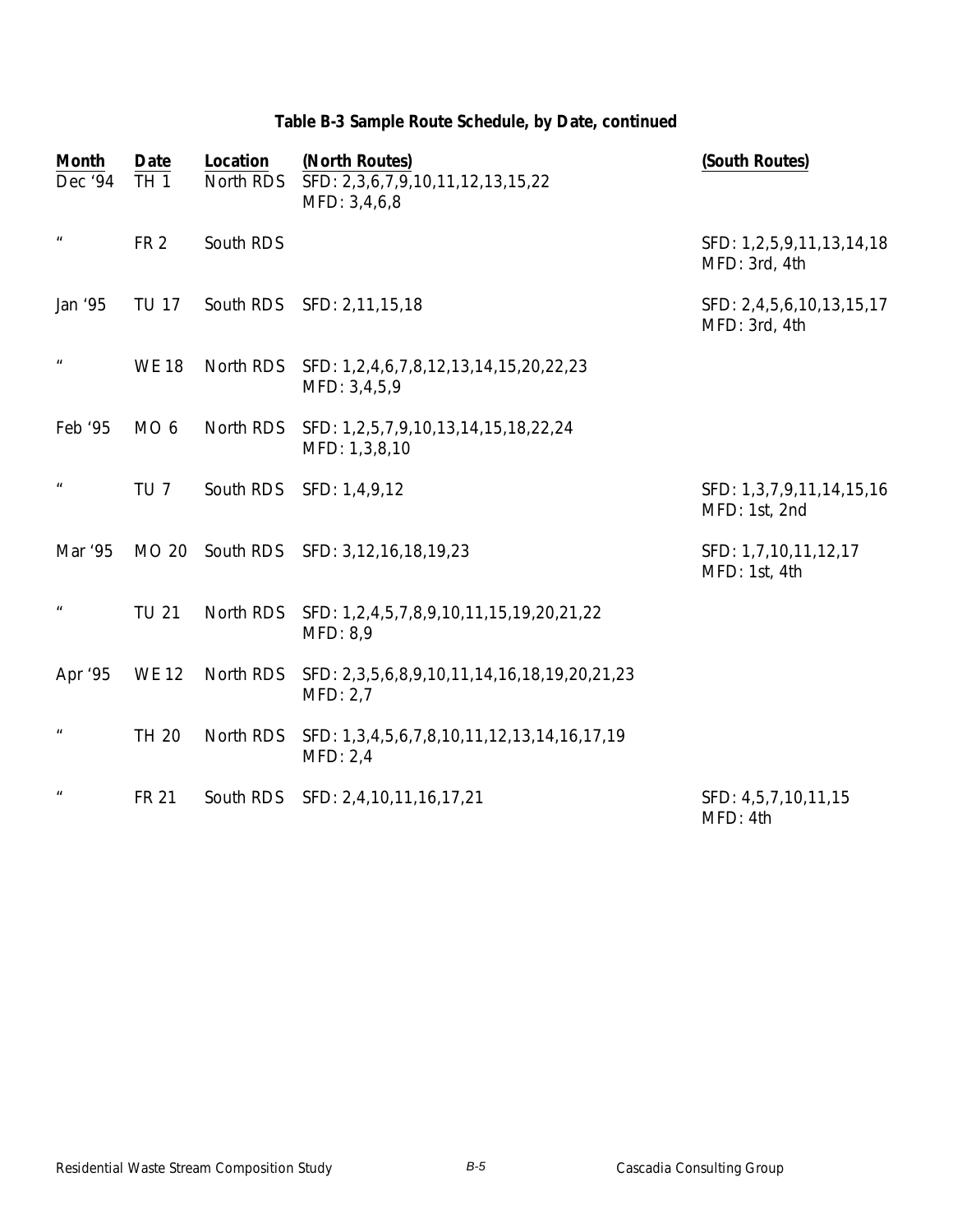## **Hauler and Transfer Station Participation**

Sampling schedules were given to each hauler, who was requested to provide the following data:

- the geographic area the route covered on the sorting day (the morning and afternoon runs for northern sector), and
- the number of accounts included in the run on that day (or on the route as a whole, for the southern contractor).

As the sampling days approached, the hauler was requested to inform the drivers of trucks to be included in the sample. Each involved driver was then made aware of the process to be followed upon entering the transfer station at the completion of his run.

Transfer station managers were also given the sampling schedule and other pertinent information. The field manager worked out the details of truck diversion, sample extraction, sorting, and disposal of sorted waste with each transfer station manager.

## **Field Sampling Procedures**

Pre-established daily sampling schedules were used for each day's sampling. Truck identification numbers, obtained from the haulers just prior to sampling, were recorded before each sort. As each sample load arrived, the field supervisor noted the total load weight and approximate arrival time.

The entire truckload of waste was dumped into the pit. Wherever possible, an imaginary 8-section, 2 layer grid (16 cells total) was superimposed on the load, and a randomly selected cell was identified for sampling. Frequently, to prevent the commingling of garbage to be sampled with that in the pit, the loader would nose in the stream of material falling from the truck, capturing a 5-cubic yard slice of garbage. Approximately 250 pounds of waste were dumped from the loader onto a tarp for sorting.

Each sample was sorted by hand into the defined component groups. Food containers were separated from the food and classified according to the containers' material. Each sample was sorted to the greatest reasonable detail. Rarely, a "supermix" of material (a residue composed of mixed material, each piece smaller than one half inch) remained after sorting a sample. In these cases, the field supervisor weighed the combined supermix (never totaling more than 10 pounds) and visually estimated the percentage of each component material in the supermix. The weights of all materials were recorded on tally sheets, shown in Exhibit B-1.

Waste reduction indicator components were extracted from their regular categories and recorded separately. After being checked by the field supervisor, the tally sheets were delivered for data entry.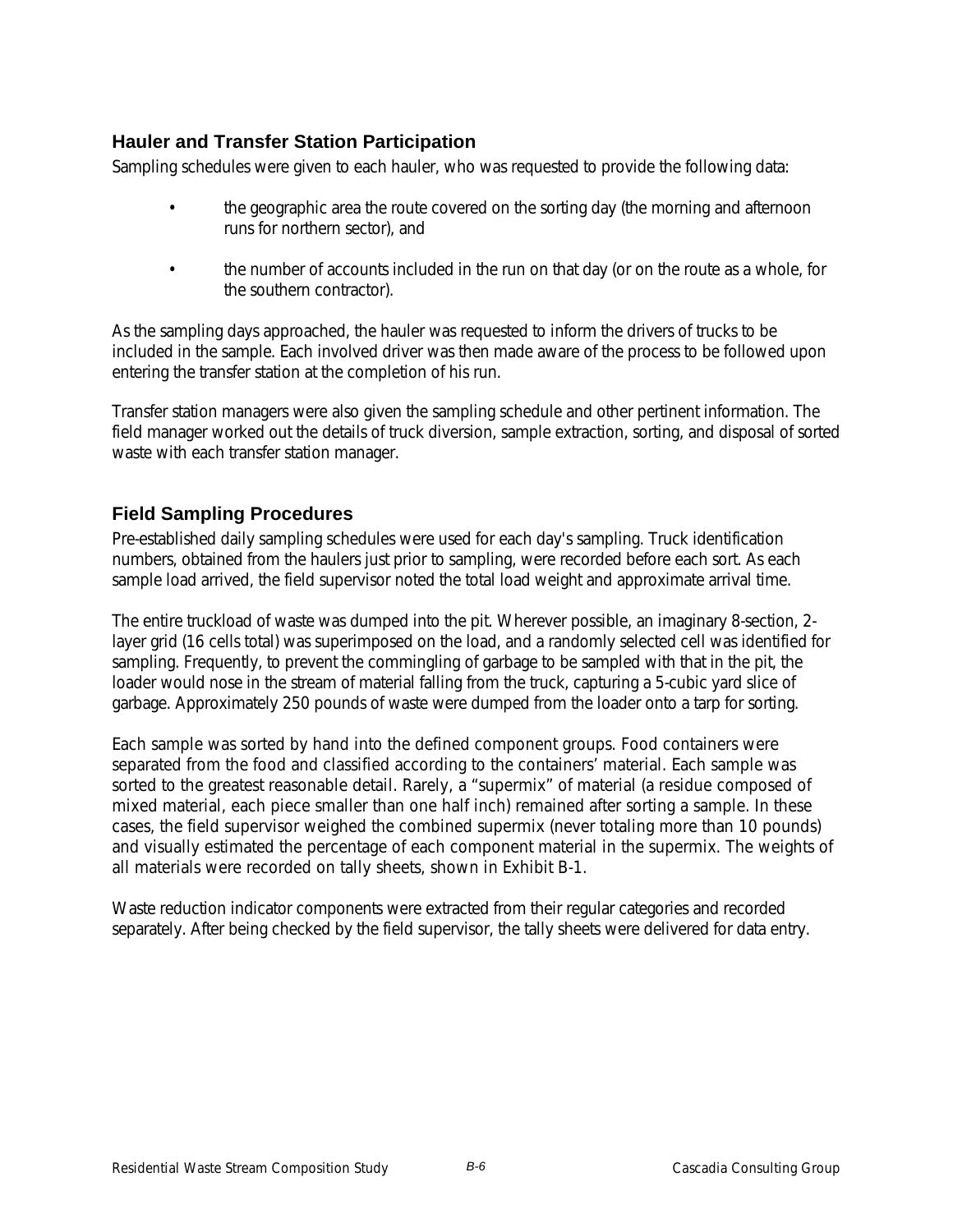**Exhibit B-1 Sampling Tally Sheet**

side one of sampling form goes here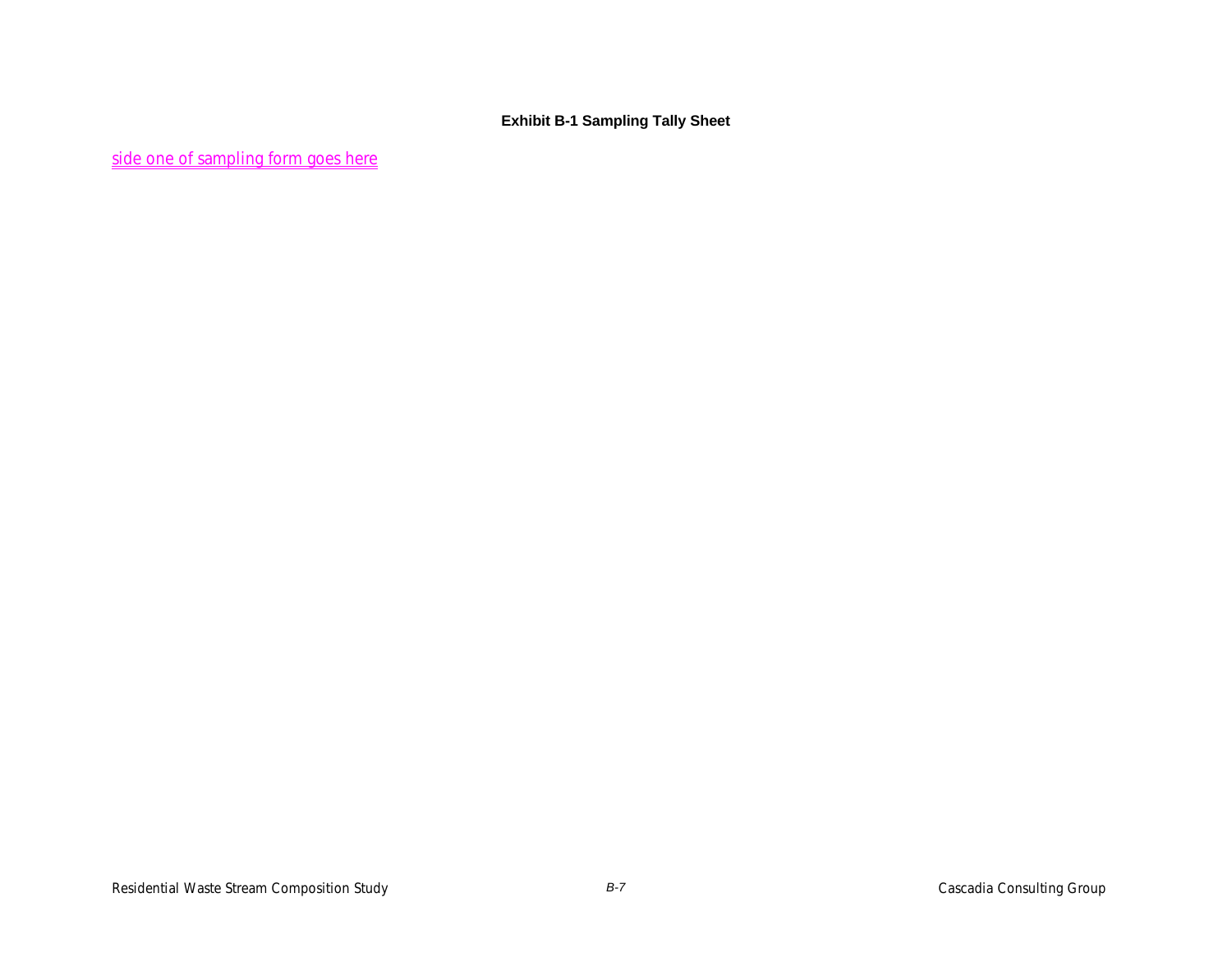#### **OTHER WASTES**

| Furniture                  |  |  | Load Type:                                      |
|----------------------------|--|--|-------------------------------------------------|
| Mattresses                 |  |  |                                                 |
| Small Appliances           |  |  | Route (RD1):<br>AM<br><b>PM</b><br>Date:        |
| Audio/Visual Equipment     |  |  |                                                 |
| Ceramics/China             |  |  | U.S. Disposal<br>General Disposal<br>Hauler:    |
| Gypsum                     |  |  |                                                 |
| Fiberglass Insulation      |  |  | <b>Load Destination:</b><br>SRDS<br><b>NRDS</b> |
| Rock/Concrete/Bricks       |  |  |                                                 |
| <b>Construction Debris</b> |  |  | <b>Total Load Weight:</b>                       |
| Sand/Soil/Dirt             |  |  |                                                 |
| Non-distinct Fines         |  |  | 2<br><b>Residence Type:</b><br>- 1              |
| Misc. Inorganics           |  |  |                                                 |

#### **HAZARDOUS/SPECIAL WASTES Census Tract 1:**

| Latex Paints              |                             |        |
|---------------------------|-----------------------------|--------|
| Adhesives/Glues           | Income 1:                   |        |
| Oil-based Paints/Thinners |                             |        |
| Caustic Cleaners          | Census Tract 2:             |        |
| Pesticides/Herbicides     |                             |        |
| Dry-Cell Batteries        | Income 2:                   |        |
| Wet-Cell Batteries        |                             |        |
| Gasoline                  | <b>Number of Accounts:</b>  |        |
| Motor Oil/Diesel Oil      |                             |        |
| Asbestos                  | <b>REDUCTION INDICATORS</b> |        |
| Explosives                |                             | Pounds |
| Other Chemicals           | $Cup - 'O - Soups$          |        |

| <b>IER WASTES</b>          |                                                                               |
|----------------------------|-------------------------------------------------------------------------------|
| Furniture                  | Load Type:                                                                    |
| Mattresses                 |                                                                               |
| Small Appliances           | Route (RD1):<br>$\mathbf{A}\,\mathbf{M}$<br>$\mathbf{P}\,\mathbf{M}$<br>Date: |
| Audio/Visual Equipment     |                                                                               |
| Ceramics/China             | General Disposal<br>U.S. Disposal<br>Hauler:                                  |
| Gypsum                     |                                                                               |
| Fiberglass Insulation      | <b>Load Destination:</b><br><b>NRDS</b><br>SRDS                               |
| Rock/Concrete/Bricks       |                                                                               |
| <b>Construction Debris</b> | Total Load Weight:                                                            |
| Sand/Soil/Dirt             |                                                                               |
| Non-distinct Fines         | Residence Type: 1<br>2                                                        |
| Misc. Inorganics           |                                                                               |
| ARDOUS/SPECIAL WASTES      | Census Tract 1:                                                               |
| Latex Paints               |                                                                               |
| Adhesives/Glues            | Income 1:<br>Size 1:                                                          |
| Oil-based Paints/Thinners  |                                                                               |
| Caustic Cleaners           | Census Tract 2:                                                               |
| Pesticides/Herbicides      |                                                                               |
| Dry-Cell Batteries         | Size 2:<br>Income 2:                                                          |
| Wet-Cell Batteries         |                                                                               |
| Gasoline                   | Total Sample Weight:<br><b>Number of Accounts:</b>                            |
| Motor Oil/Diesel Oil       |                                                                               |
| Asbestos                   | <b>REDUCTION INDICATORS</b>                                                   |
| Explosives                 | Pounds                                                                        |
| Other Chemicals            | Cup - 'O - Soups                                                              |
|                            | Yogurt Cups                                                                   |
| SUPERMIX:                  | Single-Serving Entree'                                                        |
|                            | Toys                                                                          |
|                            |                                                                               |
|                            | Count                                                                         |
|                            | Pesticide Containers                                                          |
|                            | Small Appliances                                                              |
|                            | A/V Electronics                                                               |
|                            |                                                                               |

**1994 SEATTLE WASTE COMPOSITION STUDY TALLY SHEET - Page 2**

 $\sim$ SUPERMIX:

*Residential Waste Stream Composition Study B-8 Cascadia Consulting Group*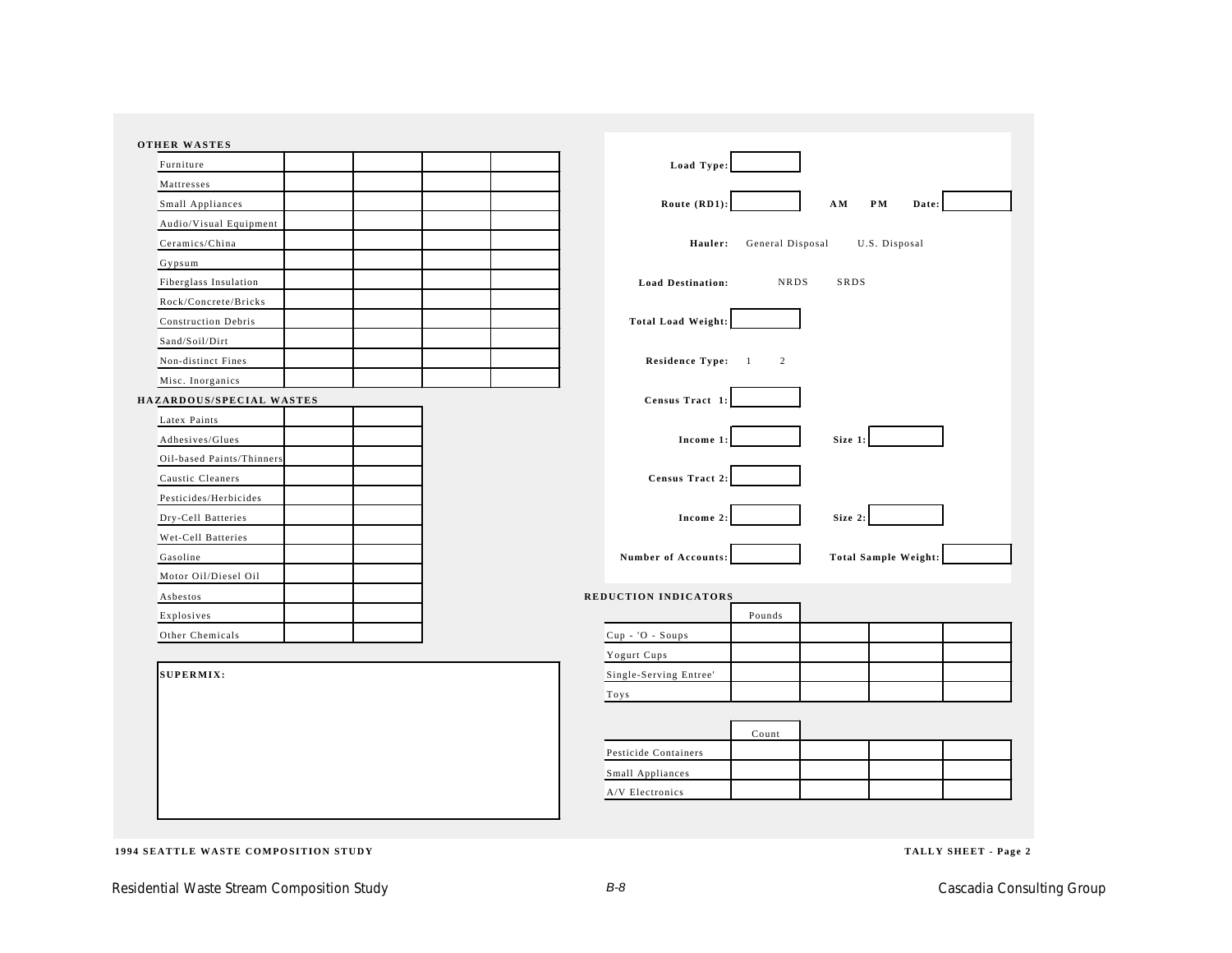# Comments on Monthly Sampling Events

### **MAY 1994**

Sampling began on May 12 at the SRDS. Ten samples were sorted, including one diverted south from the NRDS. On May 13, at the NRDS, 14 samples were sorted, all originally destined for the NRDS.

### **JUNE 1994**

Sixteen samples were captured from northern routes at the NRDS on June 22. The next day, at the SRDS, 13 south routes and two diverted northern routes were sampled. An additional make-up load from the north was sorted on the 30th at the SRDS.

### **JULY 1994**

Four make-up loads were sorted on July 6 at the SRDS, all from the south. On the 14th, 11 samples were taken at the SRDS, again, all from southern routes. On July 15, 19 northern loads were sampled at the NRDS.

### **AUGUST 1994**

Fifteen northern routes were sampled on August 9 at the NRDS. Eleven southern and four diverted northern routes were sampled at the SRDS on the 10th.

### **SEPTEMBER 1994**

Ten southern routes were sampled at the SRDS on the September 19. The next day 17 samples were captured at the NRDS.

### **OCTOBER 1994**

Fifteen samples were taken from northern routes at the NRDS on the October 10. Ten southern routes were sampled the next day at the SRDS. An additional sampling day at the NRDS occurred on the 18th, with 15 loads sampled.

### **NOVEMBER 1994**

Ten southern routes were sampled on November 9th at the SRDS. Fifteen northern routes were sampled on the next day at the NRDS.

### **DECEMBER 1994**

On December 1st, 15 northern routes were sampled at the NRDS. Ten southern samples occurred on the 2nd at the SRDS.

### **JANUARY 1995**

Eight southern routes were sampled on January 17th at the SRDS, and 13 northern routes on the 18th , at the NRDS.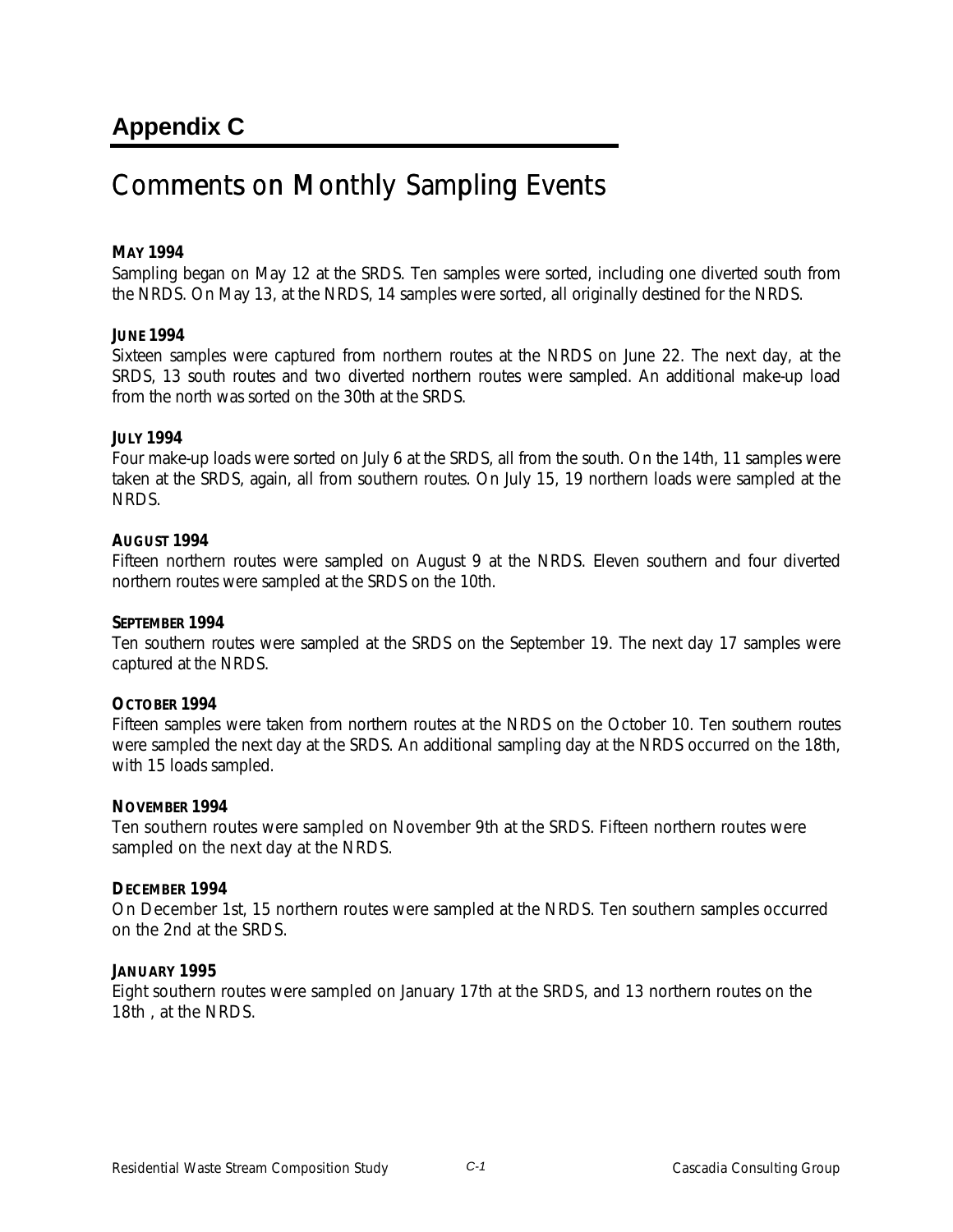### **FEBRUARY 1995**

On February 6th, 15 northern routes were sampled at the NRDS. On the 7th, eight southern routes and four diverted northern routes were sampled at the SRDS.

### **MARCH 1995**

Sampling scheduled for March 21st at the SRDS was rescheduled for the 28th, due to a compactor breakdown at the NRDS, which caused an overflow of material at the SRDS, as loads were diverted south. The next day, sampling began as scheduled at the NRDS, but continued compactor problems forced an early conclusion to the day's sampling. Nine samples were sorted before leaving the NRDS on the 22nd. On the 27th, thirteen samples were taken at the NRDS. Ten southern samples were taken on the 28th, at the SRDS.

### **APRIL 1995**

An additional day of sampling at the NRDS occurred on April 12th, during which 17 samples were taken. Sampling on northern routes was again conducted on the 20th, with another 17 samples. Ten southern samples were captured on the 21st at the SRDS. It was determined that a shortage of northern single-family routes would be made up on May 9th, when an additional seven samples were taken at the NRDS.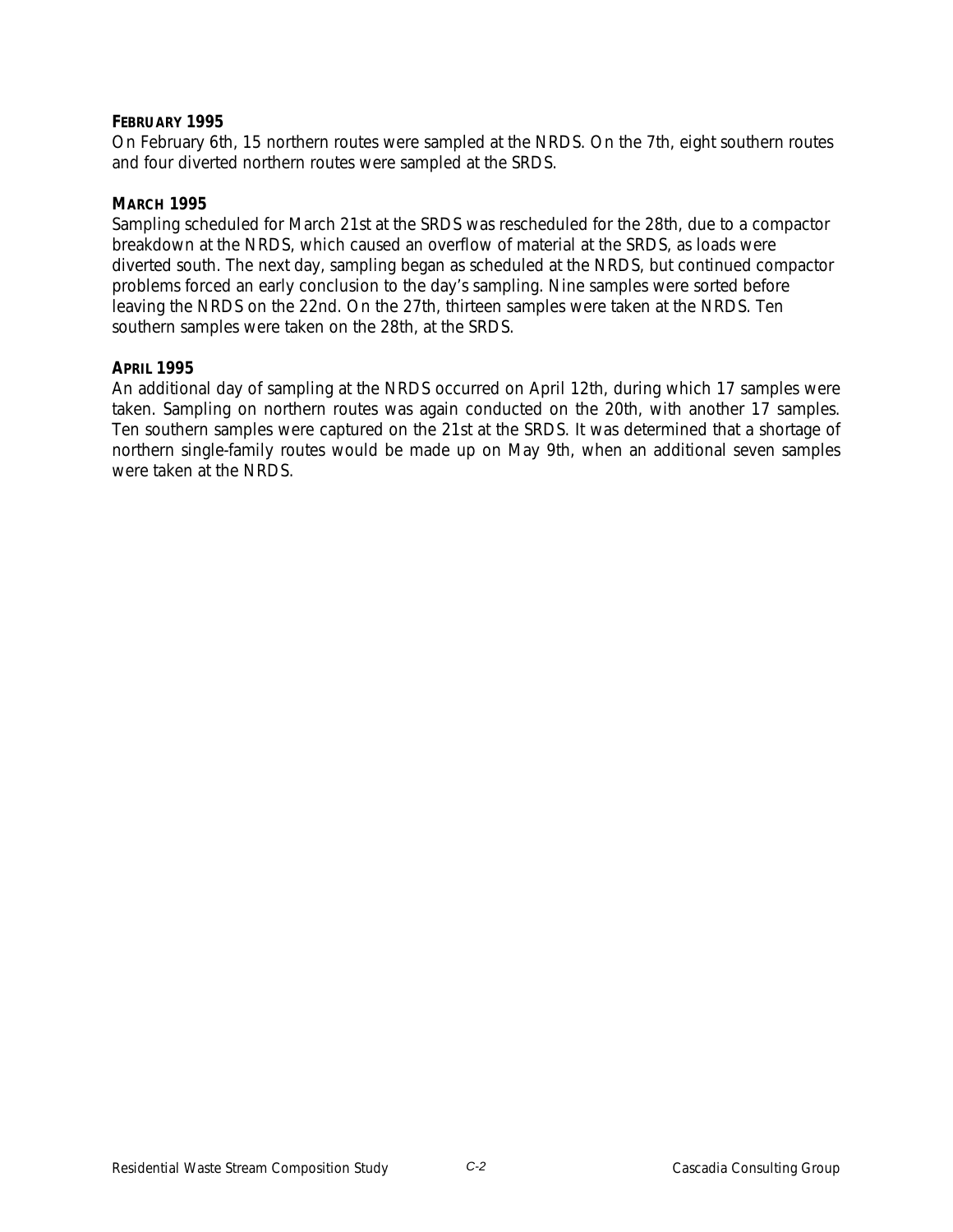# Waste Composition Calculations

Composition calculations were performed in the same manner as the previous study periods. In addition, weighting factors were derived to compensate for an estimating error made during the planning phase of the project. Finally, the statistical analyses have been refined for the 1994/95 residential project. Each of these calculations is described below.

## **Composition Calculations**

The composition estimates represent **component percentages by weight** for each noted substream. They are derived by summing each component's weight across all of the selected records, as shown in the following equation:

$$
C = \left(\frac{w}{t}\right) \times 100
$$

| where: C | $=$ | Component mean percentage by weight for the selected samples.    |
|----------|-----|------------------------------------------------------------------|
| W.       | $=$ | Sum of the component weights in pounds for the selected samples. |
|          | $=$ | Sum of the sample weights in pounds for the selected samples.    |

**Precision levels** at the 90% confidence level are calculated for a component's mean as follows:

$$
PL_{\text{lbs}} = \pm \frac{(z \times s)}{\sqrt{n}}
$$

| where: z | $=$ | Value of the t statistic (1.645) corresponding to a 90% confidence |
|----------|-----|--------------------------------------------------------------------|
|          |     | level.                                                             |
|          | $=$ | Standard deviation of the mean component weight of the selected    |
|          |     | samples.                                                           |

n = Number of selected samples.

The formula above results in a precision level expressed as a range of pounds around the mean component weight per sample. This is converted to a percentage as follows:

$$
PL_{pot} = \left(\frac{PL_{lbs}}{x}\right) \times C
$$

where:  $x =$  Mean value in pounds for the component.

The precision **range** for each component's proportion estimate is then calculated:

**Lower limit of range = C - PLpct Upper limit of range**  $= C + PL_{\text{pct}}$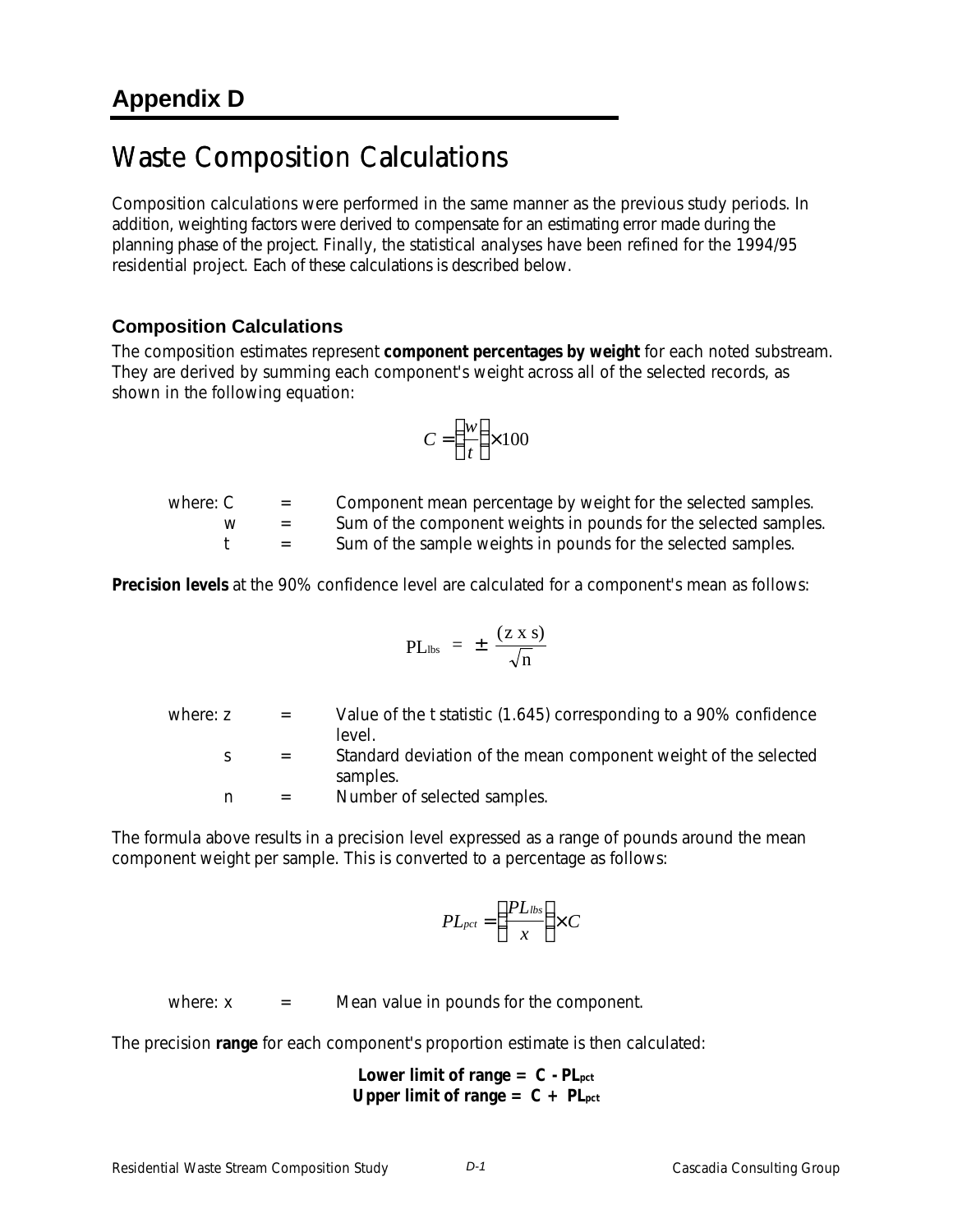## **Weighting Factors**

The initial plan assigned samples to each service area and residence type based on the best available estimates of disposed tonnage. Afterwards, more accurate data were available; the actual single- and multi-family proportions were found to be substantially different from the initial disposal estimates.

In order to accurately characterize the overall residential waste stream, weighting factors were calculated to compensate for the estimating error. The factors adjust the sampling data so that the relative influence of each sector reflects Seattle's actual residential tonnage distribution, as shown in Table D-1.

|                            | <b>Actual %</b> | Ideal $#$ of   | Actual # of    | Weighting      |
|----------------------------|-----------------|----------------|----------------|----------------|
|                            | of Tonnage      | <b>Samples</b> | <b>Samples</b> | <b>Factors</b> |
| <b>OVERALL RESIDENTIAL</b> |                 |                |                |                |
| South, SF                  | 25.08%          | 92             | 100            | 0.9229         |
| South, MF                  | 8.89%           | 33             | 24             | 1.3629         |
| North, SF                  | 33.18%          | 122            | 197            | 0.6198         |
| North, MF                  | 32.86%          | 121            | 47             | 2.5726         |
|                            |                 | 368            | 368            |                |
| <b>TOTAL SINGLE-FAMILY</b> |                 |                |                |                |
| South, SF                  | 43.05%          | 128            | 100            | 1.2785         |
| North, SF                  | 56.95%          | 169            | 197            | 0.8586         |
|                            |                 | 297            | 297            |                |
| TOTAL MULTIFAMILY          |                 |                |                |                |
| South, MF                  | 21.29%          | 15             | 24             | 0.6299         |
| North, MF                  | 78.71%          | 56             | 47             | 1.1890         |
|                            |                 | 71             | 71             |                |
| <b>TOTAL SOUTH</b>         |                 |                |                |                |
| South, SF                  | 73.83%          | 92             | 100            | 0.9155         |
| South, MF                  | 26.17%          | 32             | 24             | 1.3521         |
|                            |                 | 124            | 124            |                |
| <b>TOTAL NORTH</b>         |                 |                |                |                |
| North, SF                  | 50.24%          | 123            | 197            | 0.6223         |
| North, MF                  | 49.76%          | 121            | 47             | 2.5831         |
|                            |                 | 244            | 244            |                |

### **Table D-1 Weighting Factors**

In the body of the report, waste characterization results for the affected summaries (overall residential, single-family, multi-family, north and south substreams) were calculated using weighted averages. The other waste characterizations presented (by season and household demographics), and the statistical analyses, are unaffected by the sampling misallocation. Thus, these results were not weighted.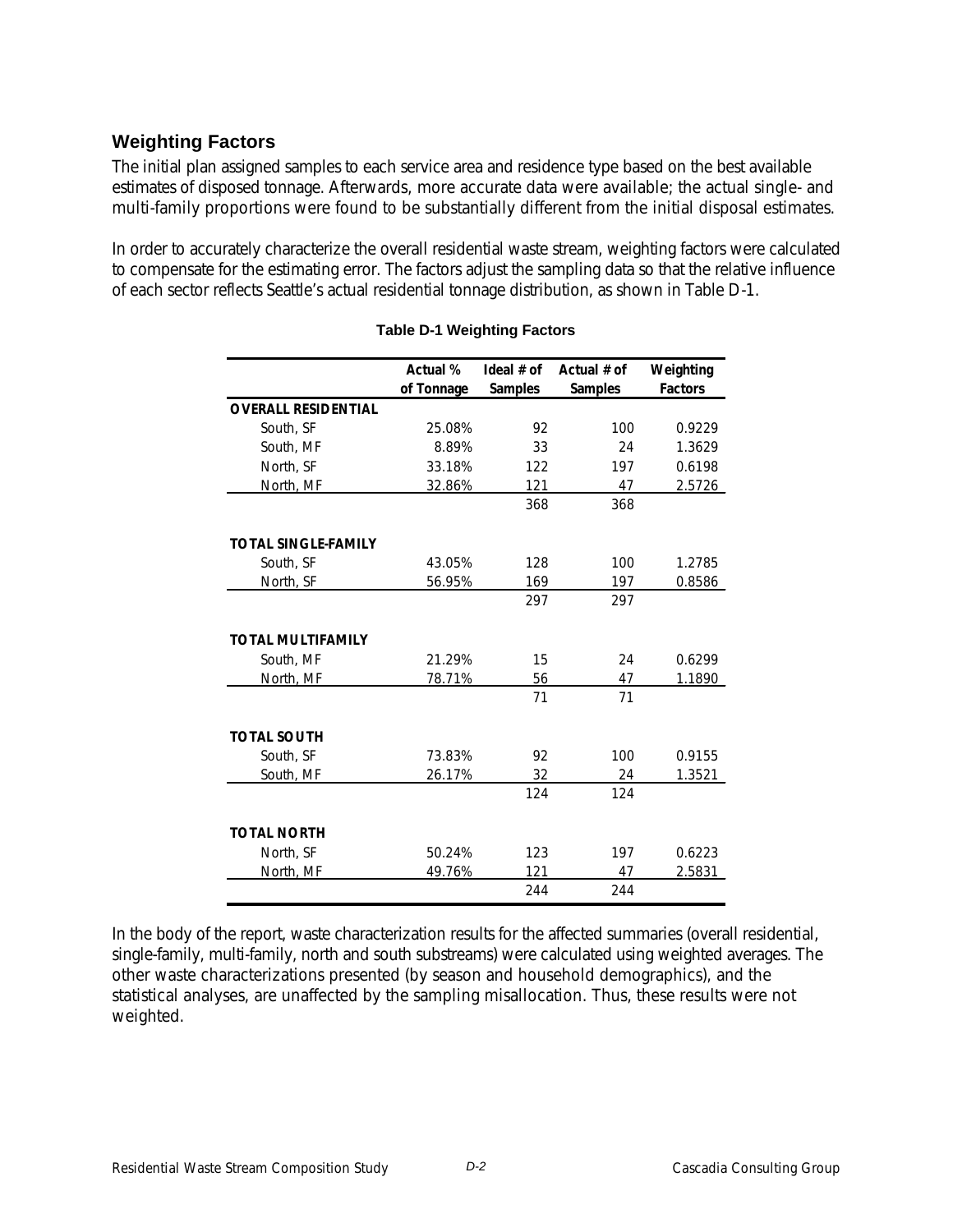# Statistical Analyses

## **Overview**

This appendix includes a summary of both the methods and results of statistical analyses conducted for this study. Waste composition comparisons were performed on the following data sets:

- Residence Type: single-family vs. multi-family
- Destination: North vs. South
- Study Period: 1990 vs. 1994

## **Waste Categories Analyzed**

As shown in Table E-1, the residence type and destination comparisons were based on 11 categories, which in turn include several individual waste components. The 1990 to 1994 examination utilizes the major waste category groups used throughout the body of this report.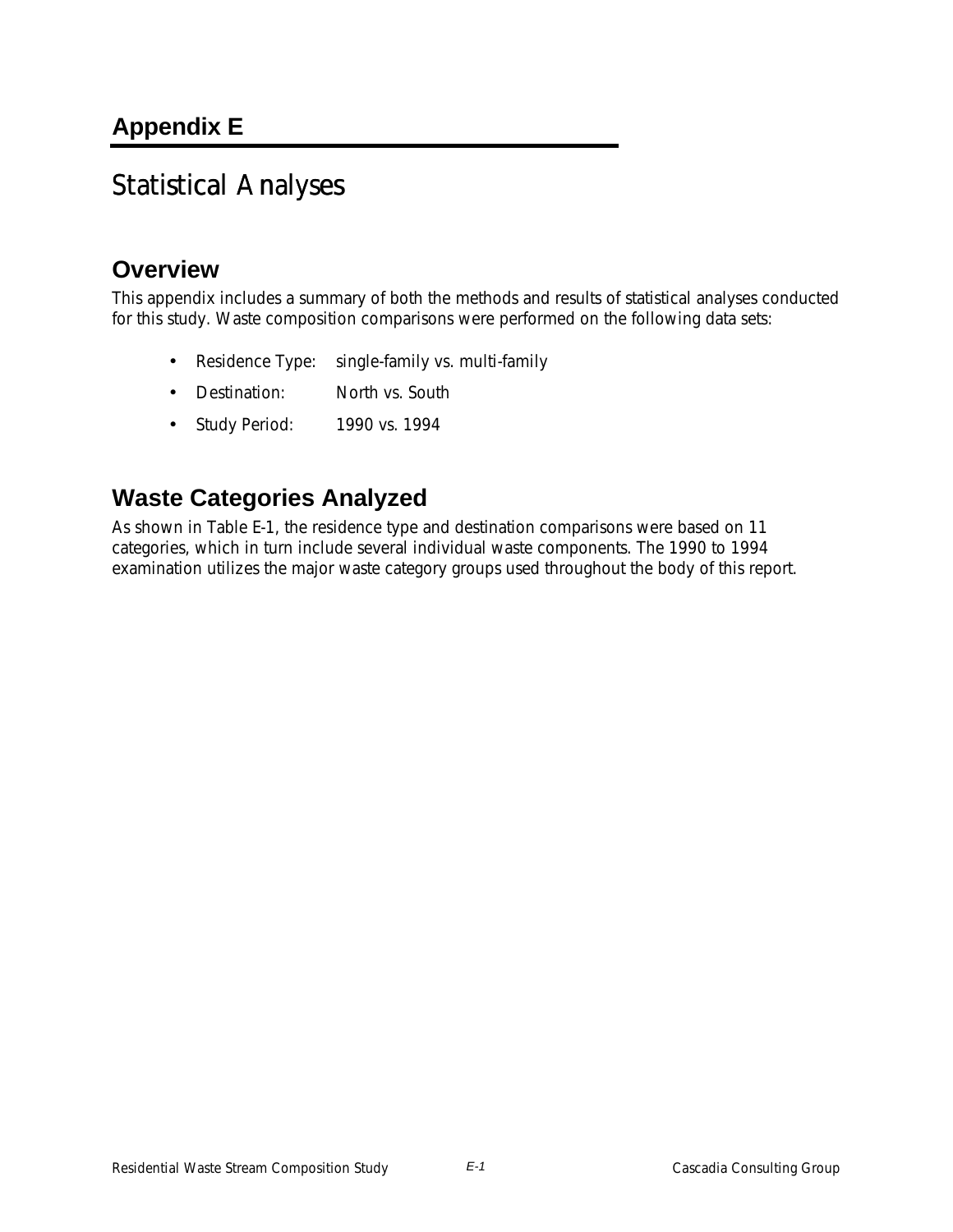| <b>Within Year Comparisons</b> |                 | 1990 vs 1994 Comparisons |                 |             |                 |  |
|--------------------------------|-----------------|--------------------------|-----------------|-------------|-----------------|--|
| Label                          | <b>Includes</b> | Label                    | <b>Includes</b> | Label       | <b>Includes</b> |  |
| Newspaper                      | NEWSPAP         | Paper 90                 | <b>NEWSPAP</b>  | Paper 94    | <b>NEWSPAP</b>  |  |
| OCC/Kraft                      | <b>CORRPAP</b>  |                          | CORRPAP         |             | <b>CORRPAP</b>  |  |
| Curb Mix Pap                   | OFFPAP          |                          | OFFPAP          |             | <b>OFFPAP</b>   |  |
|                                | COMPAP          |                          | <b>COMPPAP</b>  |             | COMPPAP         |  |
|                                | SCRAPAP         |                          | <b>SCRAPAP</b>  |             | SCRAPAP         |  |
|                                | <b>PHONE</b>    |                          | <b>NRPAP</b>    |             | <b>PHONE</b>    |  |
| Curb Plas                      | <b>PETBOT</b>   |                          |                 |             | MILKPAP         |  |
|                                | <b>OTRBOT</b>   |                          |                 |             | <b>FROZPAP</b>  |  |
|                                | <b>HDPEBOT</b>  |                          |                 |             | SOILPAP         |  |
|                                | <b>OTRHDPE</b>  |                          |                 |             | PAPMAT          |  |
| N Curb Plas                    | <b>OTBOT</b>    |                          |                 |             | <b>NRPAP</b>    |  |
|                                |                 | Plastic 90               | <b>PETBOT</b>   | Plastic 94  |                 |  |
|                                | <b>TUBS</b>     |                          |                 |             | PETBOT          |  |
|                                | <b>STYRO</b>    |                          | <b>OTBOT</b>    |             | OTRBOT          |  |
|                                | <b>RIGPAK</b>   |                          | <b>HDPEBOT</b>  |             | <b>HDPEBOT</b>  |  |
|                                | <b>FOODBAGS</b> |                          | <b>STYRO</b>    |             | <b>OTRHDPE</b>  |  |
|                                | <b>NRPLAS</b>   |                          | <b>HARDPLAS</b> |             | <b>OTBOT</b>    |  |
|                                | <b>HARDPLAS</b> |                          |                 |             | <b>TUBS</b>     |  |
|                                | PLASMAT         |                          |                 |             | <b>STYRO</b>    |  |
| Curb Glass                     | <b>CLRBEV</b>   |                          |                 |             | <b>RIGPAK</b>   |  |
|                                | <b>GRNBEV</b>   |                          |                 |             | <b>FOODBAGS</b> |  |
|                                | <b>BRNBEV</b>   |                          |                 |             | <b>NRPLAS</b>   |  |
|                                | CNTGLAS         |                          |                 |             | <b>HARDPLAS</b> |  |
| Aluminum                       | <b>ALCANS</b>   |                          |                 |             | PLASMAT         |  |
|                                | <b>ALCONT</b>   | Glass 90                 | <b>CNTGLASS</b> | Glass 94    | <b>CNTGLASS</b> |  |
| Tin                            | <b>TINCAN</b>   |                          | <b>NRGLASS</b>  |             | <b>NRGLASS</b>  |  |
| Curb Yard                      |                 |                          |                 |             |                 |  |
|                                | LEAVES          |                          | REBEER          |             | <b>CLRBEV</b>   |  |
|                                | <b>PRUNINGS</b> |                          | <b>NRBEER</b>   |             | <b>GRNBEV</b>   |  |
| Food                           | <b>FOOD</b>     |                          | <b>REPOP</b>    |             | <b>BRNBEV</b>   |  |
| Hazard                         | LATEX           |                          | <b>NRPOP</b>    |             |                 |  |
|                                | <b>GLUE</b>     | Metal 90                 | ALCAN           | Metal 94    | ALCAN           |  |
|                                | SOLVENT         |                          | <b>ALCON</b>    |             | ALCON           |  |
|                                | <b>CLEANER</b>  |                          | TINCAN          |             | TINCAN          |  |
|                                | <b>PESTS</b>    |                          | FERRMET         |             | FERRMET         |  |
|                                | <b>DRYBATT</b>  |                          | <b>NONFER</b>   |             | <b>NONFER</b>   |  |
|                                | WETBATT         |                          | <b>MIXMET</b>   |             | <b>MIXMET</b>   |  |
|                                | GAS             |                          | <b>BICAN</b>    |             | <b>OTRAL</b>    |  |
|                                | OIL             |                          | <b>WHTGDS</b>   |             |                 |  |
|                                | ASBESTOS        | Organics 90              | <b>WOOD</b>     | Organics 90 | <b>UNWOOD</b>   |  |
|                                |                 |                          |                 |             | TWOOD           |  |
|                                | <b>EXPLODE</b>  |                          | LEAVES          |             |                 |  |
|                                | <b>CHEMICAL</b> |                          | <b>PRUNINGS</b> |             | PALLETS         |  |
|                                |                 |                          | <b>FOOD</b>     |             | LEAVES          |  |
|                                |                 |                          |                 |             | <b>PRUNINGS</b> |  |
|                                |                 |                          |                 |             | <b>FOOD</b>     |  |
|                                |                 | Hazard 90                | LATEX           | Hazard 94   | LATEX           |  |
|                                |                 |                          | <b>GLUE</b>     |             | <b>GLUE</b>     |  |
|                                |                 |                          | SOLVENT         |             | SOLVENT         |  |
|                                |                 |                          | <b>CLEANER</b>  |             | <b>CLEANER</b>  |  |
|                                |                 |                          | <b>PESTS</b>    |             | <b>PESTS</b>    |  |
|                                |                 |                          | <b>BATTS</b>    |             | <b>DRYBATT</b>  |  |
|                                |                 |                          | GAS             |             | WETBATT         |  |
|                                |                 |                          | OIL             |             | GAS             |  |
|                                |                 |                          | ASBESTOS        |             | OIL             |  |
|                                |                 |                          | <b>EXPLODE</b>  |             |                 |  |
|                                |                 |                          |                 |             | <b>ASBESTOS</b> |  |
|                                |                 |                          | CHEMICAL        |             | <b>EXPLODE</b>  |  |
|                                |                 |                          |                 |             | <b>CHEMICAL</b> |  |
|                                |                 | Other 90                 | <b>TEXTILES</b> | Other 94    | <b>TEXTILES</b> |  |
|                                |                 |                          | LEATHER         |             | LEATHER         |  |
|                                |                 |                          | <b>DIAPERS</b>  |             | <b>DIAPERS</b>  |  |
|                                |                 |                          | <b>RUBBER</b>   |             | <b>RUBBER</b>   |  |
|                                |                 |                          | <b>TIRES</b>    |             | <b>TIRES</b>    |  |
|                                |                 |                          | ASH             |             | ASH             |  |
|                                |                 |                          | CHINA           |             | CHINA           |  |
|                                |                 |                          | <b>GYPSUM</b>   |             | <b>GYPSUM</b>   |  |
|                                |                 |                          |                 |             |                 |  |
|                                |                 |                          | <b>INSUL</b>    |             | <b>INSUL</b>    |  |
|                                |                 |                          | <b>ROCKS</b>    |             | <b>ROCKS</b>    |  |
|                                |                 |                          | <b>DEBRIS</b>   |             | <b>DEBRIS</b>   |  |
|                                |                 |                          | <b>FINES</b>    |             | <b>FINES</b>    |  |
|                                |                 |                          |                 |             | CARPET          |  |
|                                |                 |                          |                 |             | SOIL            |  |
|                                |                 |                          |                 |             | <b>MISORG</b>   |  |
|                                |                 |                          |                 |             | <b>MINORG</b>   |  |

## **Table E-1 Categories for Analysis**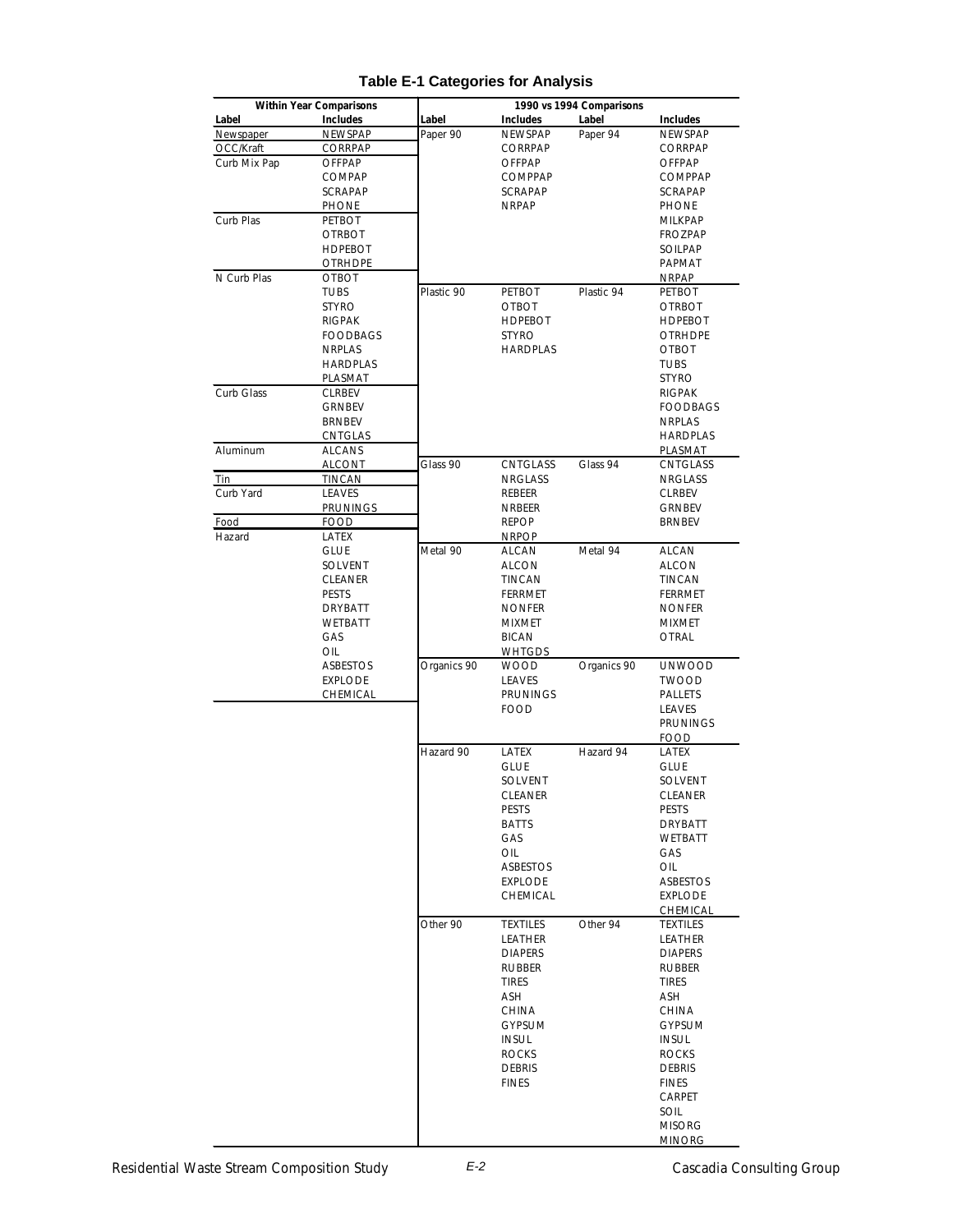## **Statistical Considerations**

All analyses were based on the component percentages, by weight, for each selected substream. As described in Appendix D, these percentages are calculated by dividing the sum of the selected component weights by the sum of the corresponding sample weights. T-tests (modified for ratio estimation) were used to examine the differences between substreams.

### **Normality**

The distribution of some of the waste categories (particularly the hazardous materials) are skewed and may not follow a normal distribution.<sup>1</sup> Although t-tests assume a normal distribution, they are very robust to departures from this assumption. In addition, each selected category includes several individual waste components, which improves our ability to meet the assumptions of normality.

## **Dependence**

There may be dependence between waste types (if a person disposes of material A, they always dispose of material B at the same time).

There is certainly a degree of dependence between the calculated percentages, particularly in the case of the 1990 vs. 1994 analysis, where all the waste components are included. (Since the percentages sum to 100, if the percentage of material A increases, the percentage of some other material must decrease).

Future studies might want to examine these two types of dependence explicitly.

## **Multiple T-Tests**

-

In all statistical tests, there is a chance of calculating "false positive" results. Seattle's waste composition analysis required conducting several t-tests, (one for each waste category within each set of substreams) **each** of which carries that risk. However, we were only willing to accept a 10% chance, **overall**, of making an incorrect conclusion. Therefore, each test was adjusted by setting the significance threshold to  $\frac{0.10}{-1}$ 

*w* ( $w =$  the number of t-tests).

*The adjustment can be explained as follows:*

For each test, there is a  $1-\frac{0.10}{...}$ *w* chance of not making a mistake. There is a  $\Big(1-\frac{0.10}{10.1}\Big)$  $\left(1-\frac{0.10}{w}\right)$  $\frac{.10}{w}$ *w w* chance of not making a mistake during any of the tests.

Since one minus the chance of not making a mistake equals the chance of making a mistake, the

risk of making a wrong conclusion during any of the tests is  $\left(1 - \left(1 - \frac{0.10}{w}\right)^w\right) = 0.10$  $\cdot$ ſ l  $\overline{\phantom{a}}$  $\left(\frac{.10}{.10}\right)^{w}$  = 0. *w*

 $\left( \right)$  $\overline{)}$ 

.

*w*

<sup>&</sup>lt;sup>1</sup> Please refer to the boxplots included at the end of this Appendix for a visual summary of each category's distribution. Boxplots are often used to compare the distributions of continuous variables across several factors (for instance, North vs. South.) The center white line is the median point and the dark black box contains the central 50% of the data. The whiskers describe the endpoints for most of the data and can be set to different values depending on the purpose of the plot. Potential outliers (data points that fall outside of these bounds) are drawn individually.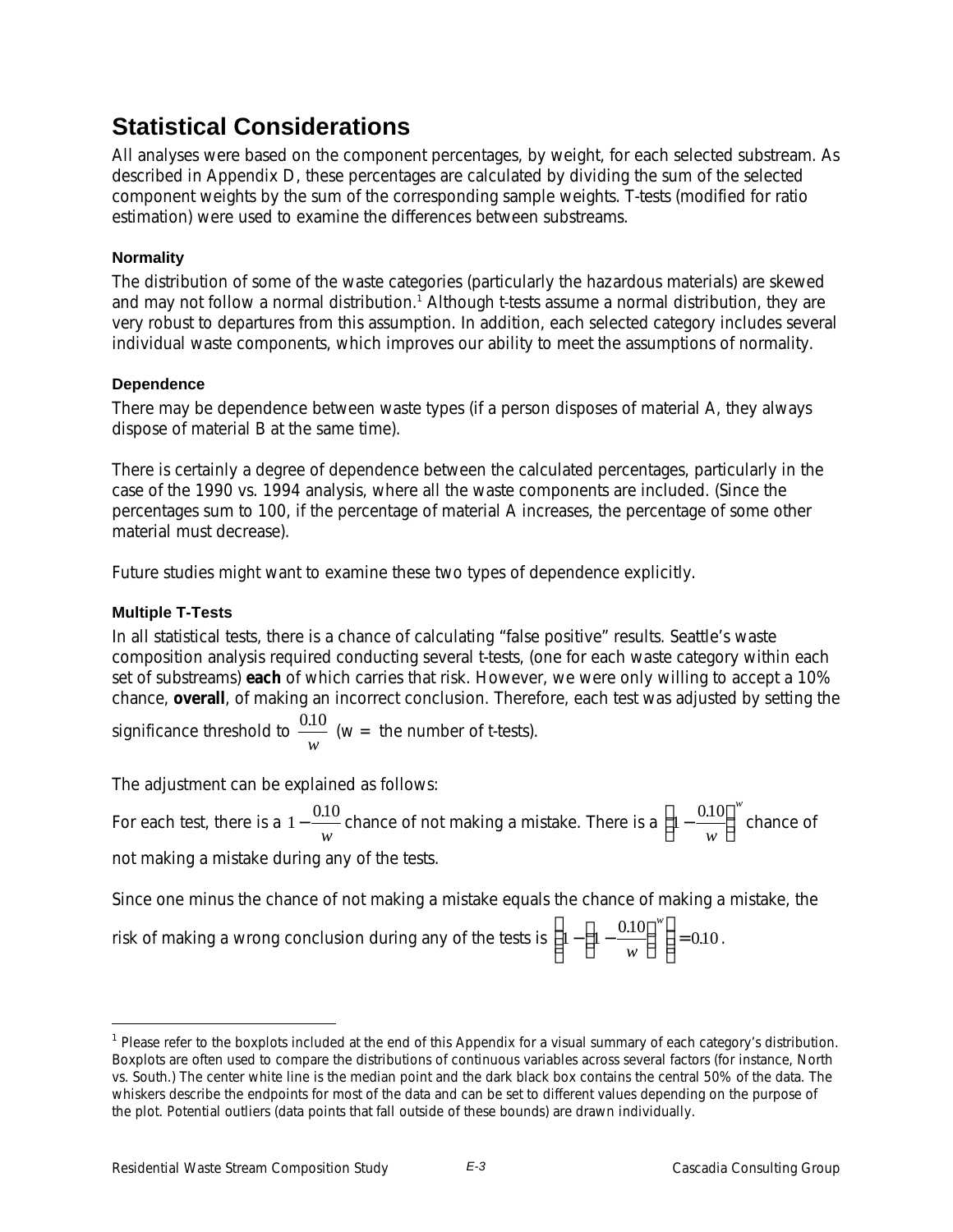#### **Minimum Detectable Difference**

The greater the number of samples, the greater the ability to detect differences between substreams. In this study, enough samples were collected to allow the waste composition to be calculated very precisely. Thus, the analyses are able to pinpoint tiny (but statistically significant) differences. In the future, an *a priori* power analysis might benefit this research by determining how may samples would be required to detect a particular minimum difference of interest.

## **Equations**

First, the variance around the estimate is calculated, accounting for the fact that the ratio includes two random variables (the component and total sample weights). The **variance of the ratio estimator** equation follows:

$$
\hat{V}_{r_j} = \left(\frac{1}{n}\right) \cdot \left(\frac{1}{\overline{w}^2}\right) \cdot \left(\frac{\sum_i \left(c_{ij} - rw_i\right)^2}{n-1}\right)
$$

where:

 $r =$  ratio of component weight  $[c]$  to total weight  $[w]$ 

 $c =$  weight of particular component

 $w = sum of all component weights$ 

for i 1 to n

where  $n =$  number of selected samples

for j 1 to m

where  $m =$  number of components

Second, a **pooled sample variance** across the two groups to be compared is calculated:

$$
S_{pool}^2 = \frac{\left[ (nI - I) \cdot \left( nI \cdot \hat{V}_{r_j I} \right) \right] + \left[ (n2 - I) \cdot \left( n2 \cdot \hat{V}_{r_j 2} \right) \right]}{nI + n2 - 2}
$$

Third, the **t-statistic** is constructed:

$$
t = \frac{\left(rI - r2\right)}{\sqrt{\frac{S_{pool}^2}{nl} + \frac{S_{pool}^2}{n2}}}
$$

The p-value of the t-statistic is calculated based on  $(n1+n2 - 2)$  degrees of freedom.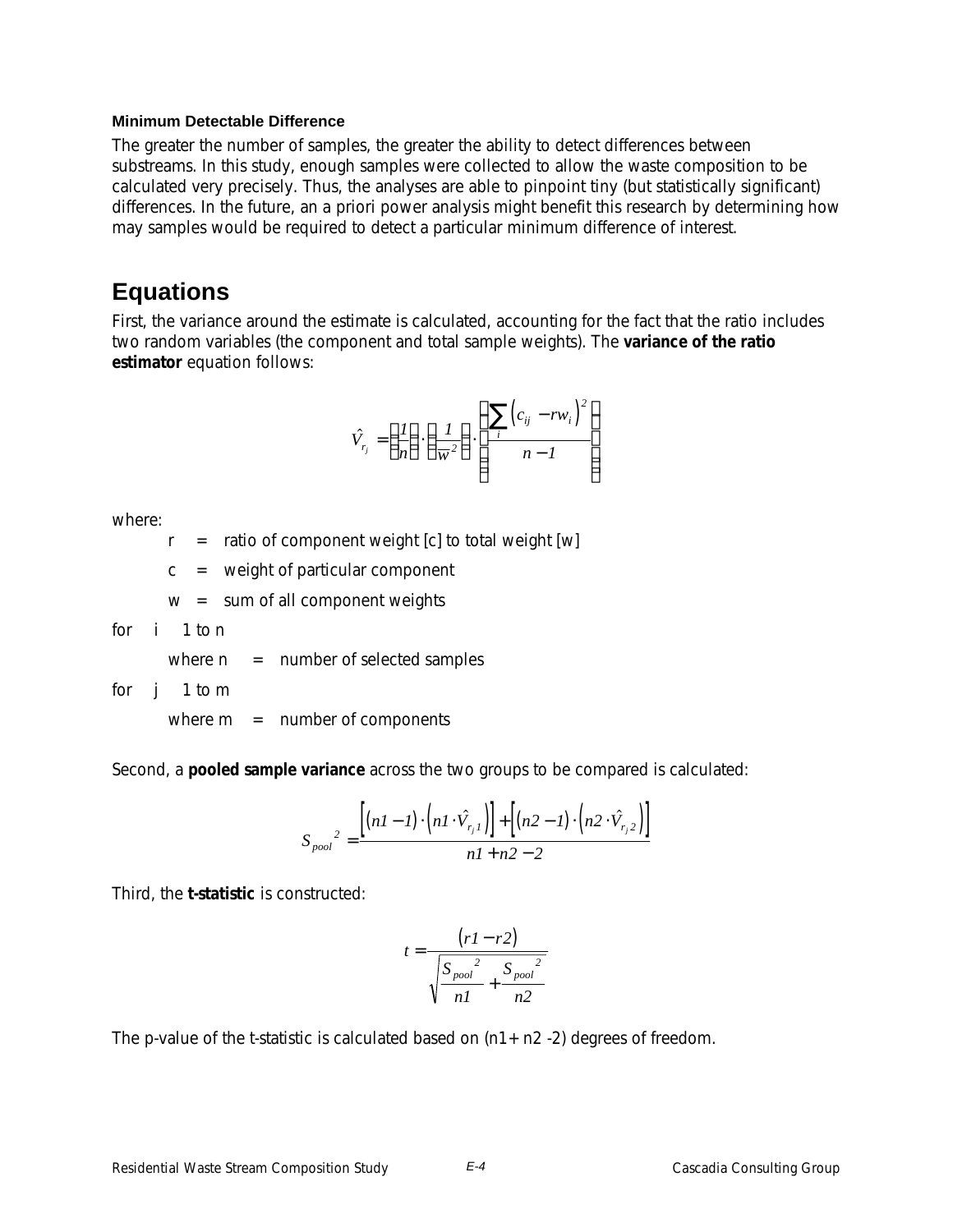## **Interpreting the Results**

The following tables include the mean ratio within each waste category, the t-statistic and the pvalue associated with that statistic.

The **mean of the ratio** is calculated as the mean of the denominator (waste category weight) over the mean of the numerator (complete sample weight); it is not calculated as the average ratio. The ratio variances were calculated as suggested in Scheaffer, Mendenhall and Ott (1979).

The **p-value** describes the probability of observing these results if there were no true difference between the substreams. The **alpha-level** is the cut-off for determining statistically significant results. As described above, the alpha-level for this study is restricted to an overall 10% chance of a "false positive" result.

The single-family vs. multi-family analysis is presented in Table E-2. As shown, there are several small, but statistically significant, differences according to residence type. There is a greater percentage of non-curbside plastic and food in the single-family substream and more newspaper, OCC/Kraft, curbside glass and aluminum in the multi-family waste.

|                      | <b>Mean Ratio</b>      |              | t-Statistic | p-Value                               |
|----------------------|------------------------|--------------|-------------|---------------------------------------|
|                      | (Material Wt/Total Wt) |              |             | 0.10<br>$\alpha$                      |
|                      | Single-Family          | Multi-Family |             | (restricted by the number of t-tests) |
| Newspaper            | 0.0384                 | 0.0887       | $-10.9805$  | 0.0000 * significant                  |
| OCC/Kraft            | 0.0517                 | 0.0774       | $-5.7590$   | $0.0000 *$ significant                |
| Curbside Paper       | 0.0162                 | 0.1194       | $-2.0357$   | 0.0425                                |
|                      |                        |              |             |                                       |
| Curbside Plastic     | 0.0109                 | 0.0105       | 0.5631      | 0.5737                                |
| Non-Curbside Plastic | 0.0884                 | 0.0718       | 4.9382      | 0.0000 * significant                  |
| Curbside Glass       | 0.0336                 | 0.0437       | $-2.9093$   | $0.0038$ * significant                |
| Aluminum             | 0.0066                 | 0.0086       | $-3.0613$   | $0.0024$ * significant                |
| Tin                  | 0.0141                 | 0.0152       | $-1.0385$   | 0.2997                                |
|                      |                        |              |             |                                       |
| Food                 | 0.2377                 | 0.1591       | 7.4502      | $0.0000 *$ significant                |
| <b>Yard Debris</b>   | 0.0329                 | 0.0360       | $-0.2858$   | 0.7752                                |
| Household Hazardous  | 0.0045                 | 0.0048       | $-0.1635$   | 0.8702                                |

### **Table E-2 Comparison by Residence Type**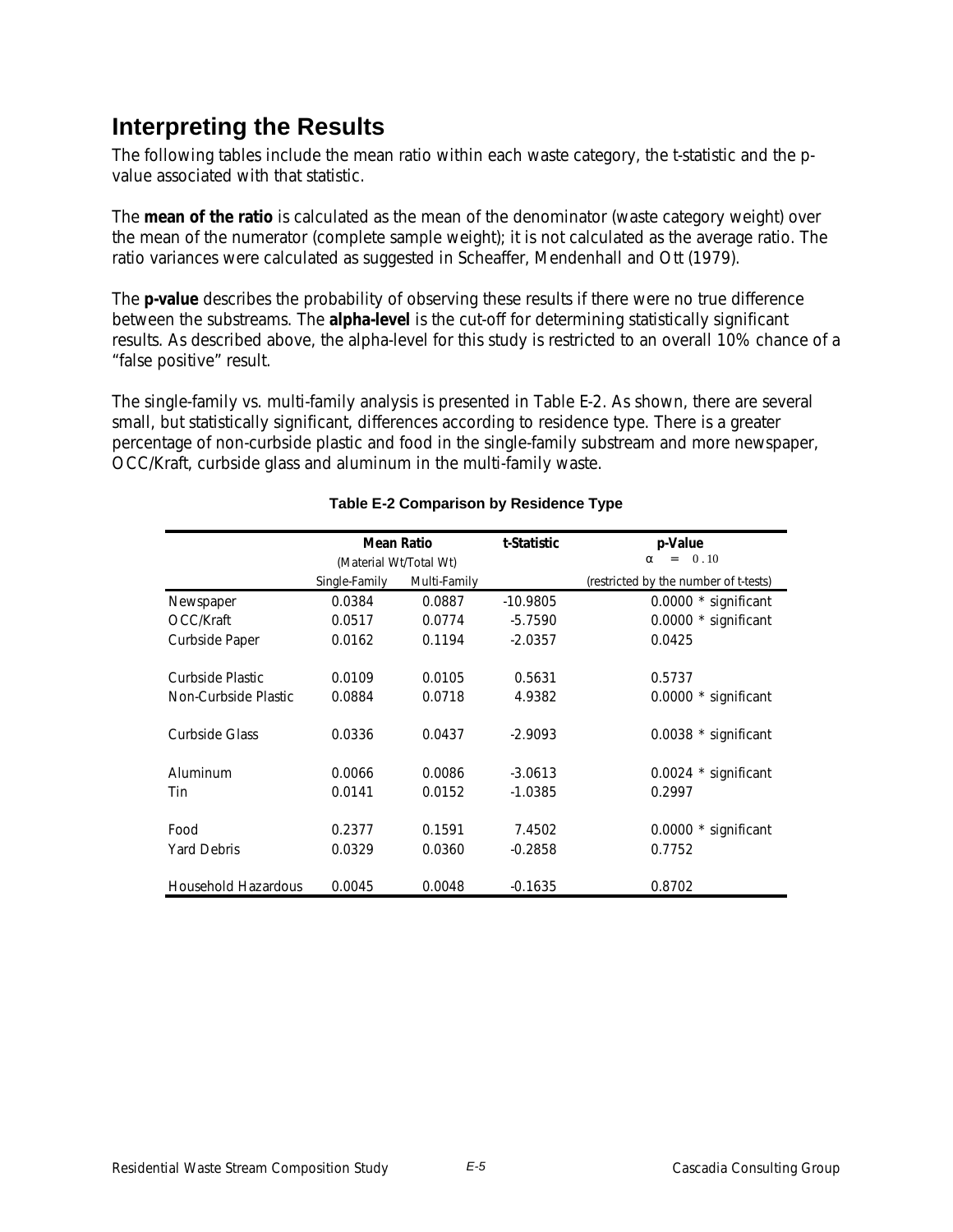The North vs. South comparison is shown in Table E-3. These findings indicate that there is more curbside paper in the North than the South, while there are greater proportions of curbside glass, tin and yard debris in the South.

|                      | <b>Mean Ratio</b> |                        | t-Statistic | p-Value                               |
|----------------------|-------------------|------------------------|-------------|---------------------------------------|
|                      |                   | (Material Wt/Total Wt) |             | 0.10<br>$\alpha$                      |
|                      | North             | South                  |             | (restricted by the number of t-tests) |
| Newspaper            | 0.0520            | 0.0428                 | 1.9890      | 0.0475                                |
| OCC/Kraft            | 0.0595            | 0.0522                 | 1.8298      | 0.0681                                |
| Curbside Paper       | 0.1182            | 0.0907                 | 5.2240      | $0.0000 *$ significant                |
| Curbside Plastic     | 0.0110            | 0.0104                 | 1.0321      | 0.3027                                |
| Non-Curbside Plastic | 0.0871            | 0.0807                 | 2.2203      | 0.0270                                |
| Curbside Glass       | 0.0319            | 0.0432                 | $-3.9154$   | $0.0000 *$ significant                |
| Aluminum             | 0.0067            | 0.0077                 | $-1.9865$   | 0.0477                                |
| Tin                  | 0.0134            | 0.0162                 | $-3.4218$   | 0.0007 * significant                  |
| Food                 | 0.2173            | 0.2294                 | $-1.2698$   | 0.2049                                |
| <b>Yard Debris</b>   | 0.0226            | 0.0551                 | $-3.6434$   | $0.0003$ * significant                |
| Household Hazardous  | 0.0052            | 0.0034                 | 1.4798      | 0.1398                                |

### **Table E-3 Comparison by Destination**

The 1990 to 1994 results are described in Table E-4. Over this time period, the relative amount of plastic and glass in Seattle's waste stream decreased and the fraction of organic wastes increased.

Because the waste category percentages are dependent (they must sum to 100), caution should be used when interpreting these results. Did the proportion of organics truly increase, or is this caused by the reduction in plastic and glass? A second calculation, which ignored plastic and glass in both years, was conducted and confirms the increase of organics relative to the rest of the waste ( $t =$ 3.823, p-value  $= 0.0051$ ).

Very conservative tests were employed to correct for the multiple t-tests. Therefore, the borderline results for paper should not be entirely discounted. Although the decrease in the paper category did not meet the stringent significance criteria, it is still very unlikely that these data would be observed purely by chance.

**Table E-4 Comparison by Study Period**

| _ _ _ _ _ _ _ _ _ _ _ _ _ _ |        |                        |             |                                       |
|-----------------------------|--------|------------------------|-------------|---------------------------------------|
|                             |        | <b>Mean Ratio</b>      | t-Statistic |                                       |
|                             |        | (Material Wt/Total Wt) |             | 0.10<br>$\alpha$<br>$=$               |
|                             | 1990   | 1994                   |             | (restricted by the number of t-tests) |
| Paper                       | 0.3782 | 0.3458                 | $-2.9577$   | 0.0182                                |
| Plastic                     | 0.1264 | 0.0958                 | $-8.0748$   | $0.0000 *$ significant                |
| <b>Glass</b>                | 0.0585 | 0.0426                 | $-4.5954$   | 0.0018 * significant                  |
| Metal                       | 0.0506 | 0.0468                 | $-0.8792$   | 0.4049                                |
| Organics                    | 0.2233 | 0.2783                 | 4.9342      | $0.0011$ * significant                |
| <b>Other Materials</b>      | 0.1604 | 0.1861                 | $-1.8493$   | 0.1016                                |
| Household Hazardous         | 0.0026 | 0.0046                 | 1.6415      | 0.1393                                |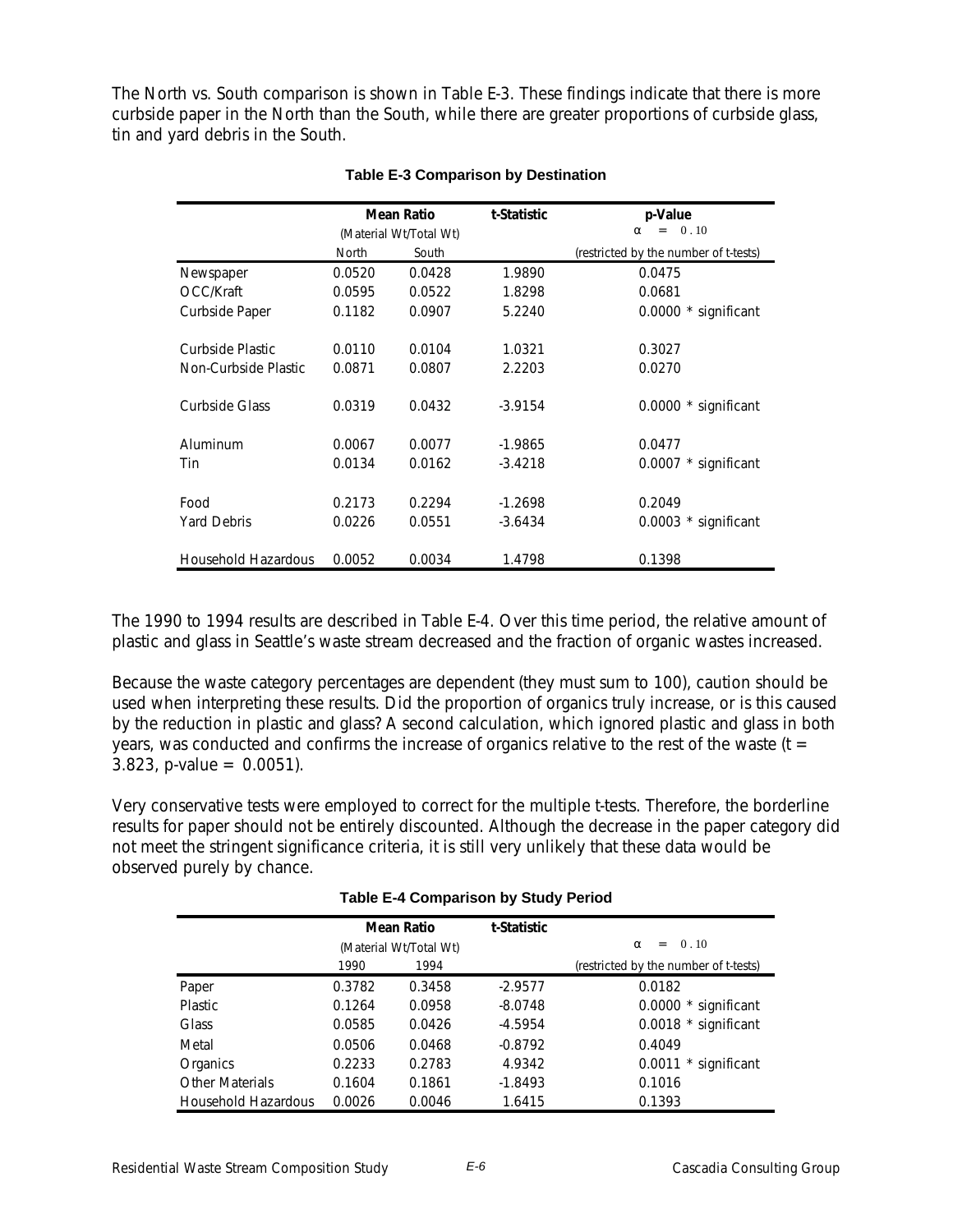boxplots page one here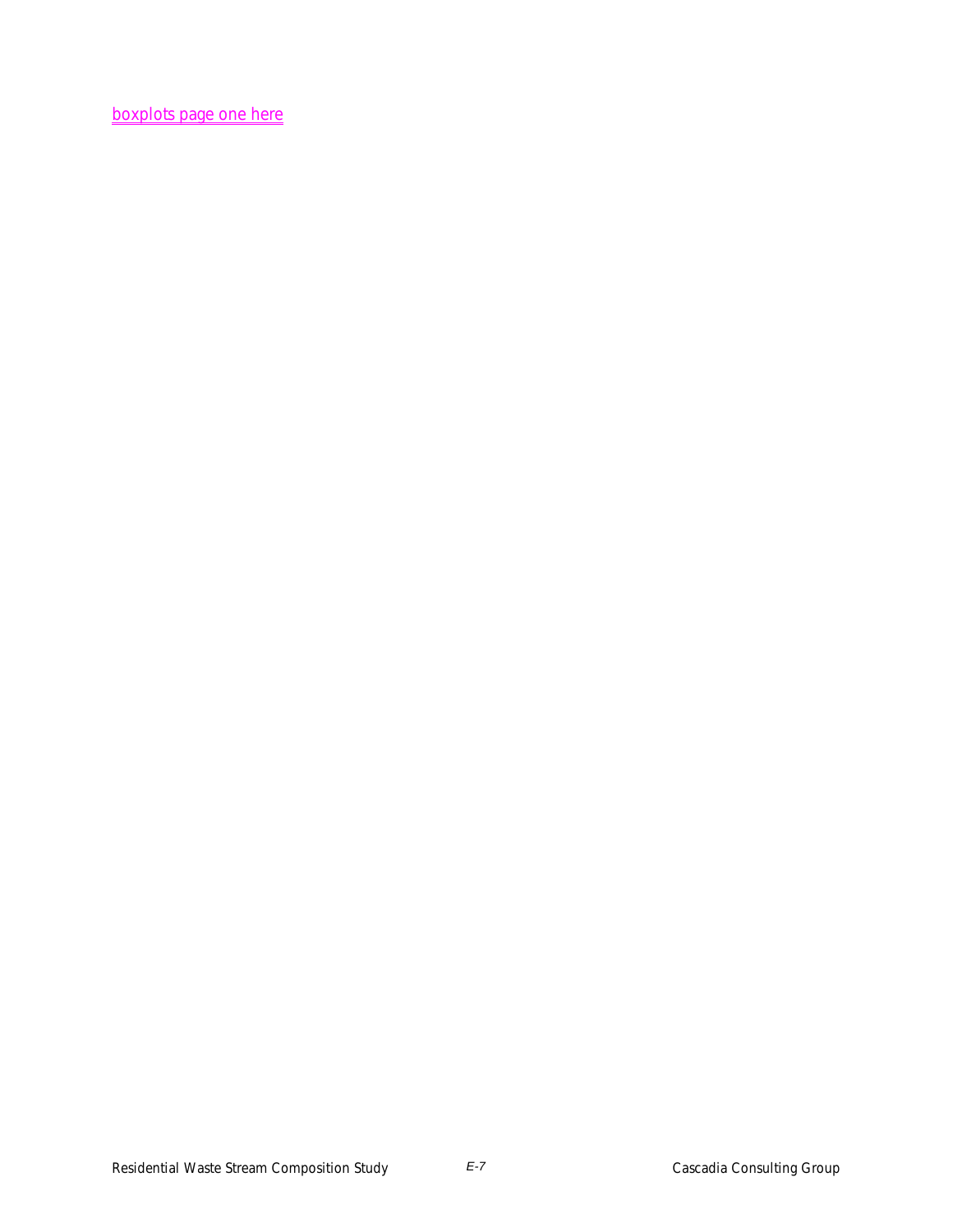boxplots page two here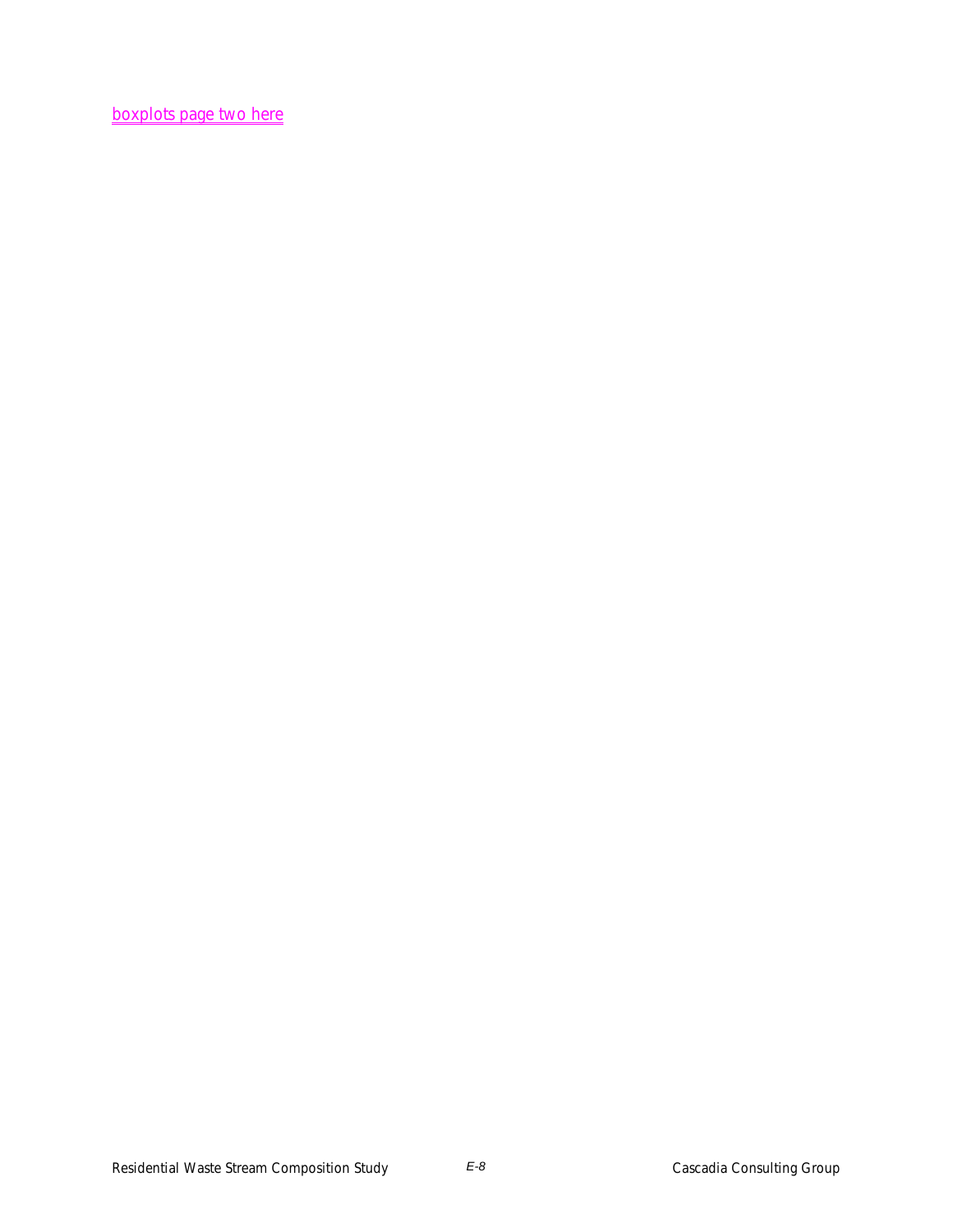boxplots page three here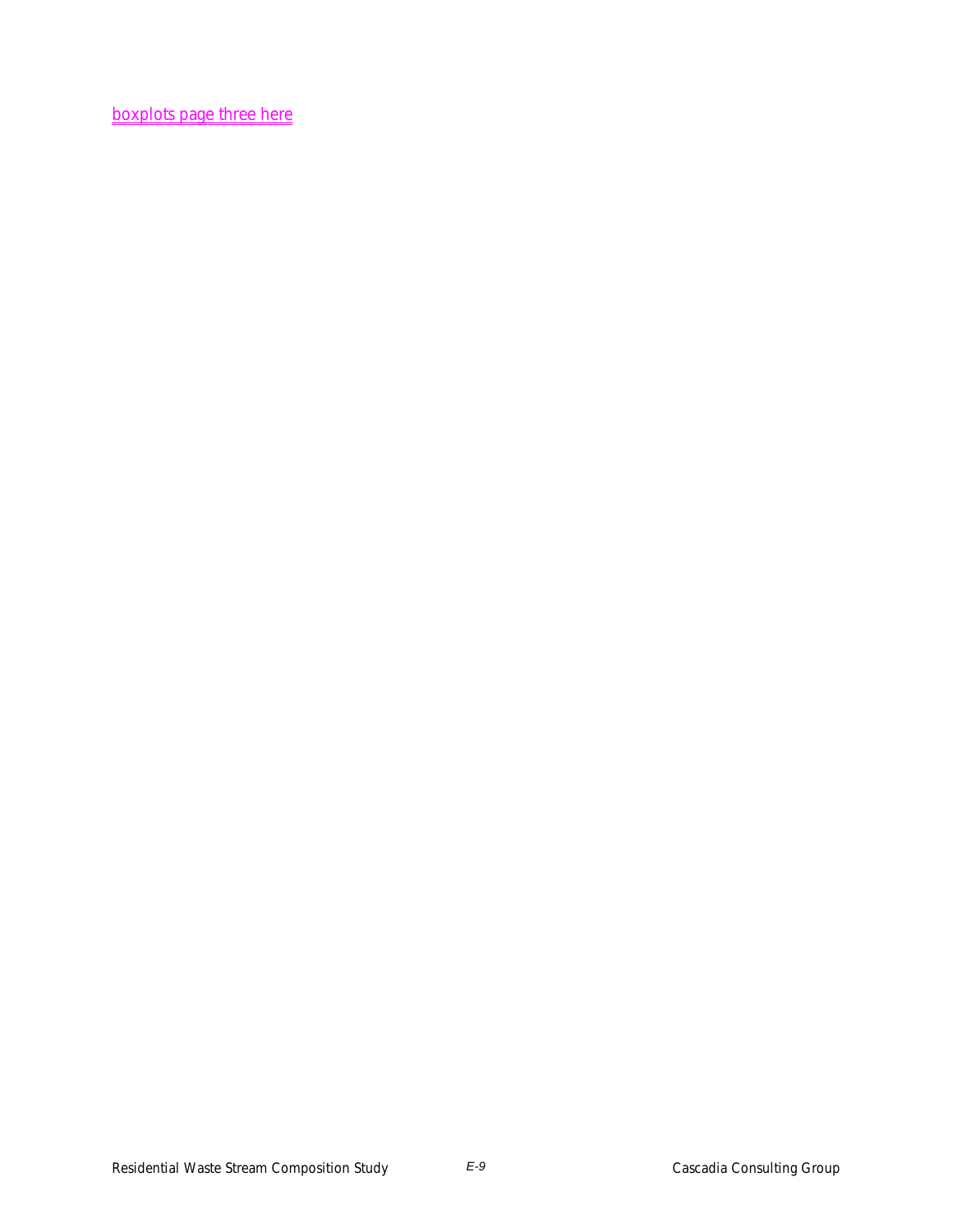This page intentionally left blank.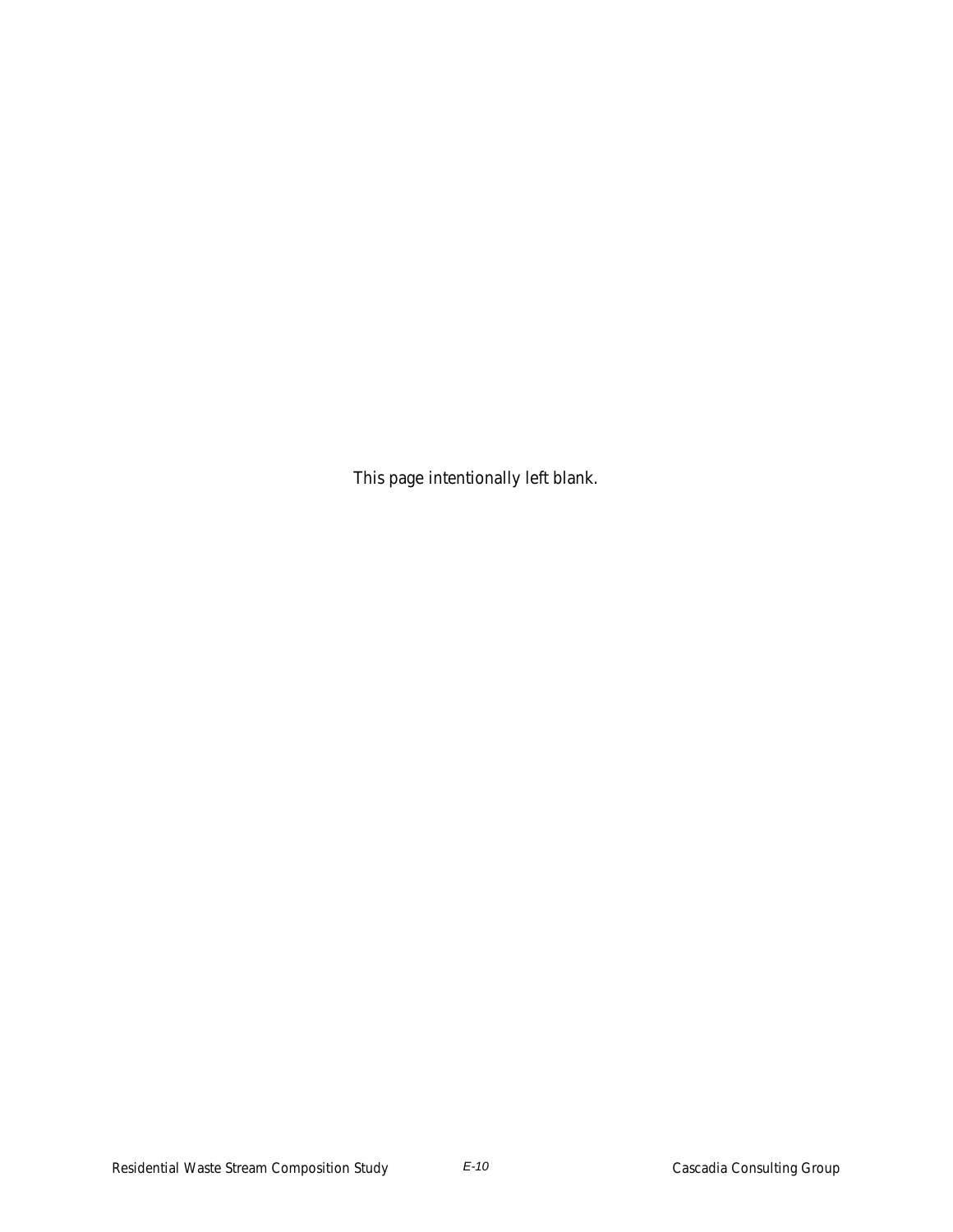# Database Description

Data was double-entered into a Clipper database application specifically constructed for this project. In addition to the actual waste results, each record includes route, demographic and delivery characteristics of the sample. A description of the data fields and structure of each record follows.

## **Database Structure**

Each record consists of 101 fields of fixed size and type. The database file is compatible with the dBase III Plus file construct. A complete description of all fields is given below.

The field types used include Character, Date, Numeric, and Memo. The Character and Date field widths represent the total formatted width of the field. Dates are carried as "mm/dd/yy". Numeric field widths represent the total number of digits contained, including the decimal point, if applicable. Each record can have an associated Memo of up to 64K characters in length.

| Field #        | <b>Field Name</b> | <b>Type</b> | Width          | Dec.           | Description                               |
|----------------|-------------------|-------------|----------------|----------------|-------------------------------------------|
|                |                   |             |                |                |                                           |
| 1              | LOADTYPE          | С           | 1              |                | Type of Load                              |
| $\overline{2}$ | RD1               | С           | 3              |                | Route Designator 1                        |
| 3              | RD <sub>2</sub>   | Ć           | $\overline{c}$ |                | Route Designator 2                        |
| 4              | <b>DATE</b>       | D           | 8              |                | Date Collected                            |
| 5              | <b>RESTYPE</b>    | С           | 1              |                | Residence Type                            |
| 6              | <b>GENTYPE</b>    | C           | 1              |                | Generator Type                            |
| 7              | <b>DESTNATN</b>   | С           | 1              |                | Load Destination/Origin                   |
| 8              | <b>VECLTYPE</b>   | С           | 1              |                | Vehicle Type                              |
| 9              | TRACT1            | C           | 5              |                | Census Tract 1                            |
| 10             | TRACT2            | С           | 5              |                | Census Tract 2                            |
| 11             | <b>RECYCLE</b>    | С           | 1              |                | Recycling?                                |
| 12             | <b>HAULER</b>     | Ć           | 1              |                | Name of Hauler                            |
| 13             | <b>NUMACCTS</b>   | N           | 3              | 0              | # of Accounts                             |
| 14             | <b>INCOME1</b>    | N           | 5              | 0              | Median Income (TRACT1)                    |
| 15             | <b>INCOME2</b>    | N           | 5              | 0              | Median Income (TRACT2)                    |
| 16             | SIZE1             | N           | 4              | $\overline{2}$ | Household Size (TRACT1)                   |
| 17             | SIZE <sub>2</sub> | N           | 4              | $\overline{2}$ | Household Size (TRACT2)                   |
| 18             | <b>CUPSOUP</b>    | N           | 6              | $\overline{2}$ | Single-serving instant soup<br>containers |
|                |                   |             |                |                |                                           |
| 19             | <b>YOGURT</b>     | N           | 6              | $\overline{2}$ | Single-serving yogurt<br>containers       |
| 20             | <b>ENTREE</b>     | N           | 6              | $\overline{2}$ | Single-use entree containers              |
| 21             | <b>TOYS</b>       | N           | 6              | $\overline{2}$ | Toys                                      |
| 22             | <b>PESTCNT</b>    | N           | 4              | $\overline{2}$ | Pesticide containers                      |
| 23             | <b>APPLIR</b>     | N           | 4              | $\overline{2}$ | <b>Small Appliances</b>                   |
| 24             | <b>ELECTROR</b>   | N           | 4              | $\overline{2}$ | A/V Electronic devices                    |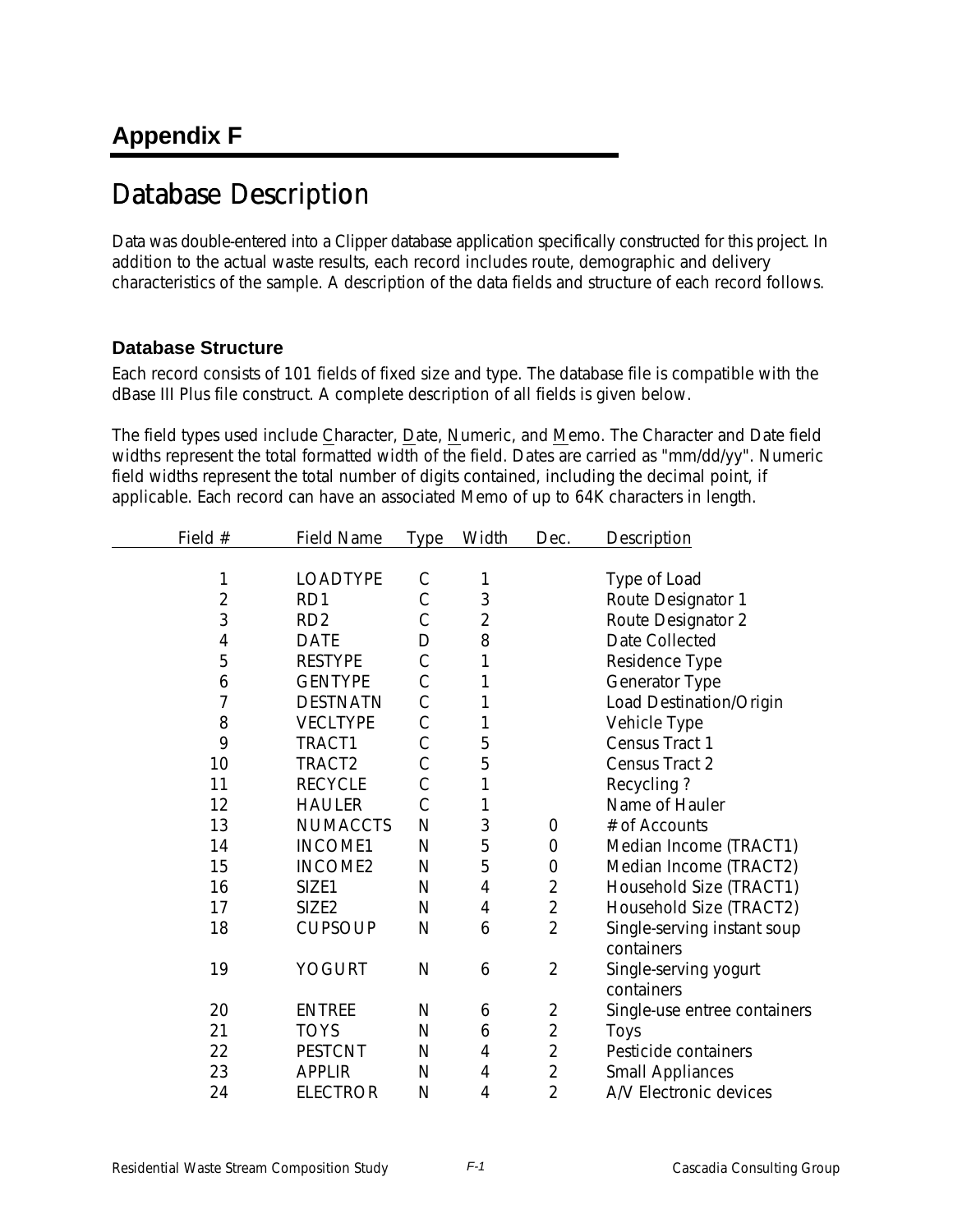| Field # | <b>Field Name</b> | <b>Type</b>  | Width | Dec.           | Description                   |
|---------|-------------------|--------------|-------|----------------|-------------------------------|
| 25      | <b>TOTLOADWT</b>  | N            | 6     | 0              | Net Total Load                |
| 26      | <b>TOTSAMPWT</b>  | N            | 7     | $\sqrt{2}$     | Net Total Sample              |
| 27      | <b>NEWSPAP</b>    | N            | 6     | $\overline{2}$ | Newspaper                     |
| 28      | <b>CORRPAP</b>    | N            | 6     | $\overline{2}$ | <b>Corrugated Paper</b>       |
| 29      | <b>SCRAPAP</b>    | N            | 6     | $\overline{2}$ | Mixed Scrap Paper             |
| 30      | <b>PHONE</b>      | N            | 6     | $\overline{2}$ | <b>Telephone Directories</b>  |
| 31      | <b>OFFPAP</b>     | N            | 6     | $\overline{2}$ | Office Paper                  |
| 32      | <b>COMPPAP</b>    | N            | 6     | $\overline{2}$ | <b>Computer Paper</b>         |
| 33      | <b>MILKPAP</b>    | N            | 6     | $\overline{2}$ | Polycoated Milk, Ice Cream    |
| 34      | <b>FROZPAP</b>    | N            | 6     | $\overline{2}$ | Frozen Food Polycoat          |
| 35      | <b>SOILPAP</b>    | N            | 6     | $\overline{2}$ | Compostable Paper             |
| 36      | PAPMAT            | N            | 6     | $\overline{2}$ | Paper and Other Materials     |
| 37      | <b>NRPAP</b>      | N            | 6     | $\overline{c}$ | Other Paper                   |
| 38      | <b>PETBOT</b>     | N            | 6     | $\overline{2}$ | PET Pop Bottles               |
| 39      | <b>OTRPET</b>     | N            | 6     | $\overline{2}$ | Other PET Bottles             |
| 40      | <b>HDPEBOT</b>    | N            | 6     | $\overline{2}$ | <b>HDPE Milk Bottles</b>      |
| 41      | <b>OTRHDPE</b>    | N            | 6     | $\overline{c}$ | Other HDPE Bottles            |
| 42      | <b>OTBOT</b>      | N            | 6     | $\overline{2}$ | <b>Other Plastic Bottles</b>  |
| 43      | <b>TUBS</b>       | N            | 6     | $\overline{2}$ | <b>Other Rigid Containers</b> |
| 44      | <b>STYRO</b>      | N            | 6     | $\overline{2}$ | <b>Expanded Polystyrene</b>   |
| 45      | <b>RIGPAK</b>     | N            | 6     | $\overline{2}$ | Other Rigid Packaging         |
| 46      | <b>FOODBAGS</b>   | N            | 6     | $\overline{2}$ | Grocery/Bread Bags            |
| 47      | <b>NRPLAS</b>     | N            | 6     | $\overline{2}$ | Plastic Packaging             |
| 48      | <b>HARDPLAS</b>   | N            | 6     | $\overline{2}$ | <b>Other Plastics</b>         |
| 49      | PLASMAT           | N            | 6     | $\overline{2}$ | Plastic and Other Materials   |
| 50      | <b>UNWOOD</b>     | N            | 6     | $\overline{2}$ | <b>Untreated Wood</b>         |
| 51      | <b>PALLETS</b>    | N            | 6     | $\overline{2}$ | Crates & Pallets              |
| 52      | <b>TWOOD</b>      | N            | 6     | $\overline{2}$ | <b>Treated Wood</b>           |
| 53      | LEAVES            | N            | 6     | $\overline{2}$ | Leaves and Grass              |
| 54      | <b>PRUNINGS</b>   | N            | 6     | $\overline{c}$ | Prunings                      |
| 55      | <b>FOOD</b>       | N            | 6     | $\overline{2}$ | Food                          |
| 56      | <b>TEXTILES</b>   | N            | 6     | $\overline{2}$ | <b>Textiles</b>               |
| 57      | CARPET            | N            | 6     | $\overline{2}$ | Carpet/Upholstery             |
| 58      | <b>DIAPERS</b>    | N            | 6     | $\overline{2}$ | <b>Diapers</b>                |
| 59      | <b>CLRBEV</b>     | $\mathsf{N}$ | 6     | $\overline{2}$ | Clear Beverage Glass          |
| 60      | <b>GRNBEV</b>     | N            | 6     | $\overline{2}$ | Green Beverage Glass          |
| 61      | <b>BRNBEV</b>     | N            | 6     | $\overline{2}$ | Brown Beverage Glass          |
| 62      | <b>CNTGLAS</b>    | N            | 6     | $\overline{2}$ | <b>Container Glass</b>        |
| 63      | <b>NRGLASS</b>    | N            | 6     | $\overline{2}$ | N/R Glass                     |
| 64      | <b>ALCANS</b>     | N            | 6     | $\overline{2}$ | Aluminum Cans                 |
| 65      | <b>ALCONT</b>     | N            | 6     | $\overline{2}$ | <b>Aluminum Containers</b>    |
| 66      | <b>OTRAL</b>      | N            | 6     | $\overline{2}$ | Other Aluminum                |
| 67      | <b>TINCAN</b>     | N            | 6     | $\overline{2}$ | <b>Tinned Cans</b>            |
| 68      | <b>FERRMET</b>    | N            | 6     | $\overline{2}$ | <b>Ferrous Metals</b>         |
| 69      | <b>NONFERR</b>    | N            | 6     | $\overline{2}$ | Non-ferrous Metal             |
| 70      | <b>MIXMET</b>     | N            | 6     | $\overline{2}$ | <b>Mixed Metals</b>           |
| 71      | ANIMAL            | N            | 6     | $\overline{2}$ | Animal By-products            |
| 72      | <b>TIRES</b>      | N            | 6     | $\overline{2}$ | <b>Tires</b>                  |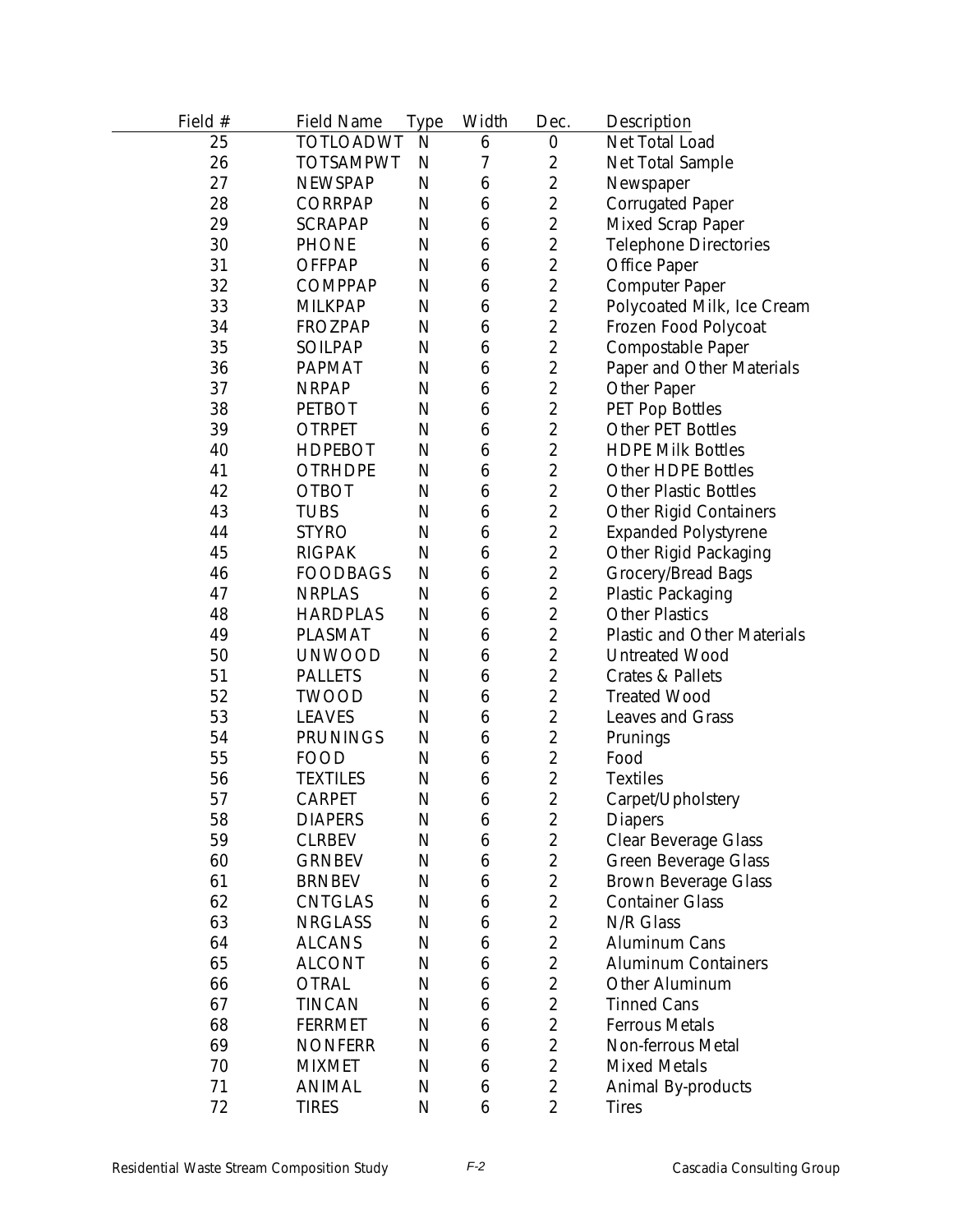| Field # | <b>Field Name</b> | Type | Width | Dec.           | Description                  |
|---------|-------------------|------|-------|----------------|------------------------------|
| 73      | <b>ASH</b>        | N    | 6     | $\overline{2}$ | Ashes                        |
| 74      | <b>LEATHER</b>    | N    | 6     | $\overline{2}$ | Leather                      |
| 75      | <b>RUBBER</b>     | N    | 6     | $\overline{2}$ | <b>Rubber Products</b>       |
| 76      | <b>MISORG</b>     | N    | 6     | $\overline{2}$ | Miscellaneous Organics       |
| 77      | <b>FURN</b>       | N    | 6     | $\overline{2}$ | Furniture                    |
| 78      | <b>MATT</b>       | N    | 6     | $\overline{2}$ | Mattresses                   |
| 79      | <b>APPLI</b>      | N    | 6     | $\overline{2}$ | Small Appliances             |
| 80      | <b>ELECTRO</b>    | N    | 6     | $\overline{2}$ | A/V Equipment                |
| 81      | <b>CHINA</b>      | N    | 6     | $\overline{2}$ | Ceramics/China               |
| 82      | <b>GYPSUM</b>     | N    | 6     | $\overline{2}$ | Gypsum Wallboard             |
| 83      | <b>INSUL</b>      | N    | 6     | $\overline{2}$ | <b>Fiberglass Insulation</b> |
| 84      | <b>ROCKS</b>      | N    | 6     | $\overline{2}$ | Rocks/Concrete               |
| 85      | <b>DEBRIS</b>     | N    | 6     | $\overline{2}$ | <b>Construction Debris</b>   |
| 86      | SOIL              | N    | 6     | $\overline{2}$ | Sand, Soil, & Dirt           |
| 87      | <b>FINES</b>      | N    | 6     | $\overline{2}$ | Dirt/Sand/Fines              |
| 88      | <b>MINORG</b>     | N    | 6     | $\overline{2}$ | Misc. Inorganics             |
| 89      | <b>LATEX</b>      | N    | 6     | $\overline{2}$ | <b>Latex Paints</b>          |
| 90      | <b>GLUE</b>       | N    | 6     | $\overline{2}$ | Glues/Adhesives              |
| 91      | <b>SOLVENT</b>    | N    | 6     | $\overline{2}$ | Oil-based paints             |
| 92      | <b>CLEANER</b>    | N    | 6     | $\overline{2}$ | Cleaners                     |
| 93      | <b>PESTS</b>      | N    | 6     | $\overline{2}$ | Pesticides                   |
| 94      | <b>DRYBATT</b>    | N    | 6     | $\overline{2}$ | <b>Dry-Cell Batteries</b>    |
| 95      | <b>WETBATT</b>    | N    | 6     | $\overline{2}$ | <b>Wet-Cell Batteries</b>    |
| 96      | GAS               | N    | 6     | $\overline{2}$ | Gasoline                     |
| 97      | OIL               | N    | 6     | $\overline{2}$ | Motor, Diesel Oil            |
| 98      | <b>ASBESTOS</b>   | N    | 6     | $\overline{2}$ | <b>Asbestos Products</b>     |
| 99      | <b>EXPLODE</b>    | N    | 6     | $\overline{c}$ | Explosives                   |
| 100     | CHEMICAL          | N    | 6     | $\overline{2}$ | <b>Other Chemicals</b>       |
| 101     | <b>MEMO</b>       | M    | 10    |                | Comments, etc.               |

## **Individual Record Structures**

The database fields applicable to residential records are described below. Only the header information is listed, because all records contain a complete set of components (Fields 27-100) and a memo field (Field 101).

Fields which are not applicable to an individual record, or contain missing values, are filled with an "X" or "-9" for Character and Numeric fields, respectively.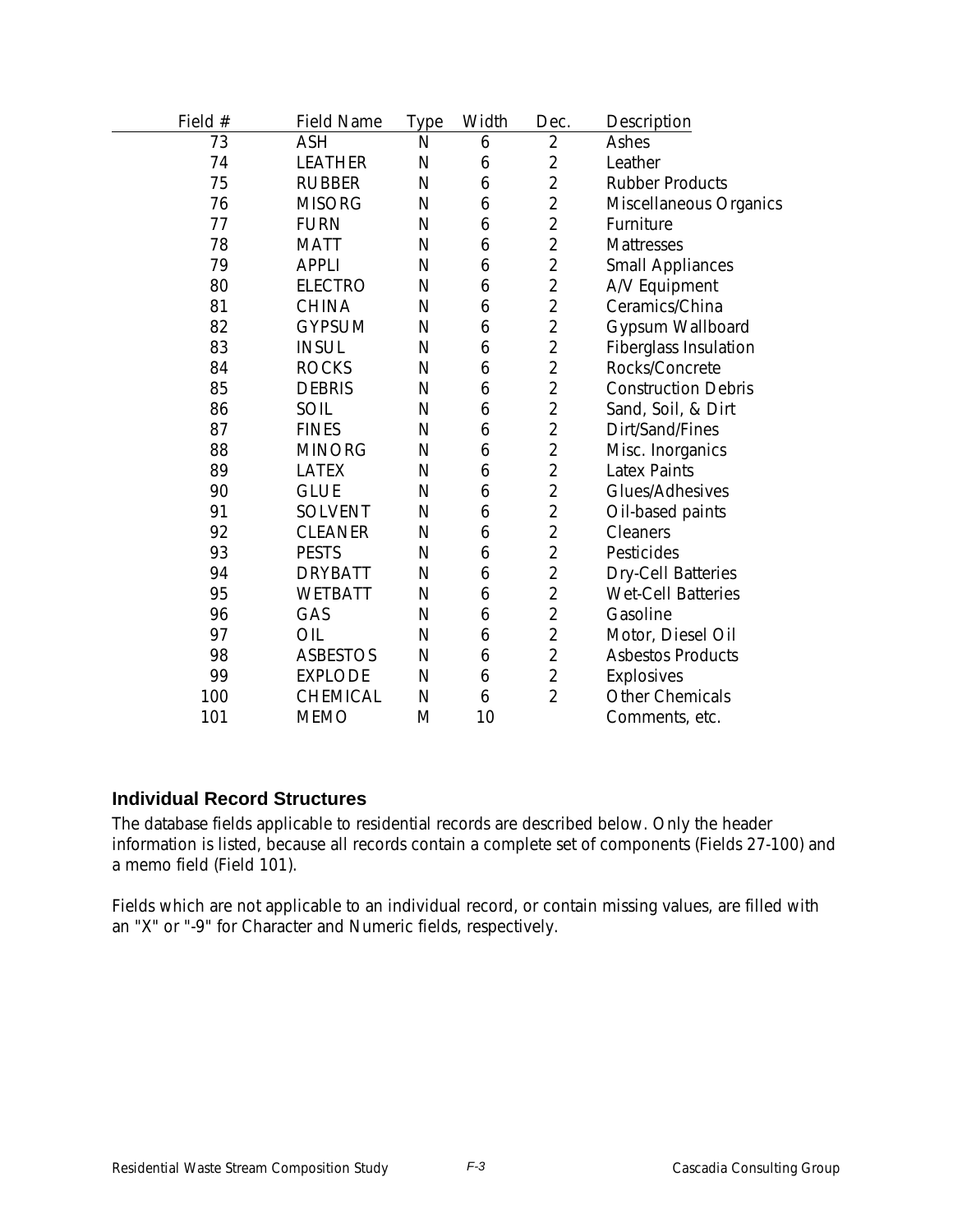### **Residential Records**

| Field # Field Name |                   | Type         |   | Width DecDescription |                                           |
|--------------------|-------------------|--------------|---|----------------------|-------------------------------------------|
|                    |                   |              |   |                      |                                           |
| 1                  | <b>LOADTYPE</b>   | C            | 1 |                      | Type of Load                              |
| $\overline{2}$     | RD1               | $\mathsf{C}$ | 3 |                      | Route Designator 1                        |
| 3                  | RD <sub>2</sub>   | $\mathsf{C}$ | 3 |                      | Route Designator 2                        |
| 4                  | <b>DATE</b>       | D            | 8 |                      | Date Collected                            |
| 5                  | <b>RESTYPE</b>    |              | 1 |                      | Residence Type                            |
| 7                  | <b>DESTNATN</b>   | $\mathsf{C}$ | 1 |                      | Load Origin                               |
| $9+$               | TRACT1            | $\mathsf{C}$ | 5 |                      | Census Tract 1                            |
| $10 + *$           | TRACT2            | $\mathsf{C}$ | 5 |                      | Census Tract 2                            |
| 11                 | <b>RECYCLE</b>    | $\mathsf{C}$ | 1 |                      | Recycling?                                |
| 12                 | <b>HAULER</b>     | $\mathsf{C}$ | 1 |                      | Name of Hauler                            |
| $13+$              | <b>NUMACCTS</b>   | N            | 3 | 0                    | # of Accounts                             |
| 14                 | <b>INCOME1</b>    | N            | 5 | 0                    | Median Income (TRACT1)                    |
| 15                 | <b>INCOME2</b>    | N            | 5 | 0                    | Median Income (TRACT2)                    |
| 16                 | SIZE1             | N            | 4 | $\overline{2}$       | Household Size (TRACT1)                   |
| 17                 | SIZE <sub>2</sub> | N            | 4 | $\overline{2}$       | Household Size (TRACT2)                   |
| 18                 | <b>CUPSOUP</b>    | N            | 6 | $\overline{2}$       | Single-serving instant soup<br>containers |
| 19                 | <b>YOGURT</b>     | N            | 6 | $\overline{2}$       | Single-serving yogurt<br>containers       |
| 20                 | <b>ENTREE</b>     | N            | 6 | $\overline{2}$       | Single-use entree containers              |
| 21                 | <b>TOYS</b>       | N            | 6 | $\overline{2}$       | Toys                                      |
| 22                 | <b>PESTCNT</b>    | N            | 4 | $\overline{2}$       | Pesticide containers                      |
| 23                 | <b>APPLIR</b>     | N            | 4 | $\overline{2}$       | <b>Small Appliances</b>                   |
| 24                 | <b>ELECTROR</b>   | N            | 4 | $\overline{2}$       | A/V Electronic devices                    |
| 25                 | <b>TOTLOADWT</b>  | N            | 6 | $\overline{0}$       | <b>Total Load Weight</b>                  |
| 26                 | <b>TOTSAMPWT</b>  | N            | 6 | 1                    | <b>Total Sample Weight</b>                |
|                    |                   |              |   |                      |                                           |

+ Not applicable to RESTYPE 2 (multifamily)

\* Tract 2 data may or may not be applicable for an individual record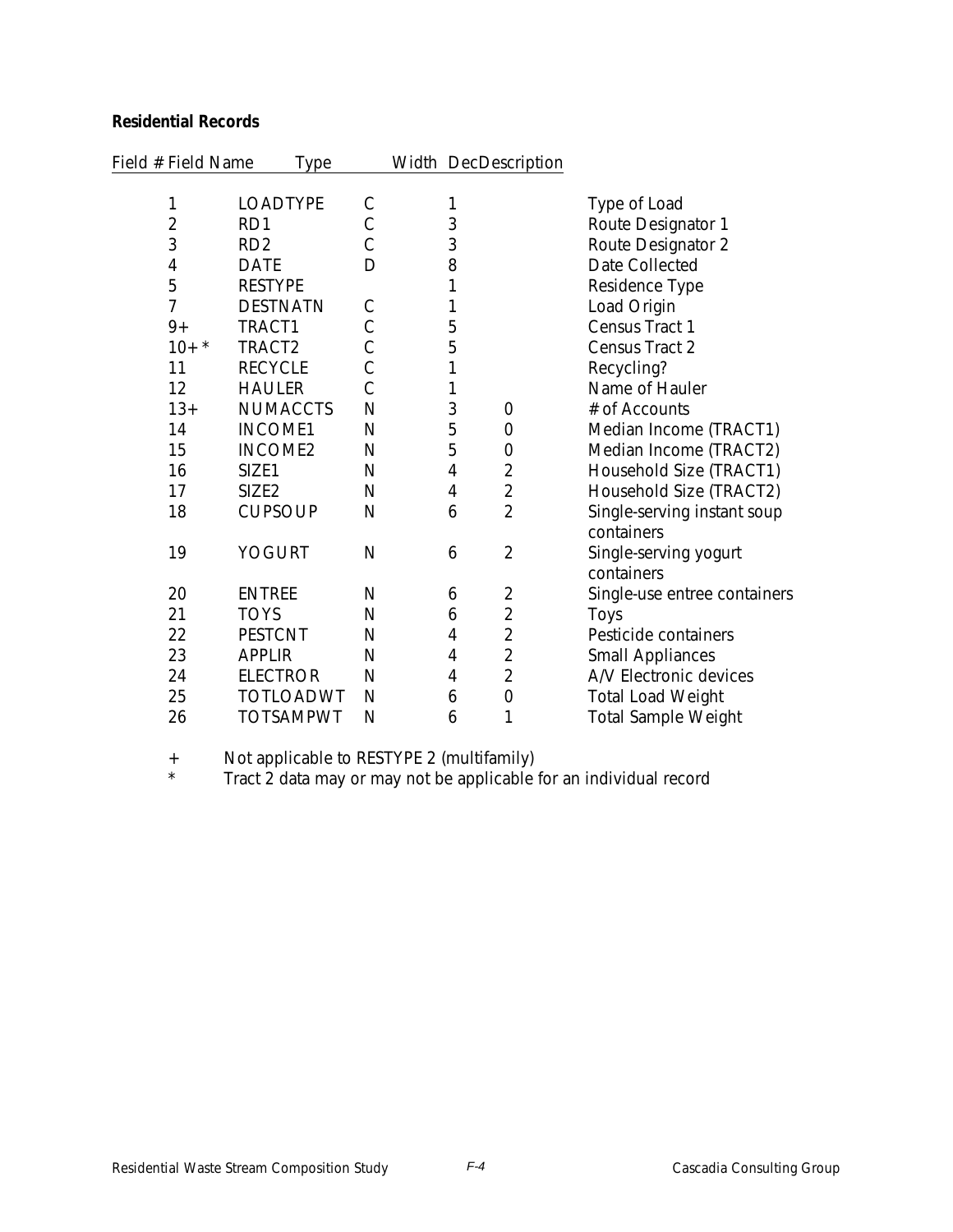## **Field Definitions and Descriptions**

Each field accepts only those values or characters which were specified as valid types of input. The valid entries and allowable ranges for each field are given below. A definition of the field is also given.

| Field #        | <b>Field Name</b>                                                      | Valid Inputs                              |
|----------------|------------------------------------------------------------------------|-------------------------------------------|
| 1              | <b>LOADTYPE</b>                                                        | $R = Residential$<br>$C = \text{Comment}$ |
|                | Load Type                                                              | $P =$ Commercial Pure<br>$S = Self$ Haul  |
| $\overline{2}$ | RD1                                                                    | (See Note Below)                          |
|                | Route Designator 1                                                     |                                           |
| 3              | RD <sub>2</sub>                                                        | (See Note Below)                          |
|                | Route Designator 2                                                     |                                           |
| 4              | <b>DATE</b>                                                            | MM/DD/YY                                  |
|                | Date load was collected<br>(not necessarily date of<br>sample sorting) |                                           |

## NOTE: SAMPLE NUMBERS

The first four fields collectively form the "Sample Number" of each record. There is no "Sample Number" field, per se. Each Sample Number Is unique, providing the user with a reference identifier for any given record, during both data collation and program use. These fields are also the four sorting key variables used by the program to sequentially store unprocessed data. The default sorting hierarchy is by DATE, LOADTYPE, RD1, and RD2. All data entry files and primary databases are organized according to these key variable.

The allowable valid inputs for the RD1 and RD2 fields are specific to the LOADTYPE of each record. Route Designator 1 can be any combination of three numbers or letters signifying the route number for all but Self Haul samples. Self Haul samples use this field for the first three vehicle license characters. Route Designator 2 identifies whether the AM or PM portion of a Residential route was sampled. For Commercial and Commercial Pure loads, RD2 represents the truck type: Roll Off, Front Loader or Rear Loader. The 24-hour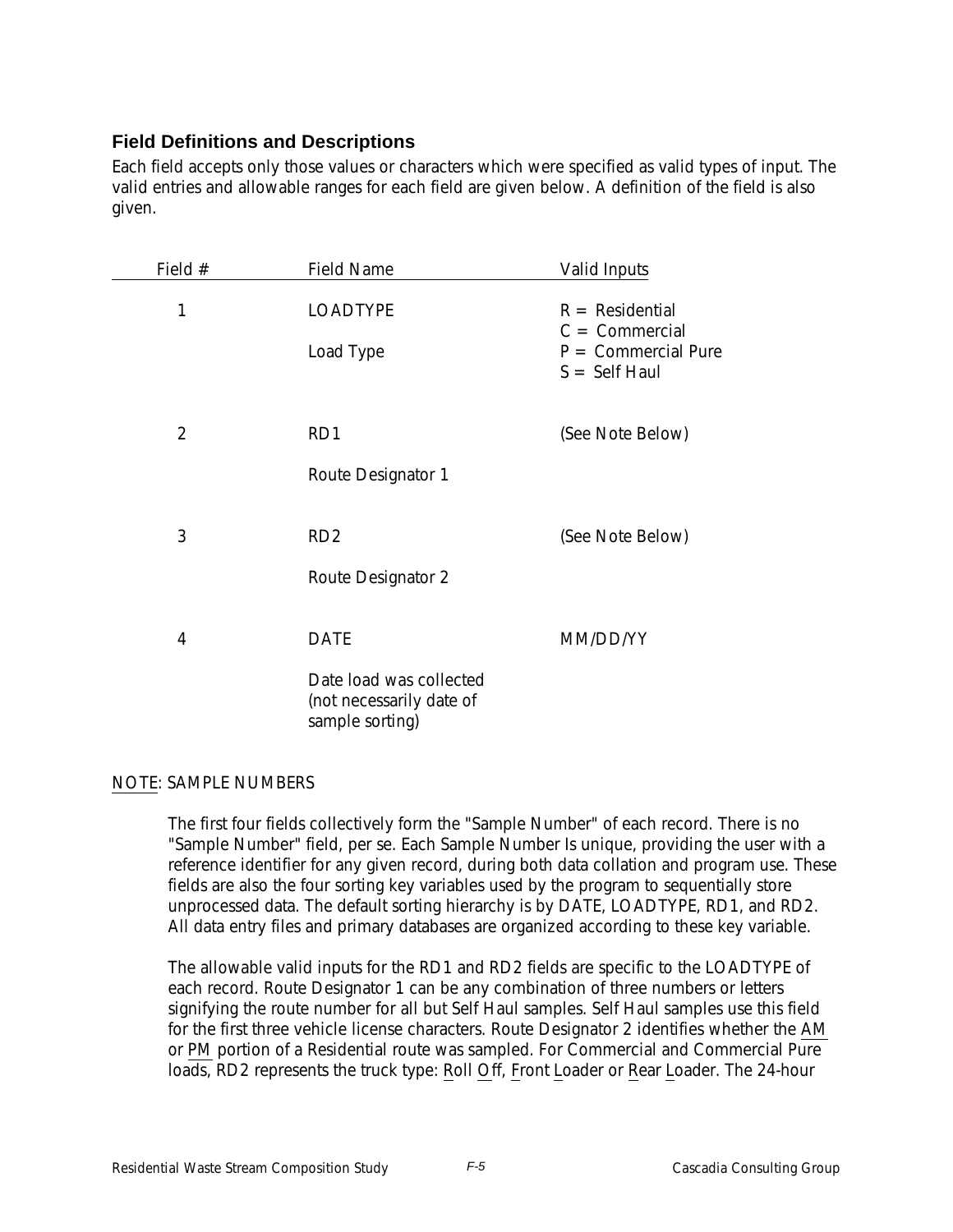arrival time designation is contained in this field for Self Haul samples. The construction of "Sample Numbers" is given below:

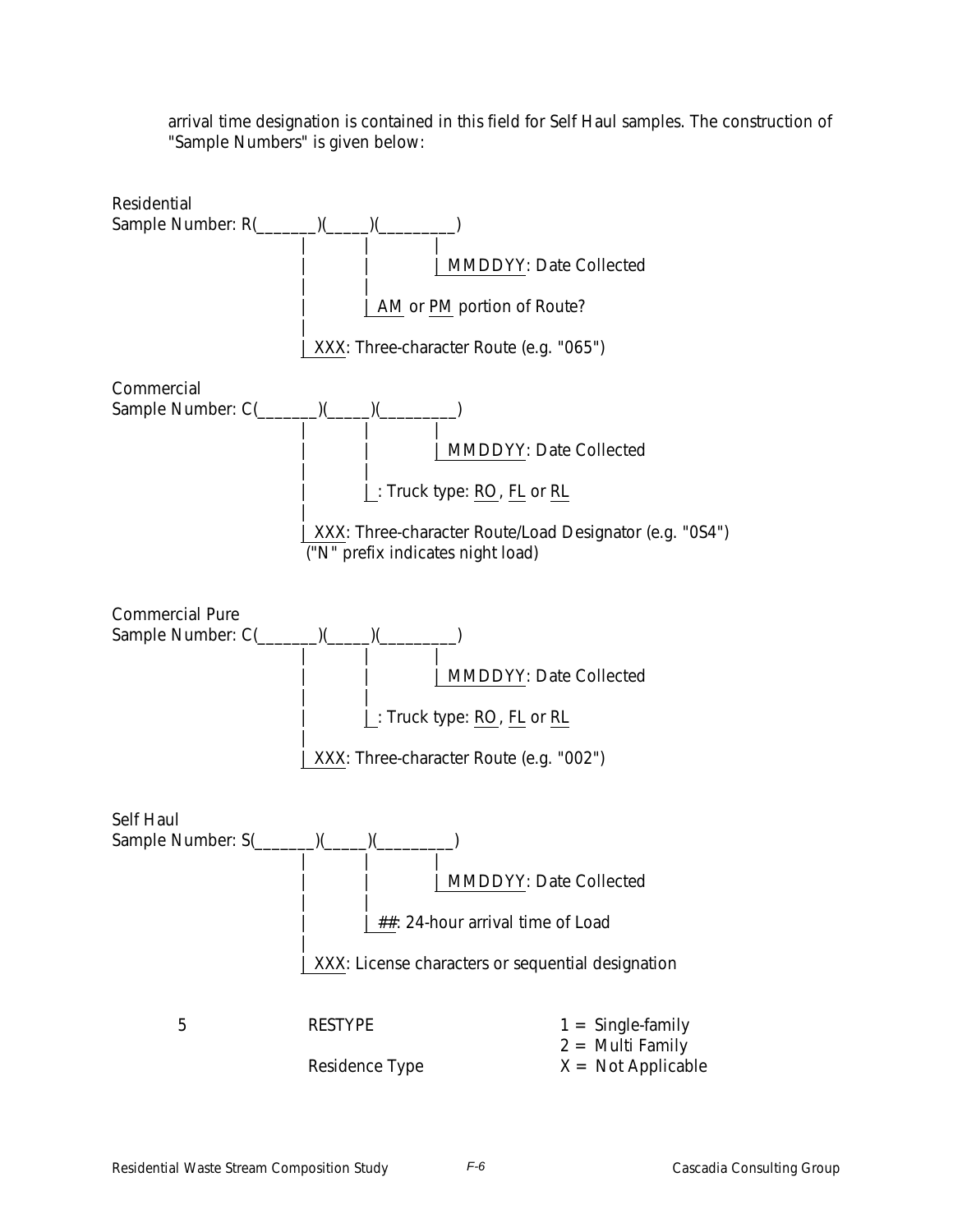| 6  | <b>GENTYPE</b><br>Commercial<br>Generator<br>Type | $A =$ Manufacturer<br>$B =$ Wholesaler<br>$C =$ Retailer<br>$D =$ Restaurant/Eatery<br>$E = \text{Hotel/Motel/Inn}$<br>$F =$ Office - Private or<br>Government<br>$G =$ Health Facility<br>$H =$ Educational Institution<br>$I =$ Transportation Shop<br>$J =$ Other Service<br>$K =$ Mixed Generator Types<br>$L =$ Construction/Demolition<br>$X = Not Applicable$ |
|----|---------------------------------------------------|----------------------------------------------------------------------------------------------------------------------------------------------------------------------------------------------------------------------------------------------------------------------------------------------------------------------------------------------------------------------|
| 7  | <b>DESTNATN</b>                                   | $S =$ South Transfer Station<br>or residential service area                                                                                                                                                                                                                                                                                                          |
|    | Origin or destination<br>of load                  | $N =$ North Transfer Station<br>or residential service area<br>$C =$ Newcastle Landfill<br>$B =$ Bayside Disposal's yard<br>$E =$ Evergreen<br>(Seattle Disposal's yard)                                                                                                                                                                                             |
| 8  | <b>VECLTYPE</b>                                   | $A =$ Passenger Auto<br>(passenger plates)                                                                                                                                                                                                                                                                                                                           |
|    | Type of Self<br><b>Haul Vehicle</b>               | P = Pickup Trucks, Vans<br>(truck plates)                                                                                                                                                                                                                                                                                                                            |
|    | which delivered<br>the load                       | $T =$ Other Trucks, and cars<br>with trailers<br>(truck plates)<br>$X = Not Applicable$                                                                                                                                                                                                                                                                              |
| 9  | TRACT1                                            | ##### - a five-digit number                                                                                                                                                                                                                                                                                                                                          |
| 10 | TRACT2                                            | corresponding to one of 130<br>possible census tracts.<br>Two decimals are implied.                                                                                                                                                                                                                                                                                  |
|    | Census Tract(s)<br>from which                     | Two tracts may be listed<br>for each Residential Single                                                                                                                                                                                                                                                                                                              |
|    | Residential or<br>Self Haul sample                | Family Load, or one for each<br>Self Haul Residential Load                                                                                                                                                                                                                                                                                                           |
|    | was collected                                     | within City limits.<br>$X = Not Applicable$                                                                                                                                                                                                                                                                                                                          |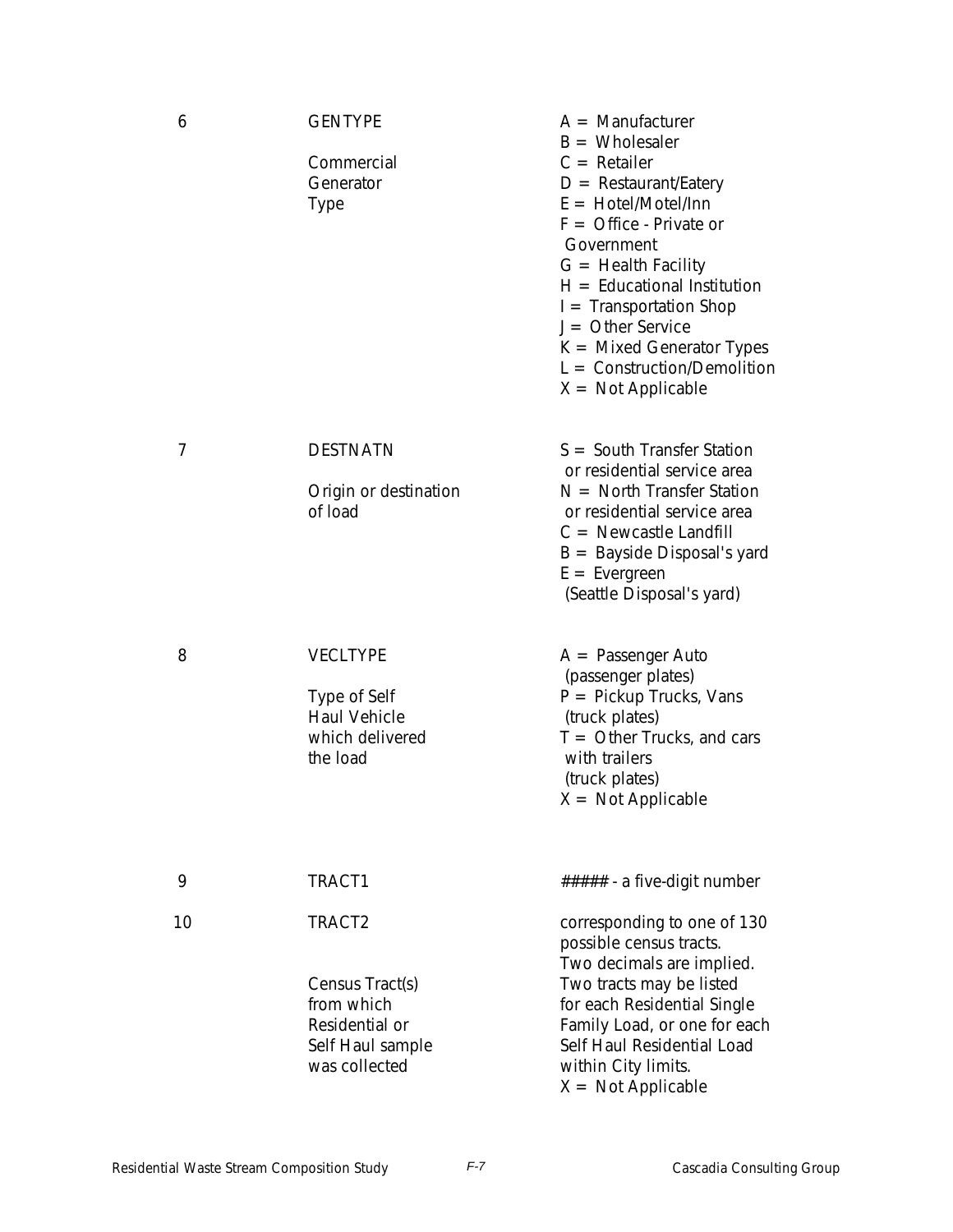| 11     | <b>RECYCLE</b>                                                                                                                     | $Y = Yes$<br>$N = No$<br>$X = Not Applicable$                                                                           |
|--------|------------------------------------------------------------------------------------------------------------------------------------|-------------------------------------------------------------------------------------------------------------------------|
|        | For Residential:                                                                                                                   | Was Curbside Recycling in effect?                                                                                       |
|        | For Commercial:                                                                                                                    | Would the Hauler normally divert<br>this load for recycling?                                                            |
| 12     | <b>HAULER</b><br>Name of residential,<br>commercial, or<br>commercial pure<br><b>Contract Hauler</b>                               | $B =$ Bayside Disposal<br>$S =$ Seattle Disposal<br>$G =$ General Disposal<br>$U = US Disposal$<br>$X = Not Applicable$ |
| 13     | <b>NUMACCTS</b><br>Approximate Number of<br><b>Residential Accounts</b><br>served by the load                                      | ### - from 1 to 999<br>$-9$ = Not Applicable                                                                            |
| 14, 15 | <b>INCOME1</b><br><b>INCOME2</b><br>Median household<br>income level, in<br>dollars                                                | ##### up to 99,999 dollars                                                                                              |
| 16, 17 | SIZE <sub>1</sub><br>SIZE <sub>2</sub><br>Household size (persons<br>per household)                                                | #.## up to 9.99 person                                                                                                  |
| 1821   | <b>CUPSOUP</b><br>YOGURT<br><b>ENTREE</b><br><b>TOYS</b><br>Number of <i>pounds</i> found<br>for each waste indicator<br>category. | ###.## up to 999.99 lbs                                                                                                 |